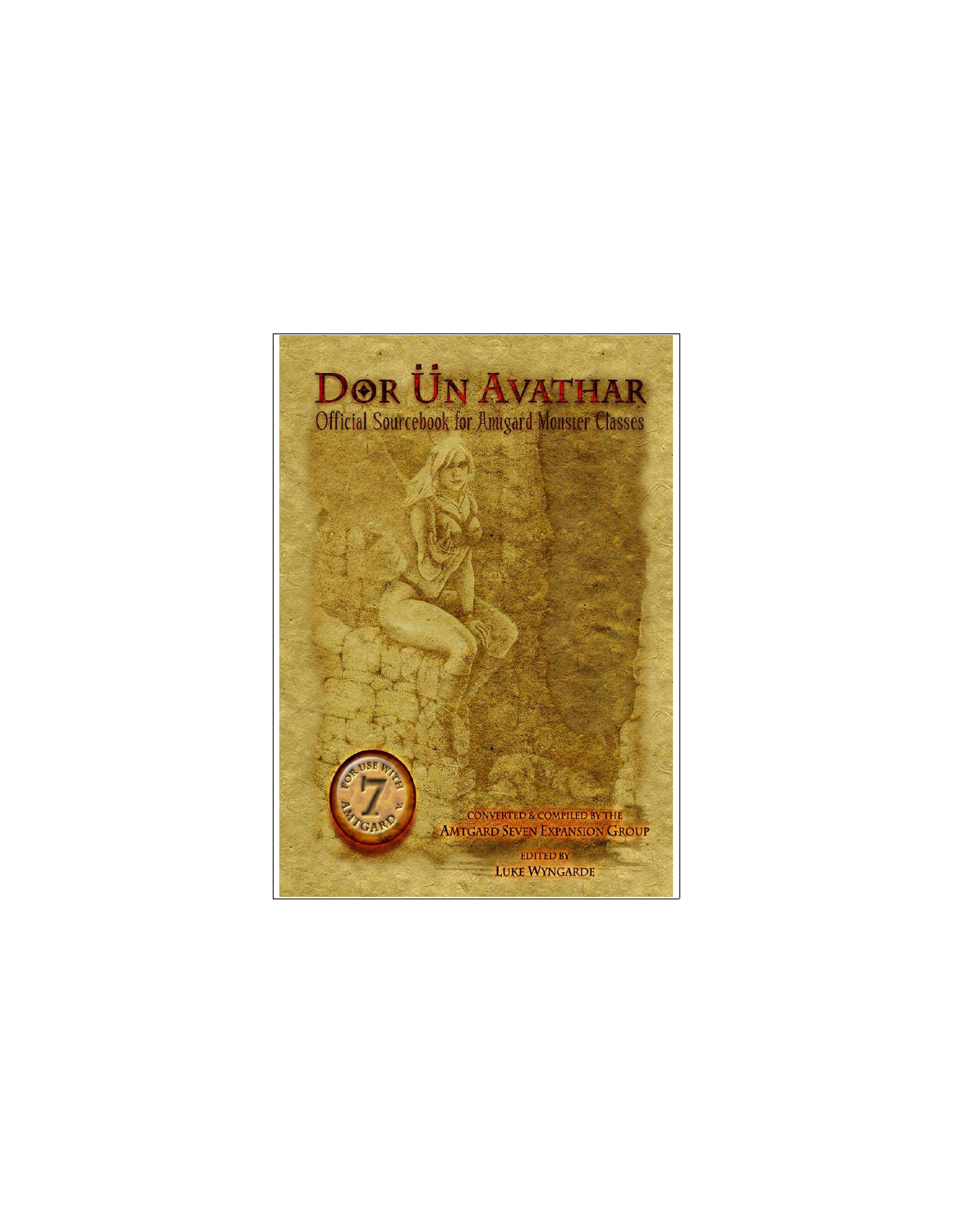# **TABLE OF CONTENTS** Thanks....................................1 Introduction............................1 Contributors & Staff...............2 Art Credits & Disclaimer........2 **RULES FOR MONSTERS** Monster Class Description......3 When Can You Play a Monster? Standard Battlegames.............3 Summoned Monsters..............4 Quests.....................................4 Things of Note........................4 **MONSTER FORMAT DEFINITIONS** Description.............................5 Garb........................................5 Summoned By........................6 Player Lives/Life.....................6 Type........................................6 Q/M Ratio...............................8 Armor.....................................8 Weapons.................................9 Immunities............................10 Natural Lives........................11 Monster Trait & Ability Format Key...........................11 Traits.....................................11 Monster Abilities..................17 Innate Abilities.....................17 Innate Magical Abilities.......17 Magic-Like Abilities............17 Abilities Defined..................18 Vulnerabilities......................22

| <b>TERRAIN EFFECTS</b>  |  |
|-------------------------|--|
| Anti-Magic24            |  |
| Carnivorous Swarms24    |  |
| Death Field24           |  |
| Eternal Stench24        |  |
| Graveyards24            |  |
| Holy Ground24           |  |
|                         |  |
| Sacred Groves25         |  |
|                         |  |
| <b>THE MONSTERS</b>     |  |
| Angelic Hero26          |  |
| Animal Familiar27       |  |
|                         |  |
|                         |  |
|                         |  |
|                         |  |
| Calimarin32             |  |
| Catperson33             |  |
|                         |  |
| Corrosion Beast35       |  |
| Darklord36              |  |
| The Darklord Scenario37 |  |
| Deadly Slime38          |  |
|                         |  |
|                         |  |
|                         |  |
| Crimson42               |  |
|                         |  |
|                         |  |
|                         |  |
| Dragon, Great46         |  |
| Dread Knight47          |  |
|                         |  |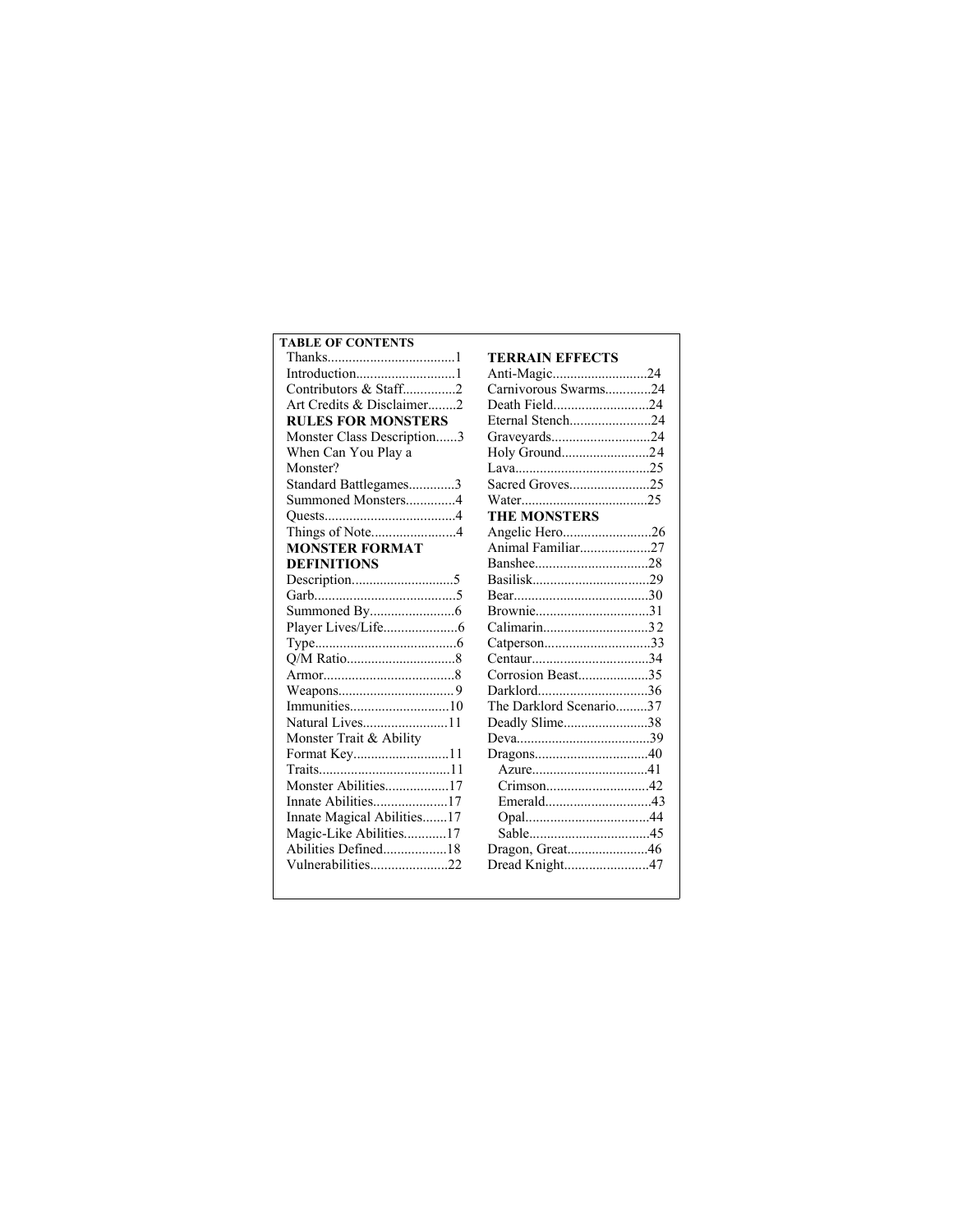| Elf, Common Sylvan54  |                        |
|-----------------------|------------------------|
| Elf, Deep Dweller55   |                        |
| Entangling Mass56     |                        |
| Extra-Planar Entity57 |                        |
|                       |                        |
|                       |                        |
|                       |                        |
|                       |                        |
|                       |                        |
|                       |                        |
|                       |                        |
|                       |                        |
|                       |                        |
|                       |                        |
|                       |                        |
|                       | Skeleton Warrior101    |
|                       |                        |
|                       |                        |
|                       |                        |
|                       | Spider, Giant105       |
|                       |                        |
|                       | Troglodyte107          |
|                       | Troll, Regenerating108 |
|                       | Troll, Stone109        |
|                       |                        |
|                       |                        |
|                       | Vampire112             |
|                       |                        |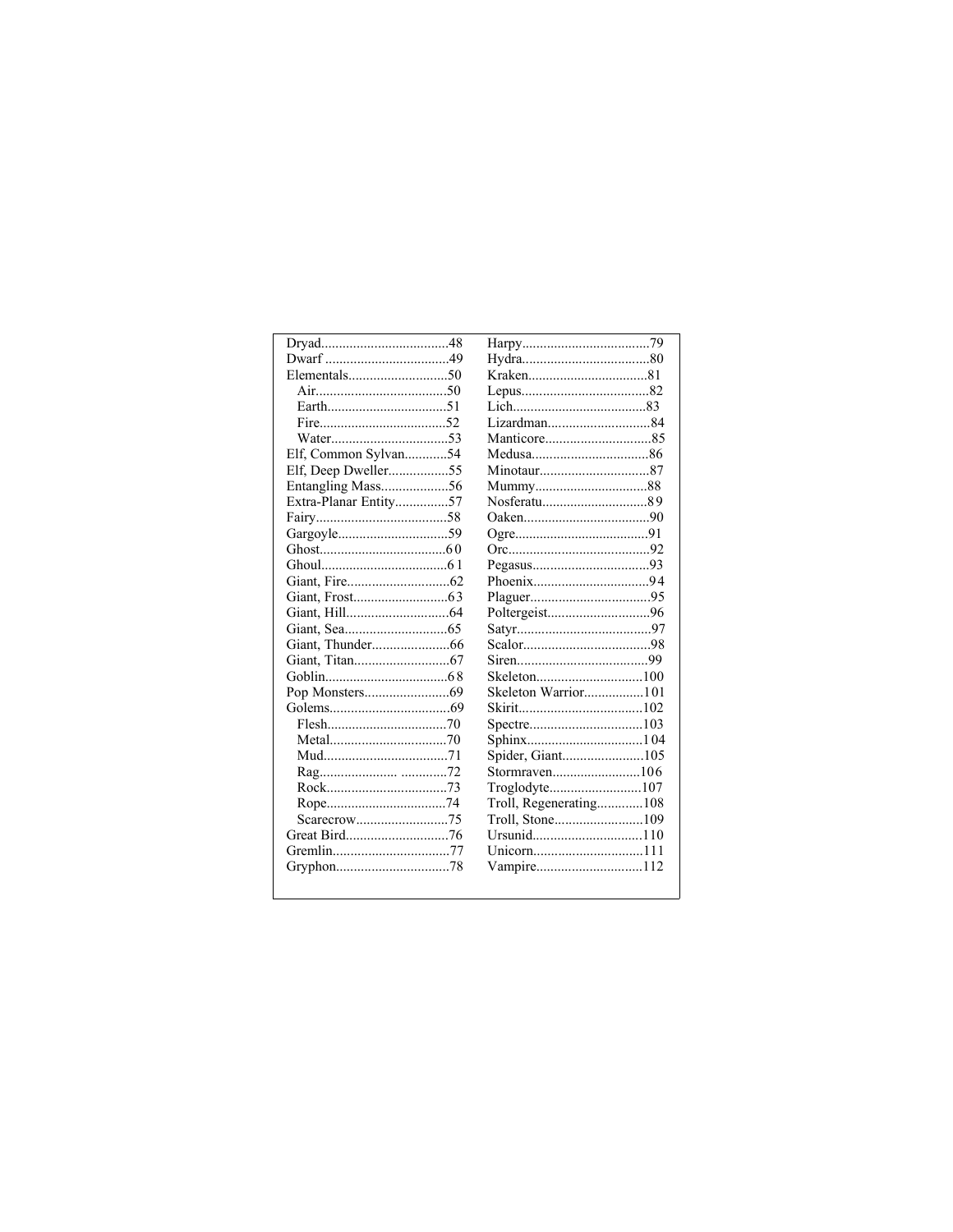| Maze Craze126              |  |
|----------------------------|--|
| Quest Types:               |  |
| Freeform Vs. Linear128     |  |
|                            |  |
| Zombie Land130             |  |
| Zombie Battle130           |  |
| <b>CREATING NEW</b>        |  |
| <b>MONSTERS131</b>         |  |
|                            |  |
| Information Additional Art |  |
|                            |  |
|                            |  |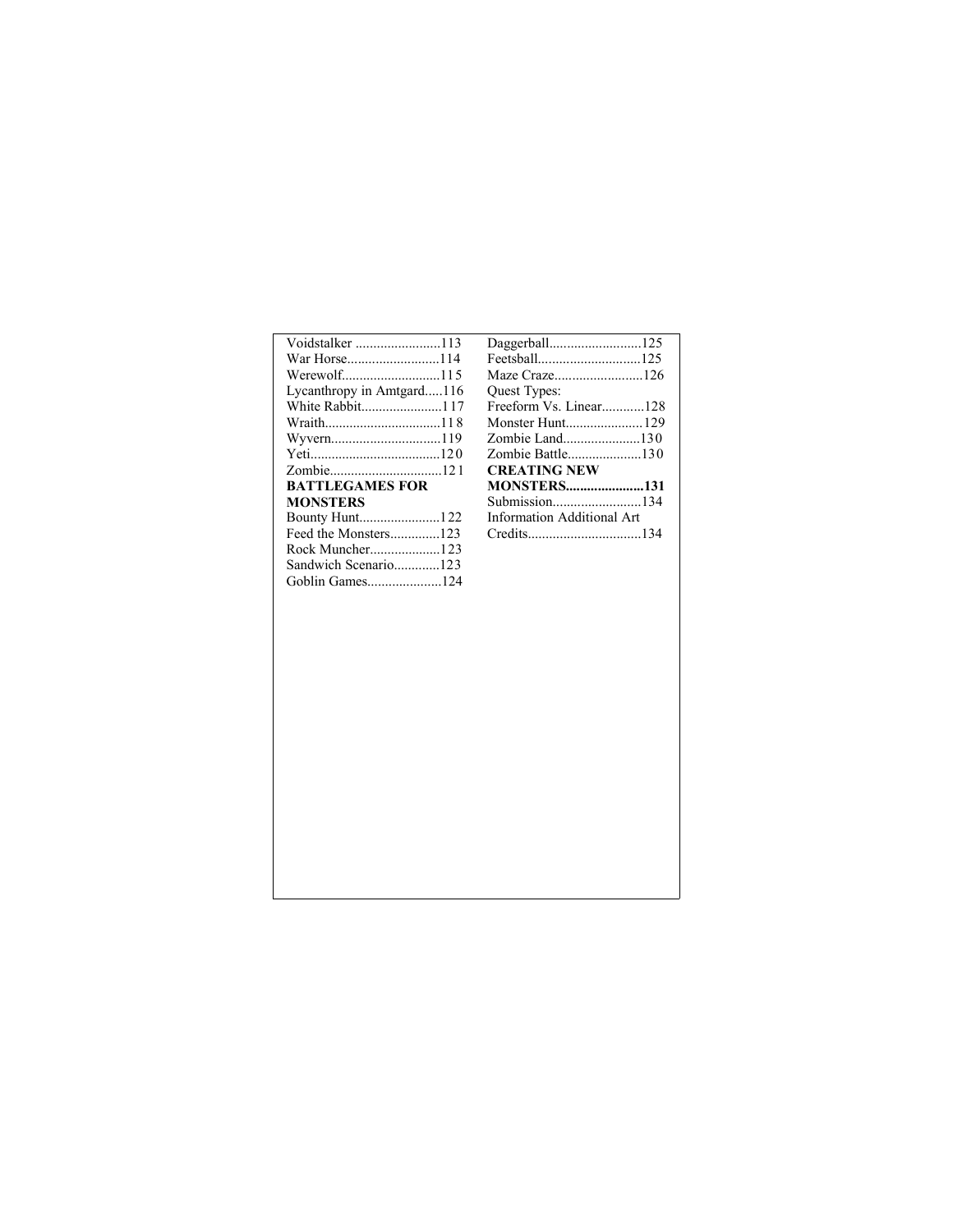### **THANKS, INTRODUCTION & CREDITS Thanks**

I'd like to start this volume of the Dor Un Avathar with a few words of thanks. First and foremost, to the Amtgard Seven Expansion Group, for their collective hard work, dedication and insightful commentary. Truly, these folks stepped into a task which might have never seen the light of day, and gave their best efforts to make certain the project happened quickly, professionally and on a set of self-inflicted, makeshift deadlines. It has been both an honor and a privilege to witness cooperation on such a broad scale. Thank you, gentlemen. May all future ships sail as smoothly as this one.

Secondly, thanks to the Amtgard Revision Committee for allowing us the opportunity to make good our pledge to have this project ready for dispersal at, or near, the final release of the revised Handbook. As with the new ruleset, this project is an interkingdom effort, driven by motivated individuals who have the best interest of Amtgard at heart.

Thanks also to Sir Ivar Nefarious, the Grand Duke of the Dor Un Avathar, for trusting a group of diverse people to recreate that which he brought so wonderfully to us those many years ago. The 7th Edition Dor was a great piece of work, truly the first official interkingdom publication, and the model on which all other monster books have been based.

Finally, thanks to everyone else who sent in new monsters, artwork, comments and suggestions. With such an outpouring of support and talent, it is no wonder this volume took shape so well and so quickly. Keep up the great work, one and all.

### **Introduction**

With the advent of the revised rules, it became apparent the sweeping changes brought forth in the new handbook would not only drastically change the way we play normal battlegames, it would alter the most fundamental aspect of Questing, namely Monsters. Many of the 6th Edition abilities no longer existed in the revised ruleset, or were renamed, clarified or otherwise changed.

1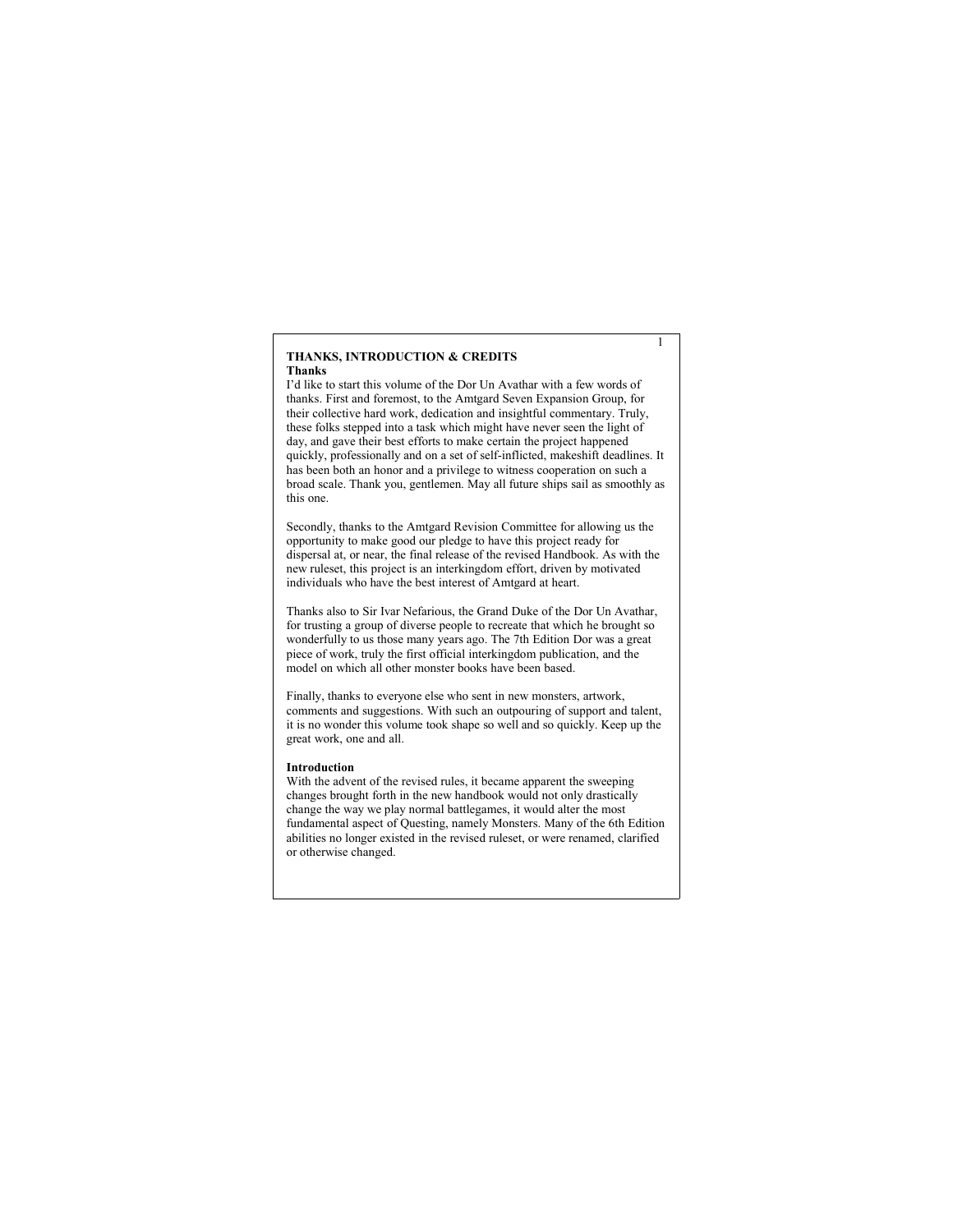While the Revision Committee toiled away to bring the core rules to light, a group of unaffiliated players from across the country pooled their resources and skills to bring the Monster Rules up to par. This crew set up virtualshop, appointed impromptu leadership, and set about the time-consuming task of converting all the beasts from the 7th Edition Dor into the format and rules presented for playtesting the revised rules. What at first seemed a molehill, proved to be a mountain and more work than I think any of us expected! Truly a labor of love!

In the spirit of Amtgard across the nation, the younger groups and players stood side-by-side with decade-long veterans to produce a piece of work which will hopefully stand the test of time. Sure, there were minor disagreements, but every person who stepped forward to help did so in a prompt and professional manner. Without further ado, we are proud to present the Dor Un Avathar, 8th Edition. Vivat Amtgard! -Luke, December 2004

### **GROUP CONTRIBUTORS & EDITORIAL STAFF CONVERSIONS & COMMENTARY**

Blackthorn (Burning Lands) Nawguthion Craftyslinger (Wetlands) Medryn Darkjester (Iron Mountains) Oznog (Celestial Kingdom) Soldan (Rising Winds) **CONTINUITY EDITOR** Jenos (Valley of Silver Rains) **INDEX MANAGEMENT** Matthias of the Far Wood (Iron Mountains) Glenalth Woodwalke (Dragonspine) Lukor the Lush (Mystic Seas) **PROJECT LEAD & DESIGN** Luke Wyngarde (Wetlands)

 $\mathcal{L}$ 

### **ART CREDITS & DISCLAIMER**

Artists retain all copyrights to artwork published herein. All rights reserved. All images used with permission. Individual artists listed with Monster entries. Special thanks to Denah and Reynen, both of the Wetlands and true Knights of the Serpent. Without the awesome contributions of these lovely,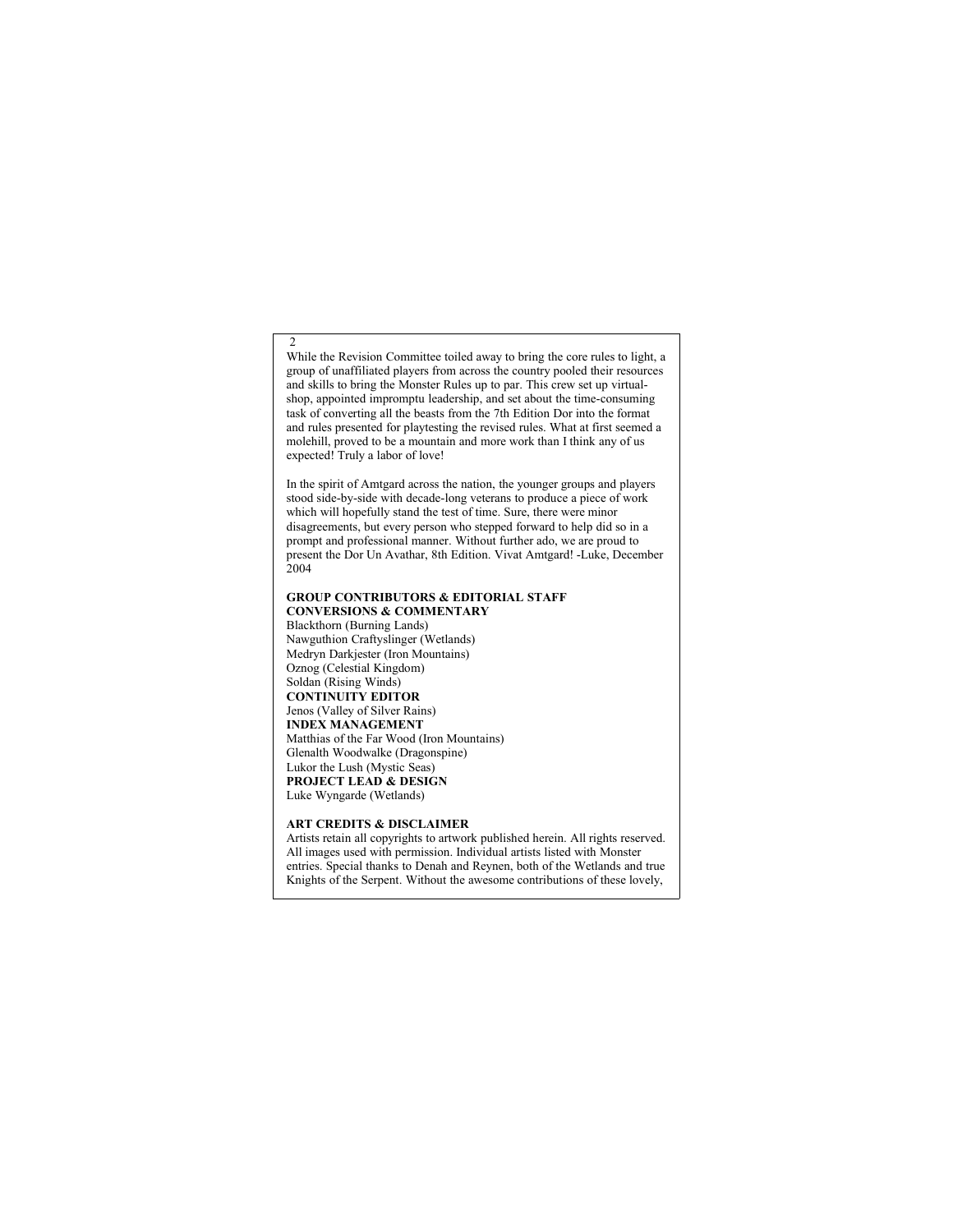talented ladies, this book would be a sorry place indeed. Thanks also to the fantastic artists of Elfwood (http://elfwood.lysator.liu.se/elfwood.html) for their boundless generosity and support for this project. Additional art credits inside back cover.

3

The pictures contained herein are presented for the enjoyment of the reader in the tradition of fantasy illustrations throughout time. The editors sincerely hope these images are viewed as a positive influence to game play, as they are not meant to offend, objectify or stereotype any group, gender, race or religion. The indented goal is to provide an inspired expression of each Monster, professionally and originally illustrated. To that end, the individual artists were given a fair amount of leeway in their renditions, which we hope you will agree make for fine viewing.

# **RULES FOR MONSTERS**

# **Monster Class Description**

Monster is a special class. Credit in Monster can only be taken twice a month, but as you increase weeks in Monster, you increase it for all monsters. Thus if you have 13 weeks in Monster, you can play a 2nd level Monster of any type. While credit may not be earned more than twice in a month, players wishing to portray a Monster may do so, so long as they get approval from a Reeve.

Monsters are listed in much the same ways as normal classes, though they tend to have a much larger list of special Traits and Abilities. When playing a Monster you must always carry a complete description of the Monster on you, have a copy for the Reeve and wear appropriate garb. If you are summoning Monsters, note that both the garb and the descriptions are part of the magic component. There are three ways you can play a Monster in a game, detailed below.

### **Standard Battlegame**

Before playing a Monster in a standard battlegame, you must get the Reeve's permission. You cannot play Quest Monsters, or Monsters with a 4/1 or greater ratio. If you play a Monster with a ratio of 2/1 or 3/1, when you are added to a side, the other side then gets to pick two (or three if 3/1) people for the other side. Playing Monsters with a 1/1 or less does not alter how teams are picked.

· Level: When playing a Monster in a standard battlegame, you play the Monster as your standard Monster level.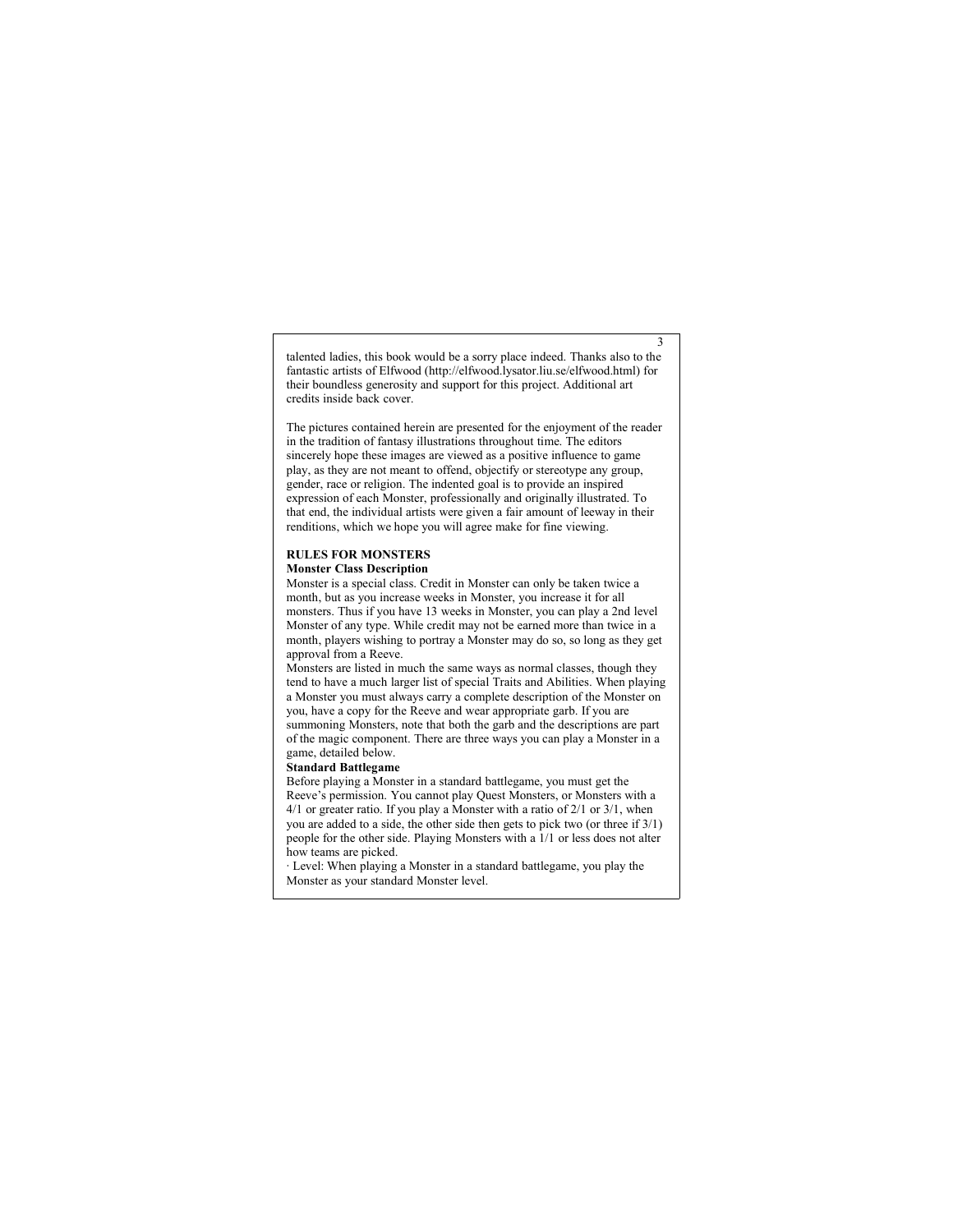### **Summoned Monsters**

4

Some Monsters can be summoned through the use of spells in a standard battlegame. These do not normally require a Reeve's permission (though a Reeve can always state what can and cannot be used in a battlegame). When playing a Summoned Monster you will sacrifice lives to play the Monster for one life. While portraying a Summoned Monster, your persona is considered out of the game, and is not used for roleplaying purposes. Monsters summoned by enchantments die if they enter an Anti-Magic zone or are successfully targeted with Dispel Magic.

· Level: When playing a summoned monster your level is that of the class you sacrificed lives from or your level in monster, whichever is lower. For example a 2nd level Wizard is being Transformed into a Pegasus. The Wizard also is a 4th level Monster. When summoned, he plays Pegasus as 2nd level. Were he a 4th level or higher Wizard, he could have played the Pegasus at 4th level (his monster level).

### **Quests:**

Quests are altered battlegames with specific rules not used in standard battlegames. Quests often have special game objects, stated goals and tend to use a much wider range of Monsters than normal games. In most Quests, Monsters do not serve on a regular team and are instead placed around the playing zone to create different encounter areas. Several Monsters are limited to specific scenarios and should not be used outside of the provided context.

· Level: When playing monsters in quests and other special battlegames, the designer of the quest or the Reeve will generally set your Monster level based on what is required or desired for the scenario. Summoned Monsters still have the restrictions in level.

### **THINGS OF NOTE**

1) Powerful Blows effects creatures that can only be effected by magic and magic weapons.

2) Spellballs and other types of magical projectiles can deal damage to those creatures that are immune to non-magical weapons. Also, any enchantment other than Stun Weapon placed upon a weapon makes it magical and function normally against such creatures.

3) Monsters are generally treated as classes, not races. Monsters may not stack a Class on top of a Monster race unless specified in the description.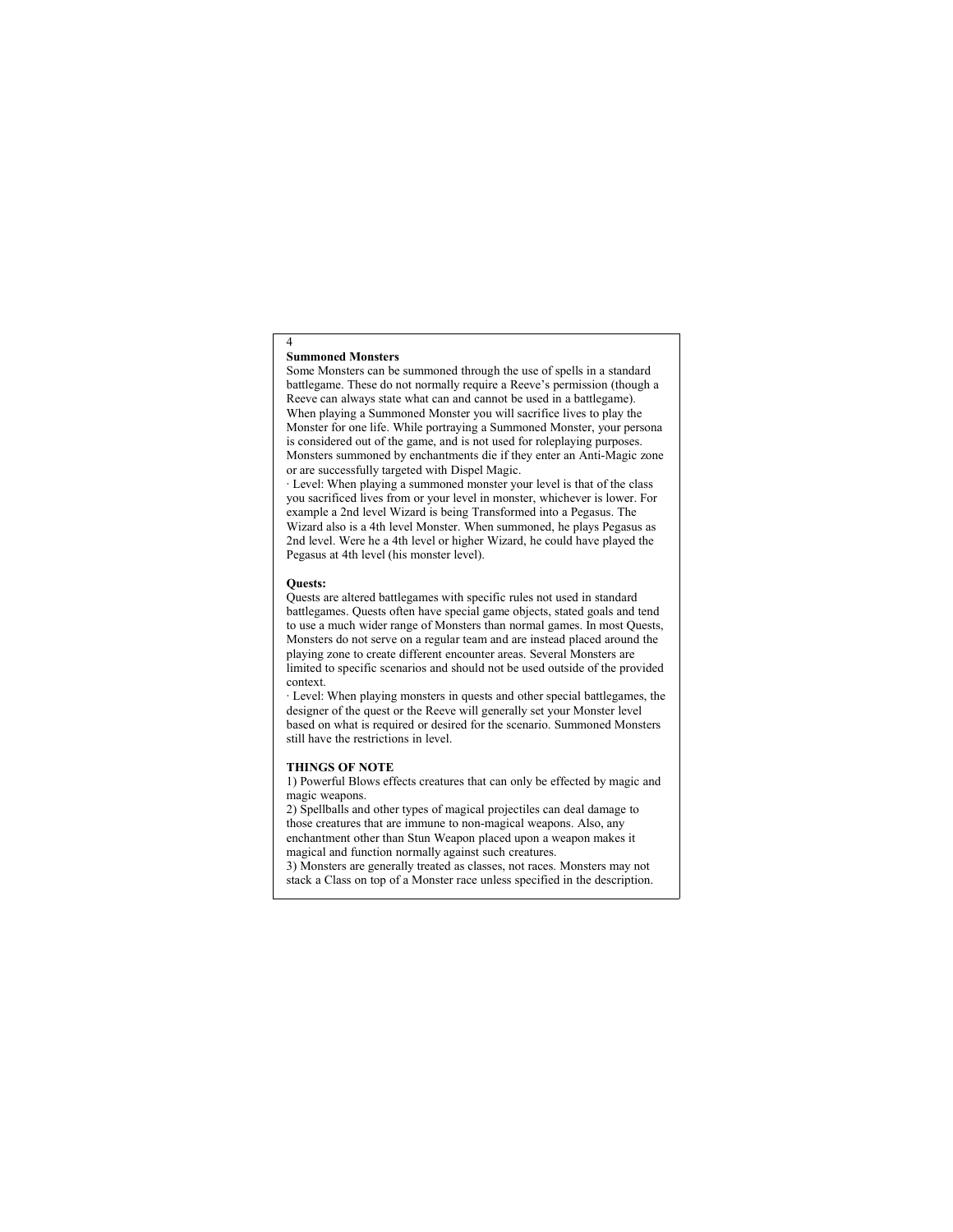(For example: You may not play a 6th level Lizardman Monk, but Vampire and Darklord both make provisions for granting class abilities to those who portray such creatures.)

5

4) Everyone playing a monster must carry a written copy of that monster. If the monster is capable of making other monsters, it must also carry enough copies of the class for its progeny.

5) Monsters may not unbalance a battlegame and must show a willingness to play in character.

6) Garb must be distinctive and typify the Monster played.

7) Certain Traits and Abilities may be removed at the Reeve's option for regular battlegame play. If an ability has this distinction, be sure to clear it with the Reeve before the game begins.

8) The rulebook supersedes all Monster supplements and handbooks in case of disputes.

9) All rulebook spells effect Monsters in the same way they would a player class, unless specified otherwise.

10) Creatures that require special circumstances to "take a death" may never be a allowed to voluntarily take a death to speed their down time or regain per life abilities.

11) Monsters may not use Relics except in Quests or other special scenarios.

12) Spellball use is denoted as  $(X$  bolts/U), where  $X$  is the maximum number carried and U means "unlimited use." The notation (unlimited bolts) means any number of bolts may be carried, thrown or left active.

# **DEFINITIONS**

## **MONSTER FORMAT DEFINITIONS**

From Amtgard: Handbook on the Rules of Play 7th Edition comes the basic format and outline for presenting Monster Classes. This information is detailed below, with additions and modifications made to include the information exclusive to this volume.

**Description**

Herein lies a narrative regarding the Monster. This may include physical descriptions, societal behaviors and/or historical, fictional and mythological references. Role-playing tips are also included in this section. **Garb**

A person playing a Monster should look as much like it as possible. The Reeve can always disallow someone from playing a Monster if they feel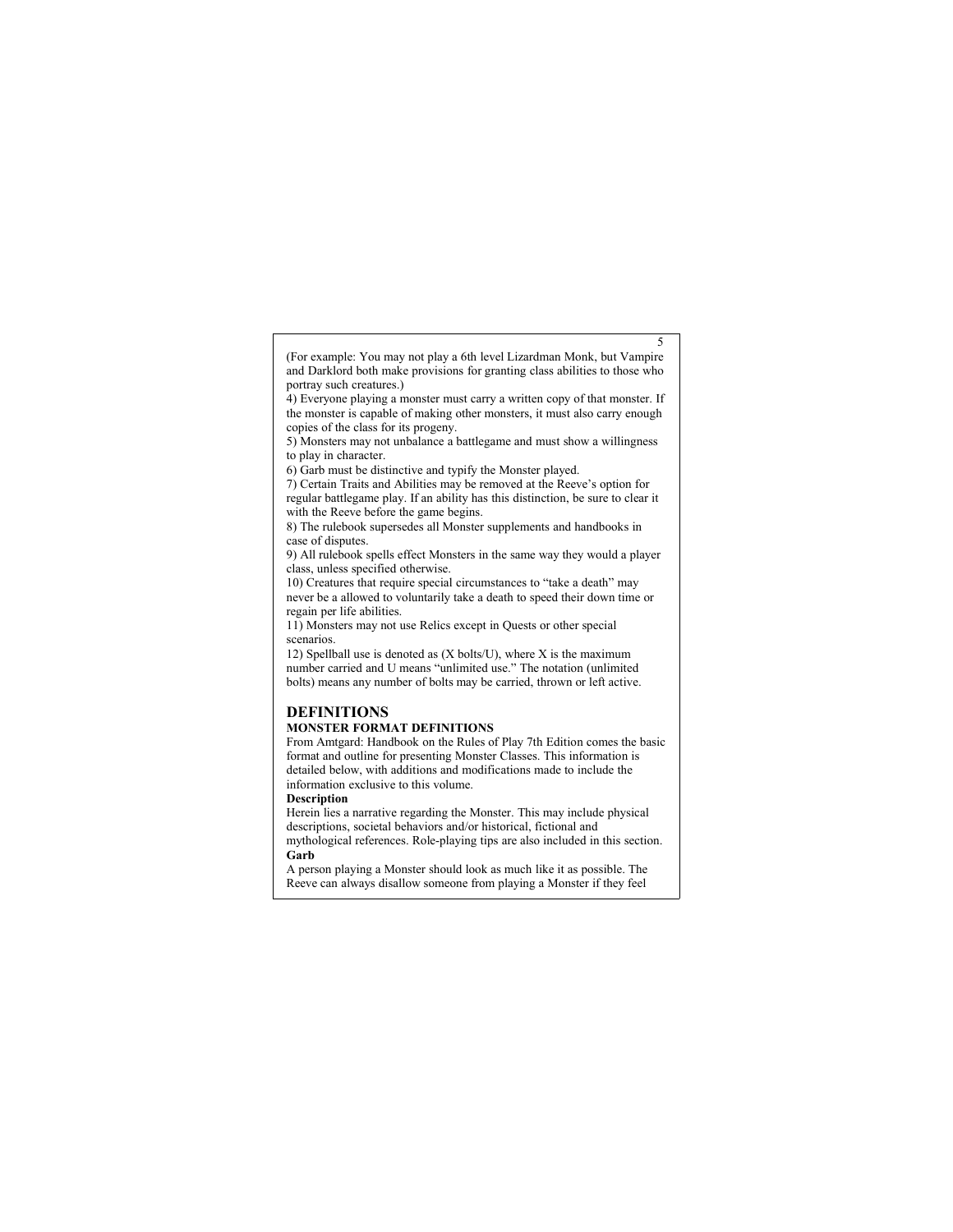this criteria is not met. Summoned Monsters should be given slightly more latitude, but they must have the minimum garb requirements and act in character. Monsters which suggest a specific gender are merely reflecting legendary or mythological forms of the creature. All facets of Amtgard are open anyone who wishes to play the part. If a Monster is summonable, it will include the following two categories:

### **Summoned by**

This will list the class, spell and/or number of spellpoints needed to bring the creature into the game.

### **Player lives/life**

This is the number of lives a player has to give up to play this Monster for one life. The player cannot gain more than one life as a Monster (except for creatures with the Sheer Numbers ability, detailed hereafter) per magic cast on them. Players cannot give up lives they do not have. Monsters that are killed cannot be Reanimated. If Resurrected, or given a life by a Monk, they return as their normal class, not as the Monster. Monsters summoned through other means (like Familiars, Golems and Elementals) may buy additional lives as the Monster at the listed Player Lives/Life exchange rate, once the summoner has expended the requisite spellpoints or abilities and the intitial life has been purchased. (i.e.: A Warrior with six lives elects to be a summoned Fire Elemental with a Q/M of 3/1. Once the summoner spends the required spellpoints, the Warrior sacrifices three lives to be a Fire Elemental with one life. Once slain, the player may now choose to give up his remaining three lives for one final life as an Elemental, for he may change garb and play out his last three lives as a Warrior.) **Type**

There are a number of Monster Types, each with special Traits, Immunities and/or Vulnerabilities. Most Monsters possess more than one Type distinction and the effects are cumulative unless indicated otherwise in the text.

**· Animations**: The term given to any Monster brought to life through magical means other than the standard creatures summoned through Transform and Reincarnate spells. These creatures are immune to Control, Subdual, and Death schools, as well as Poison and Disease. If Dispel Magic is cast on them, they act as if under the effects of an Iceball (except they are not freed by Fireball, Release or other magical means). If placed in an Anti- Magic field, Animations are Petrified until removed from the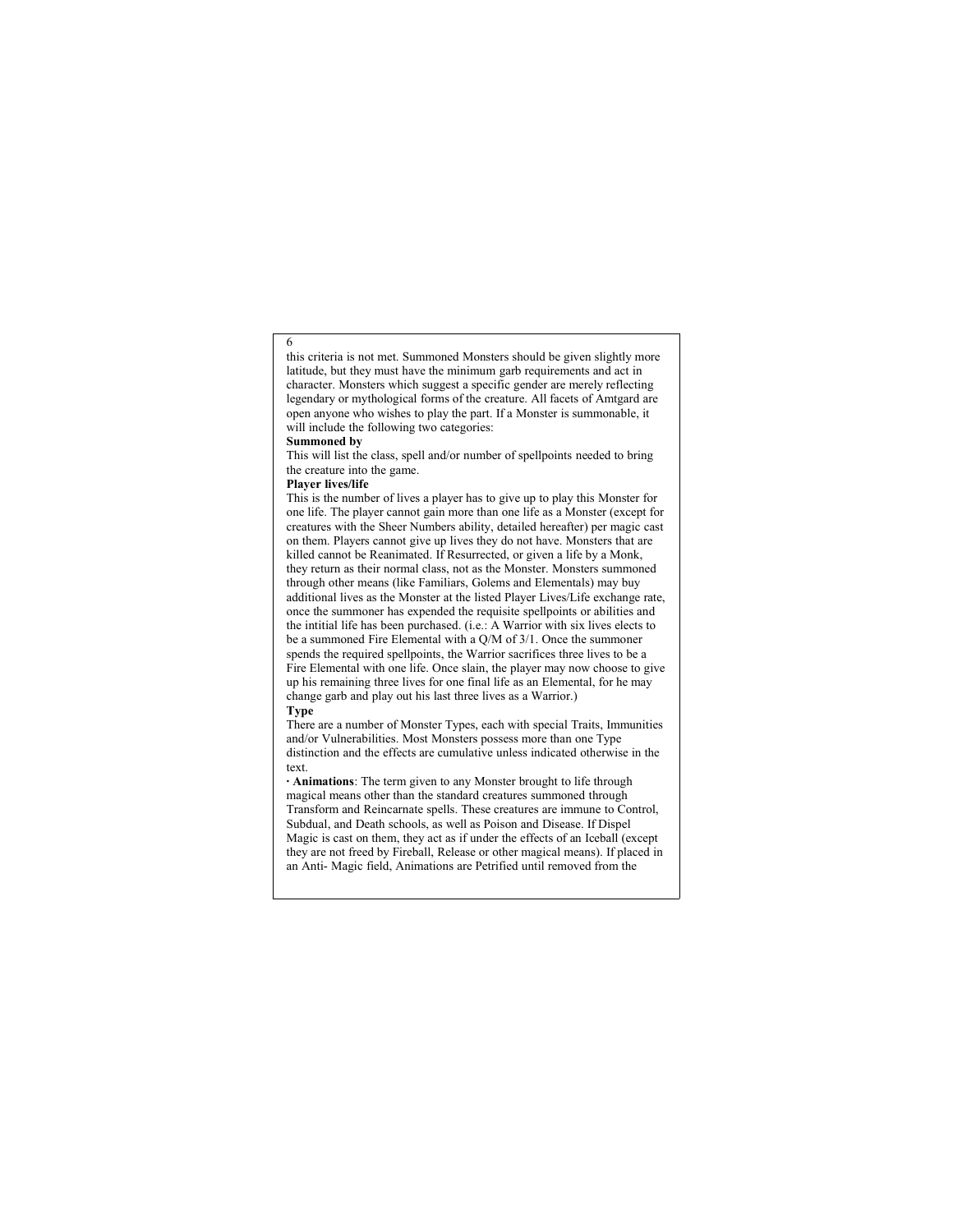field, in which case they act as if just Healed from the Petrify. Animations cannot carry enchantments.

7

**· Arboreal**: Creatures in this category are more plant than animal. Arboreal Monsters are immune to Control, Death and Subdual magic and effects. Arboreals cannot carry enchantments.

· **Beast**: These are non-humanoid creatures, most often with more than two legs. Beasts cannot carry enchantments and all weapons are considered Natural.

· **Extra-Planar:** These creatures are not from this dimension but another, alien plane of existence. They include Angelics, Demons, and Elementals. Extra- Planar creatures are immune to Death and poison. They cannot carry enchantments except for the one used to summon them, if such is the case. · **Fey**: The Fairy Folk of legend and myth are not immune to the Bard Charm spell or Control magic cast by a Bard, but they are immune to other forms of Control.

· **Humanoid**: Creatures in this category generally have two arms, two legs and walk upright, although there are notable exceptions (Centaurs, for example, have four legs but all the fine manipulation and functional intelligence common to this classification). Only Humanoids can use normal weapons and shields, creatures without this designation can only use Natural weapons unless detailed otherwise in their description. Humanoids may carry enchantments just like a regular class, unless otherwise stated in their description or limited by their Type.

**· Mystical**: Creatures with this distinction have an innately magical nature. Mystical Creatures hit with a Dispel Magic lose all their Magic-Like Abilities and Innate Magical Abilities for the remainder of that life. They

may not use their Magical or Innate Abilities while in an Anti-Magic zone. **· Multi-Person:** These Monsters are played by multiple people. They have a number of special rules, detailed in the Monster's description and are used exclusively in quests.

· **Standard**: Monsters of this type are generally non-magical in nature, and do not possess Magic-Like or Innate Magical Abilities.

· **Undead**: The Walking Dead are immune to Control and Death as well as Poison and Disease. Undead cannot carry enchantments except for the one used in summoning, as appropriate.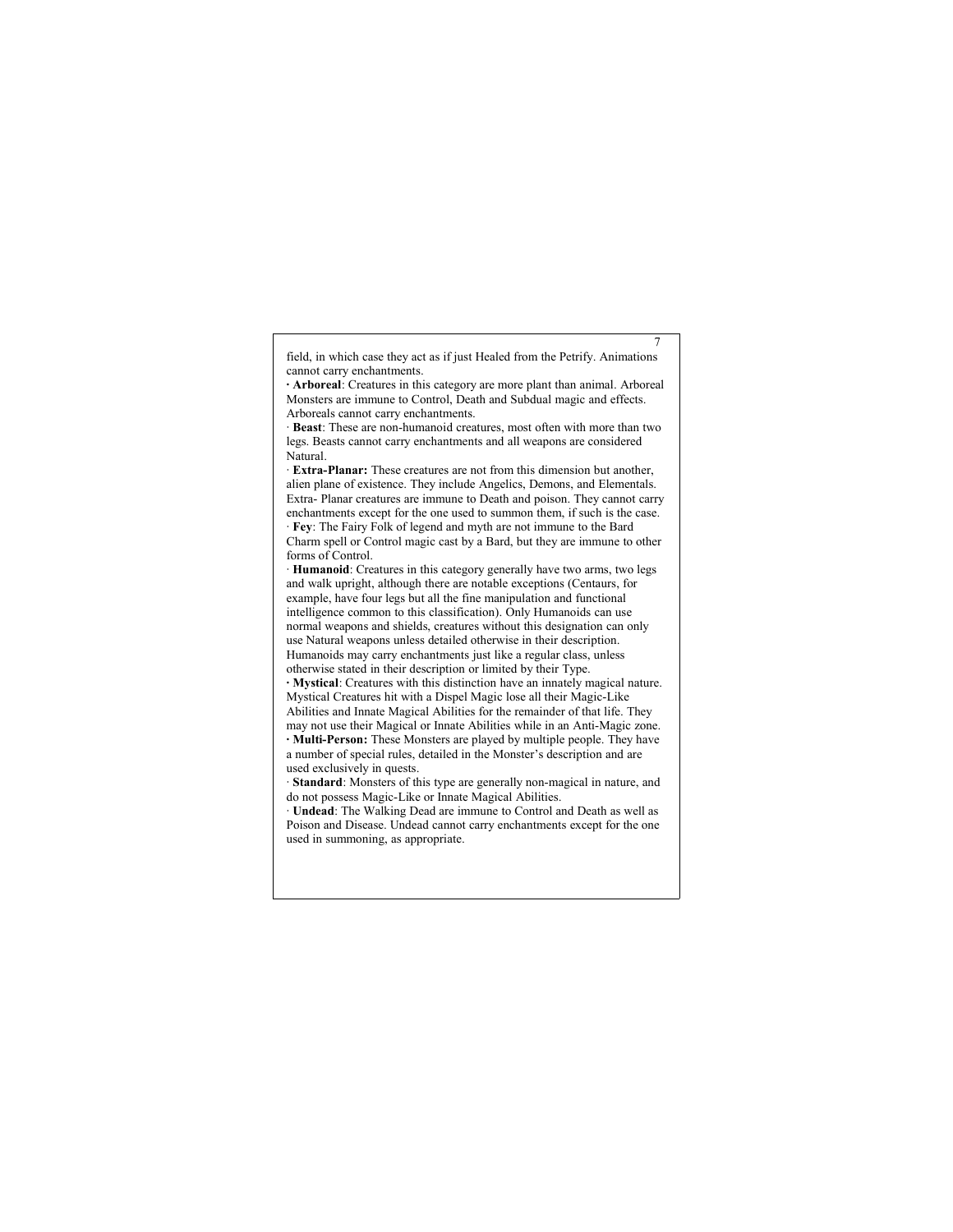#### 8 **Q/M Ratio**

The Questor/Monster Ratio is a general indicator of how powerful the Monster is at any given level. It defines how many player characters of the same level as the Monster should be required to kill one. When designing quests or running battlegames, one uses this number to balance the sides. This assumes you use the 10/1 rules for magic-casters and 5/1 rules for bows.

### **Armor**

There are several types of armor available to Monster classes, and this category will clearly detail which, if any, armor types are available to a specific Monster.

**· Armor, Invulnerable**: This armor is particular to Monsters and not normally usable by the standard classes. Each level of Invulnerable Armor will negate one physical or verbal hit. The protection is sectional, thus two points of Invulnerable Armor grants two points of protection to each limb and the torso. Magic casters must specify which area (torso, arm, leg) of Invulnerable Armor that they destroyed with verbal magic. If they fail to specify a location within 5 seconds, or in the cases of magics of mass destruction like Doomsday, the magic hits the location of the target's choice. Wounding always target's the location chosen at the time of casting. Invulnerable Armor can be Mended as normal.

**· Armor, Natural**: This armor is a part of the creature in question and cannot be removed via Pyrotechnics or similar means, except by damaging attacks. Natural Armor is treated like normal armor in all respects, except it may be Healed. If protection magics do not protect normal armor, it will protect natural armor (i.e.: a Humanoid Monster with Natural Armor can still benefit from Projectile Protection). If normal armor can be worn, it is always destroyed before Natural Armor in a given location. Likewise all immunities extend to all types of Natural Armor. Monsters with a Heal Trait (such as Ice Heal or Stone Heal) can regain their Natural armor at the rate of one point per sectional location per use of their ability. (ex.: it would take three Fireballs to heal a wounded Fire Elemental and restore both points of its armor to a single arm.)

· **Armor, Natural Invulnerable**: Natural Invulnerable Armor must be Mended instead of Healed, but otherwise has the abilities of both Natural and Invulnerable type armors. Monsters with a Heal Trait (such as Ice Heal or Stone Heal) can regain their Natural Invulnerable armor at the rate of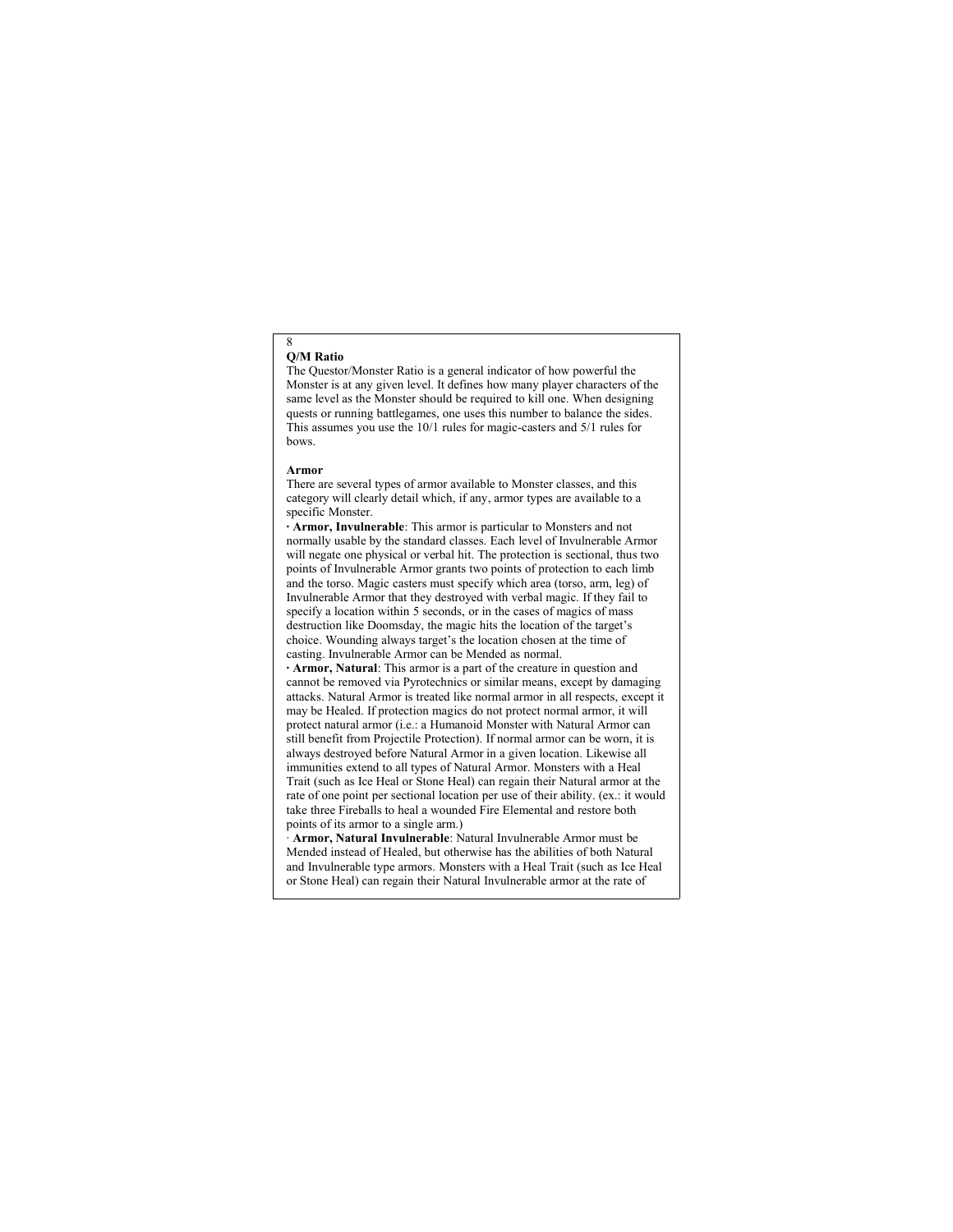one point per section allocation per use of their ability. (ex.: it would take three Mends to heal a wounded Gargoyle and restore both points of its armor to a single leg.)

9

· **Armor, Normal**: This is the regular type of armor worn by Humanoid creatures for normal Levels of protection. All rules from the Handbook on the Rules of Play apply to Monsters who wear normal armor.

· **Invulnerability:** This type of protection differs from Invulnerable Armor in that each point of Invulnerability covers the entire creature, just like the Protect spell. Unless detailed otherwise in the Monster entry,

Invulnerability cannot normally be Healed or Mended in any way (the main exception to this are Amorphous type creatures, q.v.).

**· Shields**: This section also states what kinds of shields, if any, may be used by a Monster. For a Monster to use a shield, this section must specifically state that a shield is available to it.

### **Weapons**

Here is where you can find which specific and/or types of weapons may be used by the individual Monster. Unless the Monster holds the Humanoid descriptor, assume the weapons are Natural (see below).

**· Natural Weapons:** Cannot be Heated, Warped, or Enchanted. Things that destroy the weapon take the arm as well. Spells that destroy everything they touch (Lightning Bolt, Fireball, Sphere of Annihilation) that strike Natural weapons affect the target as though they hit them in the arm. Immunities are extended to Natural weapons. Although not removed or destroyed by combat damage, Natural weapons are assumed to have the same Natural armor and other protections as the arm wielding it. Touchbased abilities, such as Touch of Death, can be extended through Natural weapons (both ways, by the monster, and by those attacking it). If a touchbased ability is used by the creature through its weapon, the creature must denote the effect immediately following the weapon hitting the victim. No more than a one second delay is reasonable. Ability effects are always played out before melee effects. (ex.: an Assassin sneaks up and uses Touch of Death on the "claw" of an unsuspecting Troll who is wounded and in the process of regenerating an arm. The Troll dies and the Assassin is unharmed.) Monsters actively attacking with their Natural weapons deal damage even if incapacitated or slain by the touch attack. (ex.: The Assassin instead uses Touch of Death to defend against an attacking Troll.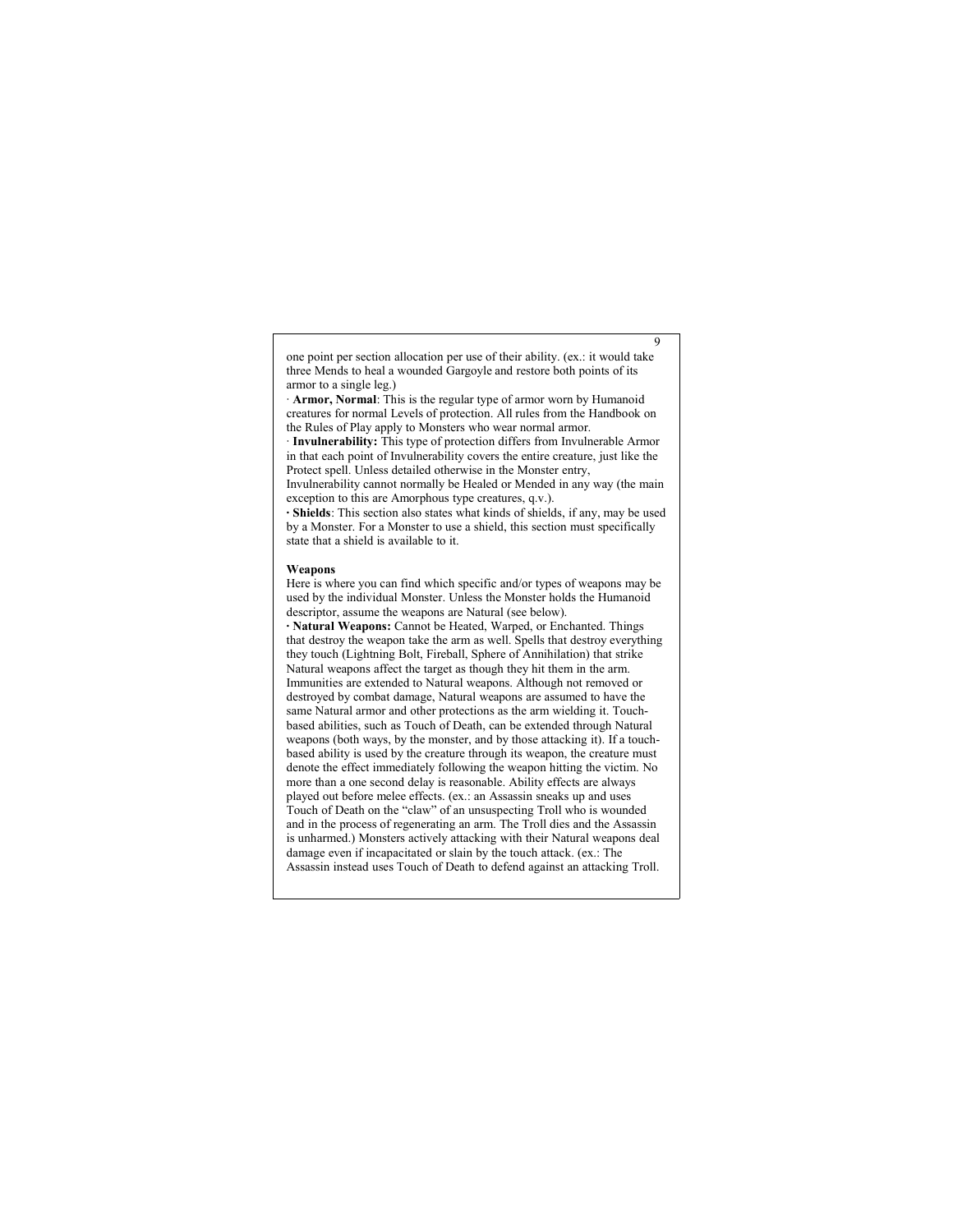The Assassin calls out "Touch of Death!" and sacrifices an arm to grab the Troll's claw. The Troll is slain, and the Assassin loses the limb.) · **Siege Weapons:** Some weapons are termed Black, Instant-Kill or Siege weapons. These weapons will kill a person through his shield and/or normal armor in a single blow. Only Invulnerable Armor and Invulnerability can protect against these weapons.

· **Magical:** Weapons with this descriptor are treated as enchanted, even if they provide no other benefits.

### **Immunities**

A listing of any Schools of Magic, terrain effects or specific spells or abilities to which the creature enjoys complete resistance. Immunities function as listed, unless otherwise detailed in the Monster entry. Specific and recurring immunities are detailed below: **· Immunity: Bladed Weapons** Monster is immune to all metal slashing and piercing weapons and may only be attacked by wooden weapons. · **Immunity: Cold-Based Attacks** Creature is immune to Iceball, Avalanche and other cold- or ice-based attacks or effects. · **Immunity: Control** Creature is immune to all Spells and abilities of the Control School unless otherwise detailed in the text. · **Immunity: Death** Monster is immune to all Spells and abilities belonging to the Death School and all other Death effects. · **Immunity: Disease** Creature is immune to all disease based attacks, as well as any/all disease which may occur in the course of a battlegame. · **Immunity: Flame** Monster is immune to all spells and Abilitiesbe longing to the Flame School and all other fire- and lightning based attacks.. · **Immunity: Magic** Creature is immune to all forms of magic, including the effects of enchantments. Relics still function against creatures with this immunity, however. · **Immunity: Poison** Monster suffers no ill effects from Poison. · **Immunity: Projectiles** Creature is immune to all projectile weapons (thrown or shot) except Siege Weapons and spellballs.

· **Immunity: Specific Spell** or Effect Monster is immune to the listed spell or effect.

· **Immunity: Sorcery** Creature is immune to all Spells listed in the Sorcery School.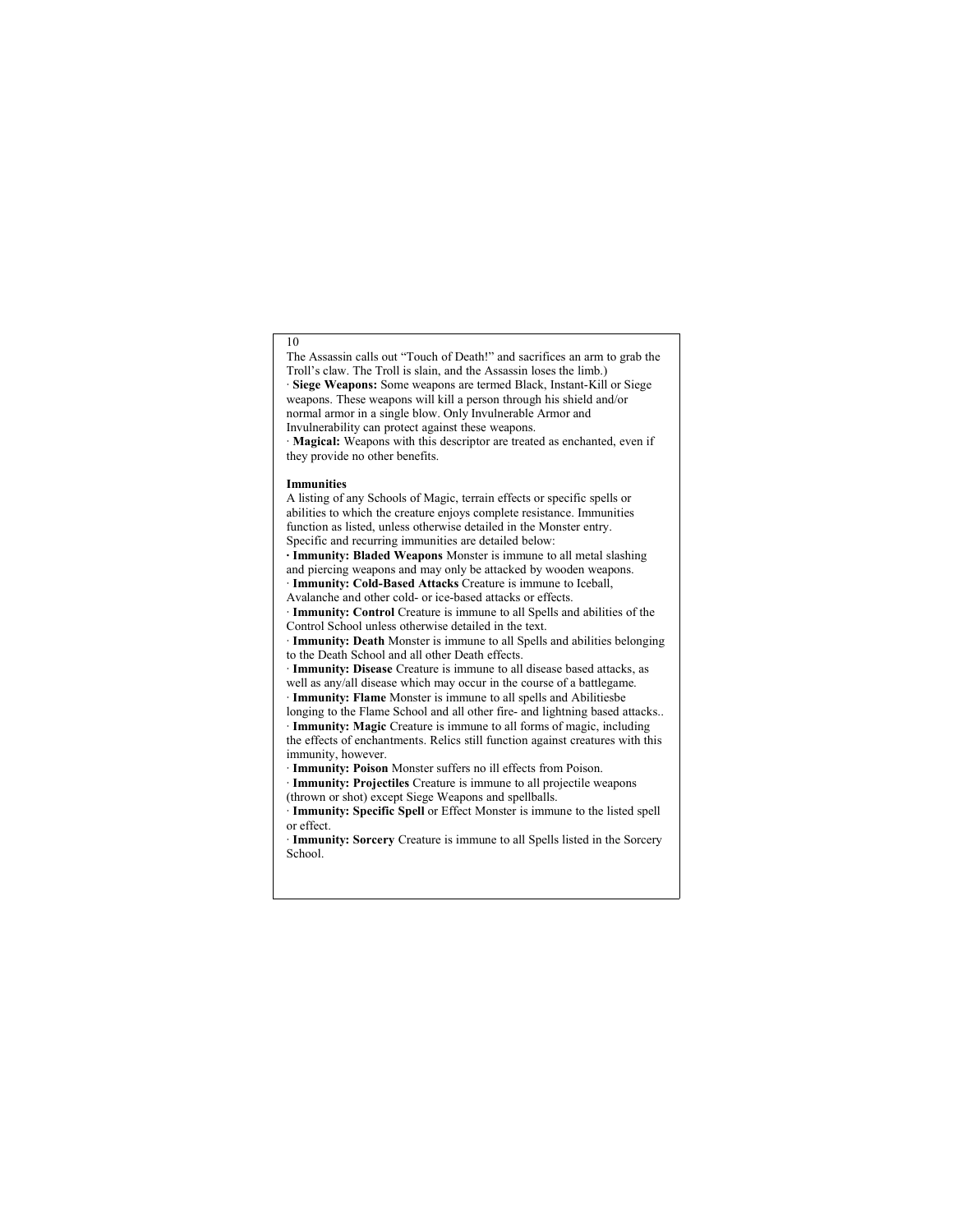· **Immunity: Subdual** Monster is immune to effects and all magics in the Subdual School. Subdual blows wound and do damage instead of incapacitating.

11

### **Natural Lives**

While summoned Monsters usually only have one or two lives, Monsters used in quests use this category to determine their starting number of lives. If extra Natural Lives are gained through leveling, summoned Monsters are not given an extra life

### **Monster Trait & Ability Format Key**

M: Materials needed I: Incantation and/or gestures R: Range (if any) E: Effect L: Limitations or Restrictions N: Notes

### **Traits**

Traits are special abilities the Monster displays all or most of the time. This can include more lives, the ability to regenerate, the gaining of new weapons to use, wings for flying and so on. Monsters have a much larger number of Traits than normal classes. Traits unique to this manual are detailed below. Otherwise, consult the Amtgard Handbook on the Rules of Play, 7th Edition for details.

### **Adamantine Weapons**

All weapons used are indestructible and immune to magic, except versus Sphere of Annihilation and relics. This may not be dispelled. **Amorphous**

Creature gains a certain level of Invulnerability per life, to represent a tough, rubbery body. See description for exact number. Once all Invulnerability is removed, Amorphous creatures are treated as having the Weak Vulnerability.

### **As One**

Allows the Mount ability to effect a player at a range of 5 feet instead of touch. The player who is riding the creature must denote this by stating "riding" every 2 seconds if not touching the mount. If the rider goes more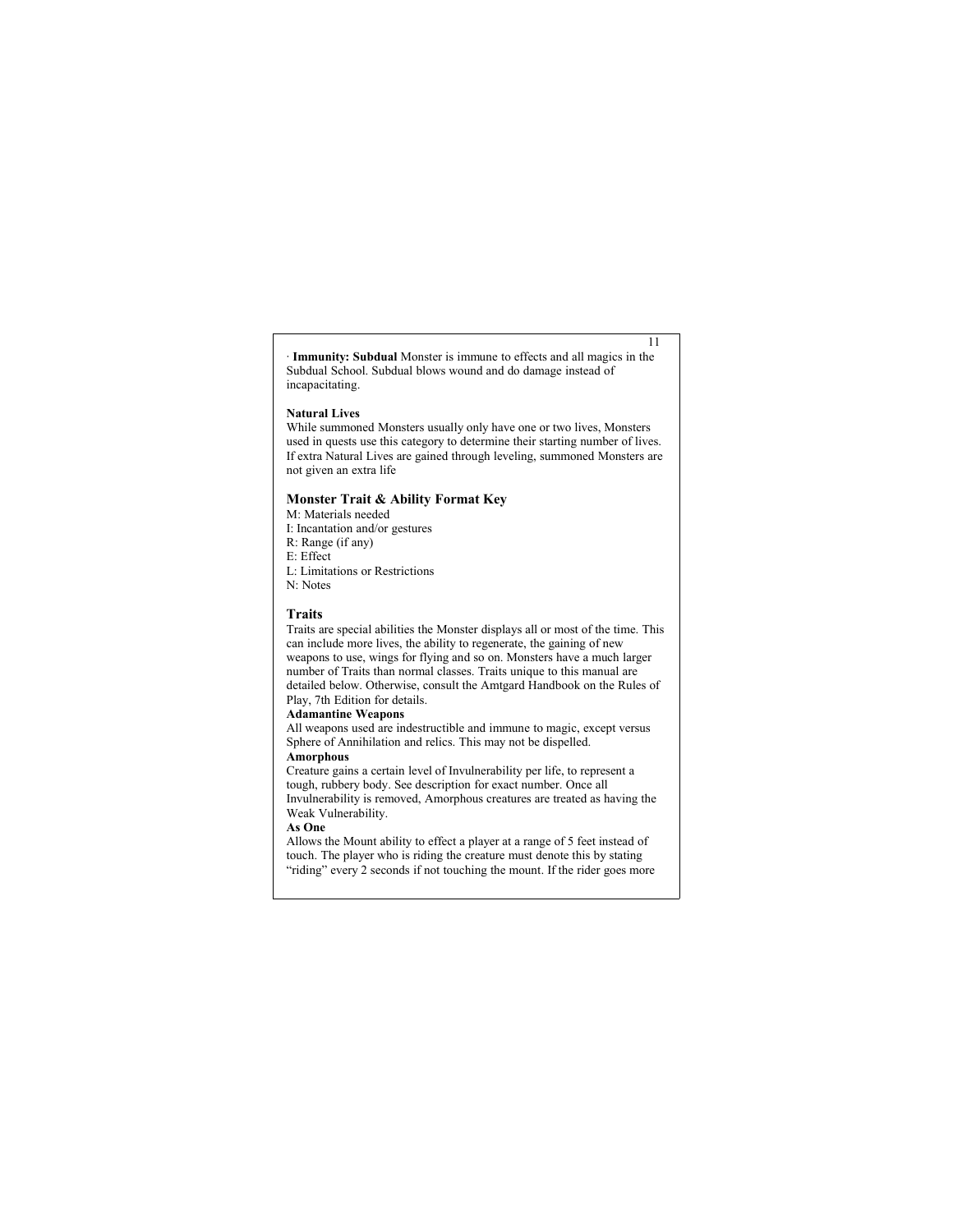than 5 feet from the steed, he must remount normally. This ability also allows the rider to use both hands freely.

# **Aquatic**

12

Monster may move freely through water.

# **Bloodless**

Creature is immune to all piercing attacks, including arrows. **Bone**

Much like Bloodless creatures, these Monsters are immune to all piercing attacks, including arrows. However, lightning-based spells (not fire!) do not slay creatures of Bone, but rather act as a Petrify spell in all regards.

#### **Break Tether**

One portion of a Tethered Monster may remove their harness and roam freely within a 100' range of the central portion of the Monster. **Burning Body**

Whenever this Monster is struck, the weapon striking the creature is effected as per Heat Weapon. Weapons with a Flameblade or Harden enchantment and the Sword of Flame are immune to this ability.

# **Create Minion**

M: Copies of the Minion Monster.

E: The dreaded ability to slay a victim and have them rise forevermore as a creature under the killer's control. The Monster description will detail what kind of Minion is created.

L: Only the original Monster possesses this power, unless the scenario dictates otherwise. (In other words, Minions do not spawn other Minions.) This ability should be removed for non-Quest battlegames unless dictated otherwise by the Reeve.

### **Conversion**

M: Copies of the converted Monster.

E: A victim slain by a creature with this ability rises as a nearly identical Monster on their next life and serves the killing Monsters team until slain. Once this life is lost, the player resumes the game on his original team as his original class with one fewer life remaining.

L: This ability should be removed for regular, non-Quest battlegames unless dictated otherwise by the Reeve. Only the original Monster possesses this power, unless the scenario dictates otherwise. (In other words, Converted Monsters do not convert other players.)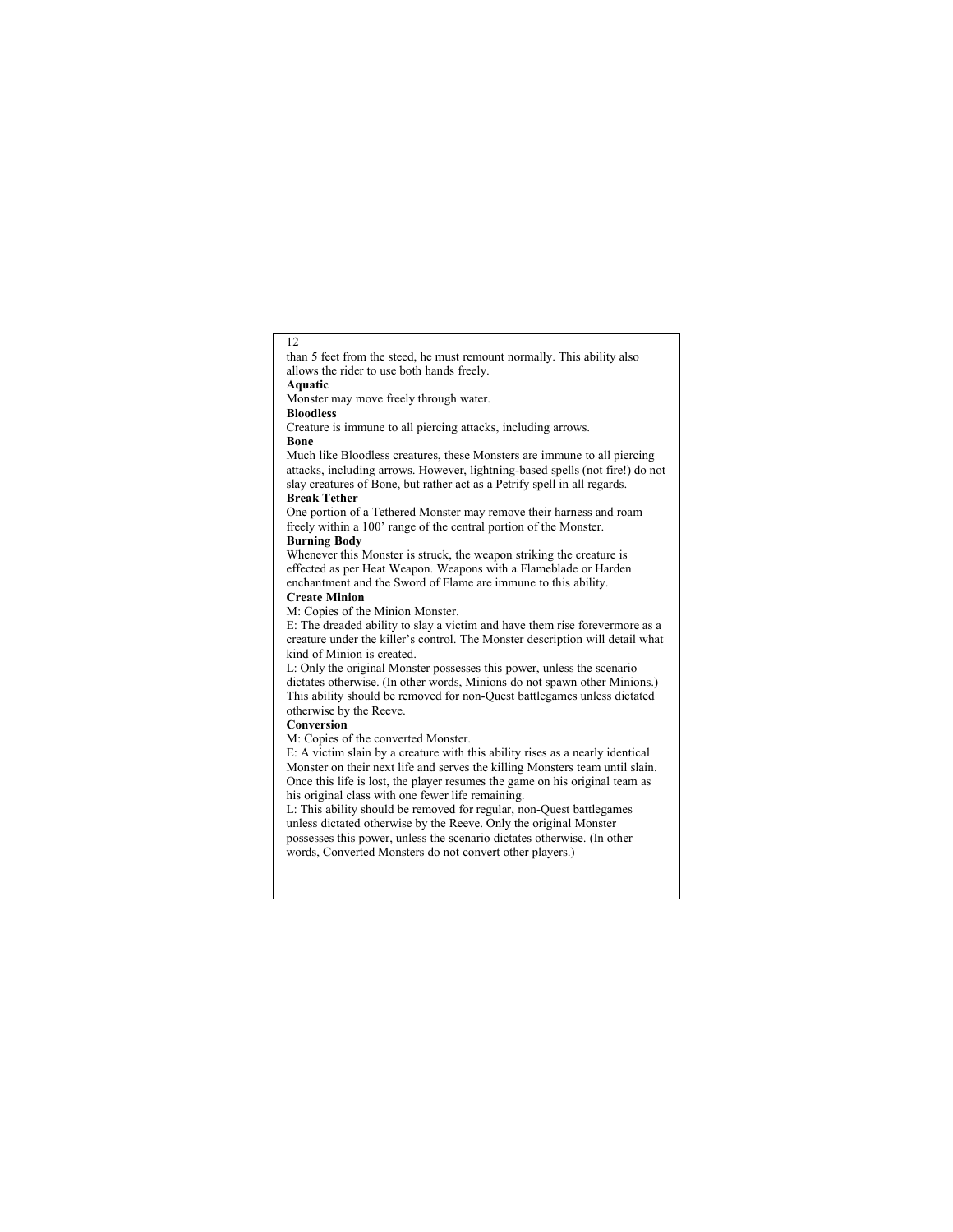### **Enhanced Armor**

13

All normal armor worn is considered Invulnerable armor in the location it covers. This armor may be Mended normally.

# **Extend Immunities to Equipment**

All immunities are extended to the Monster's equipment. This includes any protective enchantments gained during play, if applicable.

### **Fire Heal**

Any magical fire based attack (not lightning!) will completely heal all limbs and one point of Natural armor to the creature. Creatures with Fire Heal may not use their own fire abilities to Heal itself.

# **Flame Weapons**

Weapons used are considered to have a Flameblade enchantment. This may not be dispelled but may be subject to Anti-Magic areas. Certain weapons may be excluded, check creature entries for details.

# **Hard To Kill**

Creature only dies once all limbs are taken, or by a killing torso shot. Wounded limbs are still useless, but fighting continues regardless of handicap.

### **Home Tree**

Monster must declare a Home Tree to Reeves before the game. Creature returns to Home Tree instead of dying and does not lose lives as normal until Home Tree is destroyed. Trees may be destroyed by ten strikes with a hacking or slashing weapon or a single strike from a Fireball, Lightning Bolt, Sphere of Annihilation or Siege weapon.

### **Ice Heal**

Any magical ice or cold attack will completely heal all limbs and one point of Natural armor to the creature. Creatures with Ice Heal may not use their own ice abilities to Heal itself.

# **Improved Rocks**

Boulders thrown with two hands do 3 points of damage to armor and 2 points of thrown with one hand. In either case, these boulders are now Red weapons and can destroy shields in the usual manner.

### **Incorporeal**

Creature is immune to all attacks except when casting magic, using abilities or otherwise interacting with the physical world. Monsters with this trait may not engage in combat except with Innate or magic- Like Abilities. They are vulnerable to attack for three seconds after casting stops or an ability is discharged. (ex.: a Wraith with Touch of Death is vulnerable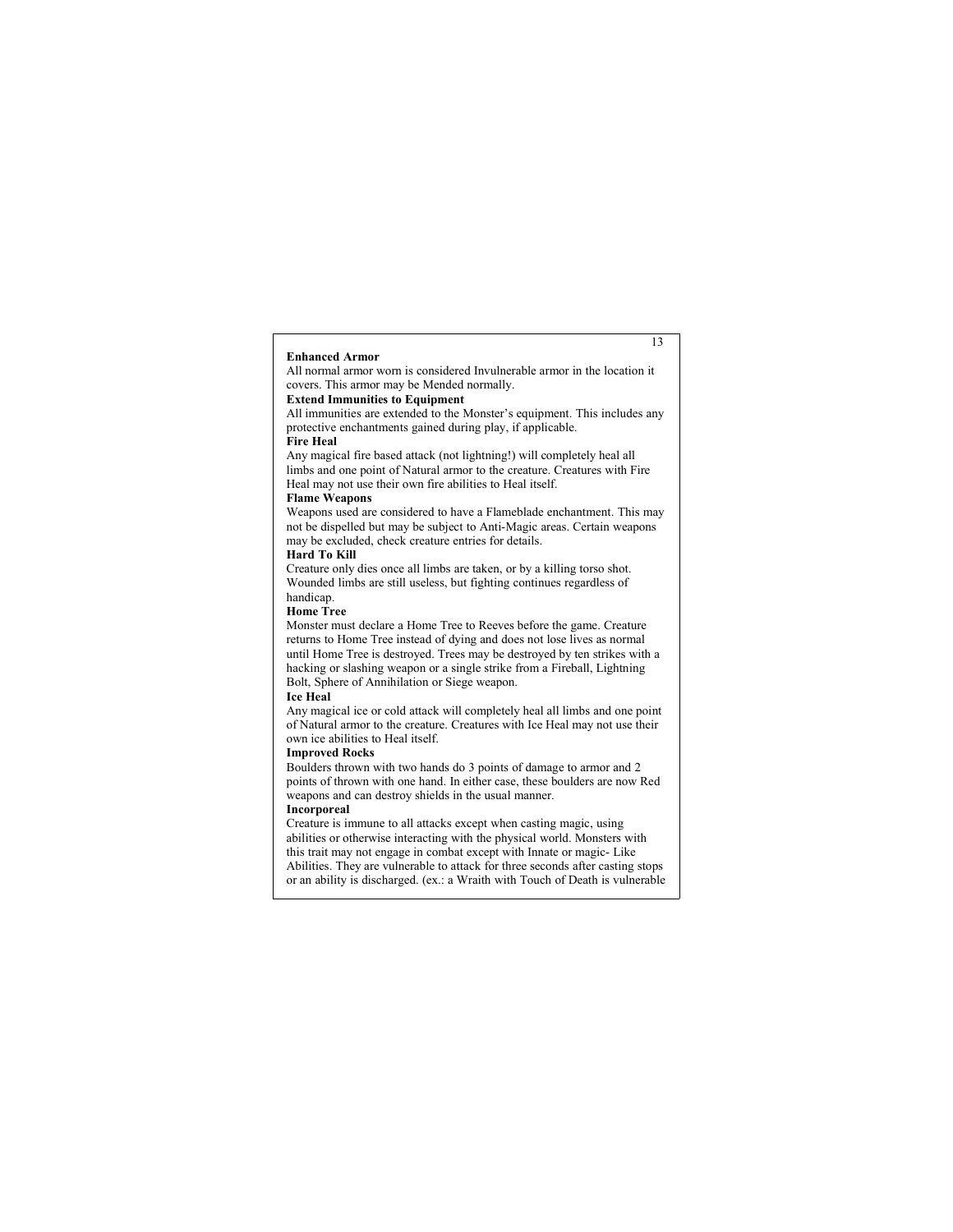during casting and for three seconds after casting is complete and after the attack is discharged.)

**Lair**

Monster must declare a Lair to the Reeves before the game. Lairs can be stationary objects (like a tree or large rock) or an area marked off with ribbon. The Lair is assumed to extend 10 feet from any single object, though if ribbon is used its boundaries are absolute. The location of a Lair must always be known to the Reeve, though a slain Monster may choose to move the Lair before coming back to life. Lairs may not be destroyed. Certain abilities may only be used in the Lair, see creature description for more information.

### **Large**

Creature does not have to go to knees in water due to their large size. May use melee weapons to attack flying players.

# **Lightning Heal**

Any magical lightning attack (not fire!) will completely heal all limbs and one point of Natural armor to the creature. Creatures with Lightning Heal may not use their own lightning abilities to Heal itself.

### **Magic-Caster**

Monster casts spells as a member of the listed Player Class. See entries for details and any limitations which may apply. Unless otherwise noted, these creatures must obey all the rules of magic. No additional class abilities are gained, only the use of spells.

### **Many-Legged**

The first time a many-legged creature's leg is injured, it forces them to walk instead of dropping to one knee. A second leg shot that would injure the creature acts as normal (creature drops to one knee, and further shots to the same leg have no effect). Many- Legged creatures are immune to Wounding cast upon their legs.

### **Mend Heal**

A Mend spell will completely heal all limbs and one point of Natural armor to the creature. Creatures with Mend Heal may not use their own Mend abilities to Heal itself.

#### **Mount**

Some creatures can carry others, and share all movement based powers and effects (beneficial and harmful). If a mount is Shoved or Teleported, for example, so is the rider and vice versa. Leg shots to a rider do not force the player to drop to their knees, but two leg shots still kill. A rider must stay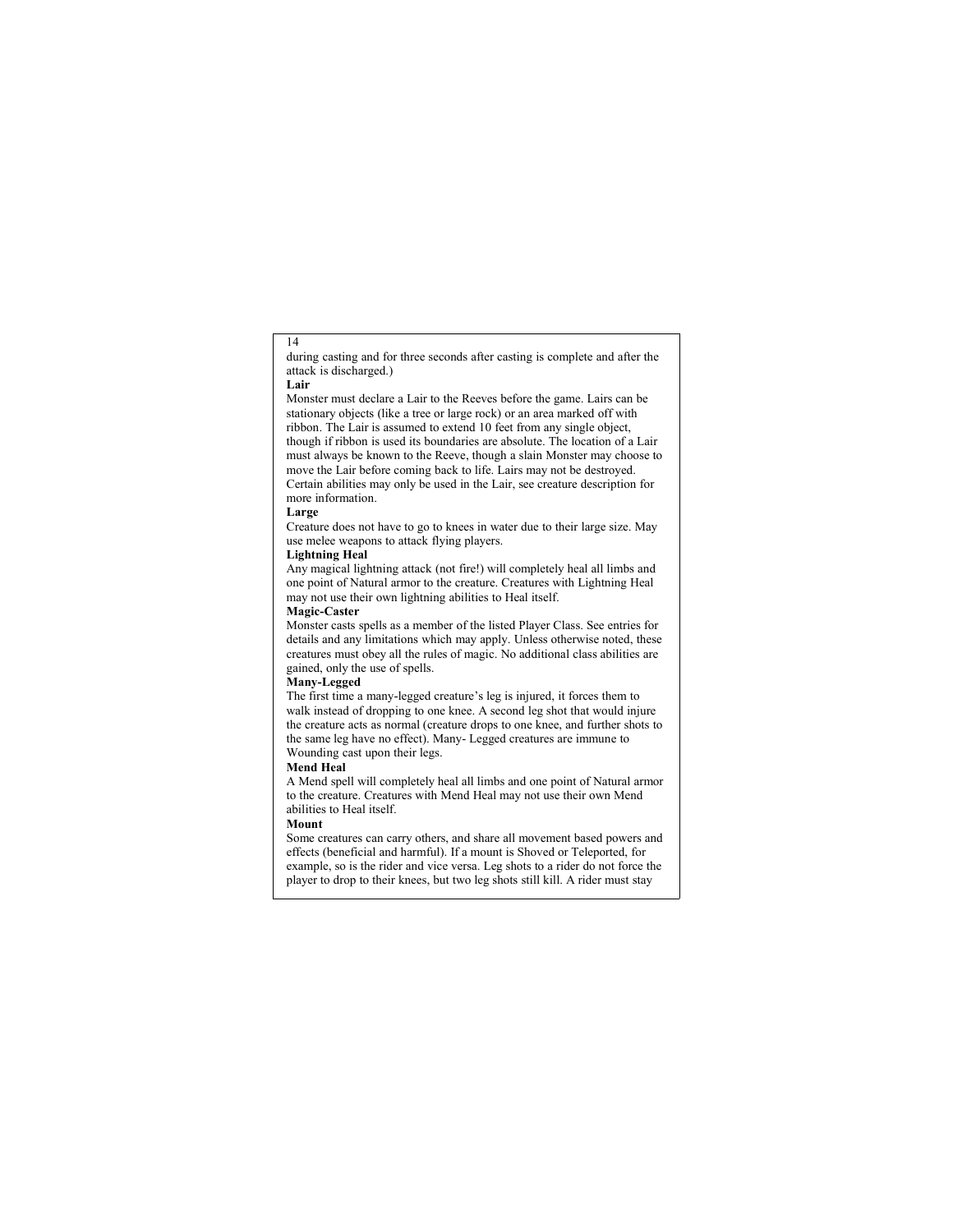### within physical contact of his mount with at least one arm to be considered mounted. Injured arms can be used for this purpose, but ones carrying weapons or a shield cannot. To use abilities that require one to stand still to activate, both rider and mount must remain stationary. Rider must declare "Mounted" x1 to saddle up and "Dismounted" x1 when climbing down or when otherwise removed from the saddle.

15

### **Natural Flight**

I: Repeat x5 "I take Flight," to land repeat x5 "Landing."

E: Creature cannot be attacked by melee weapons while flying unless the attacker is also flying or Large. Creatures flying must still drop to their knees if wounded in the leg (simulates wounding the wings). Creature must flap its arms or state "Flying" every two seconds to denote this. Magic and magic-like abilities still require the being to stand still to cast. Only verbals and innate abilities can by used while flying.

L: To take off and land, the creature must stand still. Unless noted otherwise in the description, a Monster with this Trait may use it an unlimited number of times.

### **Neutral**

Creature must be willing to treat all teams and players equally. Neutral beings may be kind or cruel, antagonistic or peaceful as befits the Monster type, but they must treat all teams and players the same way unless provoked to attack.

### **Player Class**

The Monster may use the abilities of the listed Player Class as presented in the Amtgard Rules of Play. Limitations will be listed in the individual entry.

### **Regeneration**

Lost limbs will grow back after a 50 count. If slain, creature will come back to life after a 50 count (this does not count towards the total lives lost). Regeneration does not function against wounds or death caused by any form of fire, magical attack (including magic weapons) or Powerful Blows. Damage to Natural armor and wounds from these attacks remain even if the Monster is slain by non-magical means and regenerates back to life. (ex.: a Regenerating Troll loses an arm to an Acid Bolt, but is slain by a normal arrow to the chest. When the Troll regenerates from death, it keeps the wounded arm.)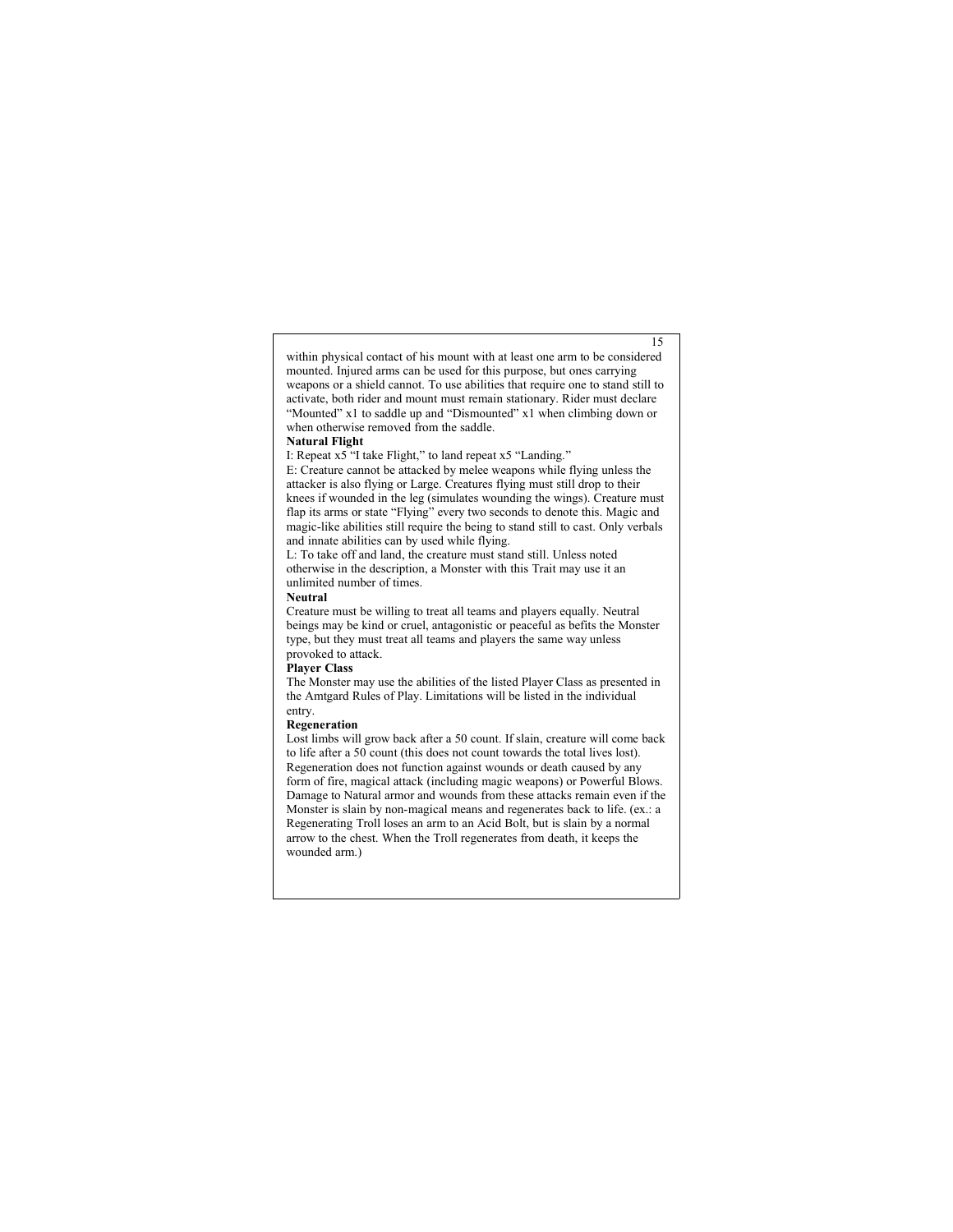### **Regeneration, Greater**

16

This power functions exactly like the Regeneration ability, except limbs grow back in a 25 count, and the death count is only 25. Natural armors are restored at the rate of one point per location every 25 count. Armor begins regenerating after all wounds are healed. Player chooses the order in which armor is healed. Armor and limbs lost to magical attacks are restored after regenerating from any death caused by non-magical means.

# **Replication**

M: Copies of the Monster to be replicated.

E: Anyone slain by the Monster will rise as a similar creature for the remainder of their natural lives under the control of the original Monster. L: Some Monsters may need to slay a victim multiple times in order to use this power, see individual entries for details.

N: Since the effect is permanent, and Replicated Monsters also gain this ability, it could make for a veritable swarm of these Monsters, unless the Reeve dictates otherwise.

### **Rubbery**

Creature is immune to all bludgeoning attacks, including rocks, maces, flails and quarterstaffs.

### **Serial Immortality**

Creature regenerates from death in a 100 count without a loss of life, fully healed with all armor and/or weapons replaced. Wounds may not be regenerated independently unless Regeneration is also possessed. Some immortal monsters have special vulnerabilities which may cause them to lose a life, see individual entries for details.

### **Sheer Numbers**

Each person playing a creature with this ability is actually representing a horde of similar Monsters. When one creature dies, the player must lie down in place, only to rise again after a 50 count. See individual entries for number of lives.

### **Siege Boulder**

This large rock is treated as an Instant-Kill siege weapon when thrown. See entry for usage limits if applicable.

### **Spell Mastery**

This trait allows magic-using Monsters to wear their own enchantments and still cast spells without the enchantments fading. Humanoid Monsters with this trait do not lose spellpoints for weapons used unless otherwise stated in the entry.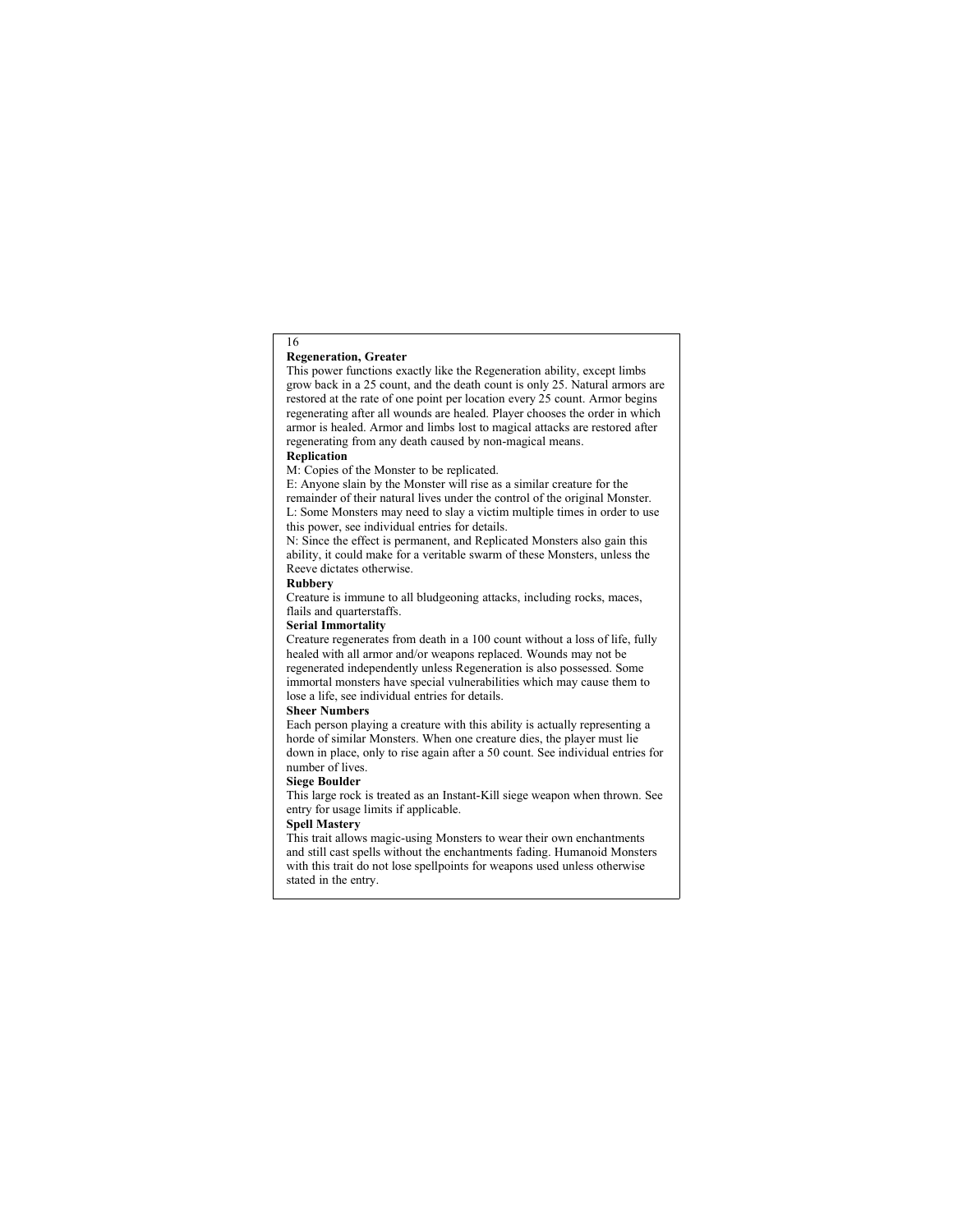### **Stone Heal**

Any magical stone attack (i.e.: Petrify) will completely heal all limbs and one point of Natural armor to the creature. A creature with Stone Heal may not use their own stone abilities to Heal itself.

17

### **Strong**

Melee weapons (even Natural weapons) become Red. Melee weapons that are already Red do an extra point of damage to armor (total 3)

### **Tough**

These creatures are innately able to resist most weapons. Strikes from nonmagical weapons do not affect them. Characters with Powerful Blows can attack Tough monsters with their weapons.

### **Very Strong**

All melee weapons (even Natural ones) become Siege weapons, slaying a target even on hits to the target's equipment, shield or weaponry. Removes one point of Invulnerability or Invulnerable armor per strike. Must be marked with black ribbon.

### **Monster Abilities**

Innate Abilities are natural functions of the Monster (like a poisonous bite), Innate Magical Abilities are special, but still natural, magic-oriented functions of the Monster (like breath weapons) and Magic-Like Abilities are just like spells which have to be activated by the Monster (like the Dread Knight's magical arsenal).

### **Innate Abilities**

Innate Abilities have a limited number of uses. In many cases, they act just like magics. Innate Abilities require the person to stand still unless noted otherwise. If a school is listed, a magic that protects from that school, protects from the abilities. Otherwise, only Invulnerable Armor or Invulnerability will protect from the ability (though some have immunity to poison and traps, and thus are unaffected by them).

### **Innate Magical Abilities**

Unless listed as magical, Innate Abilities are non-magical in nature. Innate Magical Abilities are cancelled or dispelled by Anti-Magic areas. Targets bearing Protection from Magic and those who are immune to magic are likewise unaffected by these abilities.

# **Magic-Like Abilities**

Magic-Like Abilities are treated and activated in all ways as per the spell listed, except they do not cost magic points, do not require a free hand, and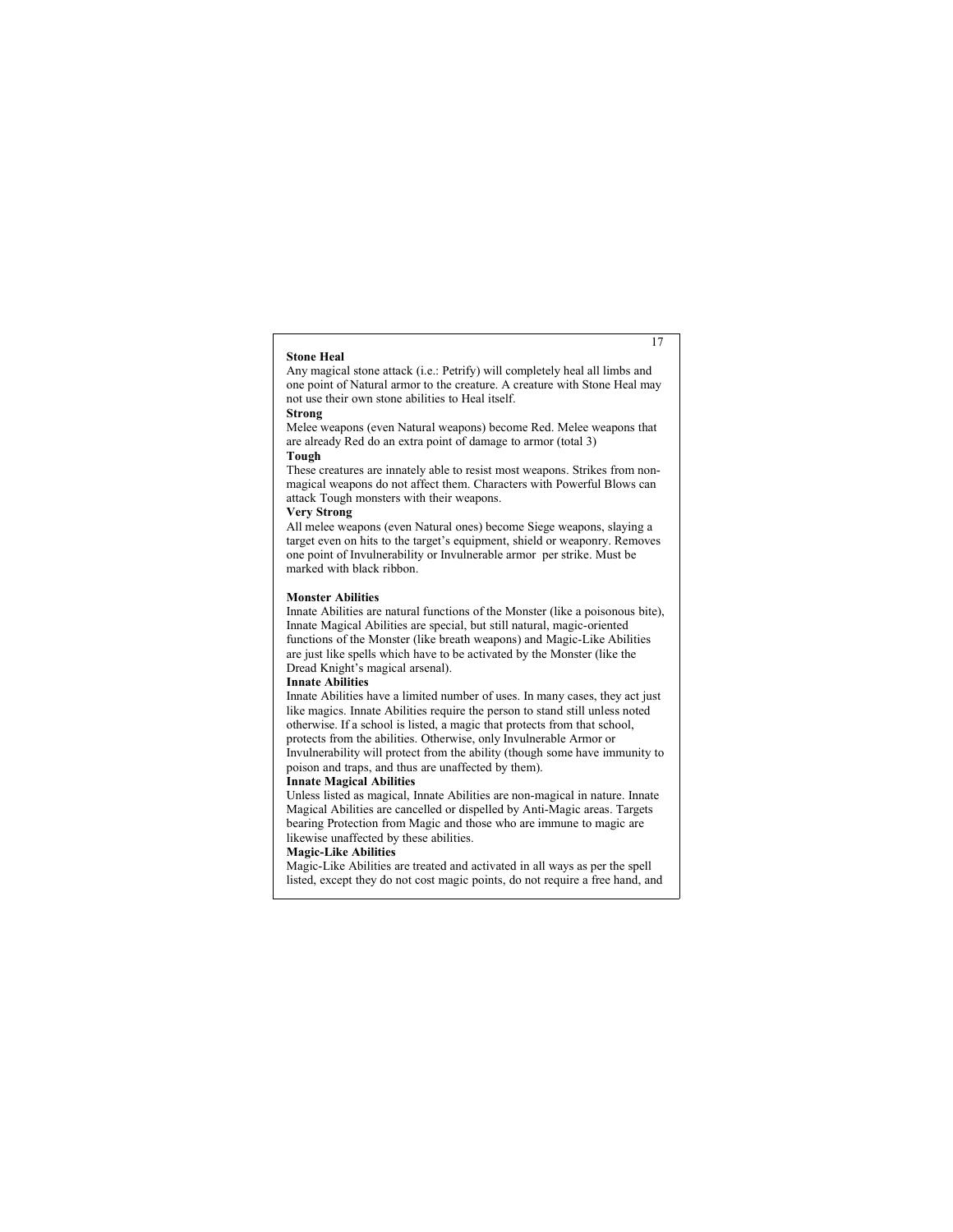are given a set number of uses. Magic- Like Abilities cannot be used in Anti-Magic areas. Magic-Like abilities can be used with the Extension spell, if a Monster has access to both.

### **Abilities Defined**

**Animal Rights Activism** I: "I have rights too dammit!" x 5

R: 20 foot radius

E: All Barbarians, Scouts and Druids within 20 feet must come directly to the creature and aid it in battle for a 100 count, after which time the affected players are given safe passage back to their base where they may rejoin the game. Affected Barbarians go instantly Berserk (This does not count against their normal Berserk abilities) and retain that status after the effect wears off. Monsters ignore the plea for help.

### **Avalanche**

I: "Avalanche" x 5 while stomping on ground with one foot R: 20 foot radius

E: All victims within range are frozen in place for 150 count. The victim may not move or speak, and neither they nor their equipment can be affected in any way, except where noted below. Only beings Immune to Cold-Based Attacks and Subdual can resist this ability. N: Creatures are immune to their own Avalanche, but not to the effects of other Avalanches. A touch from a Flameblade or the Sword of Flame will instantly negate the effect. One Fireball striking the victim or his equipment will instantly negate the effect. Multiple Fireballs striking the victim will cause the victim to be freed by the initial Fireball, and affected normally by any others. Beings protected from flame or immune to the School of Flame cannot be freed by fire or flame attacks. Shove, Teleport, and Wind may be used normally on an affected victim.

### **Blend**

I: Repeat x10 "Forest hide and protect me." To end the effect repeat x2 "Forest release me"

E: You are considered out of the game. You may move anywhere you like, as long as you remain within 50 feet of a tree. When you wish to return to the game, recite the phrase to end the effect.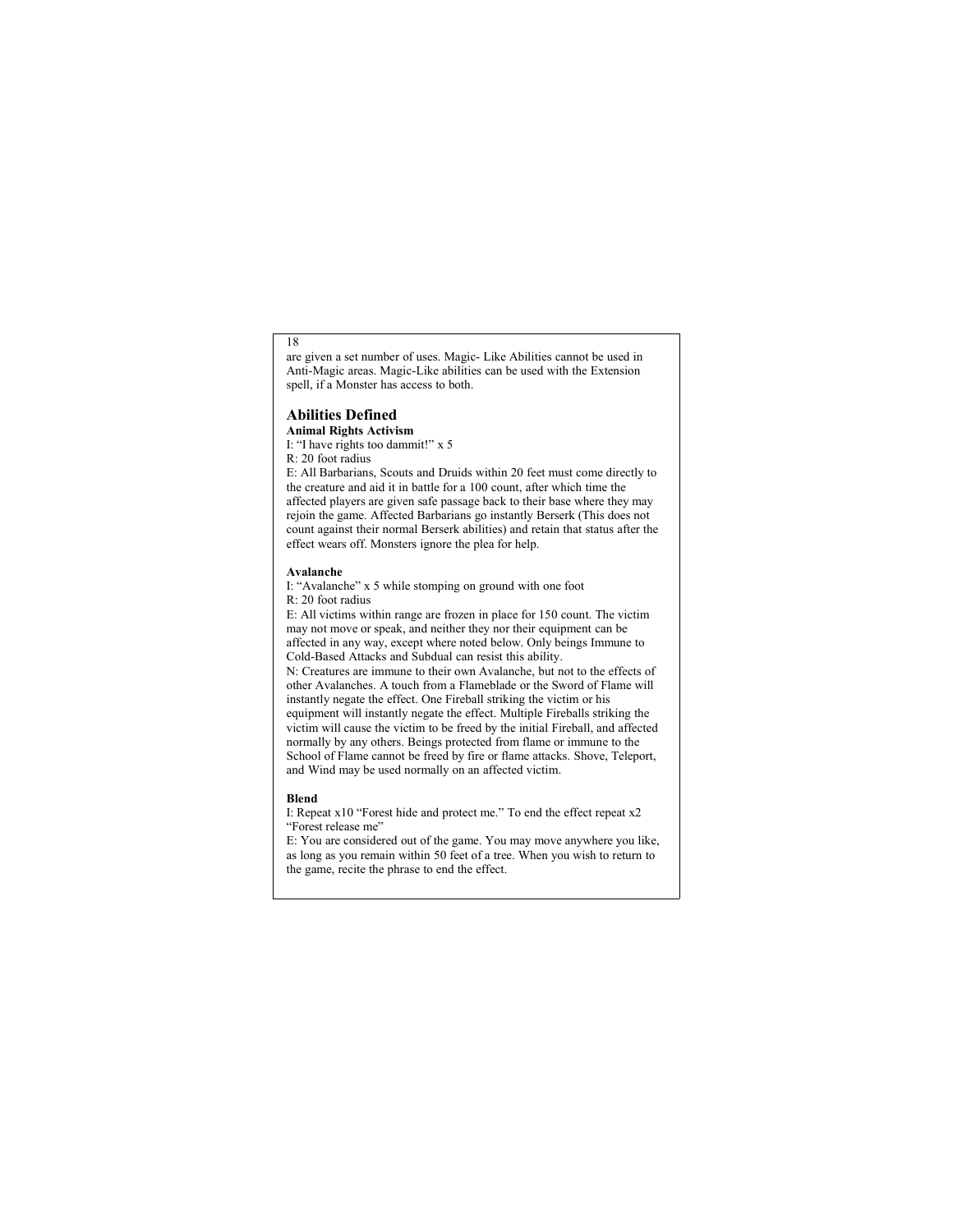L: If you go more then 50 feet from a tree, you cannot recite the phrase to end the effect until you are again within 50 feet of a tree. Someone within 20 feet can use Tracking to "dispel" this ability.

#### **Corrosion**

I: "I rust that (metal object)" x5 R: 20 feet

E: One metal item or metal weapon is considered unusable for a 100 count. Mend will repair corroded items. Normal armor constructed with metal parts (including rings and studs) is rendered useless in one location per use of this ability

### **Counterspell**

I: Declare "Counterspell" x1 upon activation R: Self only

E: The caster may choose to reflect any single spell attack directed against it back to the attacker. The attack must have been directed at the caster, and does not work against bouncing or remain active Fireballs, Mass spells or abilities, Doomsday, enchantments or other battlefield effects. Verbal magic and spellball hits which are Counterspelled instantly affect the attacker regardless of protective enchantments or distance. Immunities still apply. This ability must be declared before the attack takes place.

### **Cuteness**

I: "You wouldn't hurt a cute little thing like me, would you?" x3 R: 20 feet

E: The victim must follow the creature around for a 100 count, and cannot attack the creature, though they may defend themselves from attack. After the 100 count expires, the victim is allowed safe passage back to their base and may rejoin the game normally.

### **Death Cloud**

I: "Death Cloud" x5

R: 10 foot radius

E: All players (except the caster) within radius instantly die.

N: This is a Death and Poison effect. Immunities and enchantments that provide protection against either type of effect will protect against this ability.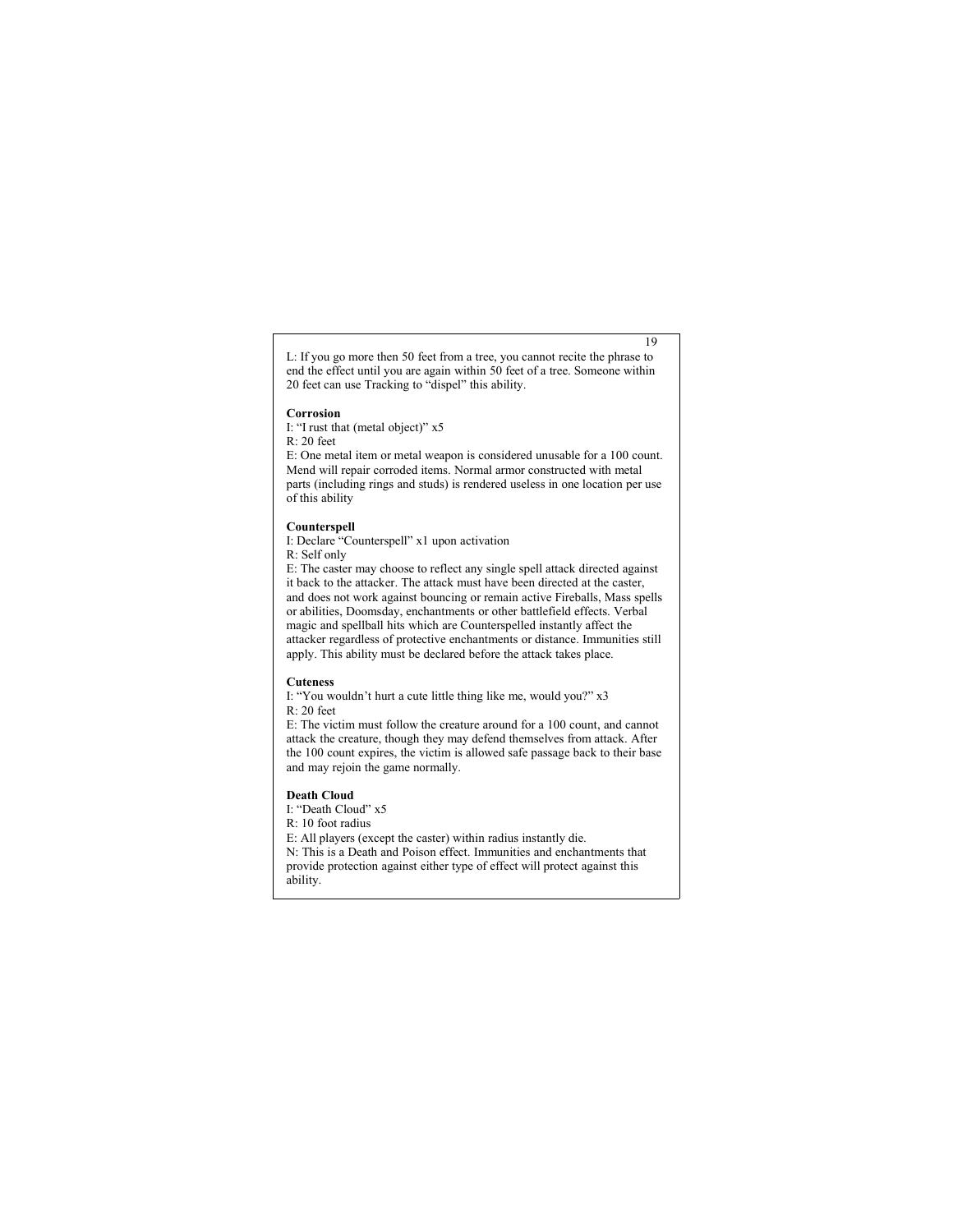### 20 **Extinguish**

I: "Extinguish" x5

R: 20 foot radius

E: All Flame spells, enchantments, and magical abilities are dispelled. All Flame terrain effects, Traits, and Innate Abilities are rendered inactive for a 100 count. The Sword of Flame is unaffected.

### **Holy Weapon**

Weapon is considered Red, magical, indestructible and may be used to break even Improved, Hardened and Imbued shields.

### **Level Drain**

I: Declare x1 "Level Drain" on any melee attack which wounds the intended victim

E: Victim is immediately reduced by one class level. All spells and abilities are utilized at one level lower for the rest of the players life. Enchantments, spells and Abilities already cast or activated

(i.e.: a person who is already Petrified, enchantments which have already been cast) are not affected.

L: First level players, Peasants and Raiders are immune to this effect.

### **Mass Shove**

I: "I shove thee all away" x3

R: 20 foot radius

E: All enemies within 20 feet must immediately move back an additional 20 feet away from the caster.

### **Possession**

I: Repeat x3 "I dominate your will"

R: 20 feet

E: Possessed players must serve the casting creature to the fullest extent of their abilities, until either the caster or victim is slain.

L: Casters must remain within 50 feet of their victim at all times or the Possession is ended. Victims may not attempt to exceed the range on purpose, though they may be lured away by Yield spells or similar magic. The effect is dispelled if the possessing Monster is slain.

N: If the possessing Monster has the Incorporeal Trait, the Monster is assumed to be "inside" the victim. Also, such a creature using this ability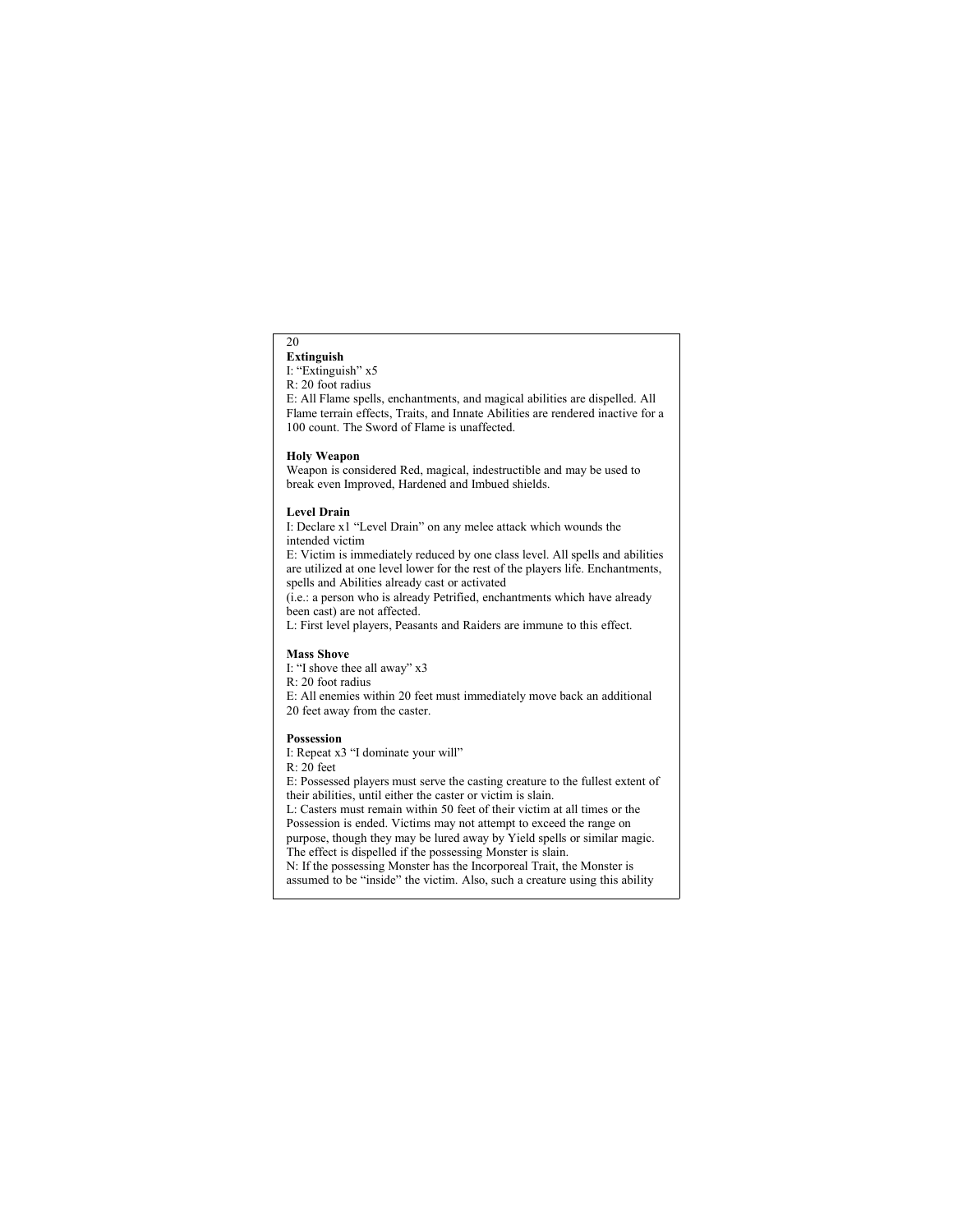may still use the full range of its own abilities, though it may not engage or be affected by melee and is immune to all non-magical attacks during possession. Killing the victim does not kill the Monster, but does "eject" it within 10 feet of where the victim died.

### **Sneak**

I: "Sneak" x5 to activate, chant "Sneak" every 5 seconds to continue, must repeat "Now you see me" x2 to deactivate

E: As per Monk Sanctuary, except Sneaking players may hold Natural weapons in hands. May not deactivate ability within 10 feet of another player.

### **Stinkball**

M: Padded purple "stink ball" with streamers I: x5 "Stinkball"

E: Targets struck by a Stinkball may neither approach nor be approached by any other player within 50 feet for a 150 count.

L: Monsters possessing this ability are immune to the effect of all

Stinkballs, as are any Monsters deemed suitably foul enough to be immune to Eternal Stench.

### **Stinking Cloud**

M: 50 foot strip of purple cloth tied into a circle

E: Players may not enter the cloud. Missile combat may still take place through the cloud. Multiple creatures with this ability can combine their strips together to make a larger zone.

N: Monsters possessing this ability are immune to the effect of all Stinking Clouds, as are any Monsters deemed suitably foul enough to be immune to Eternal Stench.

### **Touch of the Plague**

- I: "Touch of the Plague" x5
- R: Touch

E: Any player touched dies from the plague in a 100 count unless protected from Disease, immune to Disease or Cure Disease is cast on them. Stopped by Invulnerability or Invulnerable armor but bypasses normal armor.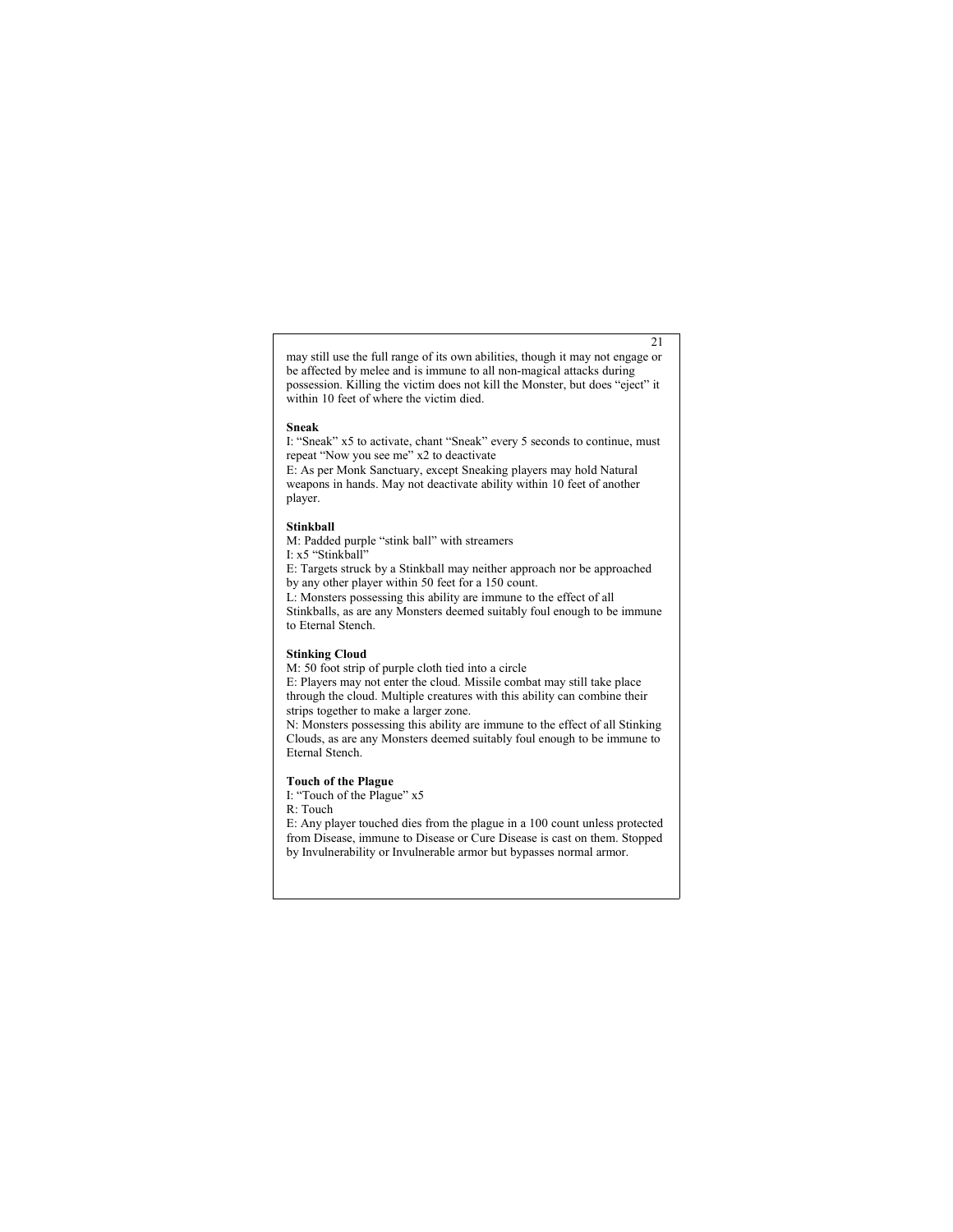### 22 **Tunneling**

I: "Tunneling" x5 to activate, "Arriving" x5 to end R: 100 feet

E: Creature must move in a straight line to any point within 100 feet and may not engage or be engaged in combat while moving. Tunneling creatures may delay arrival for up to a 100 count once they reach the destination by continuing to chant "Tunneling" once every five seconds. May not arrive within 50 feet of a base or Nirvana. May not carry game items.

### **Vermin Horde**

I: "I call upon an army of (animal listed in description) to devour thee" x3 R: 20 feet

E: Target is slain, consumed by a horde of mean little animals.

N: This is not a Death ability or spell. Does one point of damage to Invulnerability or Invulnerable armor, but bypasses normal armor to slay the victim.

### **Webs**

R: 10 foot strip of white cloth

E: Tie strip between two points. Any person who crosses or touches the line is Entangled for a 150 count or until web is destroyed.

N: Both ends of the strand must be hit with a magical weapon, Fireball or Lightning Bolt before it is destroyed. Monsters are immune to their own webs and the webs of creatures of the same race. Multiple creatures with this ability can combine their strips together to make a larger zone.

# **Vulnerabilities:**

Vulnerabilities are special magical or environmental effects that are exceptions to the rules, usually to the detriment of the creature involved. They take precedence over immunities and are meant to act as a flaw to be exploited by the Monster's enemies. For example, Air Elementals are immune to Subdual magic, but have Iceball listed as a vulnerability. As such, these Elementals are affected by the spell as described. Common Vulnerabilities are listed below:

· **Altered Effect**: A general category for spells, effects or abilities that function in an irregular and generally harmful manner against a particular Monster. See entries for complete details.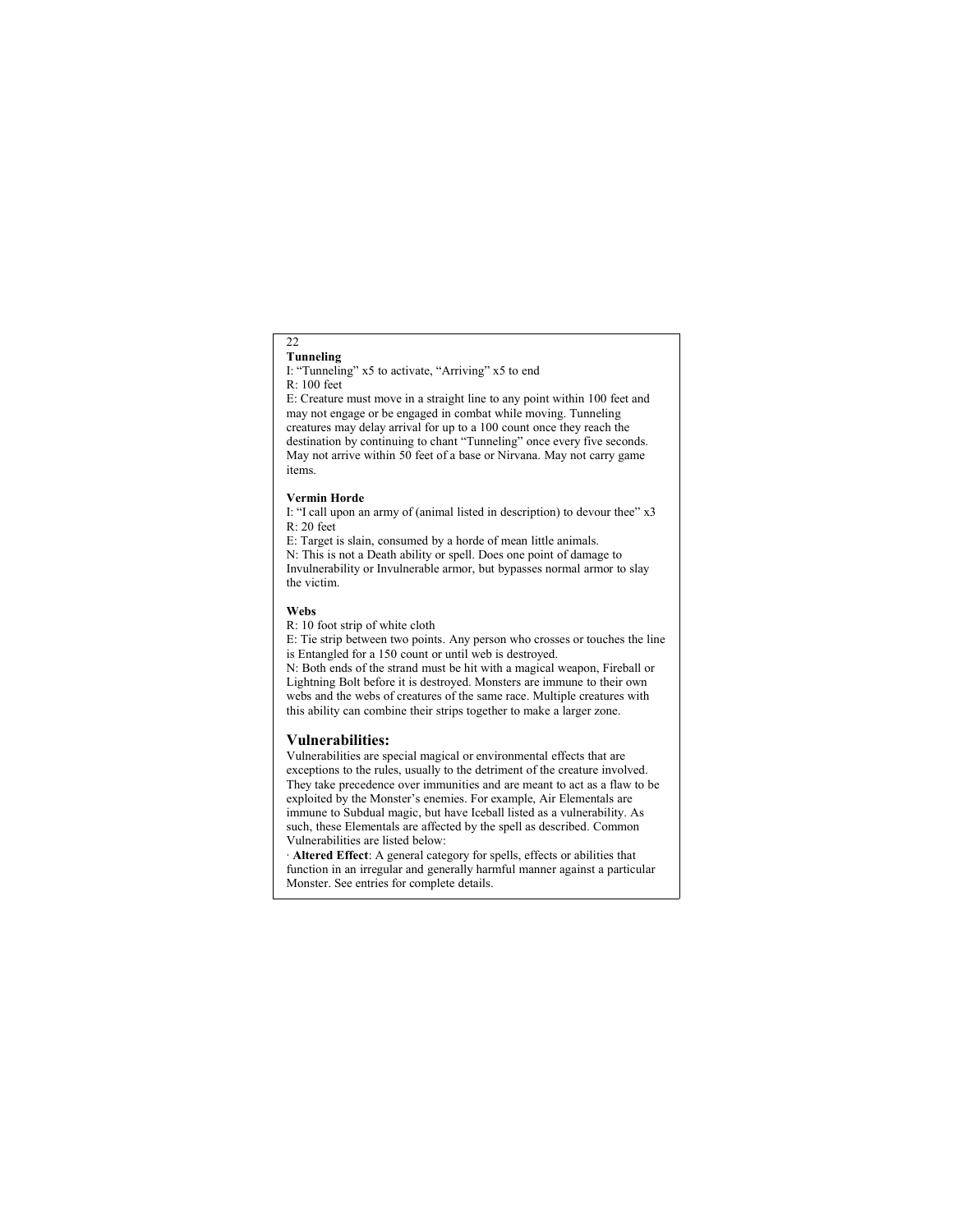**· Aversion:** The creature will not approach within 20 feet of the listed object of its aversion. Affected creatures will not attack, nor attempt to provoke attack from any such aversion, though they may defend themselves if necessary. See entries for more details.

**· Beneficent**: Monsters with this Vulnerability may not attack unless provoked. This generally means an opponent must attempt to strike first. Provoked does not mean using lame excuses to join combat. Because of this Vulnerability, playing such a Monster may get boring in terms of combat (all the more reason to role-play).

**· Bound**: Every life, Bound individuals must choose a large, stationary object and must remain within 50 feet of that object for an entire life. Denote the chosen object to a reeve. This item cannot be one that is moveable, but should be a large rock, tree, and body of water or something similar.

**· Slow:** Monsters with this distinction may not run or jump, and must move in a generally slow manner.

· **Spell Weakness**: A general category for spells or abilities that have unusually powerful effects against a particular Monster. See entries for details, but any spell or effect listed in this Vulnerability bypasses all remaining armor and normal immunities to effect the target, leaving the armor intact.

· **Stationary:** These creatures may not move than 5 feet from a specified location. Single-player Monsters may relocate within 100 feet of their last location at the beginning of every life, but may never come within 100 feet of a base or Nirvana.

**· Tethered:** Creatures with this distinction are secured to a central location with a length of sturdy rope and may not move beyond the radius specified in the text. For larger groups, or places where rope may not be practical, safe or available, the tethered range should be marked on the ground with ribbon, chalk powder or similarly easy-to-see media.

· **Weak**: These sad critters are either so pathetic or so fragile as to die after receiving a wound to any limb.

### **Terrain Effects:**

During the course of a battlegame or Quest, certain environmental and terrain conditions can be simulated by clearly marking the area with colored ribbon. Announce to the players what each area represents, and place Reeves near these areas to better police the action. Players should be

23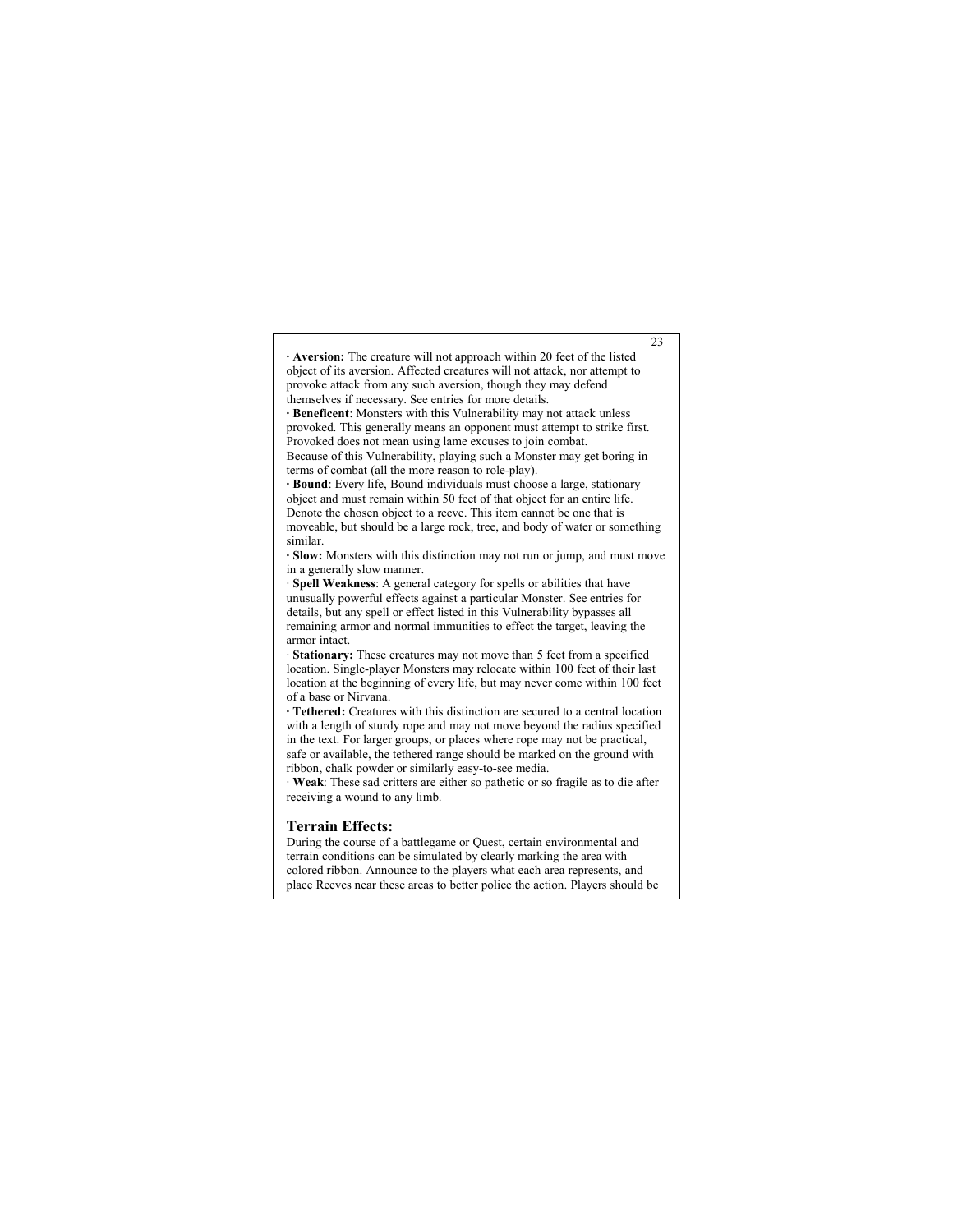rewarded with short death counts and even extra lives for role-playing well in such conditions.

**· Anti-Magic Zone**: All forms of magical energy cease to function within this zone, denoted by yellow ribbon placed around the area. Elementals and Summoned Monsters who enter this area are instantly dispelled, as are all enchantments. Spells and magical abilities may not be cast and Relics do not work while within the boundaries of an Anti-Magic Zone. These areas may not be dispelled, but are otherwise like the spell of the same name.

· **Carnivorous Swarm**: Something small and annoying is eating your flesh if you enter this area, which should be marked with a red ribbon. Take a wound to any location (player's choice) after 5 seconds and die in a 10 count. Invulnerabilities are worn through all locations at the rate of one point per second after the initial 10 seconds. Normal armor is automatically bypassed.

· **Death Field**: These zones of negative energy are denoted with black ribbon. Those who are not immune to Death magic die if they enter this area.

**· Eternal Stench**: Mark out areas of foul putrescence with green (and it better be really ugly green) ribbons. No one except Troglodytes, Skirit and other such creatures may enter, unless one hand covers the player's nose and mouth at all times. Players who remove their hand are immediately Stunned (per Healer spell) until removed from the area. Merely replacing a hand has no effect, the player must be removed from the area to continue. **· Graveyards:** Places where the dead are buried serve to enhance the Legions of the Undead. Areas marked with gray ribbon, or perhaps even foam tombstones or similar signs, can be assigned as a Graveyard. Any Undead dwelling in a Graveyard (or other place of interment such as a Mausoleum or Crypt) may add one additional life to their starting total. The exceptions to this are lifestealing Undead such as Vampires. These creatures do not gain an additional life, but they do gain one additional use of the Steal Life ability per game if it is used within the boundaries of the graveyard.

(So, if they want an extra life, they have to go hunt for one!)

· **Holy Ground**: Areas marked with white ribbons represent land or places dedicated to Goodness and White Light. Paladins stationed within Holy Ground gain unlimited use of the Heal spell and all players are immune to the effects of Level Drain, Possession and Disease while within the boundaries of such an area.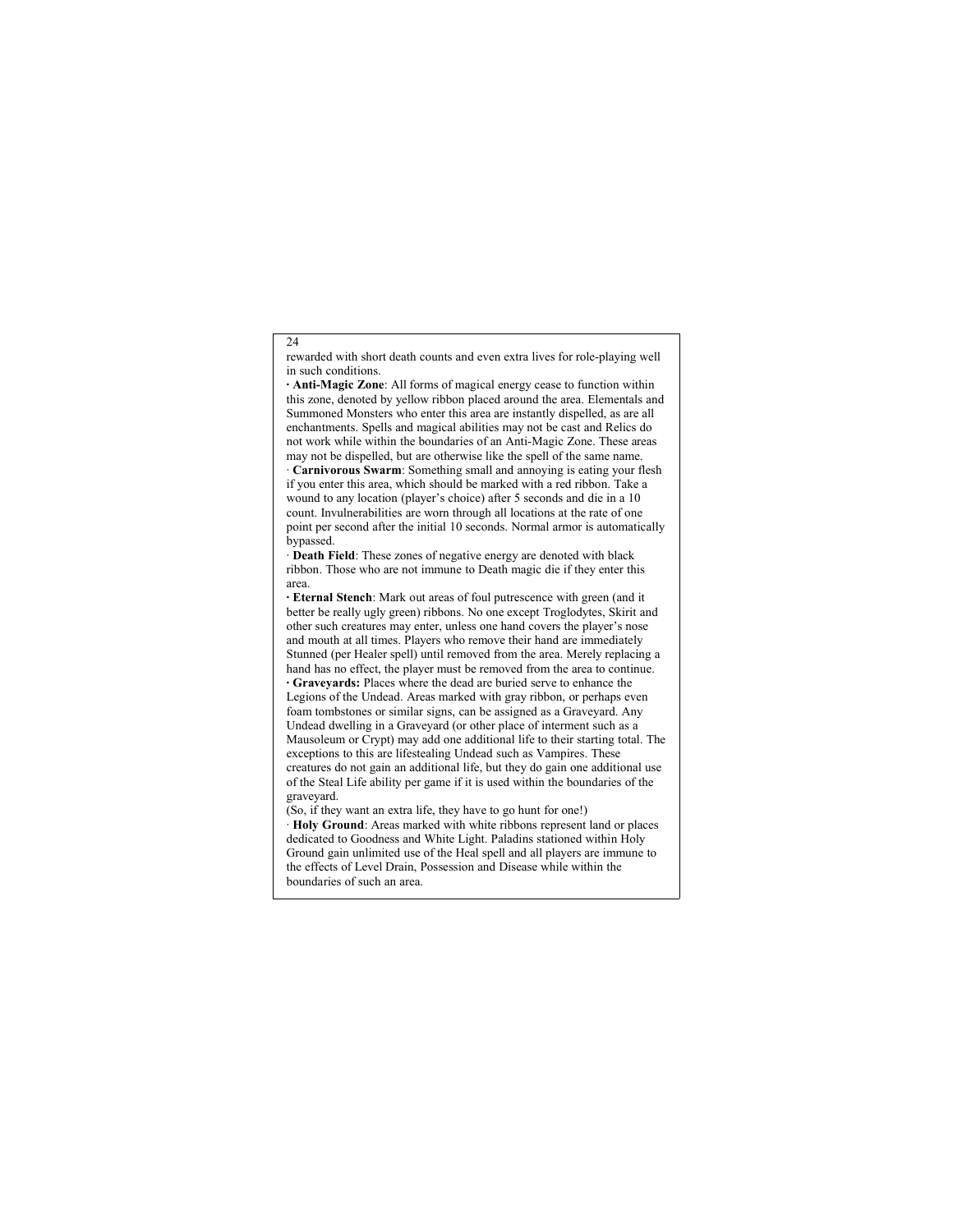**· Lava:** Denoted with orange ribbon placed around the area. These are areas of open flame. Beings without protection from or immunity to Flame are instantly killed and all their equipment destroyed if they move through it. Beings protected from Flame and all equipment they are carrying are immune to this effect. Invulnerabilities are worn through all locations at the rate of one point per second. Normal armor is automatically bypassed. · **Sacred Groves**: These wild places are holy ground to Fey Creatures and are marked with bright green ribbon. All Fey creatures (except Deep Dweller Elves) who enter a Sacred Grove may use the Camouflage ability once per life, so long as they remain within the grove. · **Water**: Denoted with silver tarp on ground or silver tape placed around

25

the area. All creatures entering this area must drop to their knees while moving through it, unless they are Aquatic, Large or flying. These rules can also be used to simulate wading through muck and mud, dense foliage, or any other condition which might force players to move slowly.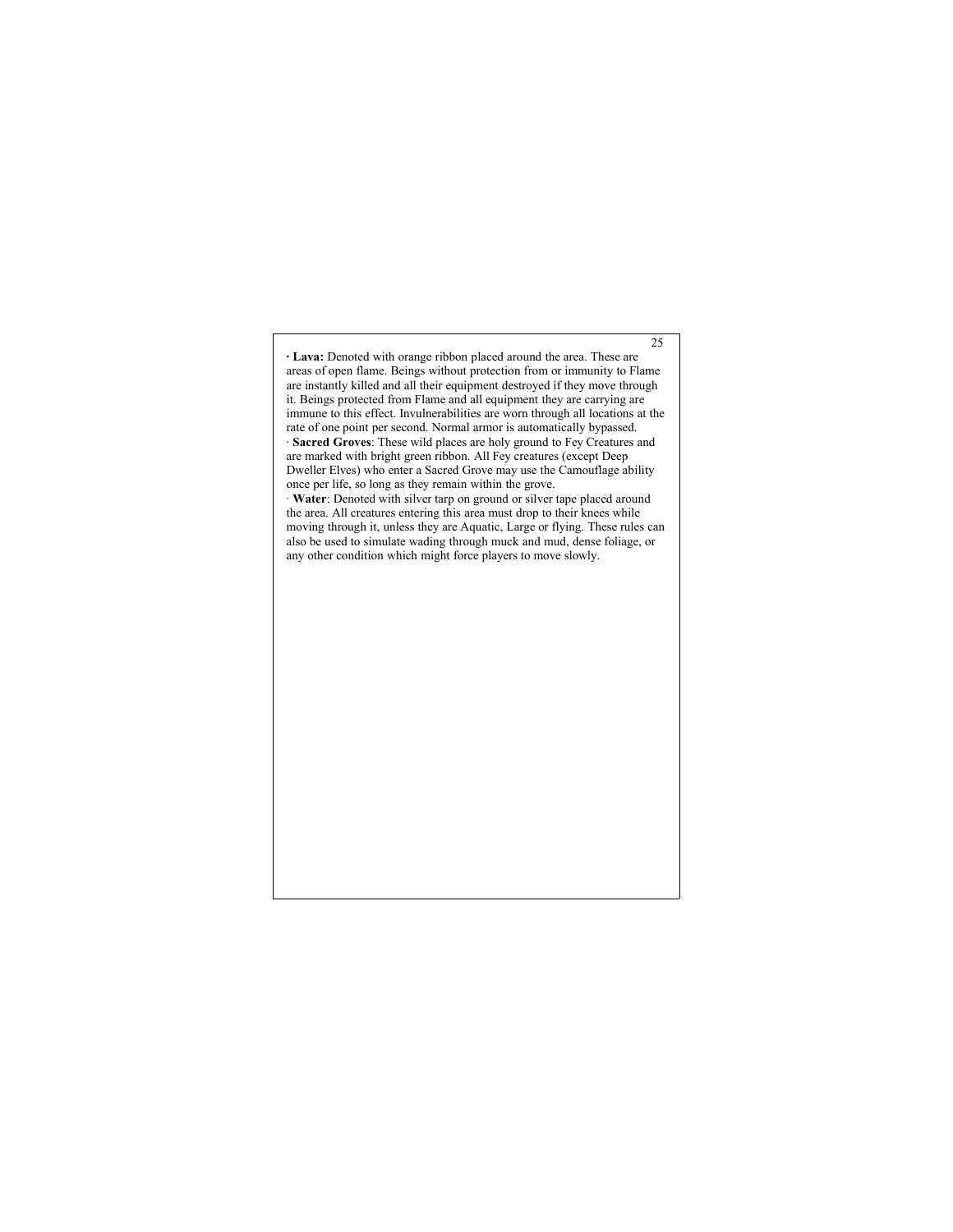# 26 **Monsters Angelic Hero** (BL: Talinor / Art: Denah) **Description:** Angelic Heroes are the spirits of knights who have been rewarded by the gods for noble service to the forces of Good. They are sent down from the heavens to aid faithful mortals in dire need, to guard an object of tremendous power or to combat evil too great for mankind to vanquish alone. They generally appear as majestic knights in glowing white armor and garb. Only Knights may play these beings. Garb: White and gold tunic with a golden phoenix displayed. **Type:** Extra-Planar Mystical Humanoid **Q/M Ratio:** 5/1 (QUEST) **Armor:** Two points Natural Invulnerable, may wear up to 4 additional points of normal armor, any shield **Weapons:** Any single melee weapon up to Long, javelins **Immunities:** Magic, Subdual, Death, Poison, Disease **Natural Lives:** 2 **Abilities & Traits**: · Extend Immunities to Equipment · **Innate Ability:** Holy Weapon (1/life) · **Vulnerability**: Beneficent · **Vulnerability**: Altered Effect Sever Spirit treated as Lost. **Levels: 1st** As above **2nd** Gains **Innate Magical Ability:** Heal (1/life) **3rd** Gains **Innate Ability:** Extend Immunities (unlimited) **4th** Heal becomes (2/life) **5th** Gains **Innate Magical Ability:** Resurrect (1/life) **6th** +1 Natural Lives (total 3)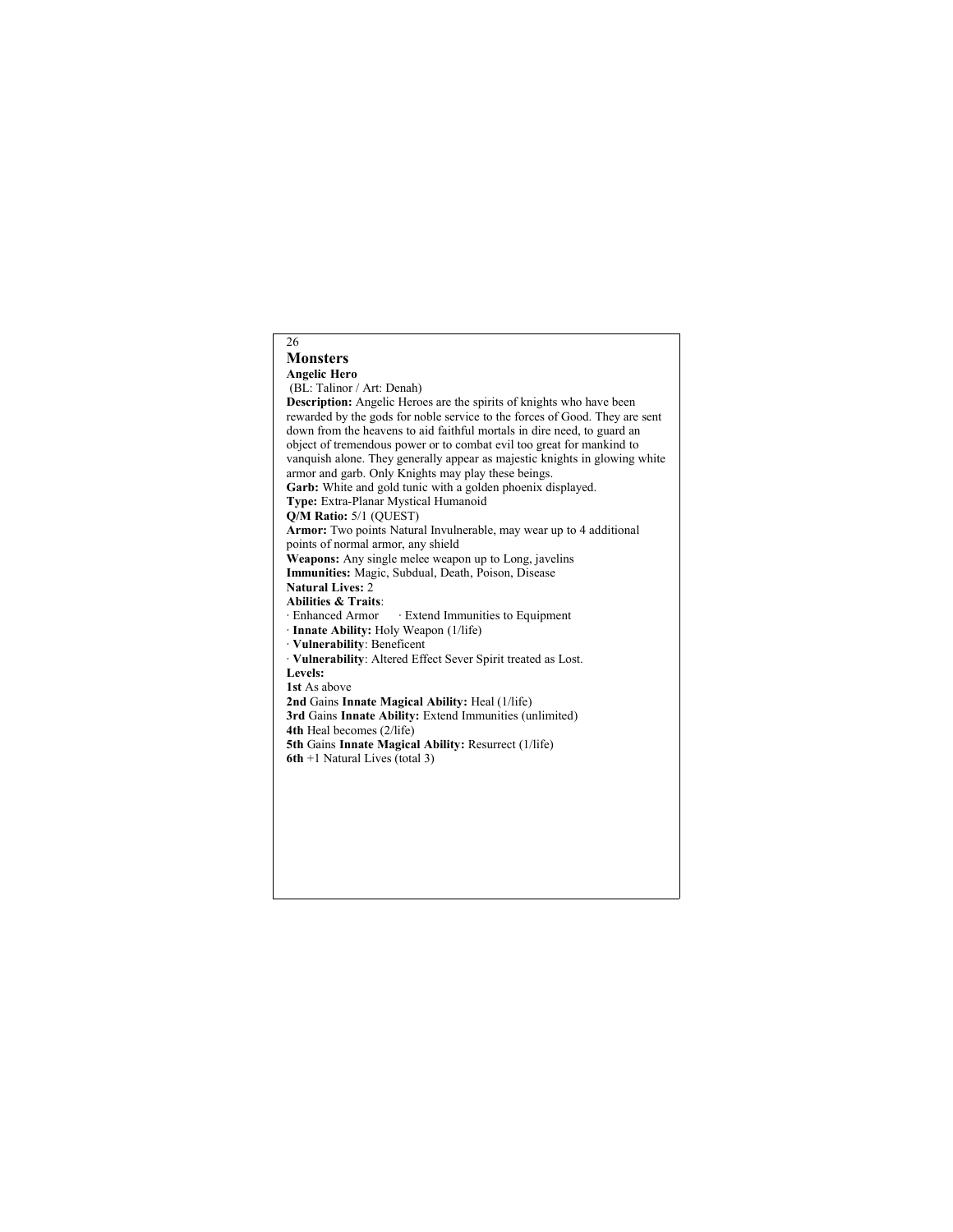### **Animal Familiar**

(WL: Wyngarde / Art: Denah)

**Description:** Animal Familiars are the legendary assistant, friend and servant to the Wizard and Druid. Taking the form of small, normal-looking animals, these helpful spirits exist to aid the summoner in all manner of chores, both mundane and magical. The most common forms include: cat, raven, bat, frog and owl, though Familiars come in as many varieties as the summoners themselves.

**Garb:** Anything to suggest the type of animal you want to portray. **Summoned By:** Any Magic-Caster. Familiars cost at least one spellpoint to summon, but additional points may be spent to increase their lives and abilities. Purchasing a Familiar functions exactly like purchasing a weapon in all regards, except you cannot use Warskill to summon one. Abilities and lives purchased are cumulative. No more than three spellpoints may be spent on any single Familiar. (ex: a 3 point Familiar has 6 lives and all listed abilities.)

**Player Lives/Life:** 1 **Type:** Mystical Beast **Q/M Ratio:**5/1 **Armor:** None **Weapons:** One short melee weapon (Natural)

**Immunities:** None **Natural Lives:** See below

**Abilities & Traits:**

· Sheer Numbers For every spellpoint spent summoning a Familiar, it gains two lives to a maximum total lives to 6.

· **Innate Magical Ability:** Messenger (unlimited) Must be activated by summoner.

· **Innate Magical Ability:** Pass Without Trace (1/life)

· If a total of two or more spellpoints are spent on a Familiar, it may bear an enchantment placed by it's summoner.

· If a total of three spellpoints are spent on a Familiar, its summoner (regardless of class) can Lend one spell at a time to the Familiar. The summoner pays for the spell, not the Lend. This ability may be reused without limit. A lent spellball may be reused normally by the Familiar, but is no longer available for the summoner's use.

· **Vulnerability**: Weak

· **Vulnerability**: Familiars always come alive at their summoner, but may not come alive if the summoner is dead (they have to wait and come alive together at Nirvana) or shattered (a Familiar is removed from play when its summoner is out of lives).

**Levels:** None

27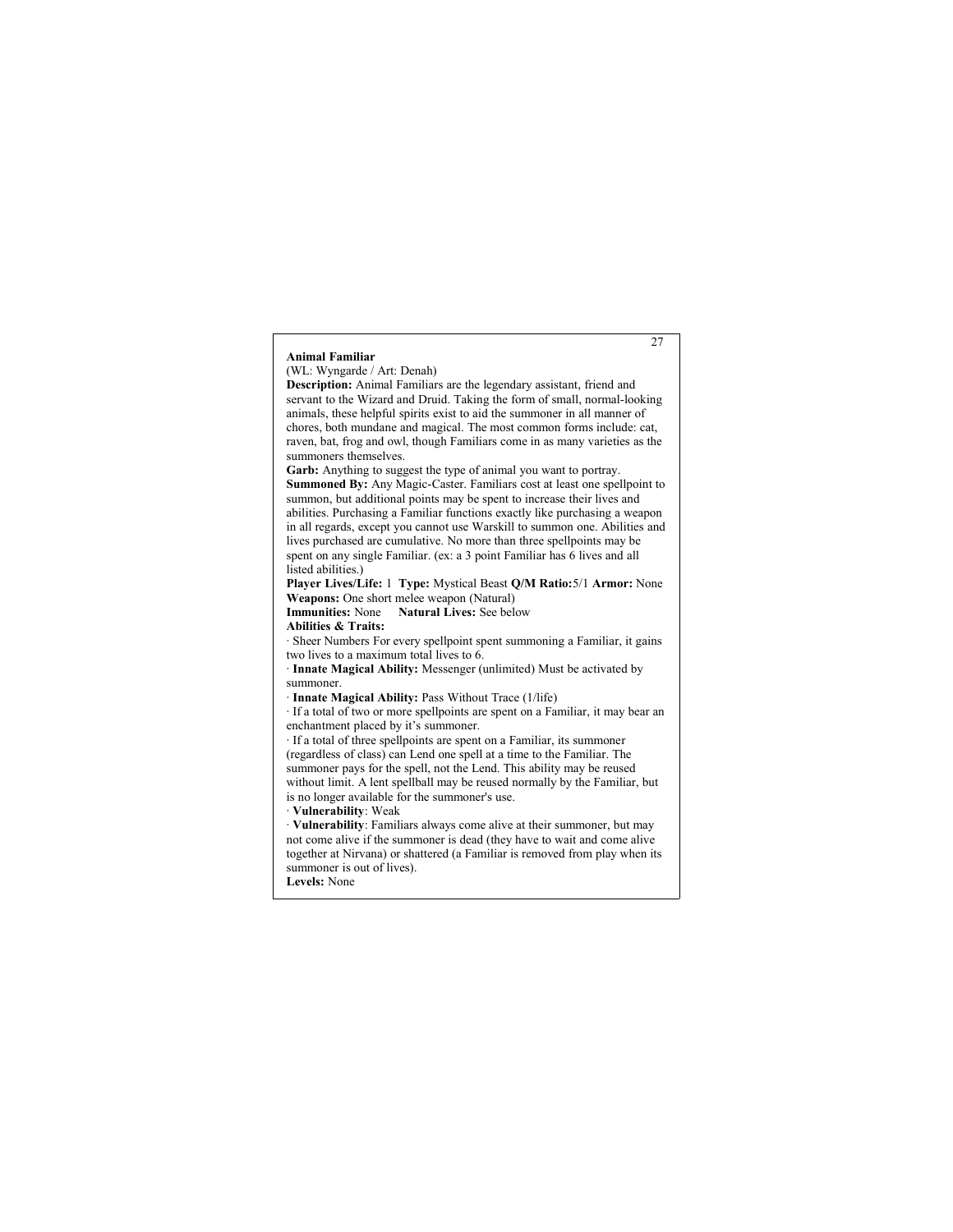# 28 **Banshee** (BL: Naes & Argon / Art: Reynen) **Description:** Banshee are undead elven females whose hatred of life is so great, it sustains her even after death. The banshee cries out her hatred in a voice so terrible it can kill. Usually appears as a female in rotted robes of once fine fashion. **Garb:** Soiled and torn finery. **Type:** Undead Humanoid **Q/M Ratio:** 3/1 **Armor:** None **Weapons:** None **Immunities:** Control, Death, Subdual, Poison, Disease **Natural Lives:** 2 **Abilities & Traits:** · Incorporeal · **Innate Magical Ability:** Fear (2/life) · **Innate Magical Ability:** Teleport (1/life) Self only. · **Innate Magical Ability:** Finger of Death (1/life) · **Innate Magical Ability:** Touch of Death (1/life) Self only. · **Innate Magical Ability:** Doomsday (1/life) Only requires a 100 count. · **Vulnerability**: Spell Weakness Dispel Magic will kill a Banshee instantly. **Levels: 1st** As above 28 **2nd** Fear becomes (4/life) **3rd** +1 Natural Lives (total 3) **4th** Finger of Death becomes (2/life) **5th** Touch of Death becomes (unlimited) **6th** Doomsday becomes (2/life)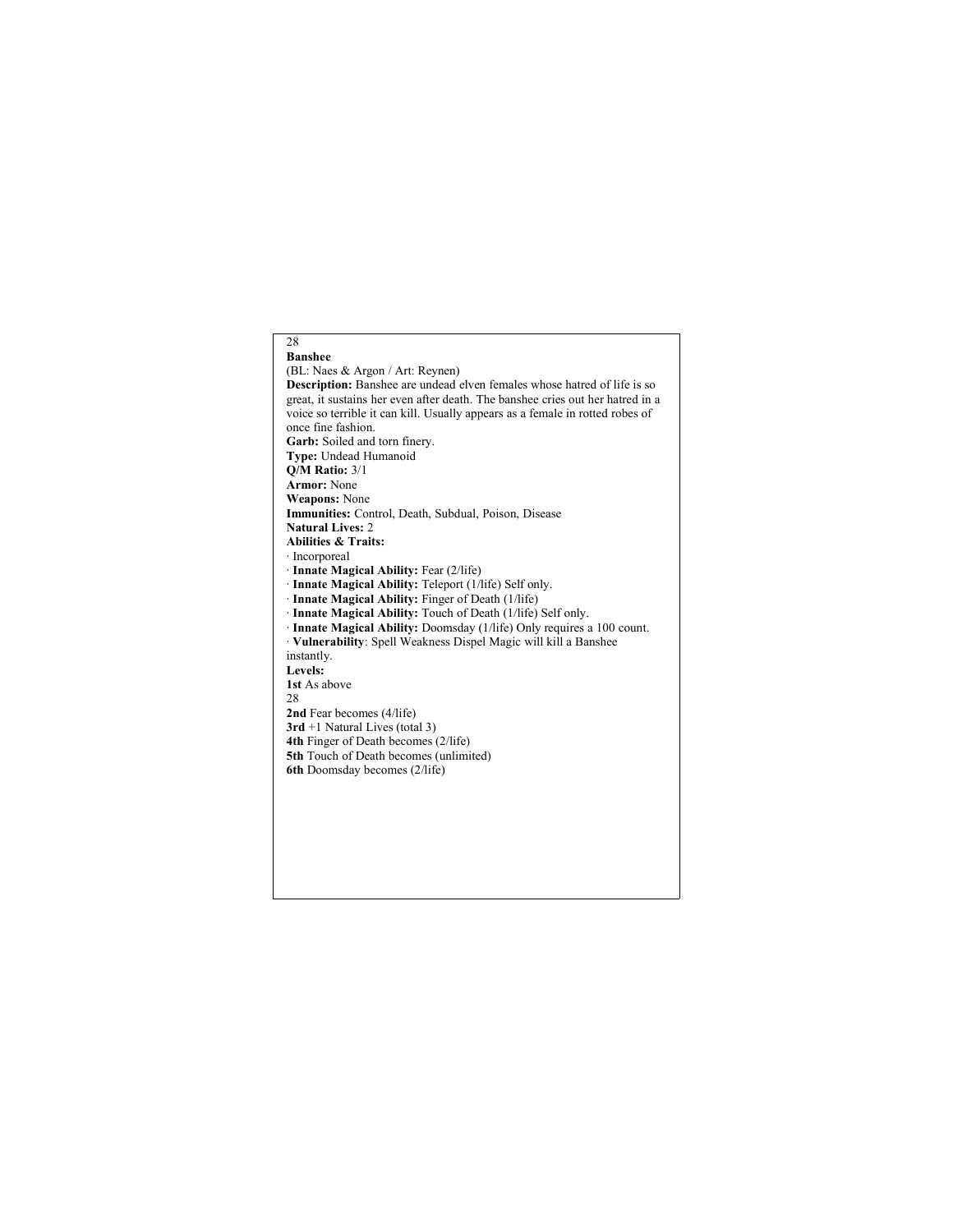|                                                                                | 29 |
|--------------------------------------------------------------------------------|----|
| <b>Basilisk</b>                                                                |    |
| (BL: Rakasta / Art: Tim O'Brien, Elfwood)                                      |    |
| <b>Description:</b> Basilisks are large stone-covered lizards that prey on all |    |
| living creatures. They are foul-tempered, always hungry and relentless in      |    |
| battle.                                                                        |    |
| Garb: Gray or green scales, anything suggesting stone or rocky textures, a     |    |
| tail and/or horns.                                                             |    |
| <b>Type: Mystical Beast</b>                                                    |    |
| $O/M$ Ratio: $3/1$                                                             |    |
| Armor: 1 point Natural                                                         |    |
| <b>Weapons:</b> One short sword and one flail (both Natural)                   |    |
| <b>Immunities: Poison</b>                                                      |    |
| <b>Natural Lives: 2</b>                                                        |    |
| <b>Abilities &amp; Traits:</b>                                                 |    |
| · Innate Ability: Poison Weapon (1/life, short sword only)                     |    |
| $\cdot$ Innate Ability: Fear (1/life)                                          |    |
| · Magic-Like Ability: Petrify (unlimited bolts)                                |    |
| Levels:                                                                        |    |
| 1st As above                                                                   |    |
| 2nd Gains Immunity: Subdual                                                    |    |
| $3rd + 1$ Natural Armor (total 2)                                              |    |
| +1 Natural Lives (total 3)                                                     |    |
| 4th Gains Strong Trait                                                         |    |
| $5th + 1$ Natural Armor (total 3)                                              |    |
| +1 Natural Lives (total 4)                                                     |    |
| 6th +1 Natural Armor (total 4)                                                 |    |
| Gains the Tough Trait                                                          |    |
|                                                                                |    |
|                                                                                |    |
|                                                                                |    |
|                                                                                |    |
|                                                                                |    |
|                                                                                |    |
|                                                                                |    |
|                                                                                |    |
|                                                                                |    |
|                                                                                |    |
|                                                                                |    |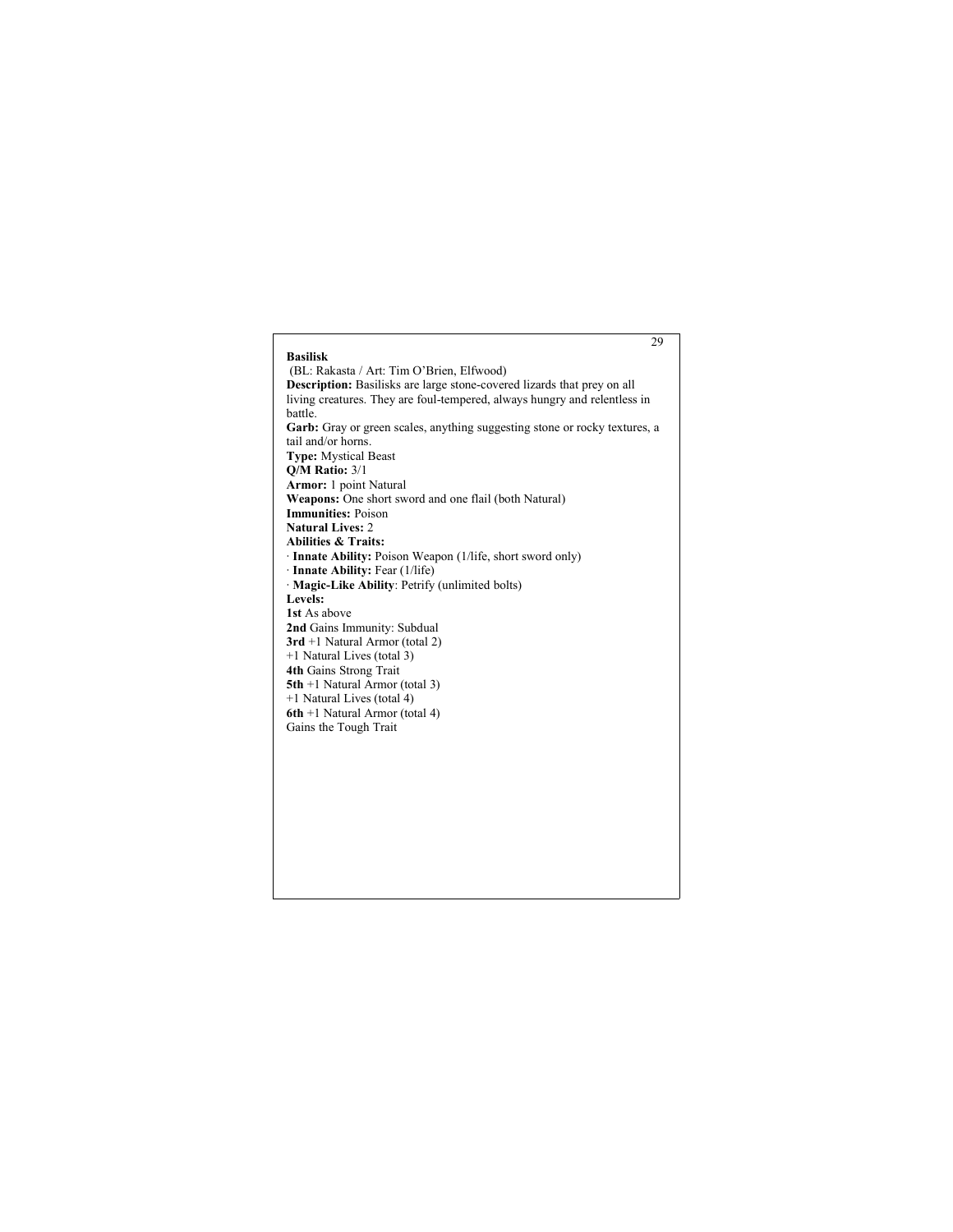### 30 **Bear**

### (Various / Art: Denah)

**Description:** These giant, furry omnivores can be found in nearly any climate or environment where food and fresh water are plentiful. The claws of a full grown bear can shred a tree or a man with equal ease. Fortunately, bears are not usually aggressive unless hunting, hungry or near their lair. Woe be unto any creature foolish enough to come between a bear and its next meal or who so much as come close to its cubs. Bears who befriend a Druid serve as a fearless and powerful guardian and combatant. Garb: Brown, black or white fur tunic, hood and leggings. Suggested: Large, hairy people. **Summoned By:** Druid (3), (4 spellpoints, deducted from the Druid's total just like purchasing a weapon) Bears are non-magical companions and are not removed from the game if targeted with Dispel Magic. **Player Lives/Life:** 2 **Type:** Standard Beast **Q/M Ratio:** 2/1 **Armor:** 4 points Natural **Weapons:** Two long melee weapons (Natural) **Immunities:** Control, Subdual **Natural Lives:** 3 **Abilities & Traits:** · Strong · Hard To Kill **Levels:** None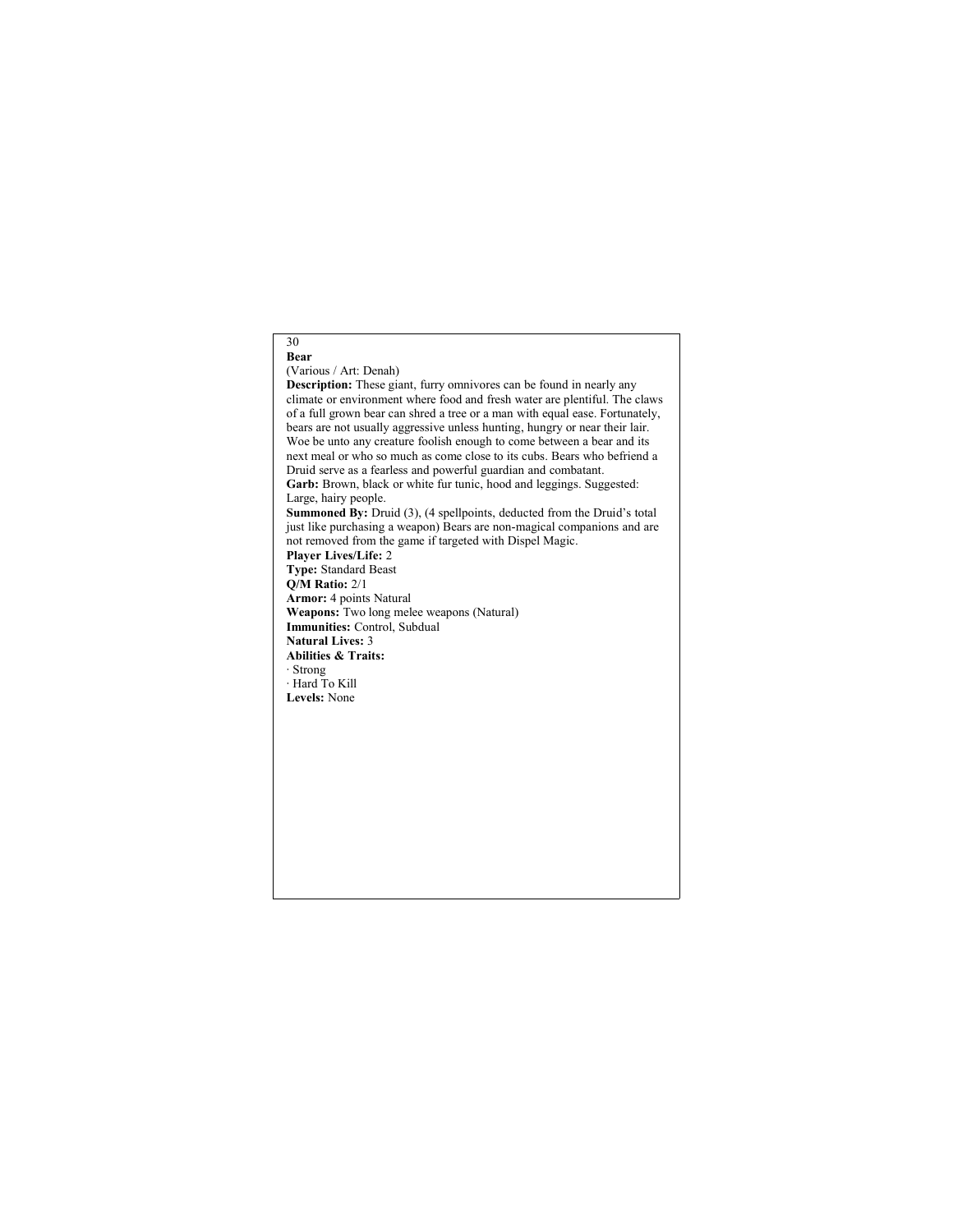### **Brownie** (BL: Naes / Art: Denah)

**Description:** Small (18 inch tall) beings that are distant relatives of Elves and Fairies. They are usually shy and leery of strangers, but can be helpful if treated well. They have pointed ears and long pointed noses. Being creatures of the woods, they typically wear clothing of brown, green and other earthly tones. Garb: Brown tunic or tabard with two green scout sashes. Suggested: Pointed ears, exaggerated smile. Very short people. **Summoned By:** Druid (6), Reincarnate **Player Lives/Life:** 2 **Type:** Mystical Fey Humanoid **Q/M Ratio:** 1/1 **Armor:** 1 point Natural, may wear up to 3 additional points of normal armor **Weapons:** May use a single dagger or short sword 30 **Immunities:** Control (except Charm) **Natural Lives:** 3 **Abilities & Traits:** · **Innate Ability:** Camouflage (1/life) · **Innate Ability:** Blend (unlimited) · **Magic-Like Ability**: Flight (1/life) · **Magic-Like Ability**: Lost (1/life) · **Magic-Like Ability**: Teleport (1/life) **Levels: 1st** As above **2nd** Camouflage becomes (2/life) **3rd** Lost becomes (2/life) **4th** Flight becomes (2/life) **5th** Lost becomes (3/life) **6th** Flight becomes (unlimited)

31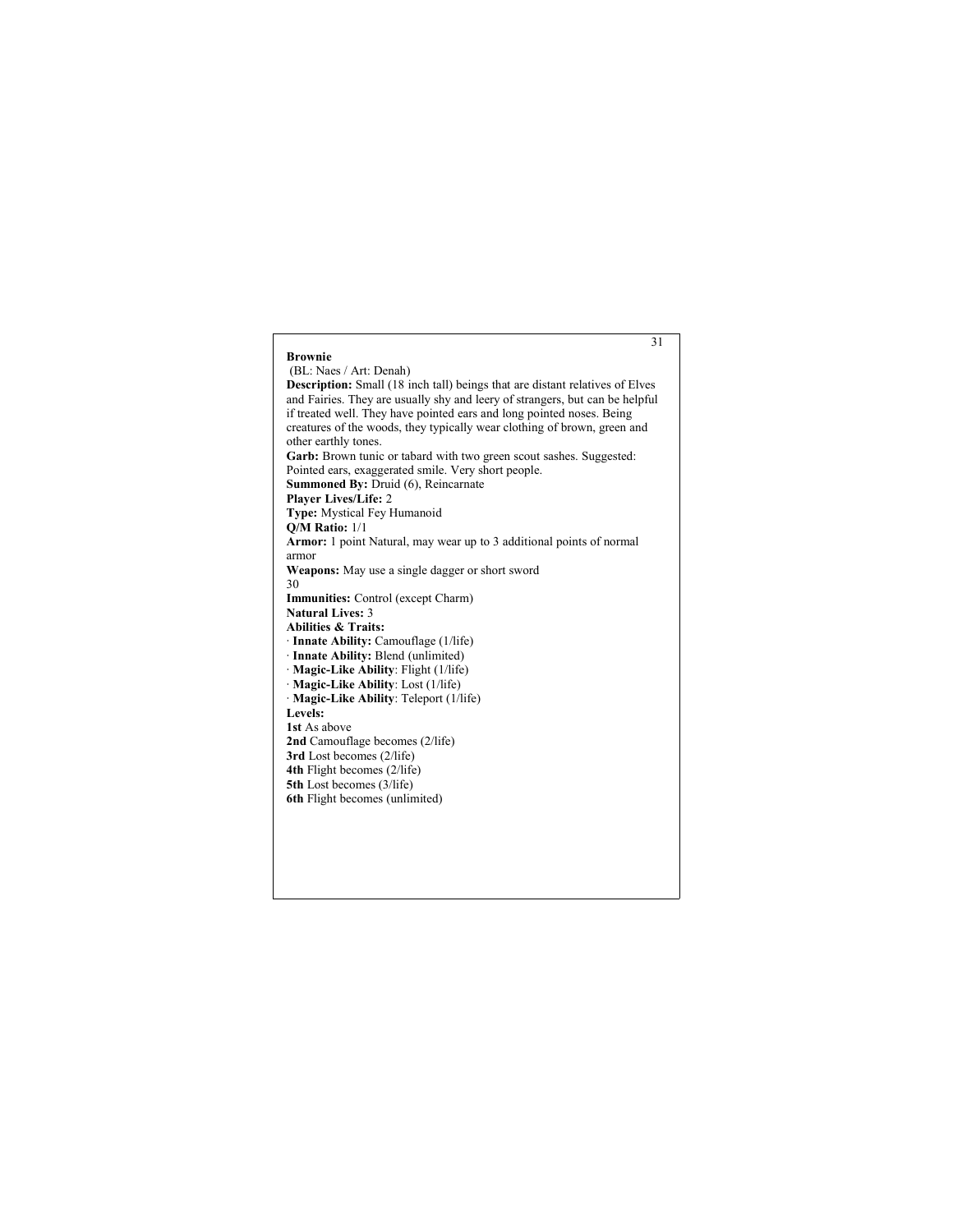# 32 **Calimarin** (WL: Wyngarde / Art: Reynen ) **Description:** "Squid head" is the best description for the Calimarin. They are evil creatures who delight in the pain and suffering of intelligent beings. Calimarin are psionically awakened. The favorite meal of Calimarin are the brains of freshly slain humans. It bears noting; all of the Calimarin's powers are non-magical in nature and are usable within an Anti-Magic Zone. **Garb:** Brown robes and a purple headband. **Type:** Standard Humanoid **Q/M**: 4/1 **Armor:** None **Weapons:** One short melee weapon **Immunities:** Control **Natural Lives:** 3 **Abilities & Traits:** · **Innate Ability:** Hold Person (2/life) · **Innate Ability:** Charm (2/life) "By the power of my mind, I dominate your will" x2 · **Innate Ability:** Teleport (1/life) Self only. · **Innate Ability:** Finger of Death (1/game) · **Innate Ability:** Lightning Bolt (2 bolts/U) Bolts of raw mental energy. · **Innate Ability:** Heat Weapon (2/life) **Levels: 1st** As above **2nd** Heat Weapon becomes (4/life) **3rd** Gains one point of Natural armor **4th** Gains Immunity: Magic **5th** Hold Person becomes (4/life) **6th** Finger of Death becomes (1/life) Gains **Innate Ability:** Possession (1/life)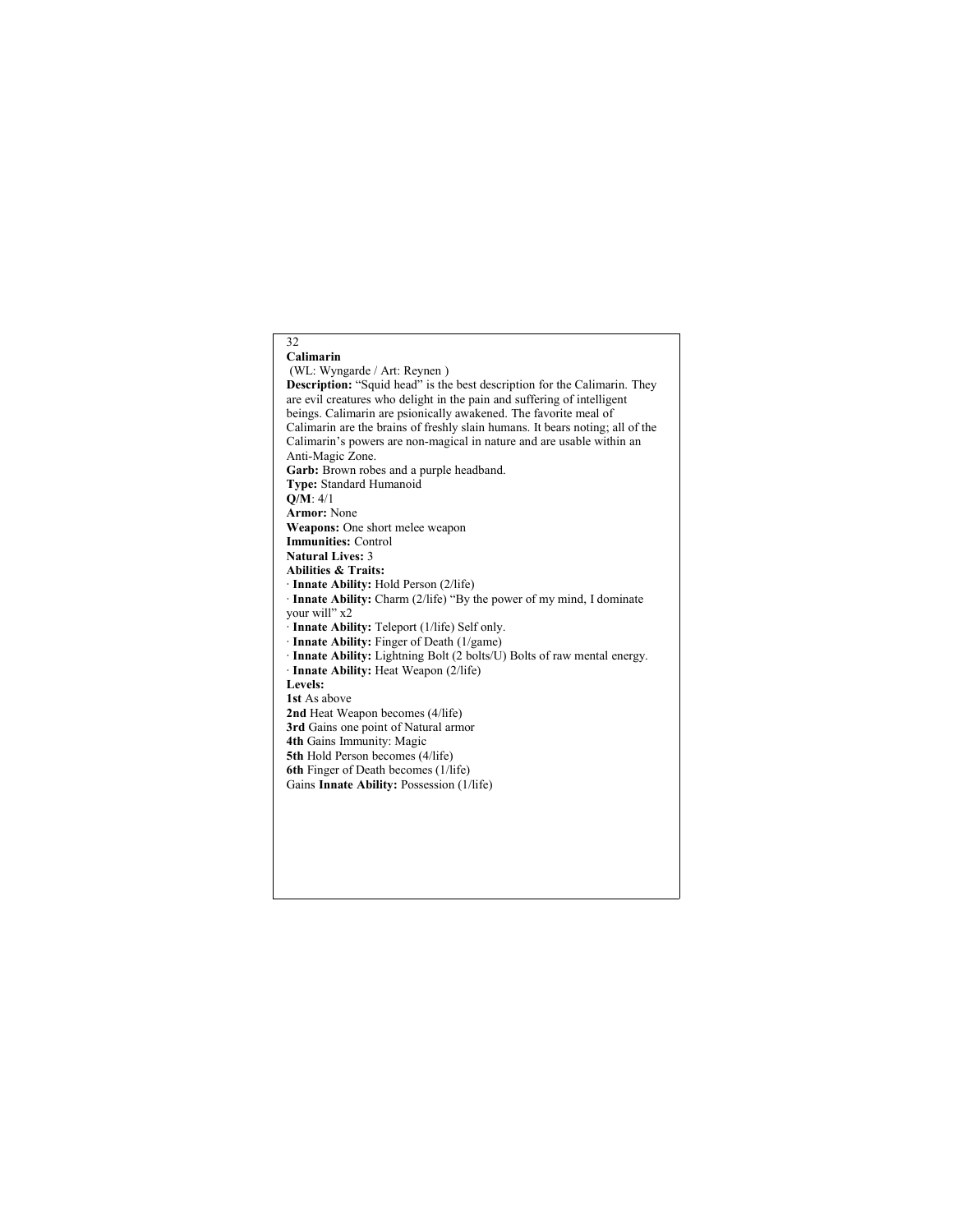# **Catperson** (BL: Terarin / Art: Diego & Reynen) **Description:** Catpeople are a race of feline humanoids that resemble many of the great cats such as lions, tigers or leopards. They are normally very refined in the field that they specialize in, be it the arts or war-oriented sciences. Catpeople take great pride in whatever they do. Garb: Various leopard prints, lots of fur. Suggested: cat tail and ears. **Type:** Standard Humanoid **Q/M Ratio:** 1/1 **Armor:** May wear up to 3 points of normal armor, up to a small shield **Weapons:** Two melee daggers (Natural) or any melee weapons up to long **Immunities:** None **Natural Lives:** 3 **Abilities & Traits:** · **Innate Ability:** Tracking (1/life) · **Innate Ability:** Sneak (1/game) **Levels: 1st** As above **2nd** Becomes a Fey Type **3rd** Sneak becomes (2/game) **4th** Gains Immunity: Subdual **5th** Gains Strong Trait **6th** Sneak becomes (unlimited)

33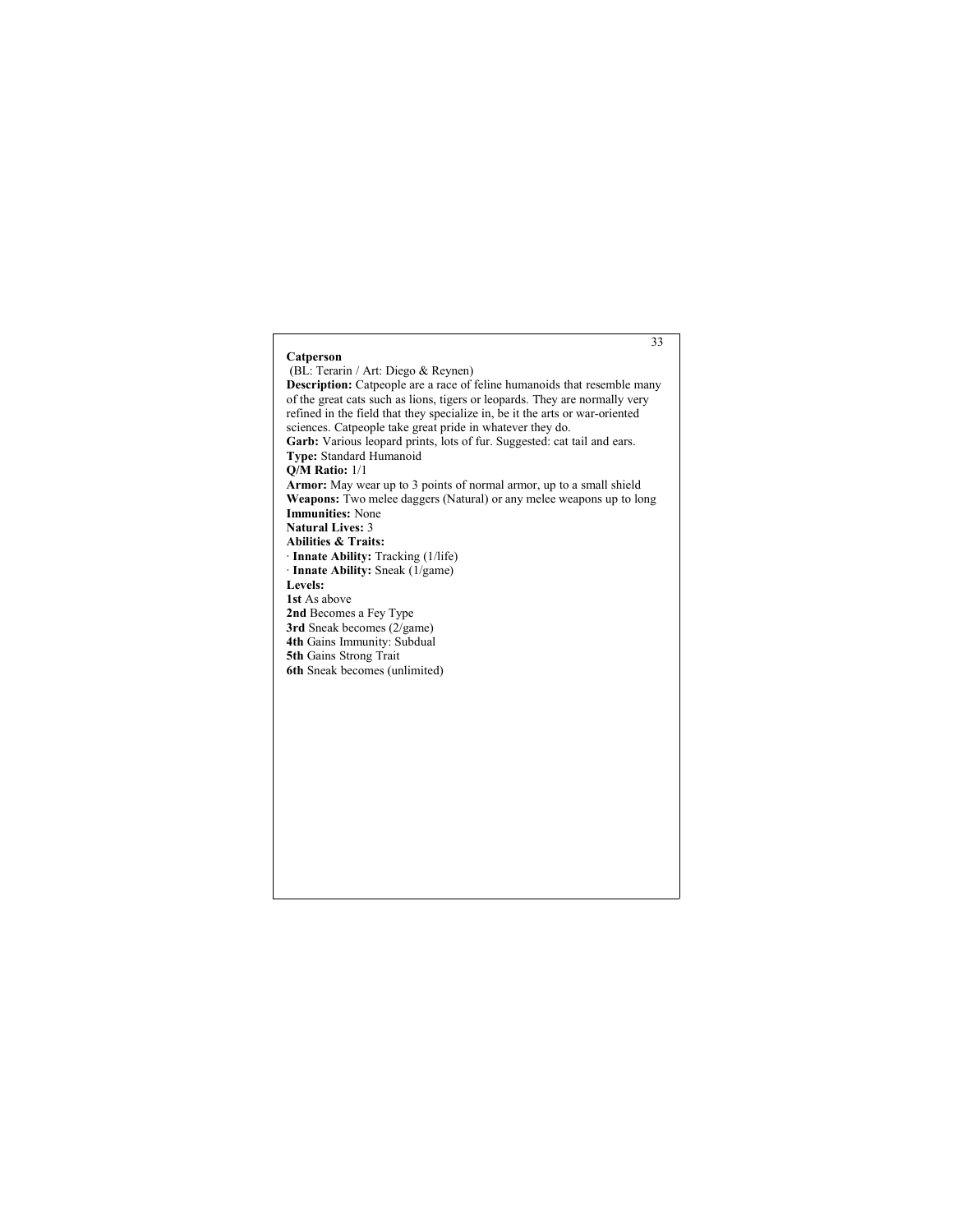#### 34 **Centaur** (BL: Naes / Art: Denah) **Description:** The wise and proud Centaurs, the fabled horse-bodied men of myth, roam the plains and forests of Amtgardia's wildest places. These mighty philosopher-warriors generally shun the civilized lands, but maintain a healthy respect for the Elven Nation. Garb: Furred legging and yellow or white shoes or shoe covers. Green scout baldric. Suggested: a horse tail, and anything that would make your lower half look more like a horse. **Summoned By:** Druid (6), Reincarnate **Player Lives/Life:** 2 **Type:** Fey Humanoid **Q/M Ratio:** 2/1 **Armor:** May wear up to 4 points, any shield **Weapons:** Any melee weapon, bows (no crossbows). **Immunities:** Control (except Charm) **Natural Lives:** 4 **Abilities & Traits:** · Many-Legged · **Innate Ability:** Attuned (2/game) May carry two enchantments in addition to the one used to summon it, if applicable. · **Innate Ability:** Tracking (1/life) · **Innate Ability:** Bowyer (1/life) · **Innate Ability:** Stun Arrow (1/unlimited) · **Innate Ability:** Flame Arrow (1/unlimited) **Levels: 1st** As above **2nd** Gains Accuracy Trait **3rd** Gains **Innate Magical Ability:** Armor Piercing Arrow (1/unlimited) **4th** Gains **Innate Magical Ability:** Penetration Arrow (1/unlimited) **5th** Tracking becomes (2/life) Flame and Stun Arrow each become (2/unlimited) **6th** Armor Piercing Arrow becomes (2/unlimited)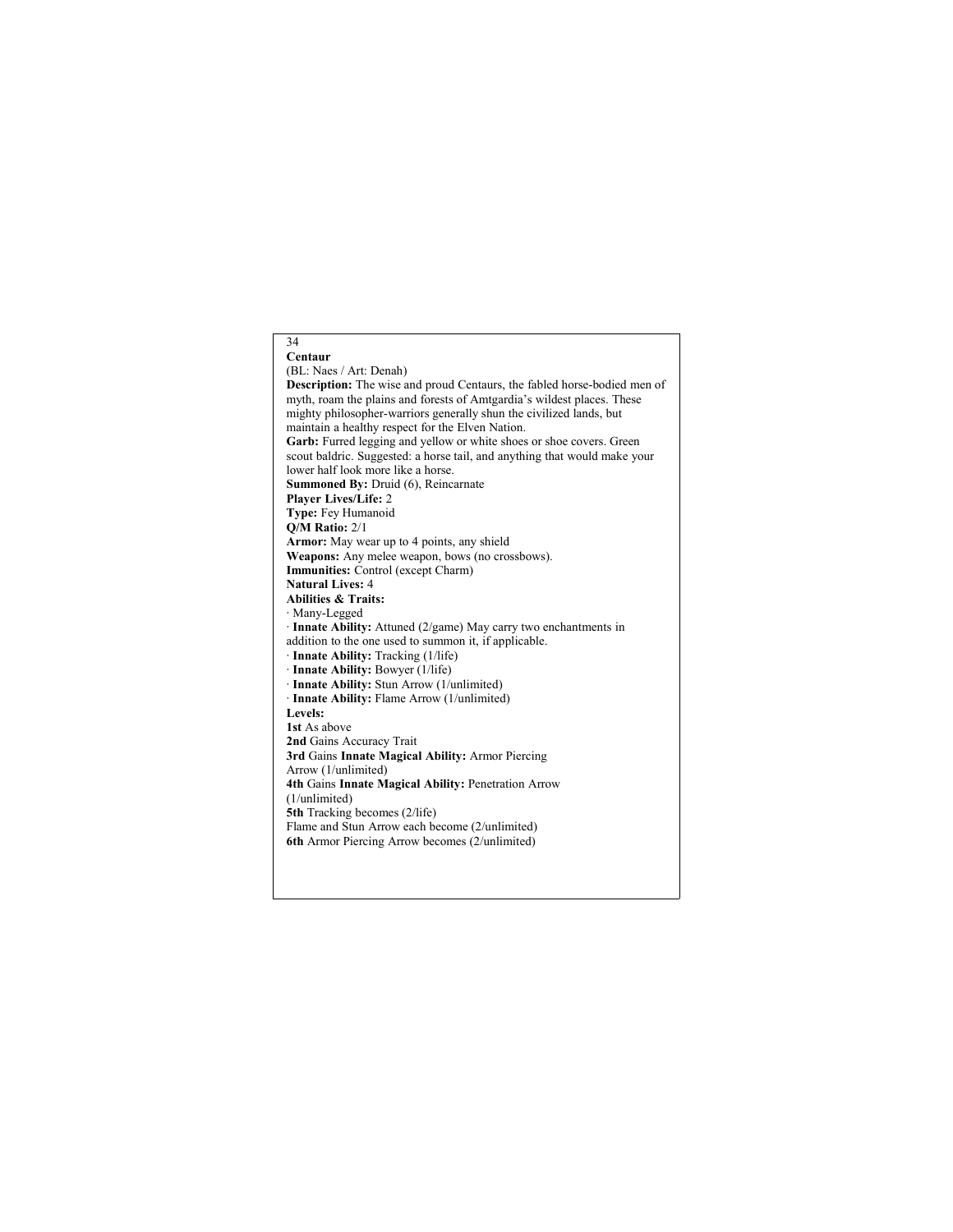# **Corrosion Beast** (BL: Cheshire / Art: Reynen) **Description:** This pudgy little creature is arguably one of the most troublesome and annoying beasts to have to fight. Ever hungry for the taste of metal, it will follow those who have it to the ends of the earth if need be, retreating only if severely beaten. Ungainly on its feet, it is an amazingly fast digger and thus able to get into the most secure areas. Garb: A rust colored tunic and hood. **Type:** Standard Beast **Q/M Ratio:** 2/1 **Armor:** 2 points Natural **Weapons:** Two short swords (Natural) **Immunities:** Subdual, Poison **Natural Lives:** 4 **Abilities & Traits:** · **Innate Ability:** Acid Bolt (unlimited bolts) · **Innate Ability:** Corrosion (unlimited) · **Innate Ability:** Tunneling (unlimited) **Levels:** None

35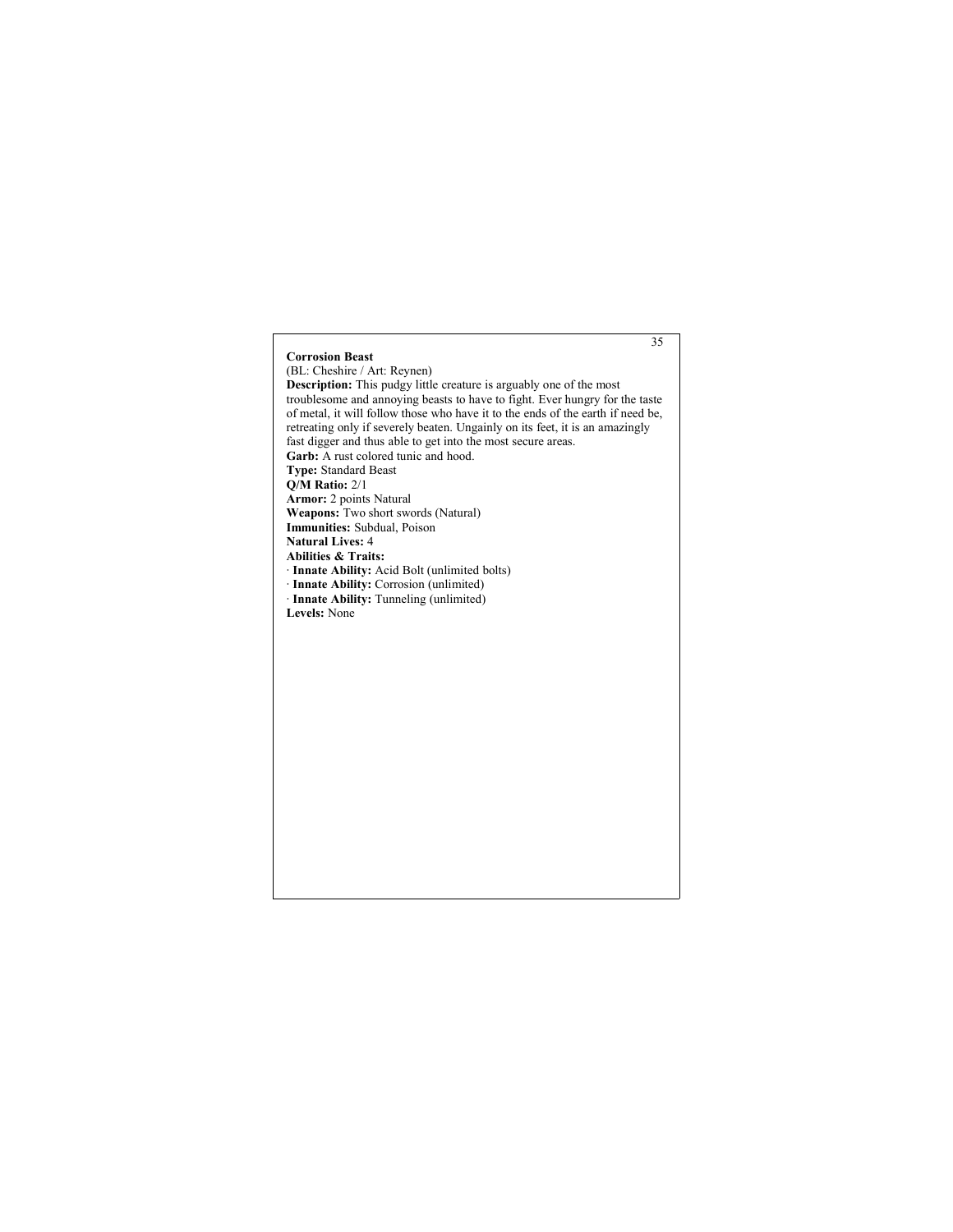#### 36 **Darklord**

#### (BL: Talinor / Art: Xger)

**Description:** Darklords are particularly evil individuals. They want to rule the world and have the means to do it. Darklords exude an evil aura (roleplaying evil does not mean being a hazard on the field). In general appearance, Darklords hardly differ from any other individual of the civilized races. They do, however, occasionally babble to themselves about being evil and taking over the world. **Garb:** The Darklord is generally indistinguishable from any other combatants, but to be able to distinguish him, he must have a large black favor, headband or armband. He should also be announced at the beginning of the scenario. Loud, incoherent and evil babbling is very encouraged by Darklords and Minions alike. **Type:** Extra-Planar Humanoid **Q/M Ratio:** 2/1 (QUEST) **Armor:** Per Player Class **Weapons:** Per Player Class **Immunities:** Per Player Class **Natural Lives:** Unlimited (see below) **Abilities & Traits:** · Create Minion (Undead Players) The Darklord must take an opponent (dead or alive, Darklords prefer dead), by means of subdual or dragging dead bodies, back to the Darklord's lair. Once there, the opponent may either become a Minion on the Darklord's team or drop out of the game. Becoming a minion is permanent and may not be reversed. Note: The Darklord is not undead, but the Minion is. The Minion must now play the remainder of his/her lives on the Darklord team. The Minion plays these lives as per the class he/she was playing when captured as normal. The Minion is affected by Banish and Turn Undead and gains the Undead Type. · Lair · Serial Immortality · Player Class: **Magic-Caster** or Class Abilities: Darklords were once normal humans, and as such, retain all class abilities they had in before

being corrupted by evil. Each Darklord must choose a class and play it at a level they have attained. **Levels:** Per Player Class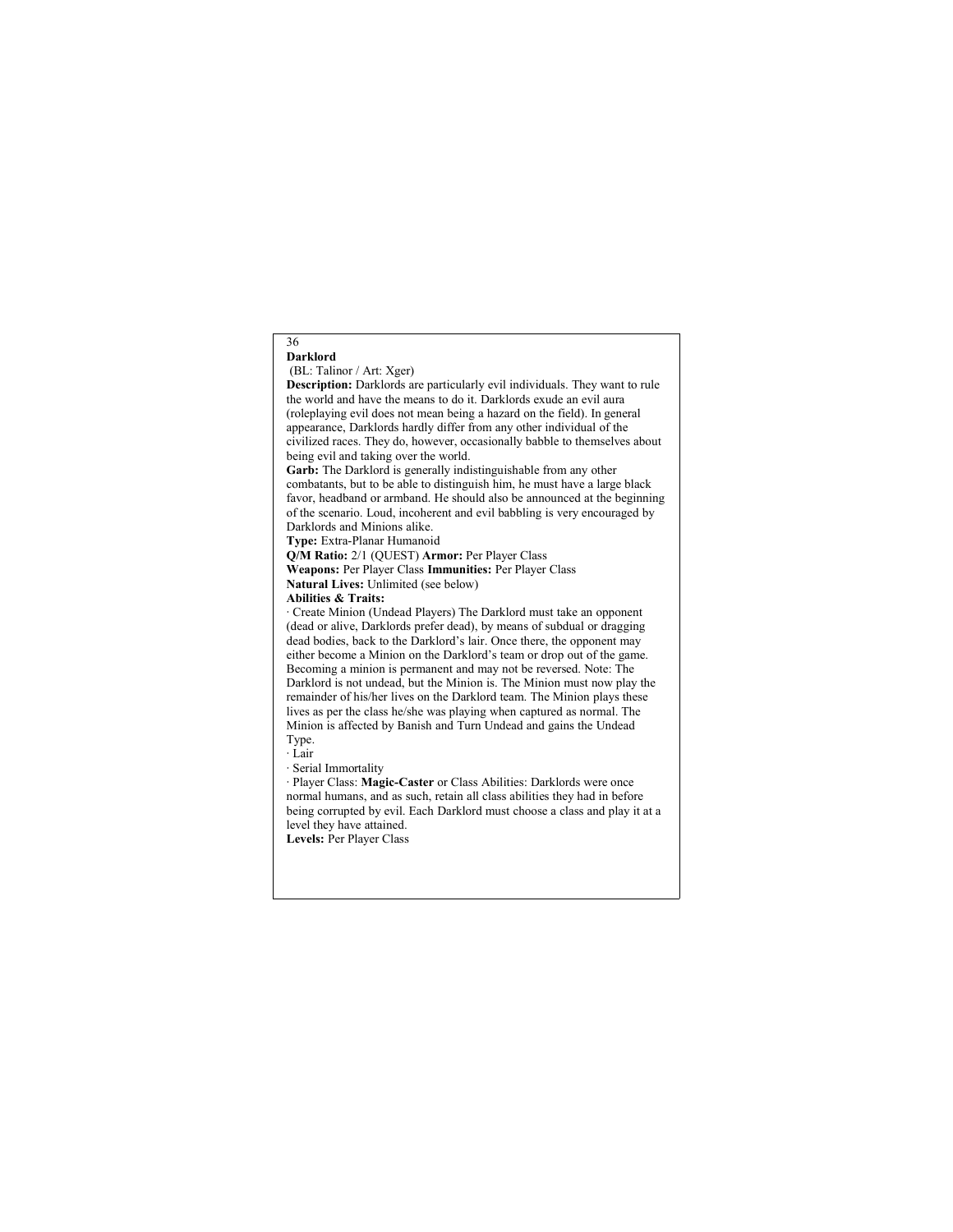#### **THE DARKLORD SCENARIO**

Materials: Black headbands for the Darklord and his Minions. Set-up: Send the Darklord into the woods, with or without any Minions. The rest of the populace makes up the other team. The Darklord should be a tough, experienced player.

Object: A lesson in futility. The Darklord has unlimited lives, and anyone who is slain by the Darklord becomes a minion for the remainder of their lives. Eventually the Darklord's team will win, but the fun comes from seeing who survives the longest. Remember though, only the Darklord can make Minions! Minions still use their normal life allotment; they just switch teams until shattered.

Notes: The Darklord should not be used outside of this battlegame. If the Darklord is playing a spellcasting class, his spells run out as normal. Options:

1) Give the Questors a chance. Make this scenario part of a larger battlegame or Quest and provide some means for the Darklord's ultimate destruction.

2) Give the Questors a means to reconvert slain Minions. The battle then takes on a Tug-O-War approach, with players switching sides every life. In this version, all Questors should be given two headbands or markers at the outset to make changing sides manageable.

3) Allow Minions to convert Questors, too (despite the usual restrictions against it). This makes the action even faster and more furious. Be sure everyone understands whether or not this option is being used, as it will make all the difference in how quickly teams change.

37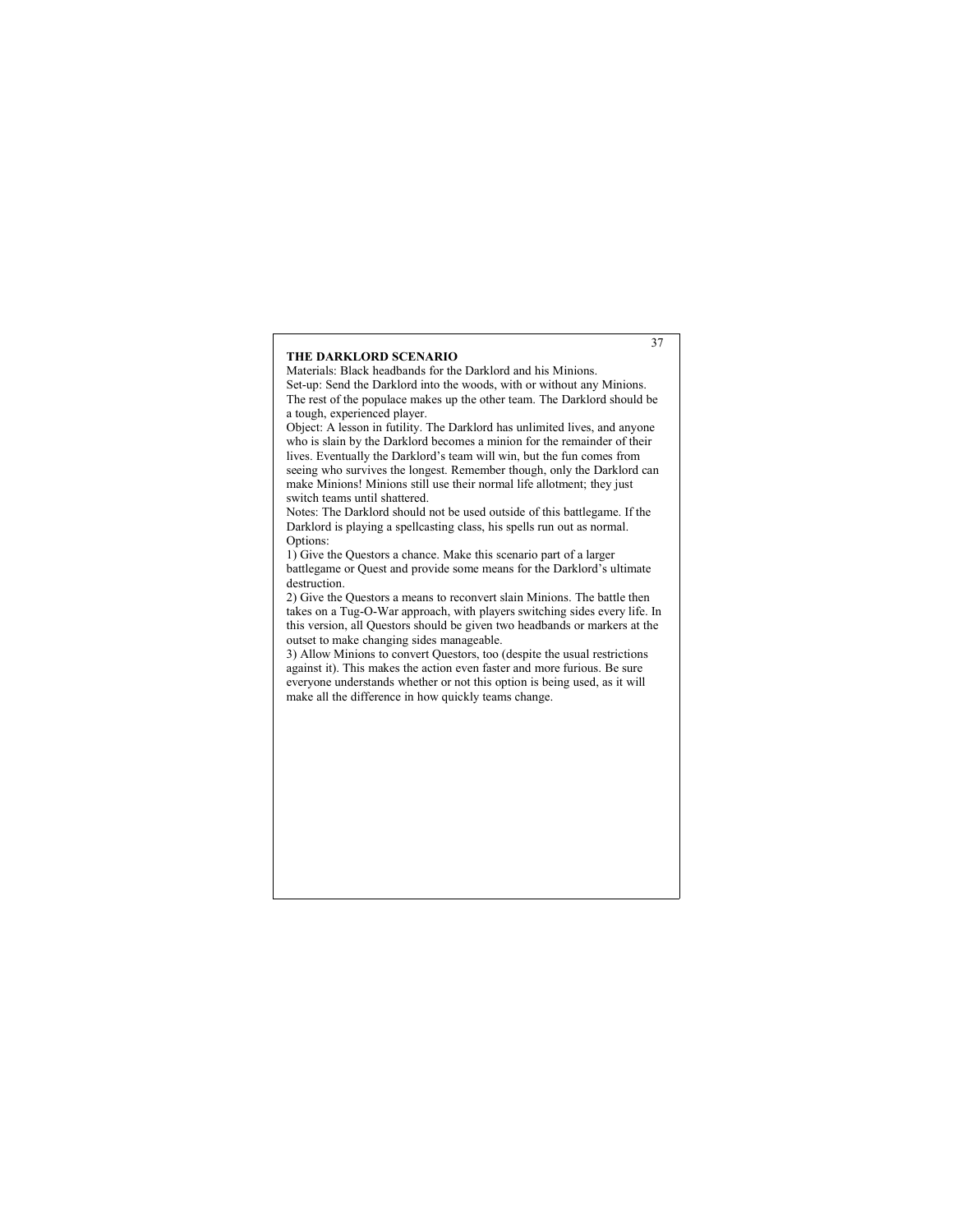#### 38 **Deadly Slime**

(DS: Labrynth / Art: Torg)

**Description:** Deadly Slimes are amorphous, amoeboid creatures generally considered more terrifying for their lack of form than for any shape they could possibly have. They range in size from only one foot to over five feet in diameter, in color from chalk white to jet black and in translucency from opaque to very nearly transparent. Very primitive creatures, deadly slimes have no mind of which to speak. They exist only to reproduce: an exhausting process of cellular fission that requires vast amounts of food. **Garb:** Think Jell-OTM, and try to make a costume (including weapons) that looks as amorphous as possible. Solid colored garb with matching weapons is a good idea. **Type:** Arboreal Beast **Q/M Ratio:** 3/1 **Armor:** None **Weapons:** Two hinged melee weapons (Natural) **Immunities:** Control, Subdual, Disease, Poison **Natural Lives:** 3 **Abilities & Traits:** · Amorphous (4 points of Invulnerability) · Strong · Tough **Levels: 1st** As above **2nd** Gains **Innate Ability:** Acid Bolt (2 bolts/U)  $3rd +1$  Invulnerability (5 total) **4th** +1 Invulnerability (6 total) Gains Regeneration Trait (Invulnerabilities are regenerated instead of lost limbs) **5th** +1 Invulnerability (7 total) **6th** +1 Invulnerability (8 total)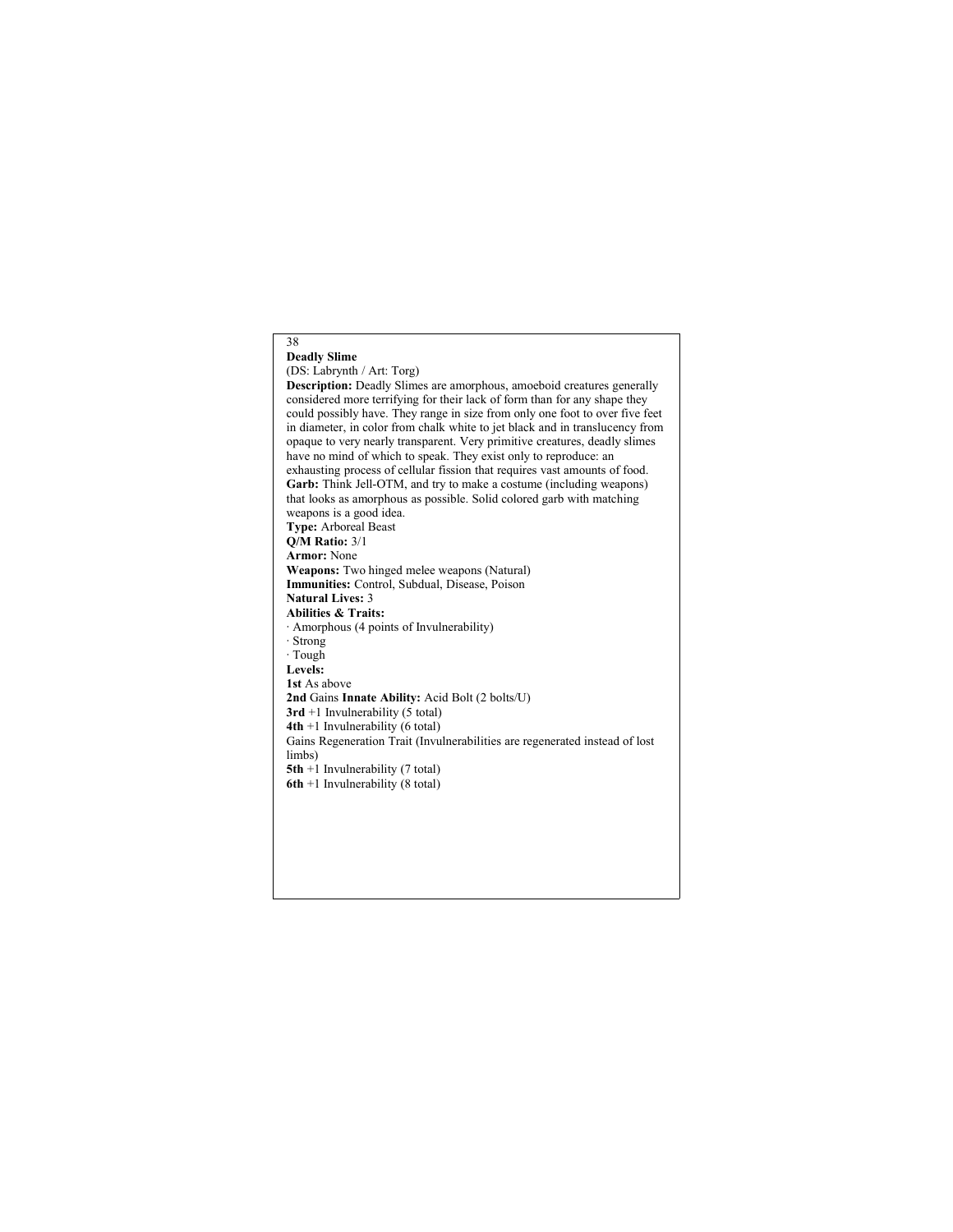### 39 **Deva** (BL: Naes / Art: Rick Blackwell, Elfwood) **Description:** These brilliant beings are the protectors of law and good, always upholding that which is pure and innocent in nature and life. They sometimes appear as globes of brilliantly colored light, but usually as tall humanoids with large white wings. Garb: Feathered wings and angelic white robes. **Type:** Extra-Planar Humanoid **Q/M Ratio:** 3/1 **Armor:** May wear up to 2 points, any shield **Weapons:** A single short or long non-hinged melee weapon **Immunities:** Death, Poison **Natural Lives:** 3 **Abilities & Traits:** · Natural Flight · **Innate Magical Ability:** Holy Weapon (1/life) · **Magic-Like Ability**: Heal (1/life) · **Magic-Like Ability**: Mend (1/life) · **Magic-Like Ability**: Awe (1/life) · **Magic-Like Ability**: Teleport (1/life) Self only. · **Vulnerability**: Altered Effect Devas may only use their Heals and Mends on others, not on themselves. · **Vulnerability**: Beneficent **Levels: 1st** As above **2nd** Teleport becomes (2/life) **3rd** Gains Immunity: Subdual **4th** Mend becomes (2/life) Gains Tough Trait **5th** Heal becomes (unlimited) Gains Immunity: Flame **6th** Awe becomes (3/life) Gains ability to Heal itself (1/game)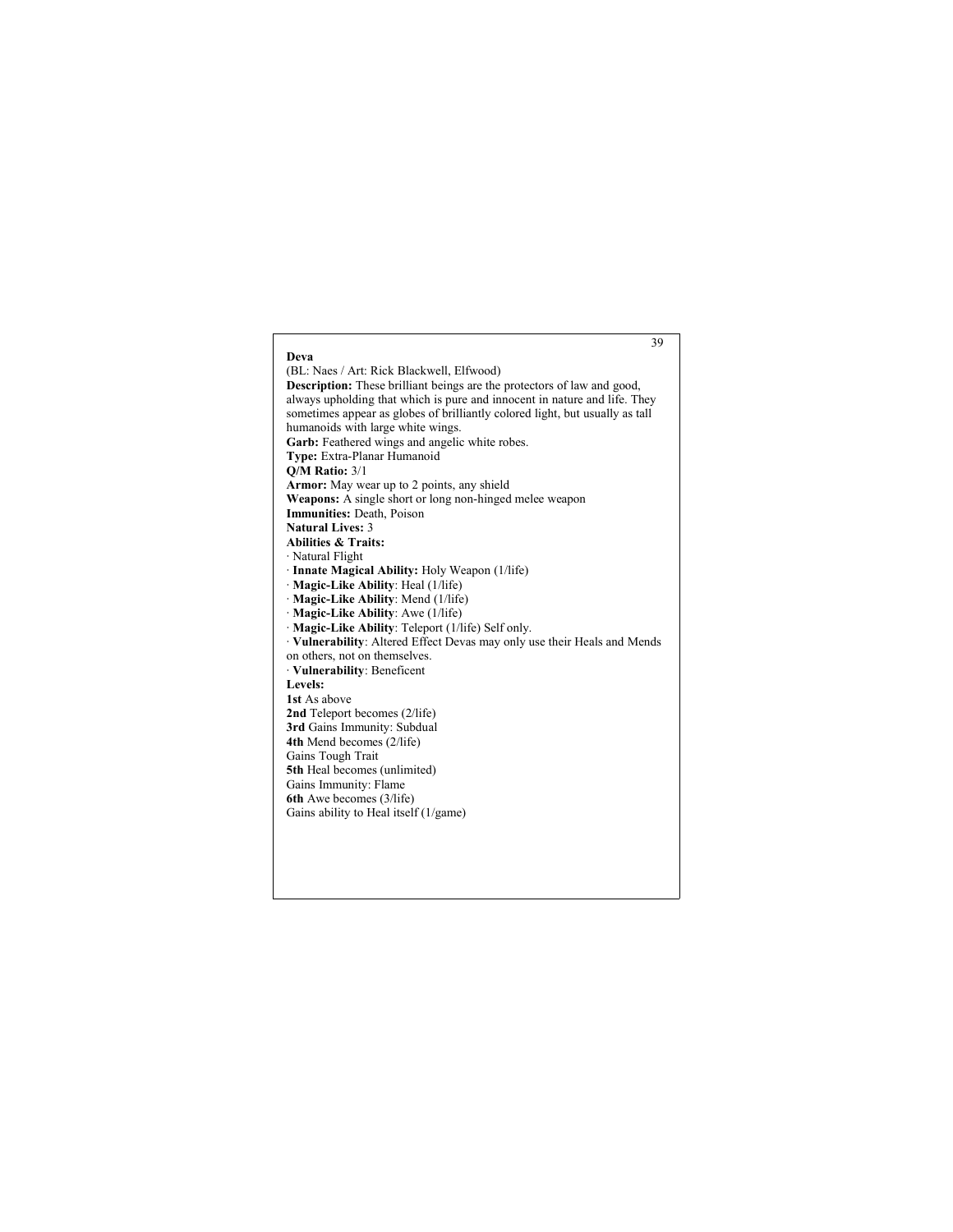## **Dragons**

40

One of the most intensely beautiful yet terrifying creatures in existence, a dragon is usually only encountered by the foolish or unlucky. These huge beasts are found in all climates gathering their huge piles of treasure to sleep upon or out hunting. Species are divided along specific colors and personality types. They have a tendency to eliminate anyone who enters their territory, whether it was knowingly or accidental, so it is considered prudent not to attack them. These beasts are so huge and ferocious that it is considered quite an achievement to slay one.

Dragon Mount Option: At some point, players will want to use a Dragon for a mount, either for a large Quest or dramatic aerial combat. If so desired, and approved by the reeve, Dragons may be given the Mount Trait. All players should be made aware if this option is used in a battlegame. Keep in mind, players mounted on flying creatures may engage in melee with other flyers, avian mounts and their riders as well. Note: going into melee against a Monster with Natural Siege Weapons is not a really good idea.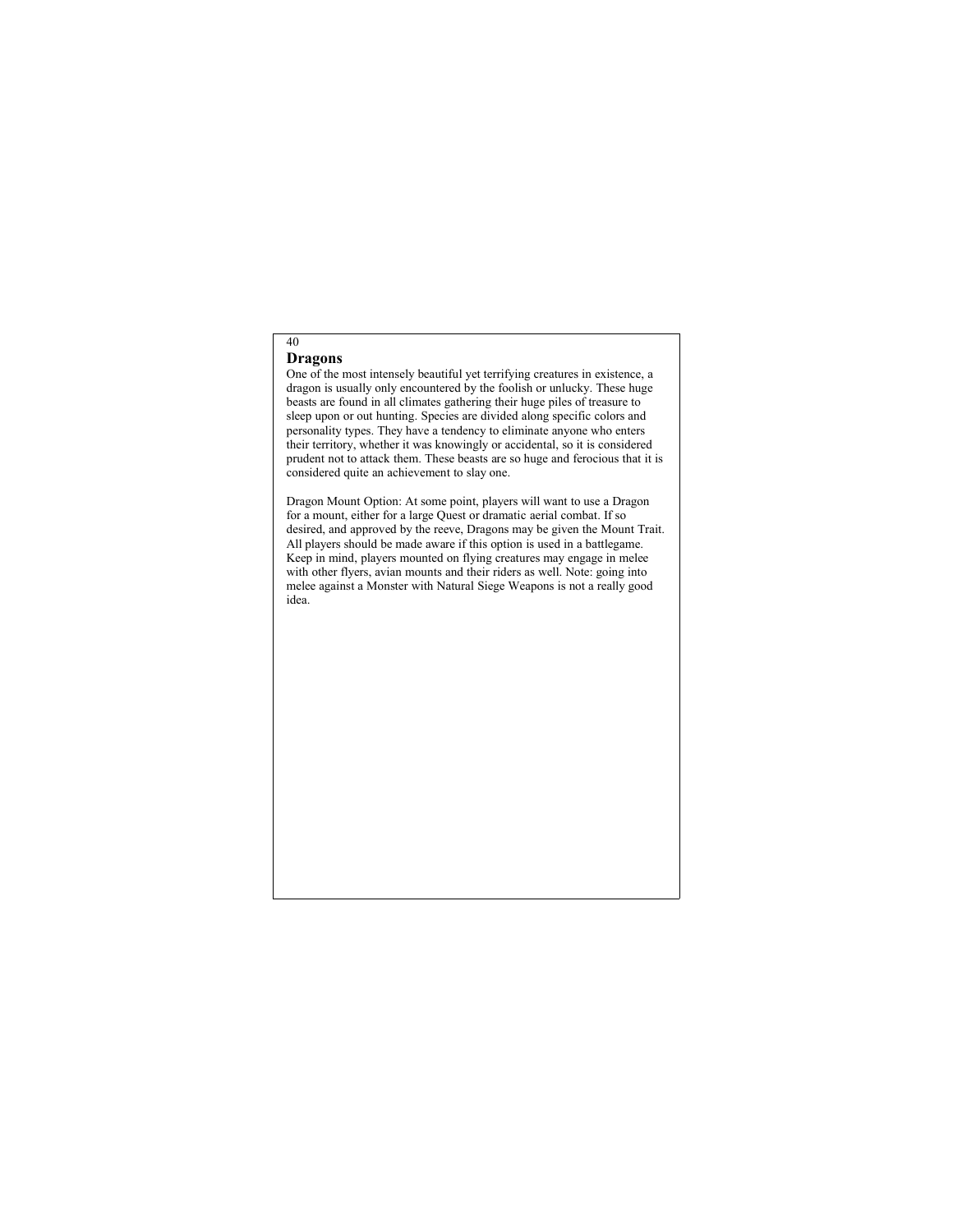### 41 **Azure Dragon** (BL: Naes / Art: Diego) **Description:** Azure Dragons are intelligent flyers who use their coloration to blend into the open skies to better get the drop on their enemies. Azure Dragons lair in hot, sandy regions, usually far beneath the surface. **Garb:** Scales and armor in shades of blue. **Type:** Mystical Beast **Q/M Ratio:** 8/1 (QUEST) **Armor:** 4 points Natural Invulnerable **Weapons:** Two short melee weapons (Natural) **Immunities:** None **Natural Lives:** 3 **Abilities & Traits:** · Natural Flight · Large · Very Strong · **Innate Magical Ability:** Lightning Bolt (unlimited bolts) as breath weapon · **Innate Ability:** Shove (1/life) as a wing buffet **Levels: 1st** As above **2nd** Gains **Magic-Like Ability**: Dispel Magic (1/life) **3rd** Dispel Magic becomes (2/life) +1 point Natural Invulnerable Armor (total 5) **4th** +1 point Natural Invulnerable Armor (total 6) 38 Shove becomes (unlimited) Gains Immunity: Flame **5th** Dispel Magic becomes (3/life) +1 point Natural Invulnerable Armor (total 7) Gains **Magic-Like Ability**: Mend (2/life) **6th** Dispel Magic becomes (4/life) +1 point Natural Invulnerable Armor (total 8)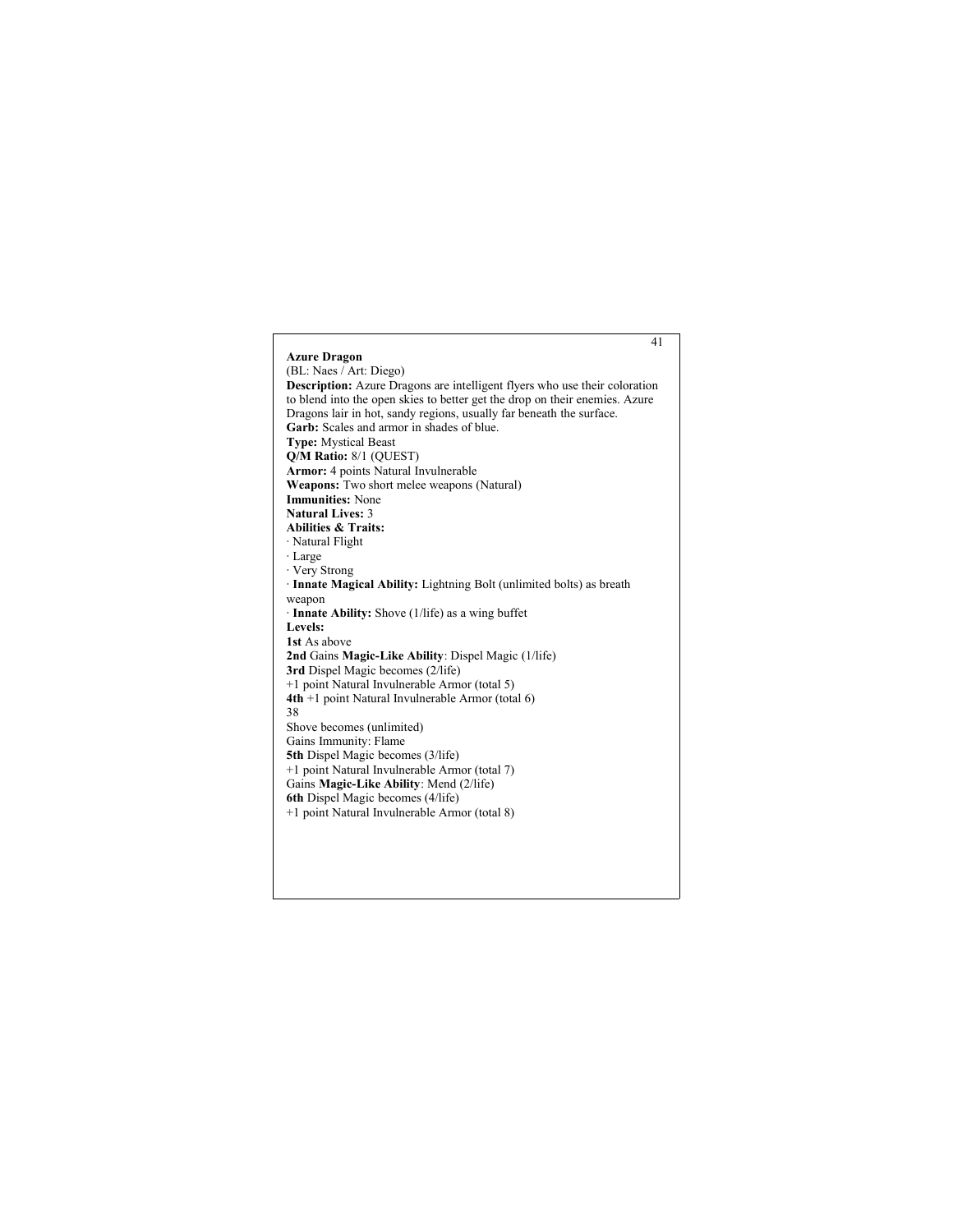## 42 **Crimson Dragon** (BL: Naes / Art: Diego) **Description:** Crimson Dragons are lazy and pompous brutes who while away the centuries on mounts of golden loot. Crimson Dragons lair in high, mountainous regions, lords and masters of all they survey. **Garb:** Scales and armor in shades of red. **Type:** Mystical Beast **Q/M Ratio:** 8/1 (QUEST) **Armor:** 4 points Natural Invulnerable **Weapons:** Two short melee weapons (Natural) **Immunities:** None **Natural Lives:** 3 **Abilities & Traits:** · Natural Flight · Large · Very Strong · **Innate Magical Ability:** Fireball (unlimited) as breath weapon · **Innate Ability:** Shove (1/life) as a wing buffet **Levels: 1st** As above **2nd** Gains **Magic-Like Ability**: Dispel Magic (1/life) **3rd** Dispel Magic becomes (2/life) +1 point Natural Invulnerable Armor (total 5) **4th** +1 point Natural Invulnerable Armor (total 6) Shove becomes (unlimited) Gains Immunity: Flame **5th** Dispel Magic becomes (3/life) +1 point Natural Invulnerable Armor (total 7) Gains **Magic-Like Ability**: Mend (2/life) **6th** Dispel Magic becomes (4/life) +1 point Natural Invulnerable Armor (total 8)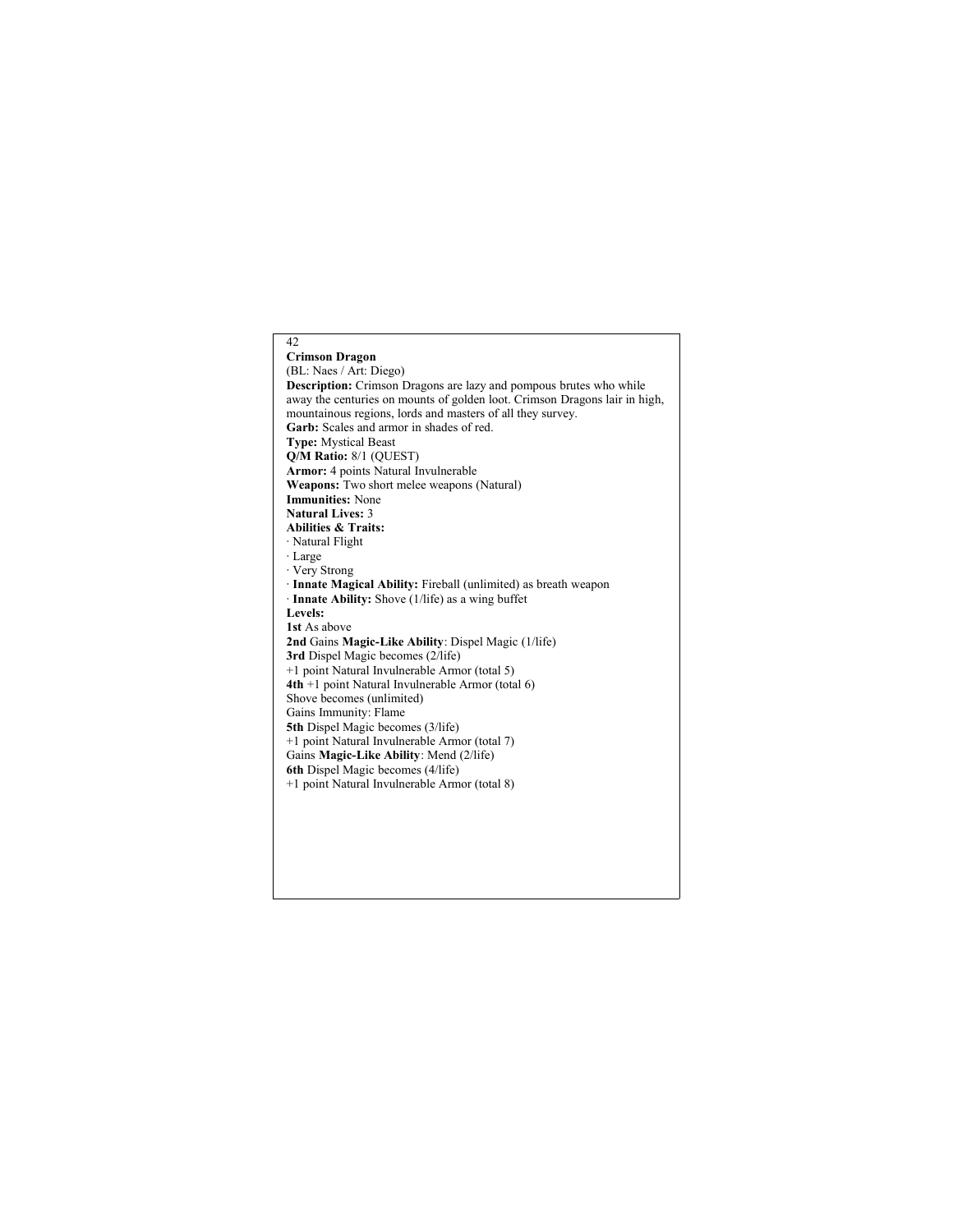### 43 **Emerald Dragon** (BL: Naes / Art: Denah) **Description:** Emerald Dragons are consummate villains, evil and greedy to the core. Emerald Dragons lair in verdant, forested areas, often near human trade routes; humans make fine valuables to plunder and a tasty midnight snack at the same time. **Garb:** Scales and armor in shades of green. **Type:** Mystical Beast **Q/M Ratio:** 6/1 (QUEST) **Armor:** 4 points Natural Invulnerable **Weapons:** Two short melee weapons (Natural) **Immunities:** None **Natural Lives:** 3 **Abilities & Traits:** · Natural Flight · Large · Very Strong · **Innate Magical Ability:** Acid Ball (unlimited bolts) as breath weapon · **Innate Ability:** Shove (1/life) as a wing buffet **Levels: 1st** As above **2nd** Gains **Magic-Like Ability**: Dispel Magic (1/life) **3rd** Dispel Magic becomes (2/life) +1 point Natural Invulnerable Armor (total 5) **4th** +1 point Natural Invulnerable Armor (total 6) Shove becomes (unlimited) Gains Immunities: Poison and Disease **5th** Dispel Magic becomes (3/life) +1 point Natural Invulnerable Armor (total 7) Gains **Magic-Like Ability**: Mend (2/life) **6th** Dispel Magic becomes (4/life) +1 point Natural Invulnerable Armor (total 8)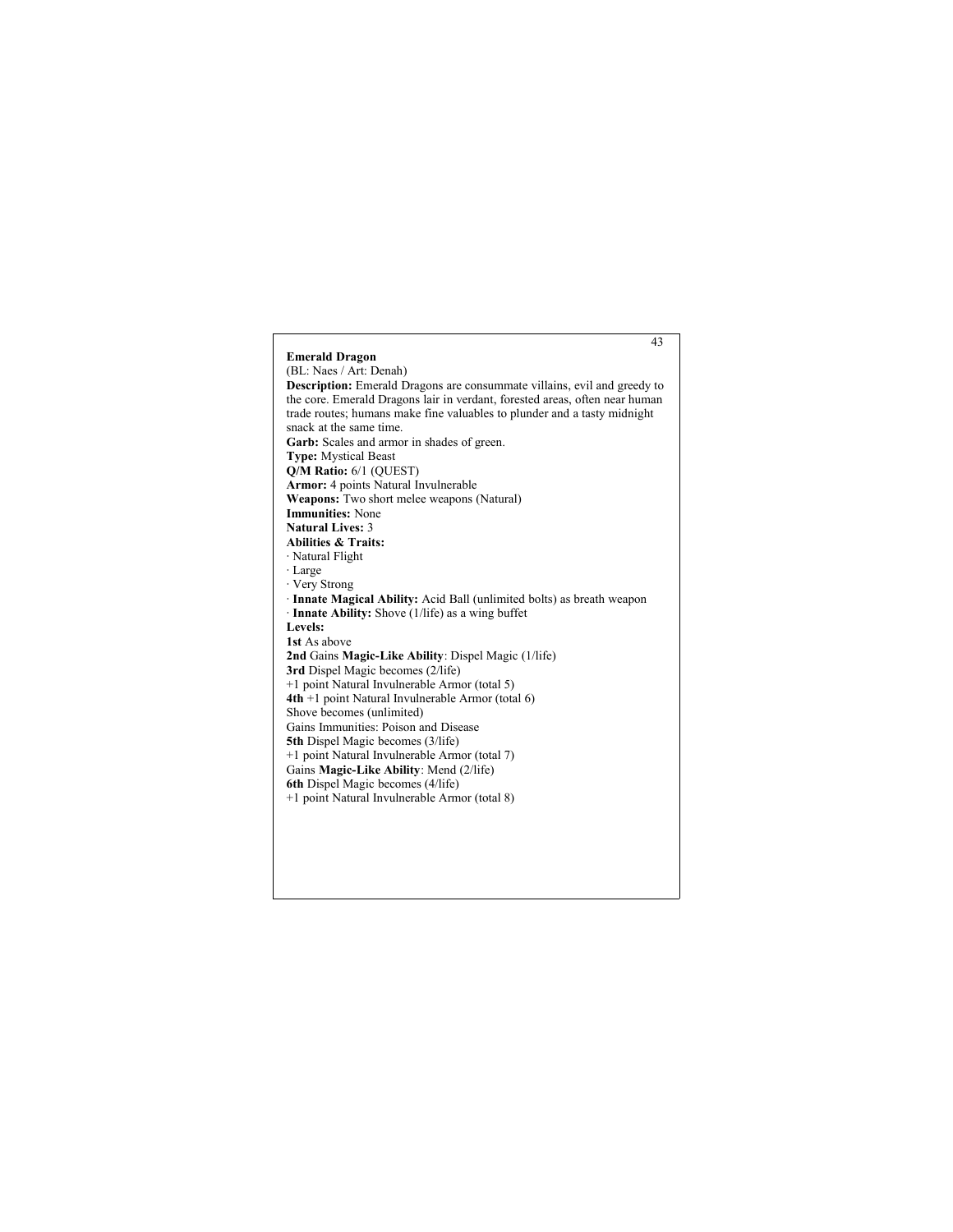### 44 **Opal Dragon** (BL: Naes / Art: Gerno) **Description:** Opal Dragons are ignorant savages, more interested in mealtime than money. Opal Dragons roam frozen tundra and arctic mountain peaks in their eternal search for food. **Garb:** Scales and armor in shades of white. **Type:** Mystical Beast **Q/M Ratio:** 6/1 (QUEST) **Armor:** 4 points Natural Invulnerable **Weapons:** Two short melee weapons (Natural) **Immunities:** None **Natural Lives:** 3 **Abilities & Traits:** · Natural Flight · Large · Very Strong · **Innate Magical Ability:** Iceball (unlimited bolts) as breath weapon · **Innate Ability:** Shove (1/life) as a wing buffet **Levels: 1st** As above **2nd** Gains **Magic-Like Ability**: Dispel Magic (1/life) **3rd** Dispel Magic becomes (2/life) +1 point Natural Invulnerable Armor (total 5) **4th** +1 point Natural Invulnerable Armor (total 6) Shove becomes (unlimited) Gains Immunity: Cold-Based Attacks **5th** Dispel Magic becomes (3/life) +1 point Natural Invulnerable Armor (total 7) Gains **Magic-Like Ability**: Mend (2/life) **6th** Dispel Magic becomes (4/life) +1 point Natural Invulnerable Armor (total 8)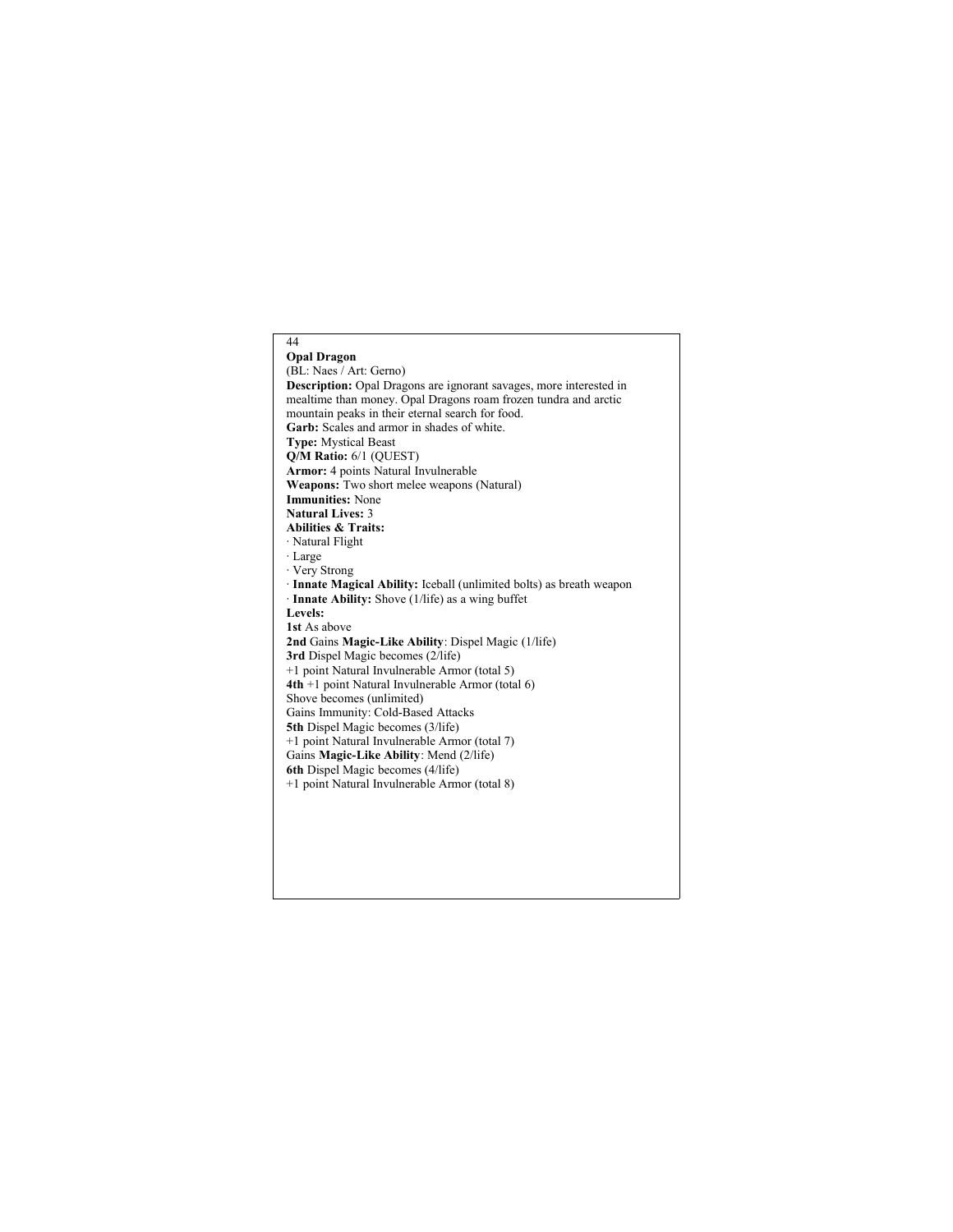### 45 **Sable Dragon** (BL: Naes / Art: Reynen) **Description:** Sable Dragons give dragons a bad name; they are ruthless, vile-tempered and possess an insatiable lust for gold, jewels and treasure in any form. Sable Dragons make their homes in dank caverns, often beneath a swamp or other body of foul water. **Garb:** Scales and armor in shades of black. **Type:** Mystical Beast **Q/M Ratio:** 9/1 (QUEST) **Armor:** 4 points Natural Invulnerable **Weapons:** Two short melee weapons (Natural) **Immunities:** None **Natural Lives:** 3 **Abilities & Traits:** · Natural Flight · Large · Very Strong · **Innate Magical Ability:** Sphere of Annihilation (unlimited bolts) as breath weapon · **Innate Ability:** Shove (1/life) as a wing buffet **Levels: 1st** As above **2nd** Gains **Magic-Like Ability**: Dispel Magic (1/life) **3rd** Dispel Magic becomes (2/life) +1 point Natural Invulnerable Armor (total 5) **4th** +1 point Natural Invulnerable Armor (total 6) Shove becomes (unlimited) Gains Immunity: Death **5th** Dispel Magic becomes (3/life) +1 point Natural Invulnerable Armor (total 7) Gains **Magic-Like Ability**: Mend (2/life) **6th** Dispel Magic becomes (4/life) +1 point Natural Invulnerable Armor (total 8)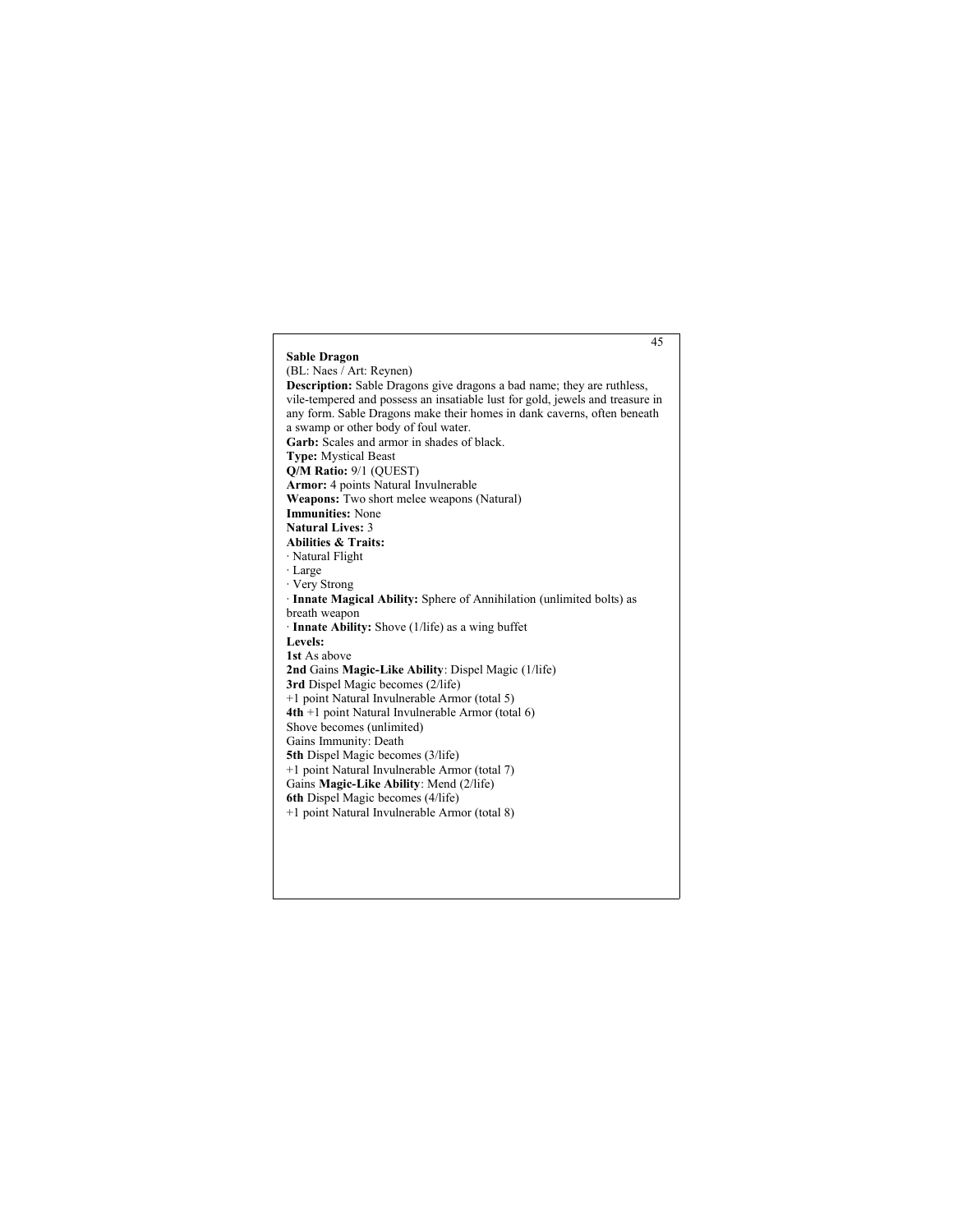## 46 **Dragon, Great** (BL: RAN / Art: Xger) **Description:** These mighty reptilian beasts are cunning and cruel creatures of reason and magic. Nothing pleases a Great Dragon more than to sack a kingdom, hoard all of its treasures in one place and nest on the pile for a century or two. Garb: Garb or armor with the suggestion of scales. **Type:** Mystical Beast **Q/M Ratio:** 10/1 (QUEST) **Armor:** 5 point Natural Invulnerable **Weapons:** Two short melee weapons (Natural) **Immunities:** None **Natural Lives:** 1 **Abilities & Traits:** · Natural Flight · Large · Very Strong · **Innate Magical Ability:** Fireball (unlimited bolts) as breath weapon may not remain active. · **Innate Ability:** Shove (unlimited) as a wing buffet · **Magic-Caster**: Wizard (by Levels) Great Dragons cast spells as a Wizard of the same level as the Monster. **1st** As above **2nd** +1 point Natural Invulnerable Armor (total 6) **3rd** +1 Natural Lives (total 2) **4th** +1 point Natural Invulnerable Armor (total 7) **5th** +1 Natural Lives (total 3) **6th** +1 point Natural Invulnerable Armor (total 8)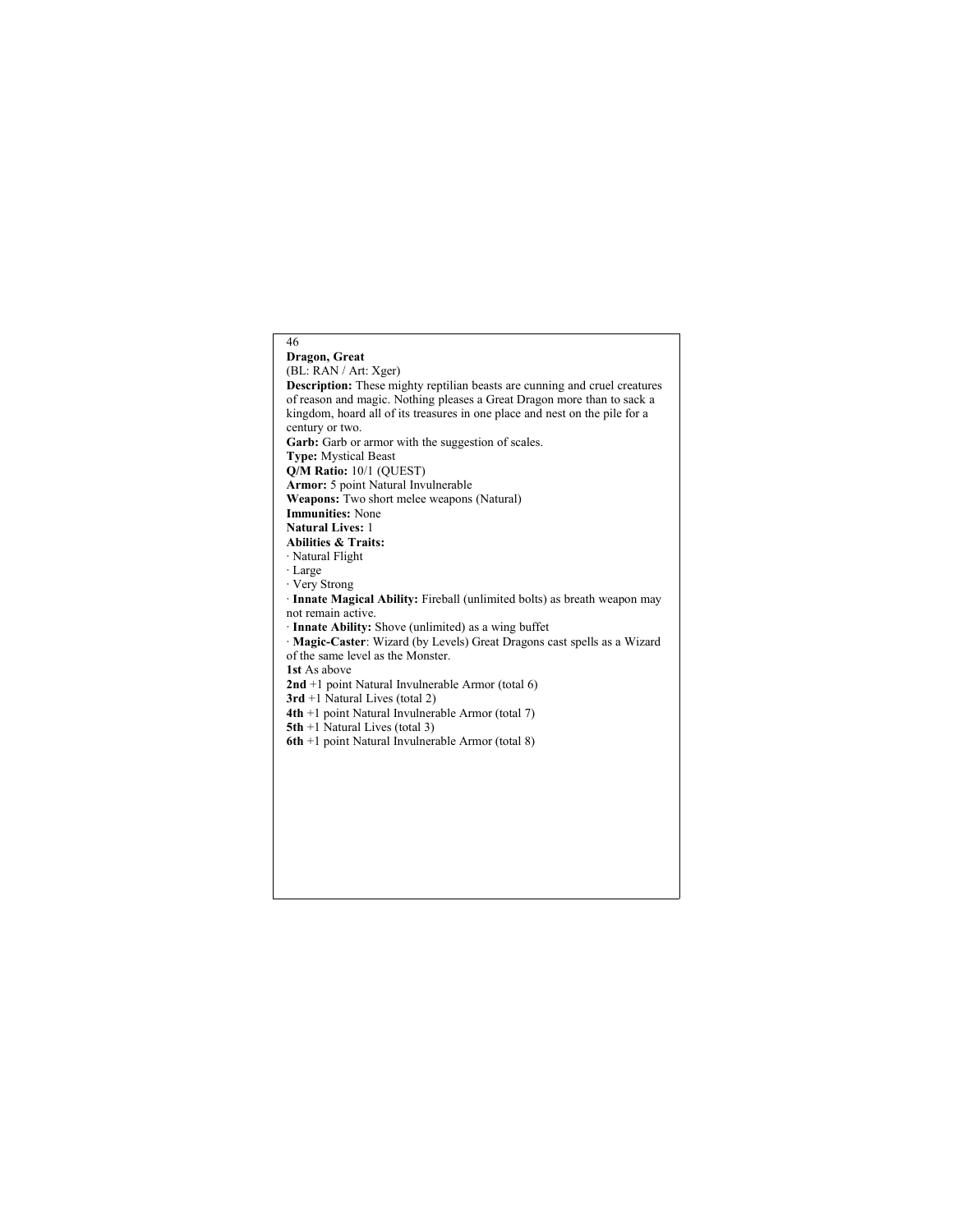#### 47 **Dread Knight** (BL: Terarin / Art: Xger) **Description:** Dread Knights are the spirits of heroes who committed an immensely evil act. They were executed only to be brought back as undead knights, cursed to forever walk the earth and lament their weakness. Though they were once noblemen, all that remains is a ghostly skeleton wearing ornate armor. Glowing red eyes staring from deep beneath their helms. Dread Knights posses an impressive magical arsenal, but prefer to slay their foes in melee combat. It is preferred that only Knights play one of these creatures. **Garb:** Armor and a skull mask. **Type:** Mystical Undead Humanoid **Q/M Ratio:** 5/1 (QUEST) **Armor:** 2 points Natural, may wear up to 4 additional points of normal armor, any shield **Weapons:** Any melee weapon and javelins **Immunities:** Magic **Natural Lives:** 2 **Abilities & Traits:** · Enhanced Armor · **Magic-Like Ability**: Heat Weapon (1/life) · **Magic-Like Ability**: Pyrotechnics (1/life) · **Magic-Like Ability**: Sleep (1/life) · **Magic-Like Ability**: Stun (1/life) · **Magic-Like Ability**: Finger of Death (1/life) · **Magic-Like Ability**: Reanimate (1/life) **Magic-Like Ability**: Honor Duel (2/life) · **Innate Magical Ability:** Fear (1/life) · **Innate Magical Ability:** Touch of Paralyzation (1/life) **Levels: 1st** As above **2nd** Heat Weapon and Sleep become (2/life) +1 Natural Lives (total 2) **3rd** Pyrotechnics and Touch of Paralyzation become (2/life) **4th** Finger of Death and Stun become (2/life) +1 Natural Lives (total 3) **5th** Honor Duel becomes (unlimited) Reanimate and Fear become (2/life) **6th** Heat Weapon, Sleep and Touch of Paralyzation become (4/life) +1 Natural Lives (total 4)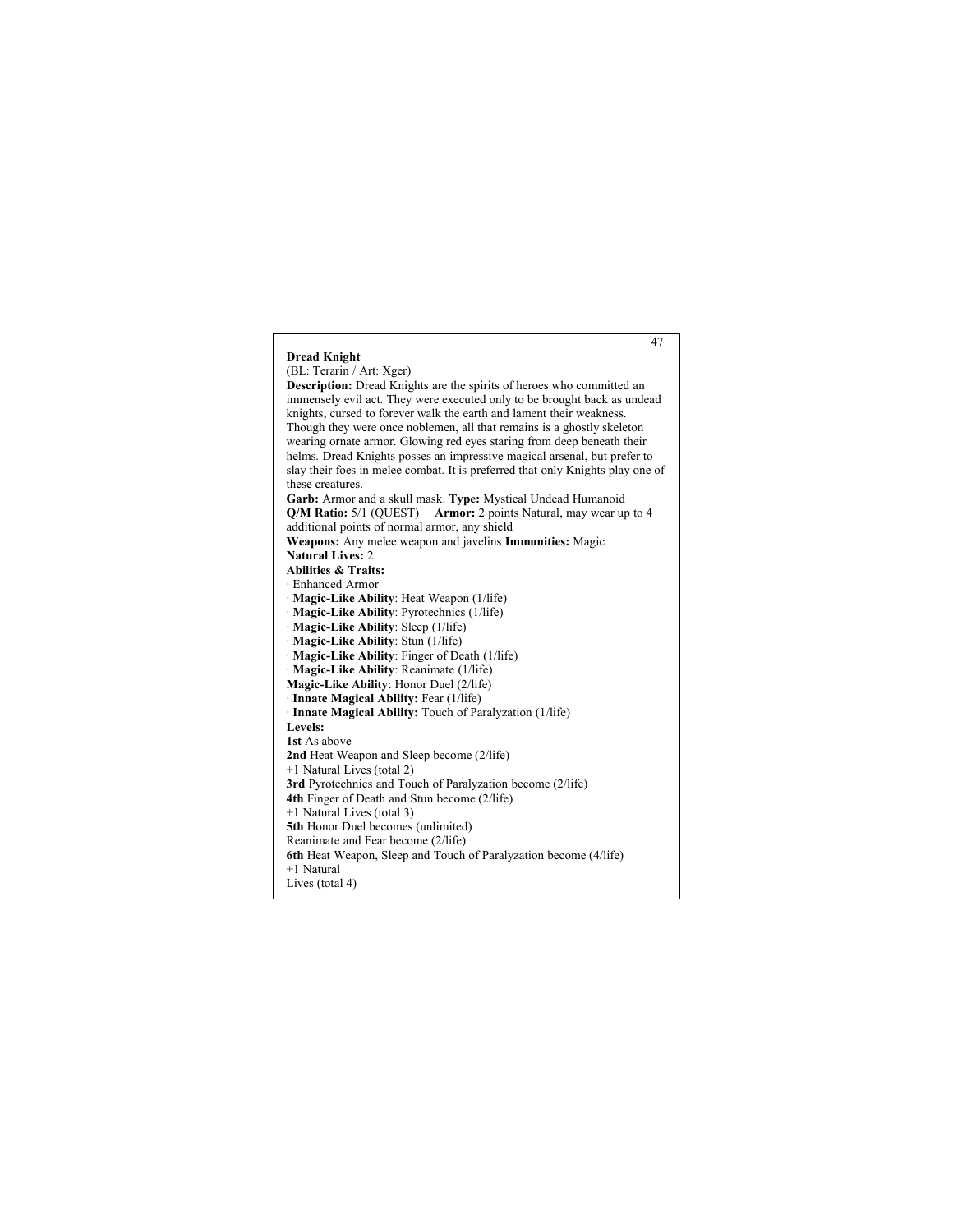## **Dryad** (BL: Naes / Art: Lori Lemerond, Elfwood) **Description:** These creatures are beautiful, mischievous wood spirits. Little is known about them except they command powerful magic and always demand a high price for their benevolence. This price is often a male who is seldom seen again. **Garb:** Seductive attire adorned with leaves and twigs. Suggested: Pointed ears, sparkling green makeup. Suggestion: only females should play Dryad. **Summoned By:** Druid (6), Reincarnate; Wizard (6), Transform **Player Lives/Life:** 2 **Type:** Mystical Fey Humanoid **Q/M Ratio:** 1/1 **Armor:** None **Weapons:** Single melee dagger **Immunities:** Control (save for Bardic Charm) **Natural Lives:** 3 **Abilities & Traits:** · Home Tree · **Magic-Like Ability**: Commune (unlimited) · **Magic-Like Ability**: Heal (unlimited) · **Magic-Like Ability**: Yield (3/life) **Levels: 1st** As above **2nd** Gains 1 point of Natural Invulnerable Armor **3rd** Gains **Magic-Like Ability**: Heat Weapon (1/life) Gains **Magic-Like Ability**: Warp Wood (1/life) **4th** No additional abilities **5th** Heat Weapon and Warp Wood become (2/life) **6th** +1 Natural Invulnerable Armor (total 2)

48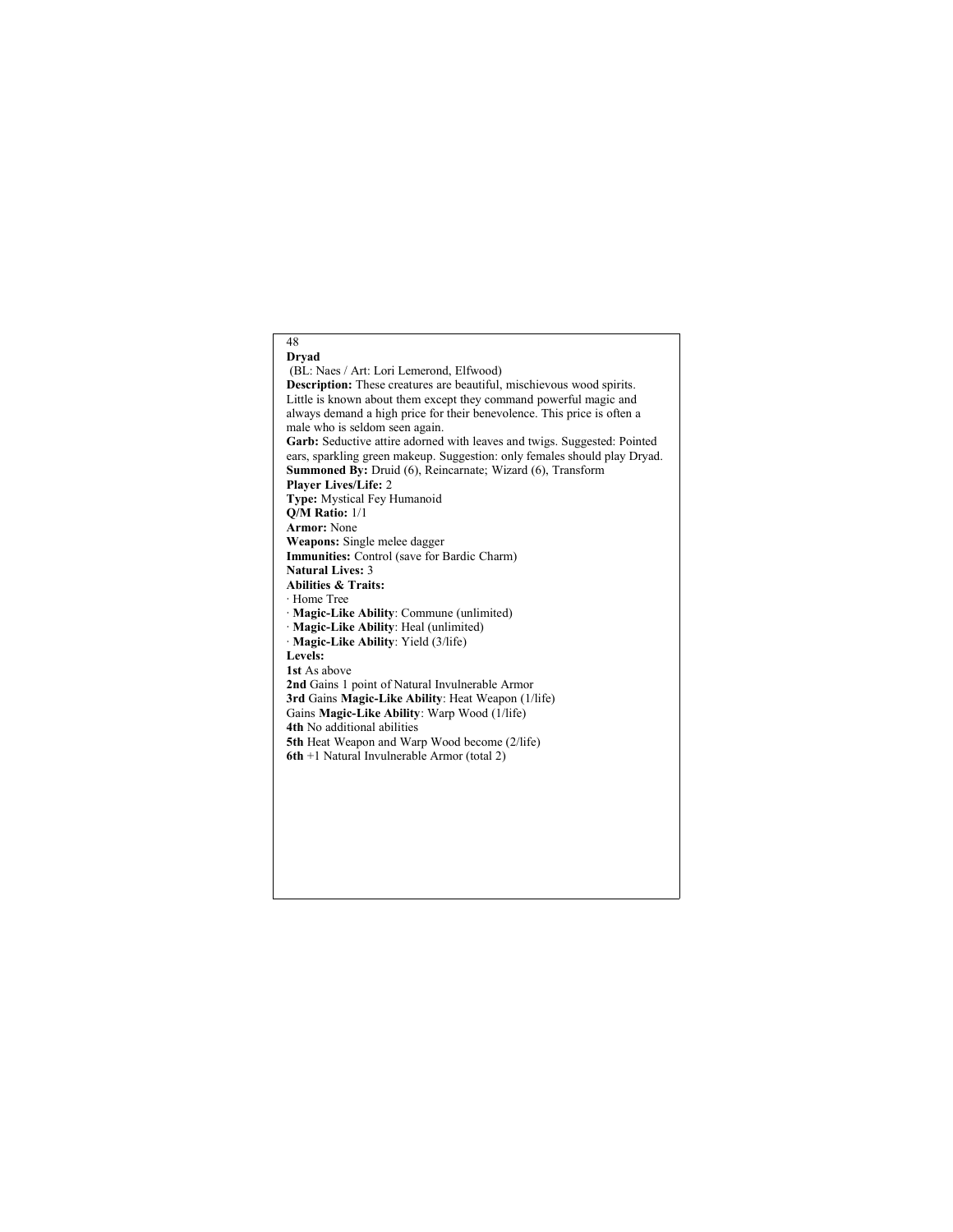| 49                                                                          |
|-----------------------------------------------------------------------------|
| Dwarf                                                                       |
| (WL: Margul / Art: Marton Nagy, Elfwood)                                    |
| Description: Short and powerfully built, Dwarves have a reputation that     |
| defies their small size. Capable of the finest metal and stone crafting     |
| known to man, these bearded warriors are not to be taken lightly. As a race |
| they possess a grim determination and an amazing constitution against       |
| threats both magical and mundane.                                           |
| Garb: Metal armor, helmets and fake beards or mustaches. Short people.      |
| Dwarves use maces, axes or hammers whenever possible.                       |
| Type: Standard Humanoid                                                     |
| Q/M Ratio: 1/1 Armor: May wear up to 4 points, up to medium shields         |
| Weapons: Any short melee weapons                                            |
| Immunities: Subdual, Poison, Disease<br>Natural Lives: 3                    |
| <b>Abilities &amp; Traits:</b>                                              |
| · Innate Ability: Improve Weapon (1/life) Either for self or another, takes |
| 100 count. May be combined with Warrior Improve.                            |
| · Innate Ability: Fight After Death (last life only)                        |
| · Vulnerability: Players may not carry more than one Dwarven                |
| Improvement at a time. Only Dwarves themselves are the exception to this    |
| rule, as they may wear any number of their own Improvements (or the         |
| improvements of other Dwarves) without penalty. Dwarven Improvements        |
| are not magic, do not count as enchantments, and may be carried by any      |
| class.                                                                      |
| Levels:                                                                     |
| 1st As above                                                                |
| <b>2nd</b> Improve Weapon becomes (2/life)                                  |
| Gains Innate Ability: Improve Shield (1/life) Either for self or another,   |
| takes 100 count.                                                            |
| 3rd May use throwing axes or throwing hammers                               |
| Gains Innate Ability: Mend (2/life) only on metal equipment.                |
| 4th Improve Shield becomes (2/life)                                         |
| Gains Innate Ability: Armor of Quality (1/life) Either for self or another, |
| takes 100 count                                                             |
| 5th Gains Adamantine Weapons Trait                                          |
| +1 Natural                                                                  |
| Lives (total 4)                                                             |
| 6th May Fight After Death on last two lives                                 |
| Gains Innate Ability: Counterspell (1/life)                                 |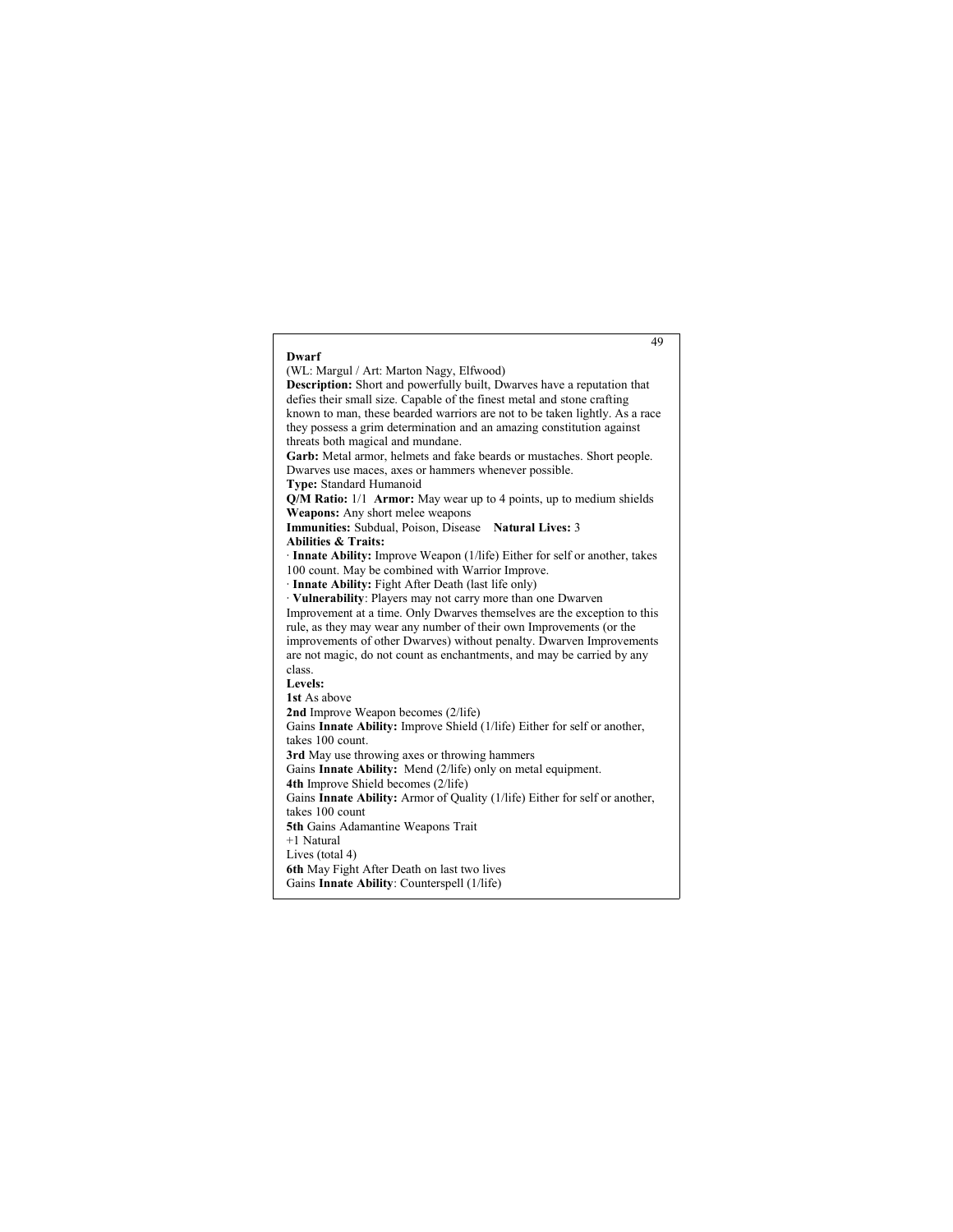## **Elementals**

50

Elementals are creatures spawned from the elemental planes. They can be summoned under special circumstances by 6th level spellcasters, if given permission by the Reeve or game designer. The summoning of an Elemental is similar to the creation of a Golem. (q.v.) To bring one into play, the spellcaster must spend 3 spellpoints from every 10 points available, just as if purchasing a weapon.

Once called into this plane, Elementals are fierce combatants who remain loyal to their summoner until slain or banished back to their plane of origin (see individual entries). Elementals may not enter an Anti-Magic area, but since they are not the product of an enchantment, they are not removed from the game if targeted with Dispel Magic.

#### **Air Elemental**

(BL: Naes / Art: Diego)

**Description:** These are creatures brought forth from the element of air. They appear as either a whirlwind or a transparent humanoid in light, airy clothing.

**Garb:** Thin, filmy gauze or other light, sheer materials in white, yellow or blue.

**Summoned By:** Druid (6), Wizard (6) **Player Lives/Life:** 3 **Type:** Mystical Extra-Planar Animation **Q/M Ratio:** 3/1

**Armor:** 2 points Natural **Weapons:** 2 short weapons (Natural)

**Immunities:** Flame, Control, Subdual, Poison,

Death, Disease

**Natural Lives:** 3

**Abilities & Traits:**

- · Lightning Heal Natural Flight
- 
- · Tough

· **Innate Magical Ability:** Teleport (2/life)

· **Innate Magical Ability:** Lightning Bolt (1 bolt/U)

· **Innate Ability:** Shove (unlimited) may be cast while moving. This is the ability to push with a gust of wind.

· **Vulnerability**: Spell Weakness Air Elementals can be dispelled back to their plane of origin and removed from the game for the remainder of their lives with a Wind spell. **Levels:** None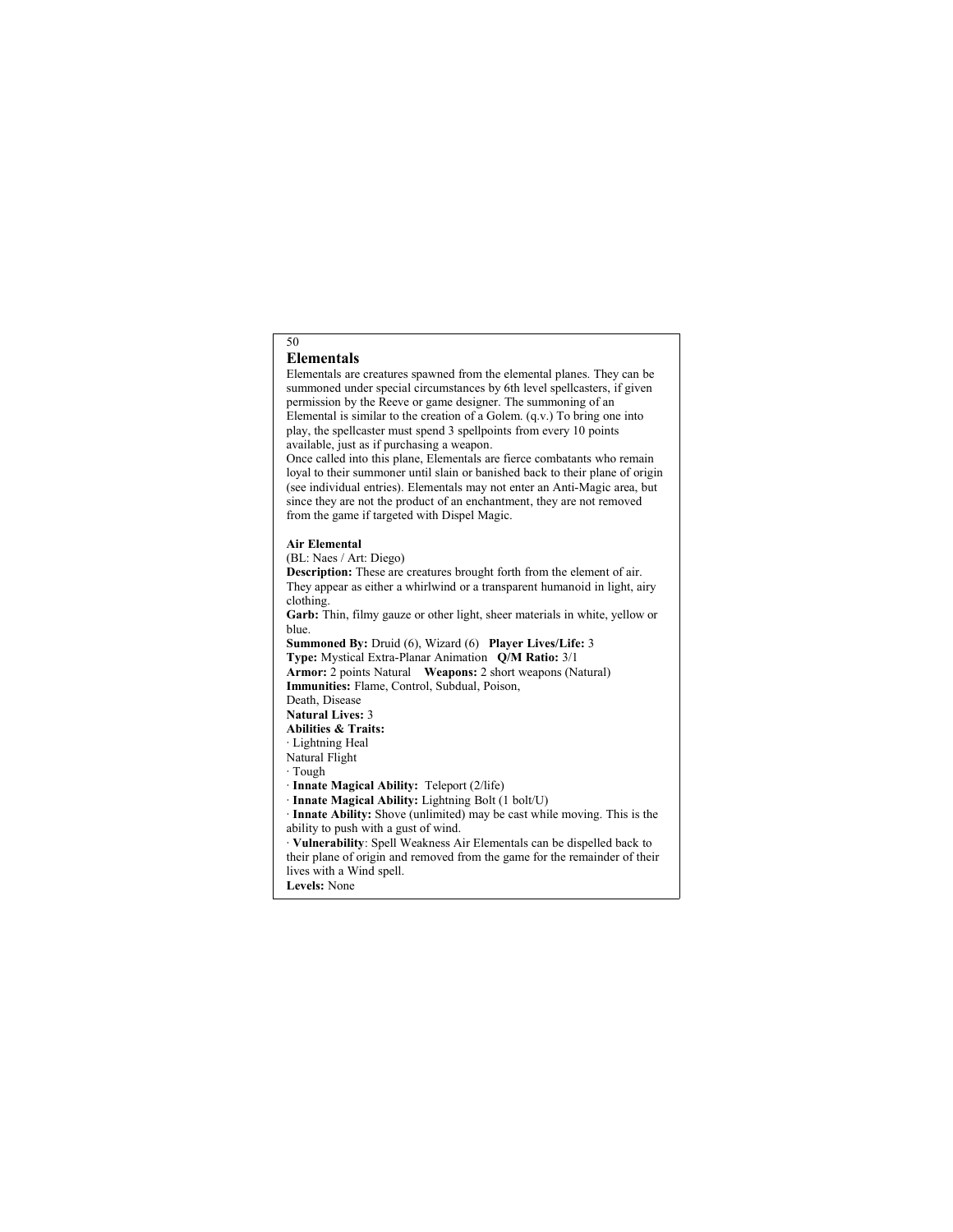## 51 **Earth Elemental** (BL: Naes / Art: Diego) **Description:** These are massive beings of solid, animated dirt and stone who are brought into Amtgardia from the Plane of Earth. Garb: Dark brown weapons and garb. If you're really into it, cover yourself with mud and grass **Summoned By:** Druid (6), Wizard (6) **Player Lives/Life:** 3 **Type:** Mystical Extra-Planar Animation **Q/M Ratio:** 3/1 **Armor:** 2 points Natural **Weapons:** Two short bludgeoning weapons (Natural) **Immunities:** Subdual, Control, Poison, Disease, Death **Natural Lives:** 3 **Abilities & Traits:** · Stone Heal · Strong · Tough · **Innate Ability:** Tunneling (unlimited) Earth Elemental may carry its summoner with it (1/life) · **Innate Ability:** Petrify (1 bolt/U) · **Vulnerability**: Spell Weakness Three Release spells will completely disintegrate the Elemental, dispelling it from this plane and the game for the rest of its lives. · **Vulnerability**: Slow **Levels:** None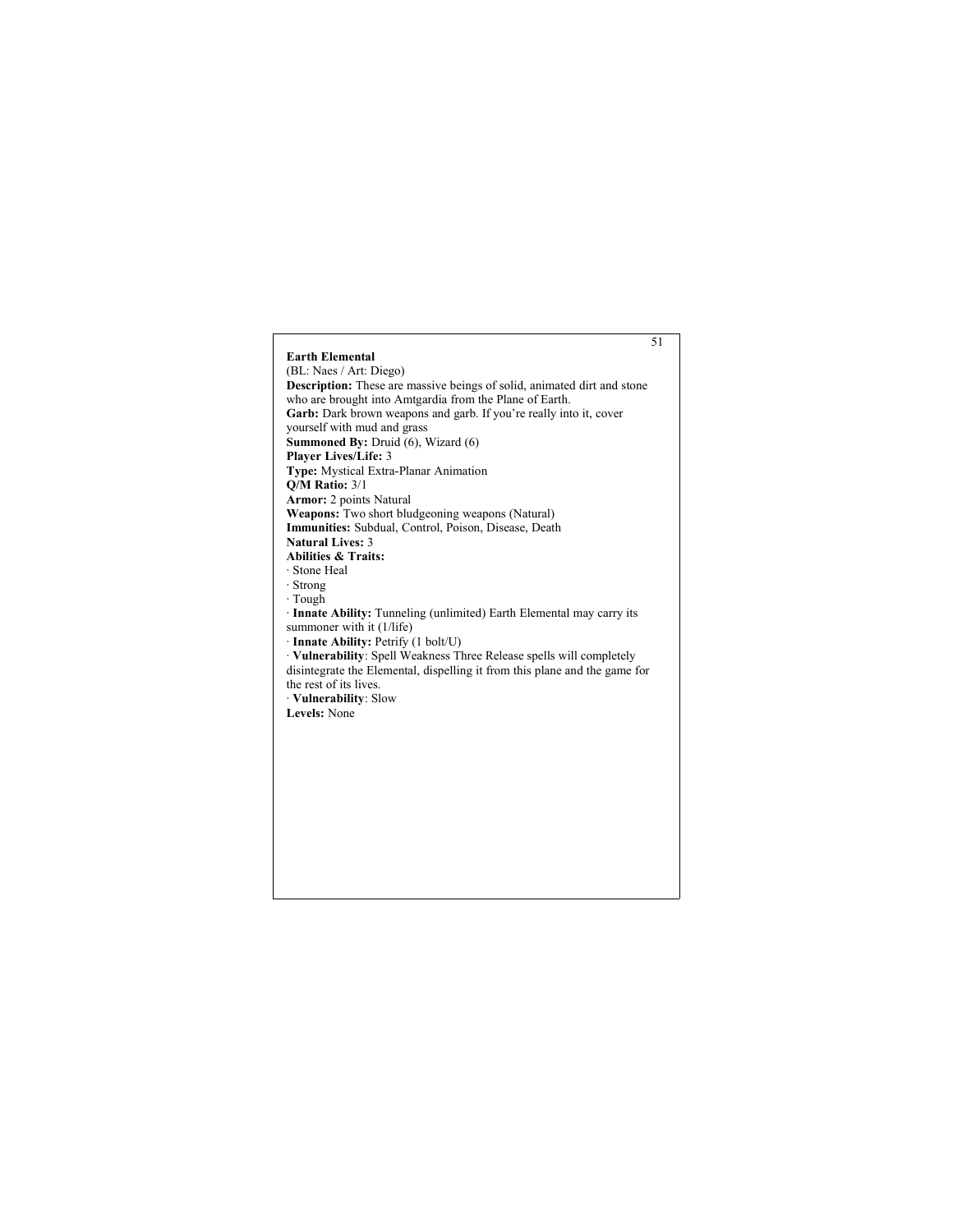## 52 **Fire Elemental** (BL: Naes / Art: Bill Sinclair, Elfwood) **Description:** These Elementals come forth from the Plane of Fire. They appear as majestic humanoids carrying weapons made of pure, living flame. Fire Elementals are generally quick to action and enter combat willingly, pleased with the chance to catch something aflame. Garb: Wispy reds, oranges and yellows. Using some sheer, colored material for the flames is good. Weapons and arrows should be covered with orange and red flames. **Summoned By:** Druid (6), Wizard (6) **Player Lives/Life:** 3 **Type:** Mystical Extra-Planar Animation **Q/M** Ratio 3/1 **Armor:** 2 points Natural **Weapons:** Single short sword, short bow (all Natural) **Immunities:** Flame, Control, Death, Subdual, Poison, Disease **Natural Lives:** 3 **Abilities & Traits:** · Burning Body Flame Weapons · Fire Heal · Tough · **Innate Ability:** Flame Arrows (unlimited) **· Magic-Like Ability**: Pyrotechnics (2/life) · **Vulnerability**: Spell Weakness A single Iceball acts as a Banish. If hit with by Iceball three times in one life, it is dispelled for the rest of its lives. **Levels:** None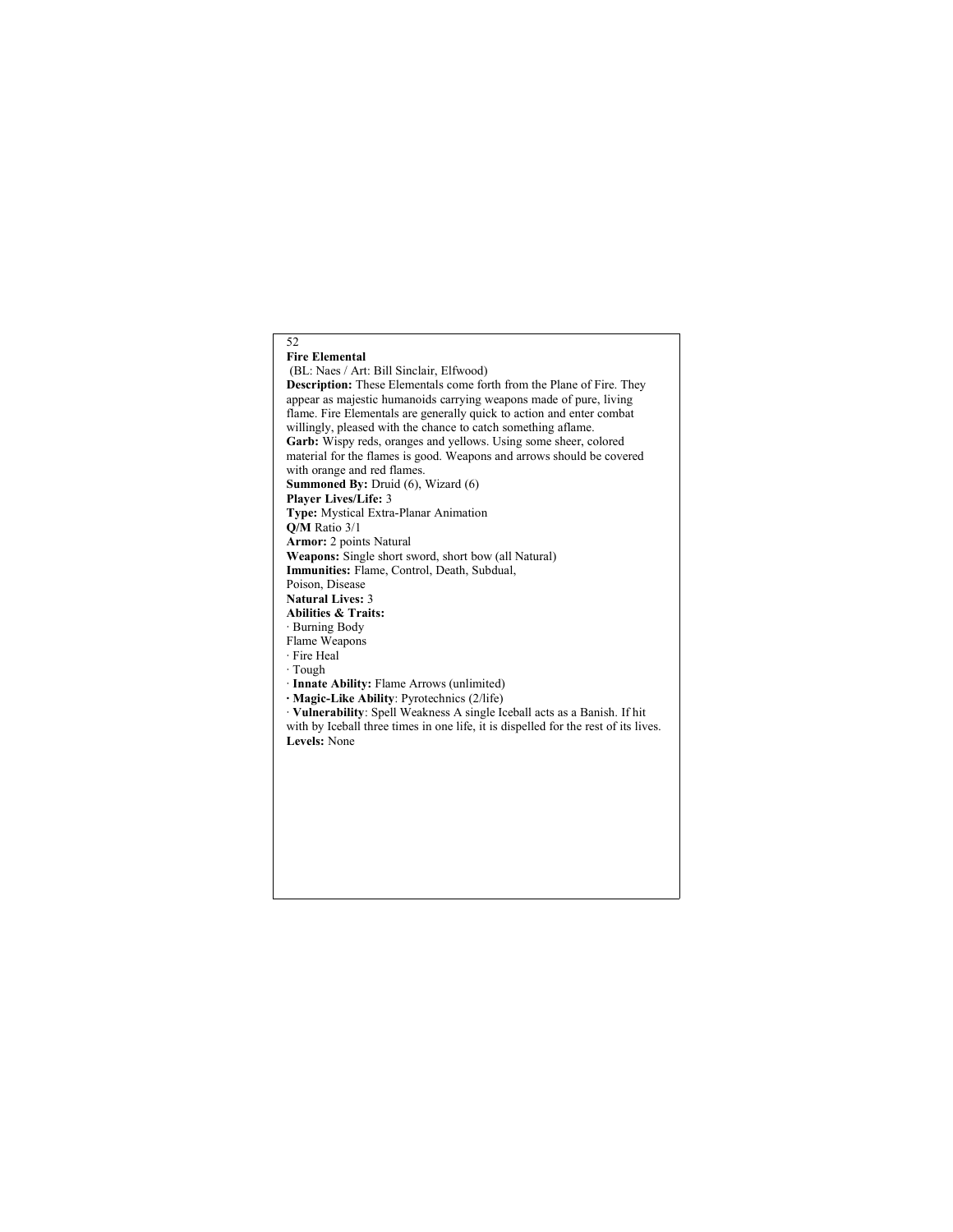### 53 **Water Elemental** (MS: Manny / Art: Stuart Gormley, Elfwood) **Description:** Although rare in other kingdoms, Water Elementals are in abundance in the Wetlands, Mystic Seas and the Valley of Silver Rains. Massive, living waves, the elementals are as changeable as the substance of which they are formed. **Garb:** Blue weapons and flowing garb. Blue face paint is good too. Add shimmering sheer fabric over the blue for a running water effect. **Summoned By:** Druid (6), Wizard (6) **Player Lives/Life:** 3 **Type:** Mystical Extra-Planar Animation **Q/M Ratio:** 3/1 **Armor:** None **Weapons:** Two flails (Natural) **Immunities:** Control, Subdual, Death, Disease, Poison **Natural Lives:** 3 **Abilities & Traits:** · Amorphous (2 points of Invulnerability) Treat as Hard To Kill instead of Weak once all Invulnerability is gone. · Aquatic · Ice Heal · Strong · Tough · **Innate Ability:** Shove (unlimited) say "Wave" x 3 to activate · **Innate Ability:** Touch of Death (1/life) Self only. Touch target and say x1 "Drown." May be extended through flails. · **Innate Ability:** Extinguish (unlimited) · **Magic-Like Ability**: Teleport (2/life) Self only. · **Vulnerability**: Spell Weakness A single Fireball acts as a Banish. If hit with by Fireball three times in one life, it is dispelled for the rest of its lives. **Levels:** None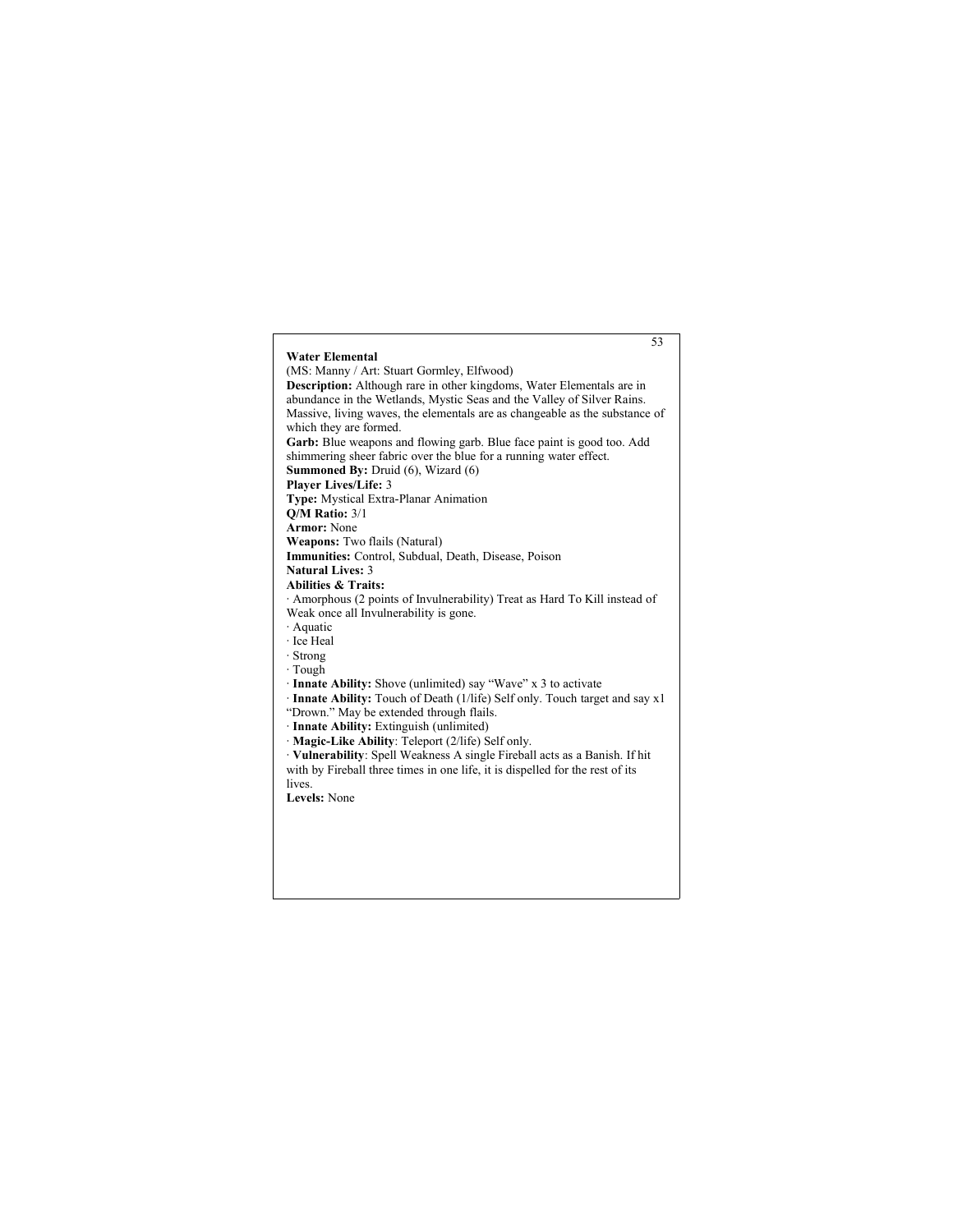54 **Elf, Common Sylvan** (Various / Art: Nyan) **Description:** Elves are the longest lived of all the civilized races. Their thin limbs and beautiful features cause many races to underestimate the Elven Nation - much to the dismay of any enemy who has lost a war to the graceful elves. **Garb:** Elegant human styles in woodland colors like green and brown. Suggested: pointed elf ears. **Type:** Mystical Fey Humanoid **Q/M Ratio:** 3/1 **Armor:** May wear up to 2 points of normal armor, up to a medium shield **Weapons:** Any short or long melee weapons, any bow **Immunities:** Control **Natural Lives:** 3 **Abilities & Traits:** · Spell Mastery · Accuracy · **Magic Caster:** Druid Sylvan Elves begin with 5 spellpoints which may only be spent on 1st and 2nd level Druid magic. May never purchase neutrals with spellpoints. **Levels 1st** As above **2nd** Gains **Innate Ability:** Improve Weapon (1/game) Gains **Innate Ability:** Bowyer (1/life) **3rd** Gains **Innate Ability:** Pass Without Trace (1/life) Spellpoints become 10, may purchase up to 4th level Druid spells. **4th** Improve Weapon becomes (1/life) Gains **Innate Magical Ability:** Blend (unlimited) **5th** Gains **Innate Ability:** Armor of Quality (1/life) Spellpoints become 15, may purchase up to 6th level Druid spells **6th** Gains **Innate Magical Ability:** Magical Projectile (unlimited) All arrows are treated as magical and gain +1 additional damage. This ability may not be simulcast or combined with any other ability or enchantment except Accuracy.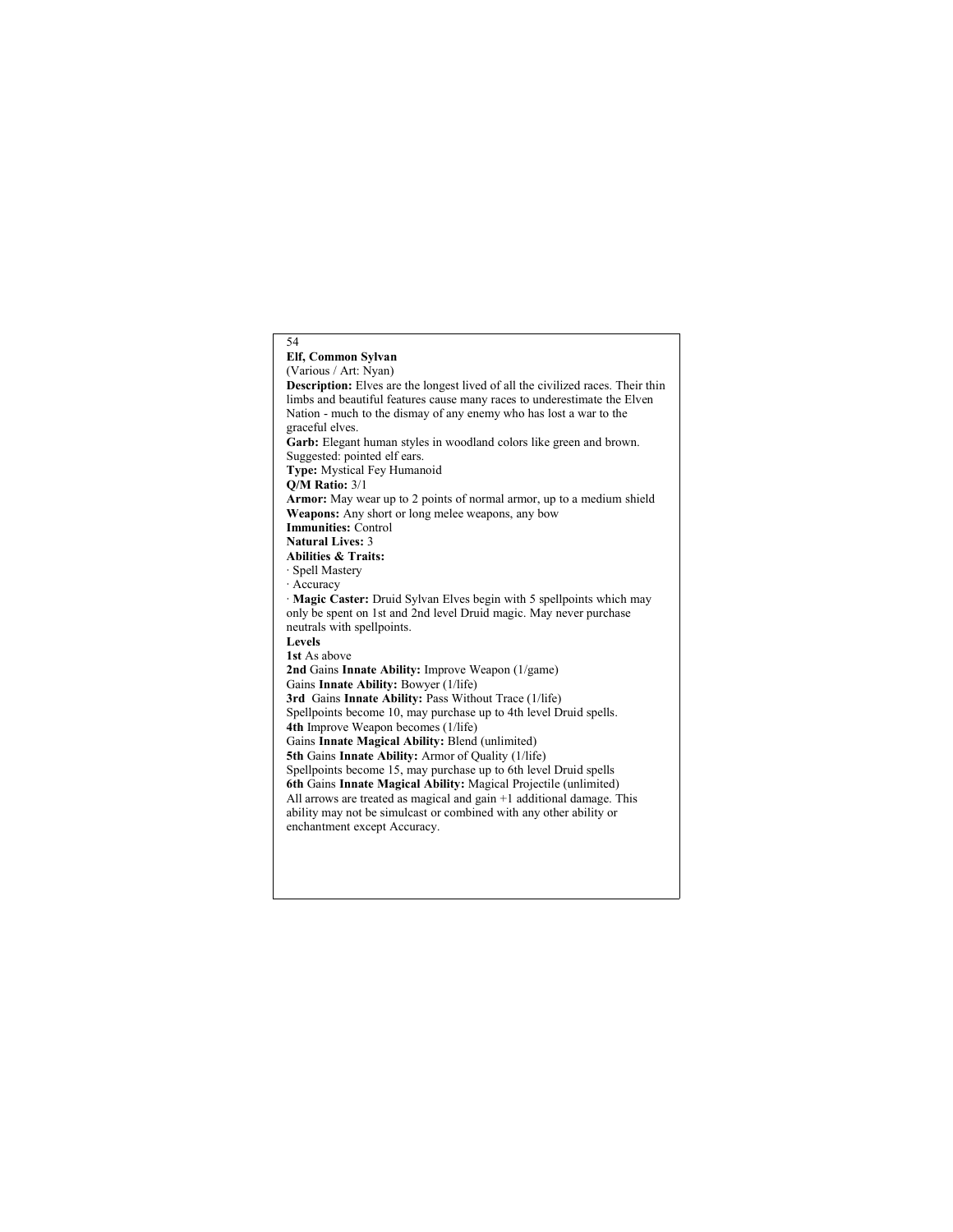## **Elf, Deep Dweller** (MS: Manny / Art: Reynen)

**Description:** Deep Dweller Elves are the descendants of Common Sylvan Elves. Long ago, they were driven out of the High Elven cities and forced underground because of their worship of evil gods. Deep Dweller Elves take great pleasure at the destruction of anything good or bright, especially their surface dwelling cousins and their arboreal homelands. **Garb:** Black make-up, white wig, black and silver garb. Spider or webmotif patterns, dark capes and cloaks **Type:** Mystical Fey Humanoid **Q/M Ratio:** 3/1 **Armor:** May wear up to 3 points of normal armor **Weapons:** Any melee weapons, short bow **Immunities:** Control **Natural Lives:** 3 **Abilities & Traits:** · Adamantine Weapons · **Innate Magical Ability:** Flame Arrow (1/unlimited) **Levels: 1st** As above **2nd** Gains **Innate Ability:** Poison Weapon (1/life) **3rd** May use up to a small shield **4th** Gains **Innate Magical Ability:** Armor Piercing Arrow (1/unlimited) Gains **Innate Magical Ability**: Blend (1/life) Instead of trees, this ability works with shadows. Replace all instances of "forest" and "tree" to "shadow" and "shadowed area" in the abilities description. **5th** Poison Weapon becomes (unlimited, may even Poison arrows, but not specialty arrows) **6th** Gains **Magic-Caster**: Wizard May purchase 5 total points of Wizard magic from Levels 1-4 Gains Spell Mastery Trait

55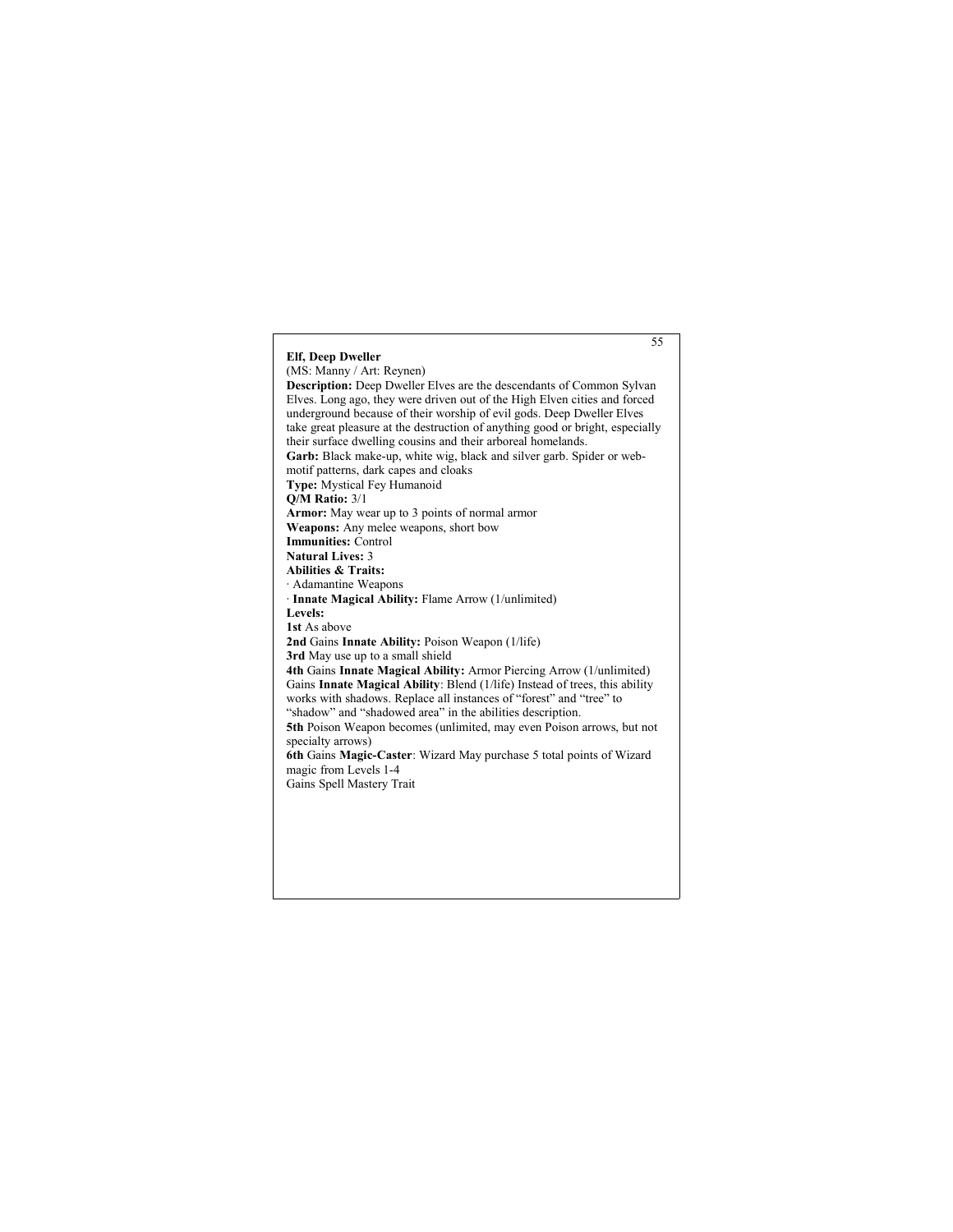## 56 **Entangling Mass** (BL: Naes & Argon / Art: Reynen) **Description:** These creatures are heaps of rotting vegetable matter, but despite appearances are actually forms of life. An Entangling Mass is 7 feet in height with a girth of 6 feet at the base and 2 feet at the summit. Garb: A mass of shredded cloth, leaves and/or vines **Type:** Arboreal Beast **Q/M Ratio:** 3/1 **Armor:** None **Weapons:** Two short melee weapons (Natural) **Immunities:** Control, Death, Flame, Subdual **Natural Lives:** 3 **Abilities & Traits:** · Amorphous (4 points of Invulnerability) · Lightning Heal · Strong · Regeneration: Due to the amorphous nature of the Mass, this restores a level of Invulnerability to the Mass instead of a lost limb. · **Innate Ability:** Entangle (2 bolts/U) **Levels: 1st** As above **2nd** Entangle becomes (4 bolts/U) **3rd** Entangle becomes (unlimited bolts) **4th** +1 Invulnerability (total 5) **5th** Gains **Innate Ability:** Commune (unlimited) **6th** Regeneration becomes Greater Regeneration +1 Invulnerability (total 6)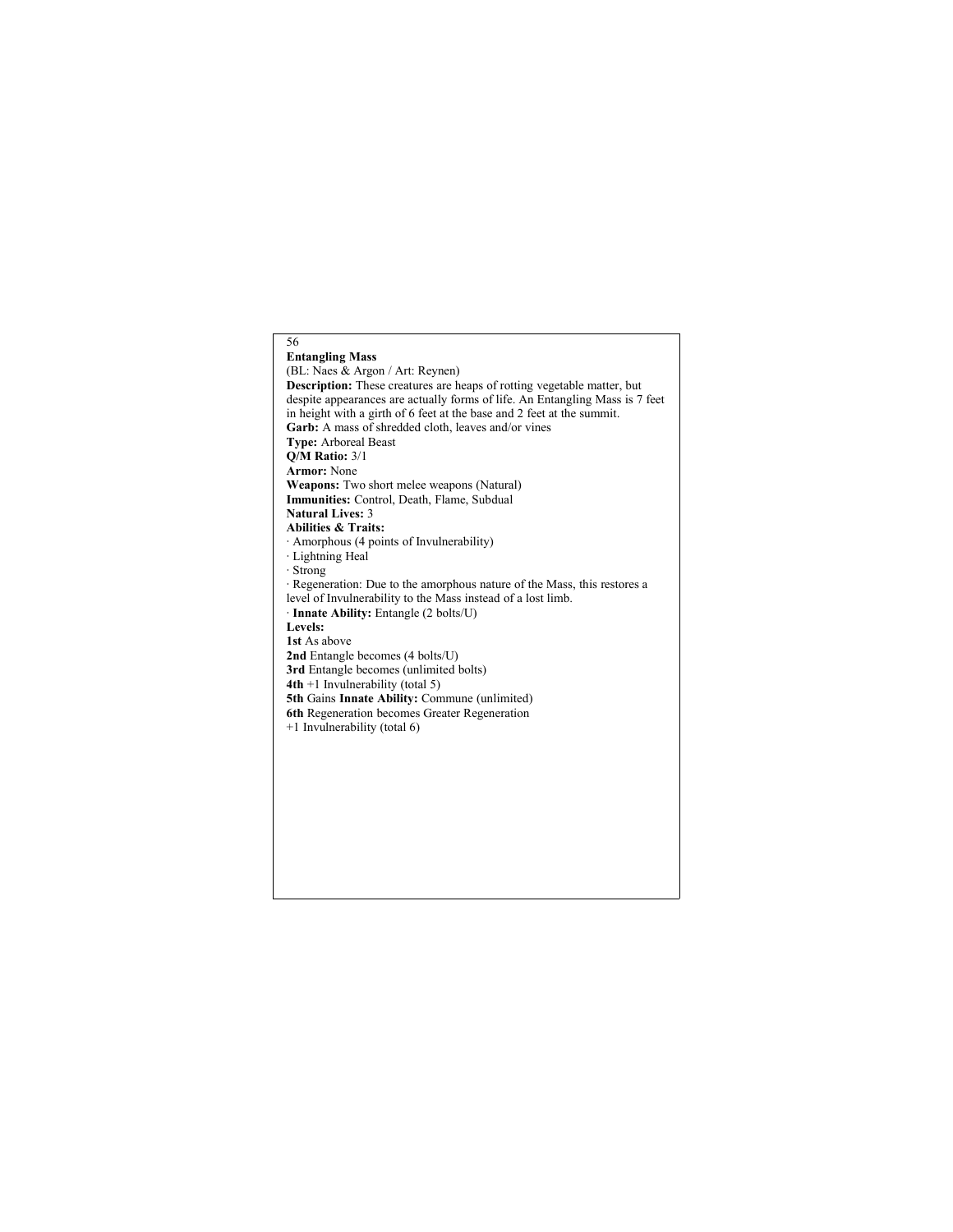57 **Extra-Planar Entity** (WL: Vaargard / Art: Denah) **Description:** Evil Extra-Planar Entities come in as many forms as they have names: Demons, devils, daemons, Great Old Ones and the like are all mythical examples of the horrid forms of life teeming in the dark realms beyond our own. All seek to use their powers to corrupt or eradicate any person, place or object dedicated to Goodness. **Garb:** Red fabrics, horns and a pitchfork. Suggested: face paint, bat-like wings and symbols of evil darkness. **Type:** Extra-Planar Humanoid **Q/M Ratio:** 7/1 (QUEST) **Armor:** 4 points Natural Invulnerable **Weapons:** Two short melee (Natural) or any melee weapons<br>Immunities: Magic (see Vulnerability below) Natural Lives: 1 **Immunities:** Magic (see **Vulnerability** below) **Abilities & Traits:** · Natural Flight · Strong · Tough · **Innate Magical Ability:** Fear (1/life) · **Magic-Like Ability**: Finger of Death (1/life) · **Magic-Like Ability**: Confusion (1/life) · **Magic-Like Ability**: Dispel Magic (3/life) · **Vulnerability**: Each Entity must pick a common attack form or School of Magic which bypasses all remaining Extra-Planar Entity armor and immunities. If the effect would not ordinarily cause damage (like a Control spell), the Entity must take a wound (attacker's choice) and may be slain through wounds in this manner. Examples: Blunt Weapons, Projectiles, Subdual, Flame, Ice, etc. **Levels 1st** As above **2nd** Gains **Magic-Like Ability**: Pyrotechnics (2/life) or **Innate Ability**: Steal Life (1/life) **3rd** Confusion becomes (2/life) Fear becomes (2/life) **4th** Gains Immunity: Projectiles or **Magic-Like Ability**: Yield (1/life) or Regeneration Trait **5th** Confusion becomes (3/life) Fear becomes (3/life) **6th** Gains Very Strong Trait or **Magic-Like Ability**: Sphere of Annihilation (1 bolt/U) or **Magic-Like Ability**: Feeblemind (3/life)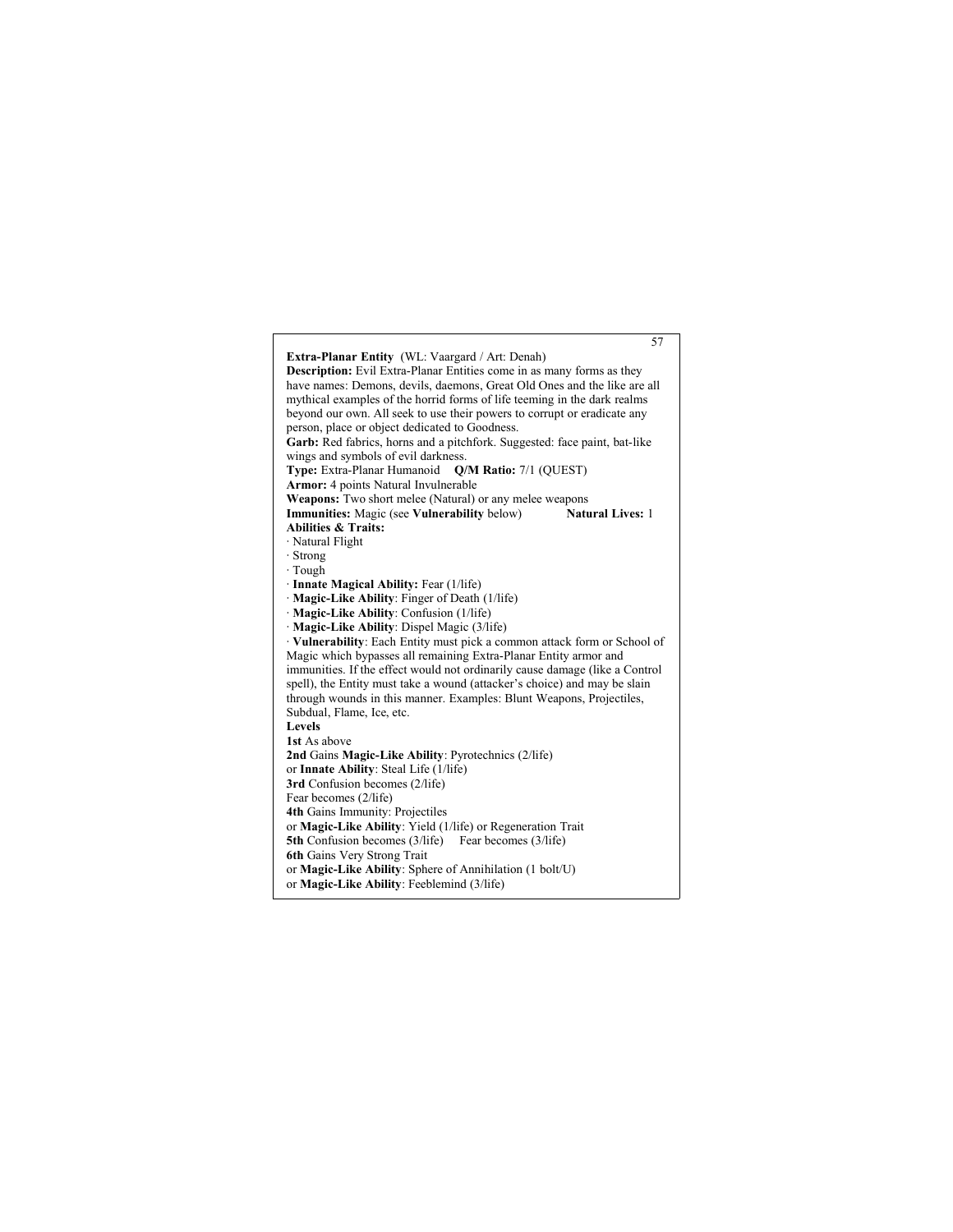## 58 **Fairy** (Various / Art: Diana J. Brinkley) **Description:** Fairies (Faerie, Fae, Pixie, Sprite - all names for the same creature) are tiny woodland spirits who live in the deepest sylvan forests, far from the eyes of mortal men. Fairies are generally fun loving pranksters, and their natural abilities make for being excellent spies. **Garb:** Translucent wings, brightly-colored garb. **Summoned By:** Bard, Druid (3 spellpoints, deducted from the caster's total just like purchasing a weapon) Fairies are willing companions and are not removed from the game if targeted with Dispel Magic. **Player Lives/Life:** 1 **Type:** Mystical Fey Humanoid **Q/M Ratio:** .5/1 **Armor:** None **Weapons:** Any single short melee weapon **Immunities:** Control, Projectiles **Natural Lives:** 3 **Abilities & Traits:** · Natural Flight · **Innate Magical Ability:** Visit (1/life) If summoned, this ability treats the summoner as the Fairy's Nirvana and takes effect immediately upon being declared. · **Innate Magical Ability:** Messenger (unlimited) Must be activated by the summoner. · **Magic-Like Ability**: Charm (2/life) · **Vulnerability**: Weak **Levels:** None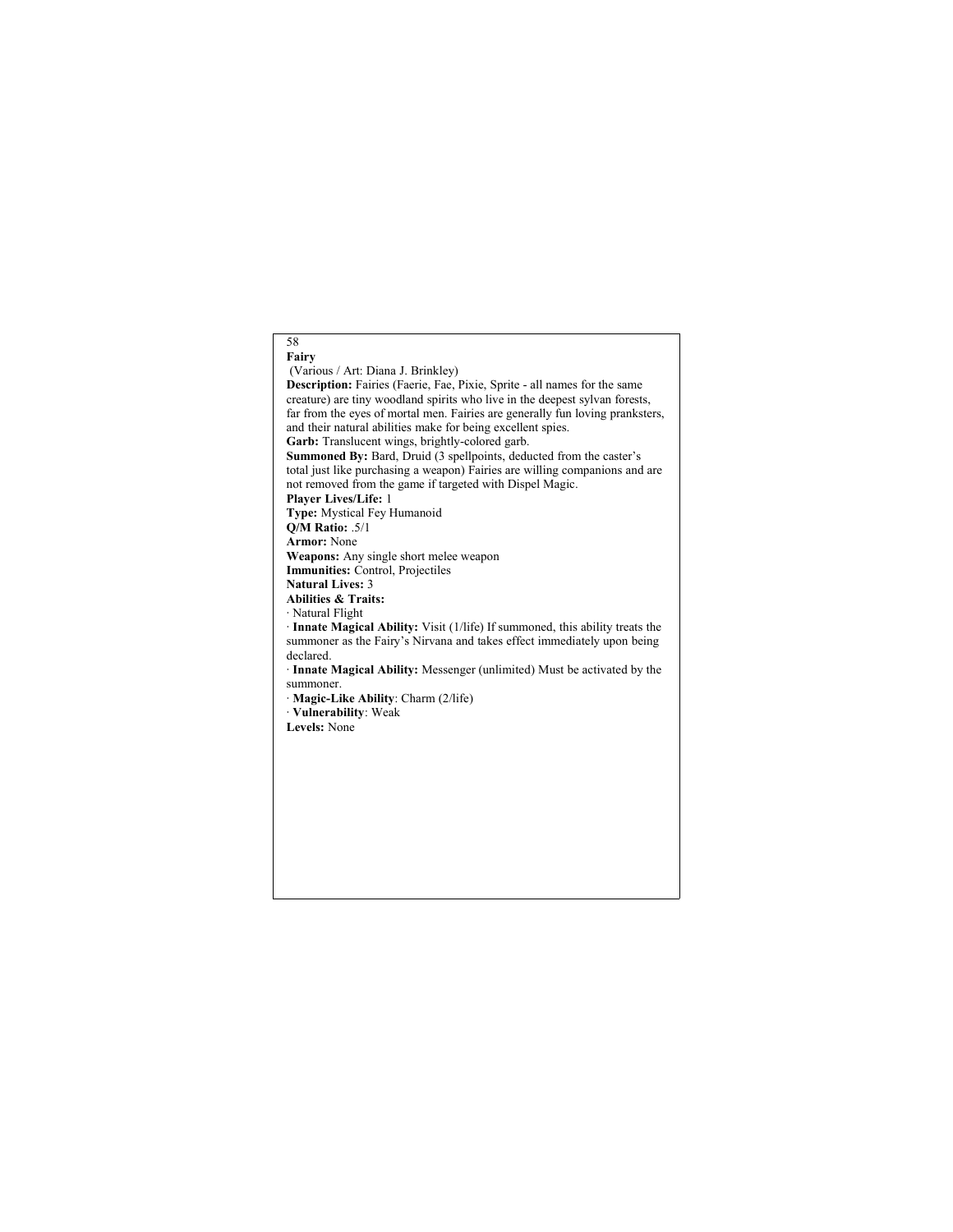## 59 **Gargoyle** (BL: Rakasta / Art: Reynen) **Description:** Strange, living statue-like beasts, Gargoyles take extreme pleasure in tormenting creatures whose flesh is weaker than their own stony hides. Gargoyles are fearsome, winged guardians and tireless foes in battle. **Garb:** Dark grays and bat-like wings. **Type:** Mystical Beast **Q/M Ratio:** 3/1 **Armor:** 2 points Natural Invulnerable **Weapons:** Two short swords (Natural), boulders **Immunities:** Control, Subdual, Death, Poison, Disease **Natural Lives:** 2 **Abilities & Traits:** · Lair · Mend Heal · Natural Flight May carry one dead victim at a time. · Strong · **Innate Ability:** Sever Spirit (2/life) Can only be used in Lair. Simulates devouring the victim. **Levels: 1st** As above **2nd** Gains **Innate Ability:** Camouflage (1/life) "Become one with the stone!" x2 to activate. **3rd** No additional abilities **4th** +1 Natural Lives (total 3) +1 point Natural Invulnerable Armor (total 3) **5th** Camouflage becomes (2/life) +1 Natural Lives (total 4) **6th** Sever Spirit becomes (unlimited)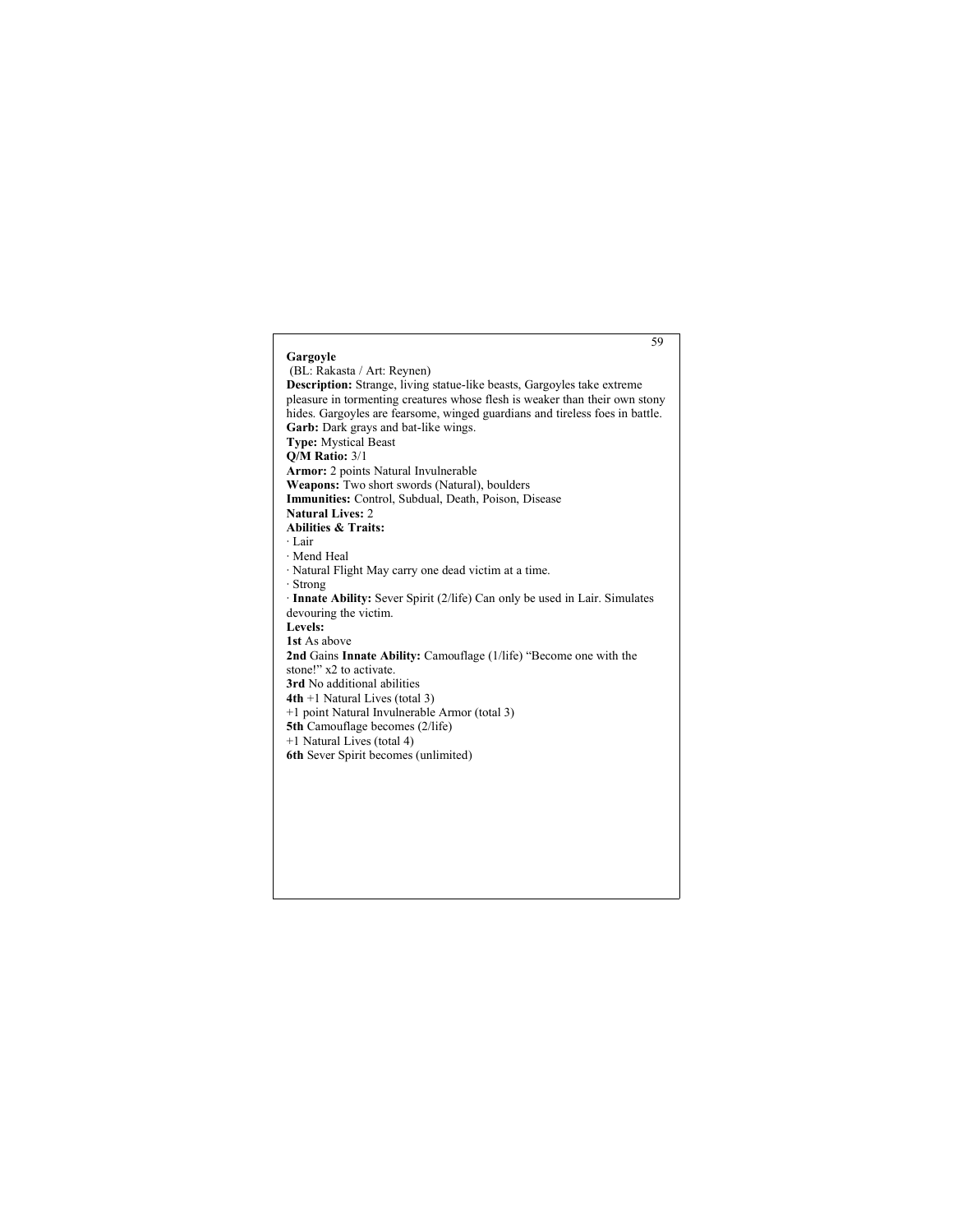#### 60 **Ghost**

#### (BL: Terarin / Art: Reynen)

**Description:** Hopelessly wandering the earth, these creatures are the lifeforce of a restless, dead being. Ghosts spend most of their unlife in a state of continual incorporeality, during which times they cannot affect nor interact with the world of the living. Some Ghosts are occasionally tied to a specific area, but many are free-roaming apparitions. Ghosts come in as many dispositions as mortals, though their personalities tend toward the extremes and have been known to swing wildly from somber and gentle to cruel and spiteful, from weeping melancholy to raucous insanity, at a moments notice. **Garb:** White sheet or robe. Suggested: chains, white face paint. **Type:** Mystical Undead **Q/M Ratio:** 3/1 (QUEST) **Armor:** None **Weapons:** None **Immunities:** Control, Death, Subdual **Natural Lives:** 2 **Abilities & Traits:** · Incorporeal · **Magic-Like Ability**: Forcewall (unlimited) May have up to two in operation at any time. · **Magic-Like Ability**: Extinguish (5/life) · **Magic-Like Ability**: Sleep (unlimited) · **Magic-Like Ability**: Dispel Magic (2/life). **Levels: 1st** As above **2nd** +1 to Natural Lives (total 3) **3rd** Extinguish becomes (unlimited) **4th** Dispel Magic becomes (3/life) **5th** +1 to Natural Lives (total 4) **6th** Dispel Magic becomes (unlimited)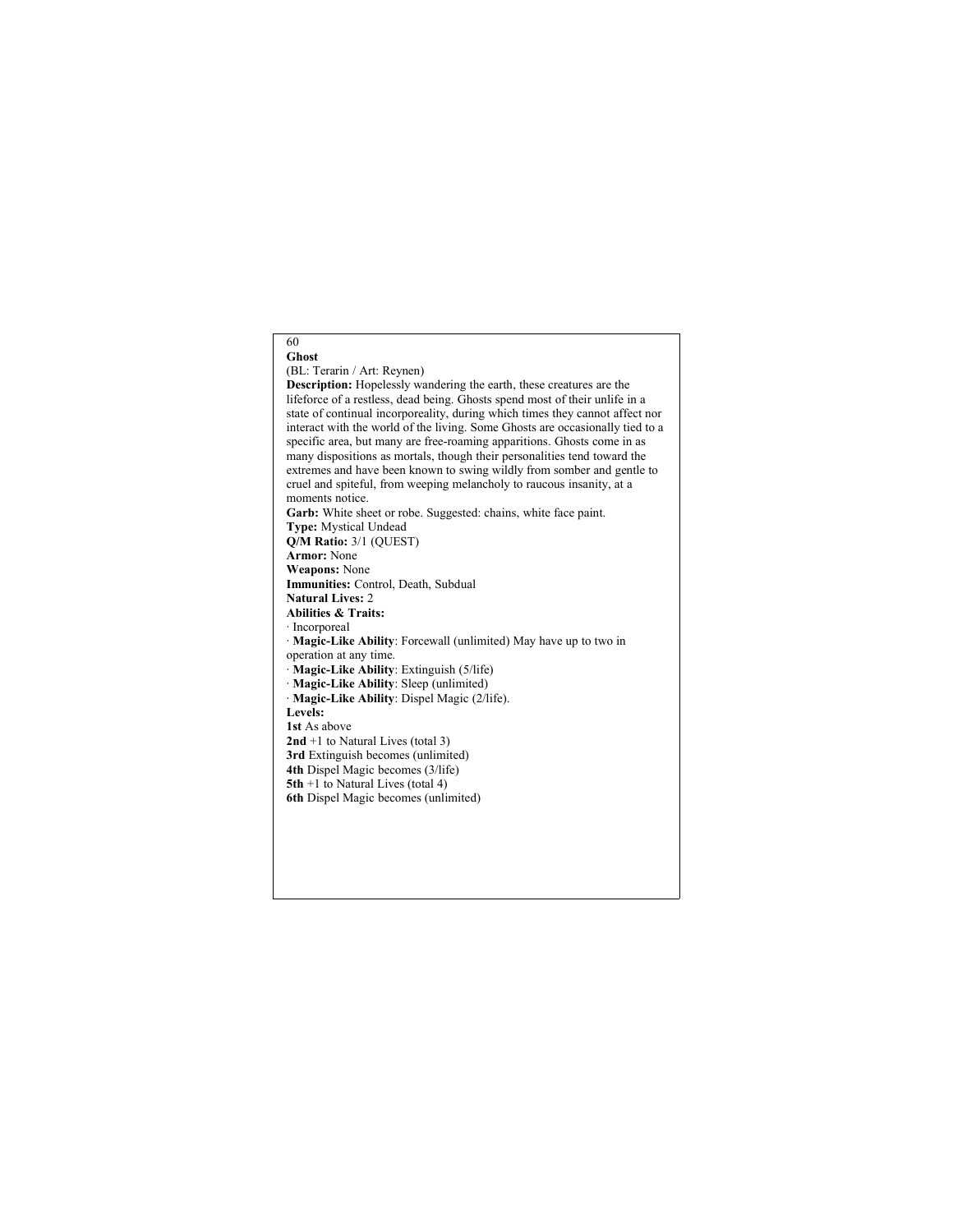## 61 **Ghoul** (BL: Terarin / Art: Reynen) **Description:** These are undead creatures roaming graveyards for carrion and unlucky travelers. They are cunning, but mindless. They feed on human corpses to sustain their lives. The only thing a Ghoul fears is the holy purity of the White Light. **Garb:** Torn and tattered clothing. Gory make-up. **Type:** Undead Humanoid **Q/M Ratio:** 3/1 **Armor:** 1 point Natural **Weapons:** Two short swords (Natural) or any melee weapons up to Long **Immunities:** Subdual, Control, Death, Disease, Poison **Natural Lives:** 3 **Abilities & Traits:** · Conversion (1/life) Converted Ghouls fight for the original Ghoul's team. · **Innate Ability**: Touch of Paralyzation (2/life) · **Vulnerability**: Aversion Ghouls will not approach within 20 feet of a Paladin nor will they enter Holy Grounds. **Levels: 1st** As above **2nd** May use up to a medium shield **3rd** Touch of Paralyzation becomes (4/life) **4th** +1 Natural armor (total 2) **5th** Touch of Paralyzation becomes (unlimited) **6th** Conversion becomes (2/life)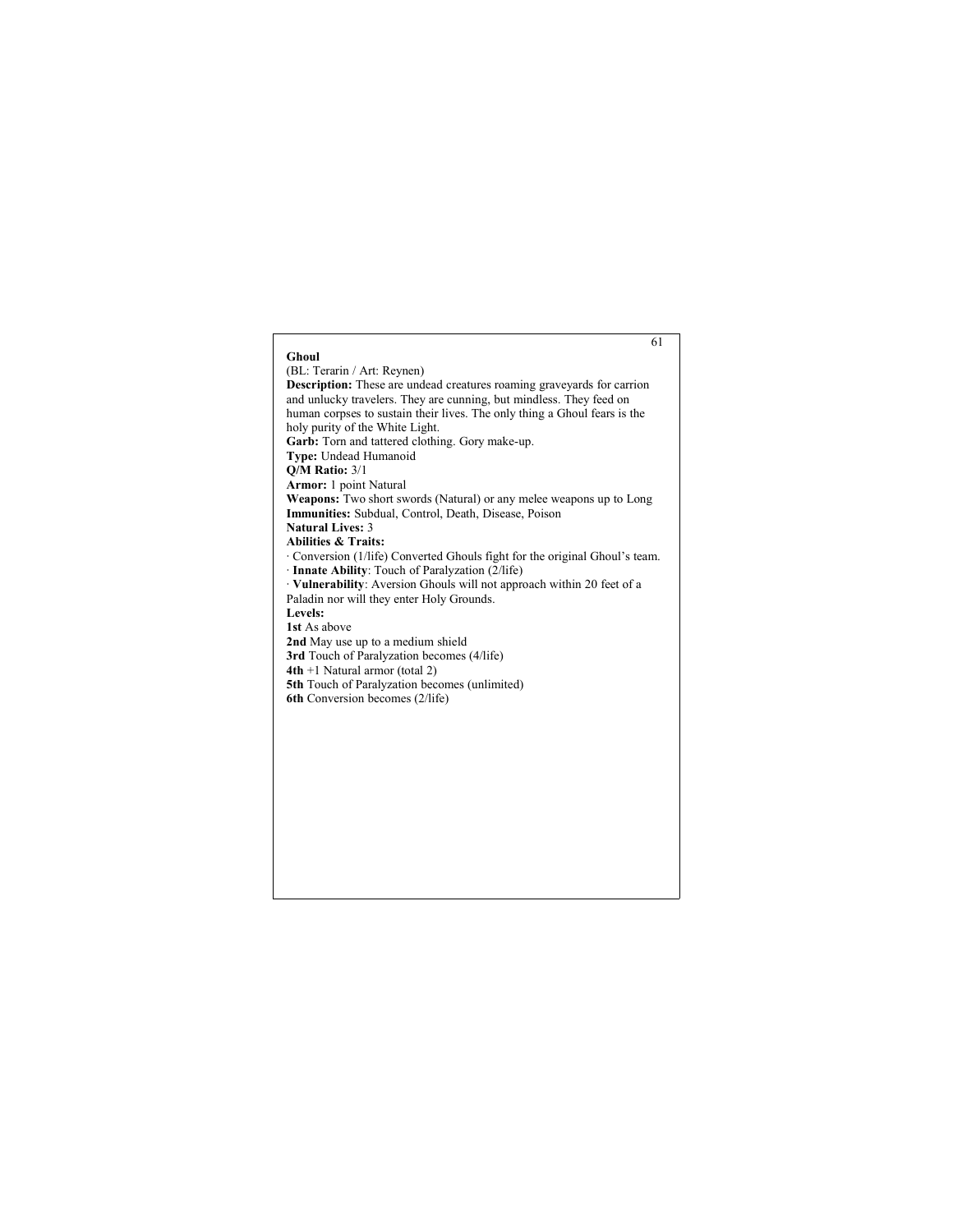## 62 **Giant, Fire** (BL: RAN / Art: Hay) **Description:** Fire Giants stand just over 20 feet tall. They are a brutally militant race of Giants who wage seemingly endless war against any intelligent race crossing their paths. Fortunately, this continual warfare tends to keep their numbers limited, so they never manage to hold territory for long. **Garb:** Light, cool weather garb in red and black colors. **Type:** Standard Humanoid **Q/M Ratio:** 4/1 **Armor:** 3 points Natural, may wear up to 4 additional points of normal armor **Weapons:** Any melee weapons, boulders **Immunities:** Flame **Natural Lives:** 2 **Abilities & Traits:** · Large · Strong · **Magic-Like Ability** : Fireball (1/bolt/U) **Levels: 1st** As above **2nd** Fireball becomes (2 bolts/U) **3rd** Gains **Innate Ability:** Flameblade (1/life) **4th** Fireball becomes (3 bolts/U) **5th** Gains **Innate Ability:** Flamewall (1/life) Use red ribbon for wall. **6th** Fireball becomes (4 bolts/U)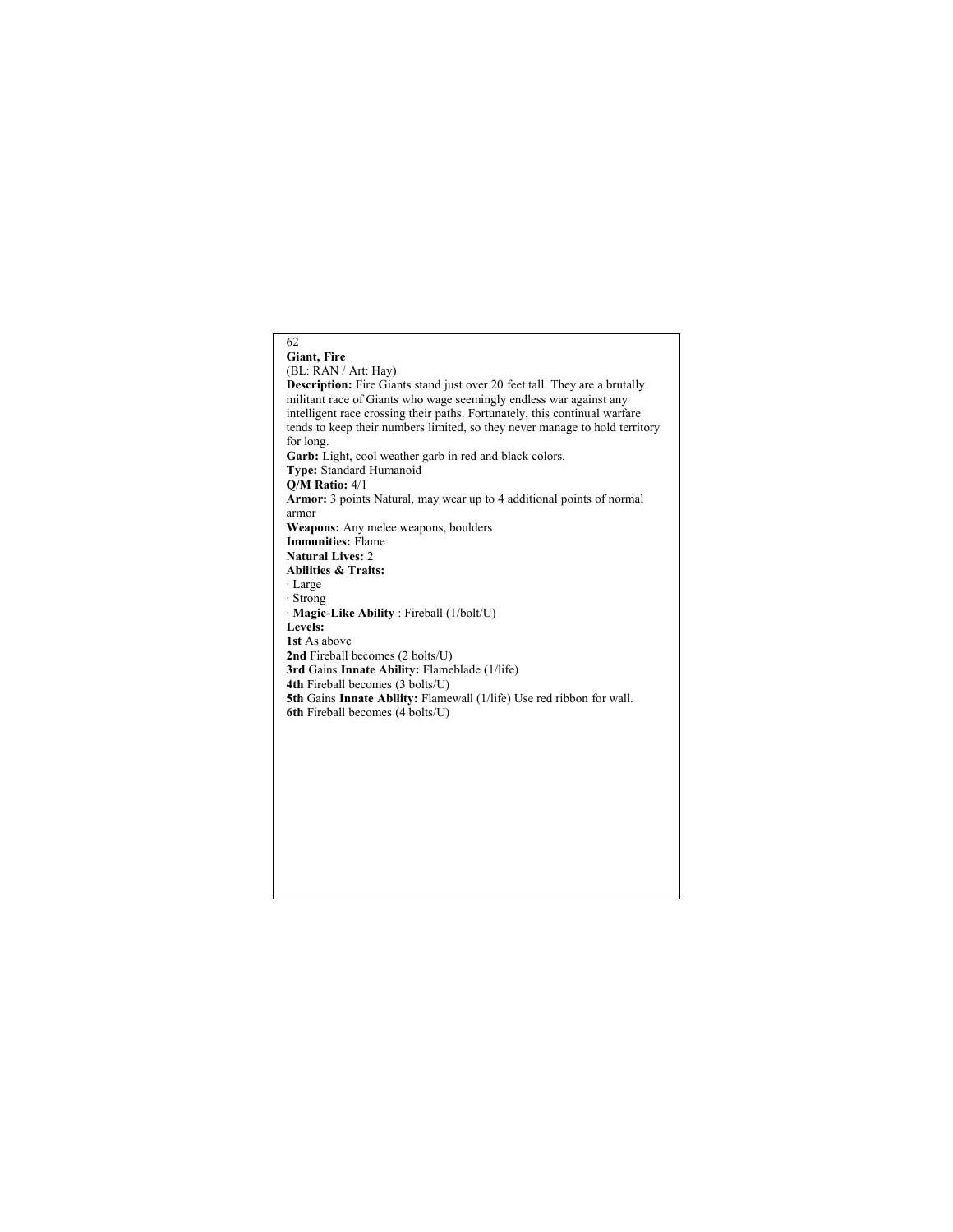# 63 **Giant, Frost** (BL: RAN / Art: Bill Sinclair, Elfwood) **Description:** Frost Giants stand 15-20 feet tall. Grim, brooding and silent, they resemble Vikings but are less apt to raid or plunder. In fact, they prefer solitude to the bustle of civilization. **Garb:** Heavy cold weather garb and furs of blue and white. **Type:** Standard Humanoid **Q/M Ratio:** 4/1 **Armor:** 3 points Natural, may wear up to 3 additional points of normal armor **Weapons:** Any melee weapons, boulders **Immunities:** Subdual **Natural Lives:** 2 **Abilities & Traits:** · Large · Strong · **Magic-Like Ability**: Iceball (1 bolt/U) **Levels: 1st** As above **2nd** Iceball becomes (2 bolts/U) **3rd** Gains **Innate Ability:** Avalanche (1/life) **4th** Iceball becomes (3 bolts/U) **5th** Gains **Innate Ability:** Mass Shove (1/life) **6th** Iceball becomes (4 bolts/U)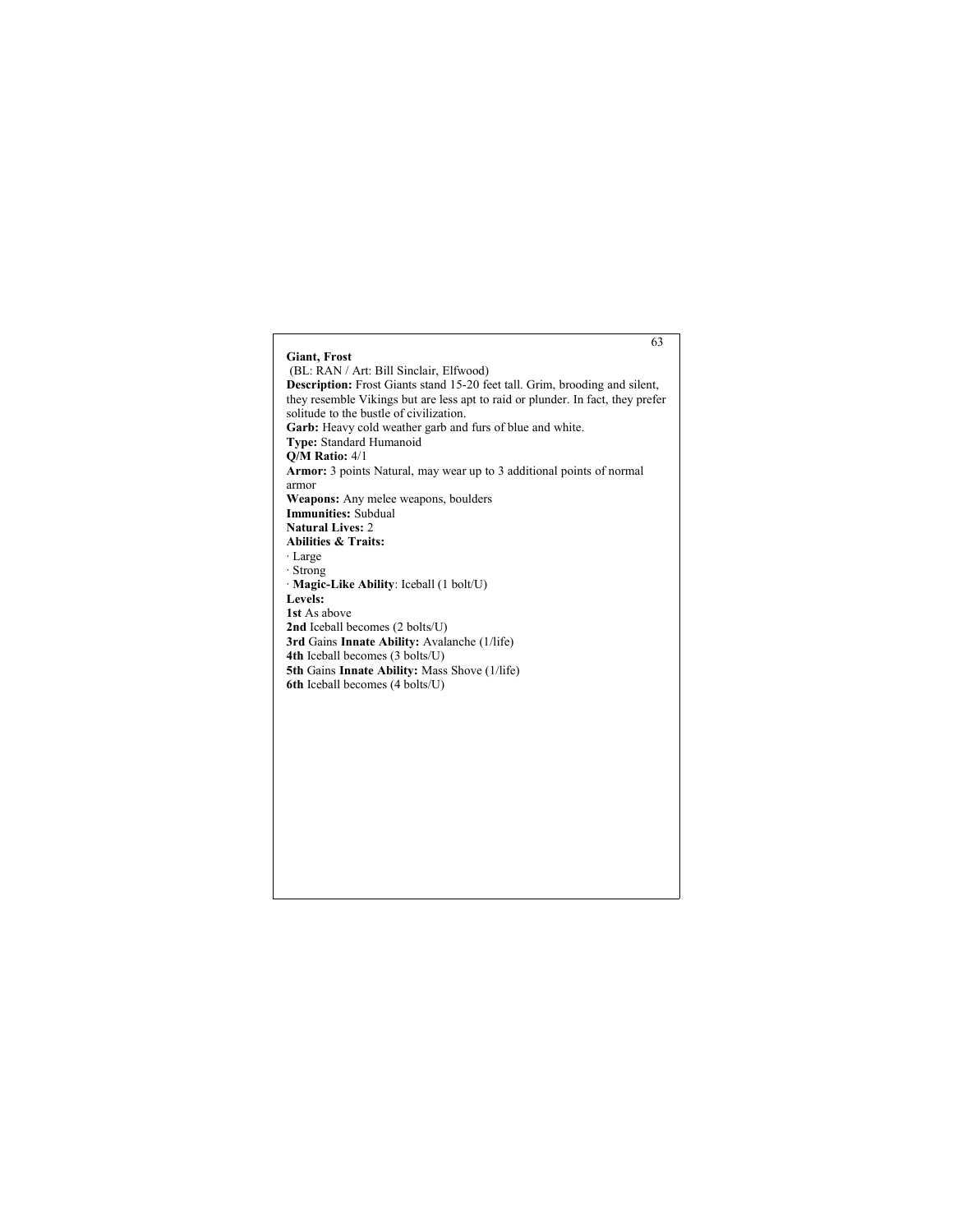# 64 **Giant, Hill** (BL: RAN / Art: Iain Scott Davis, Elfwood) **Description:** Standing 10-15 feet tall, Hill Giants are slow and simpleminded brutes resembling nothing so much as gargantuan Neanderthals. Garb: White and brown tunic. Suggested: anything that makes you look taller, a smear of white or brown face paint. **Summoned By:** Druid (6), Reincarnate **Player Lives/Life:** 2 **Type:** Standard Humanoid **Q/M Ratio:** 1/1 Requirement: Must be a 2nd level Monster to play a Hill Giant. If summoned, the class sacrificed does not have to be 2nd level, but the player must be a 2nd level Monster to play a Hill Giant. **Armor:** 2 points Natural, may wear up to 2 additional points of normal armor **Weapons:** Any melee weapons, boulders **Immunities:** None **Natural Lives:** 2 **Abilities & Traits:** · Large · Strong **Levels:** None. These giants are far too stupid to improve their tactics or gain experience from past mistakes.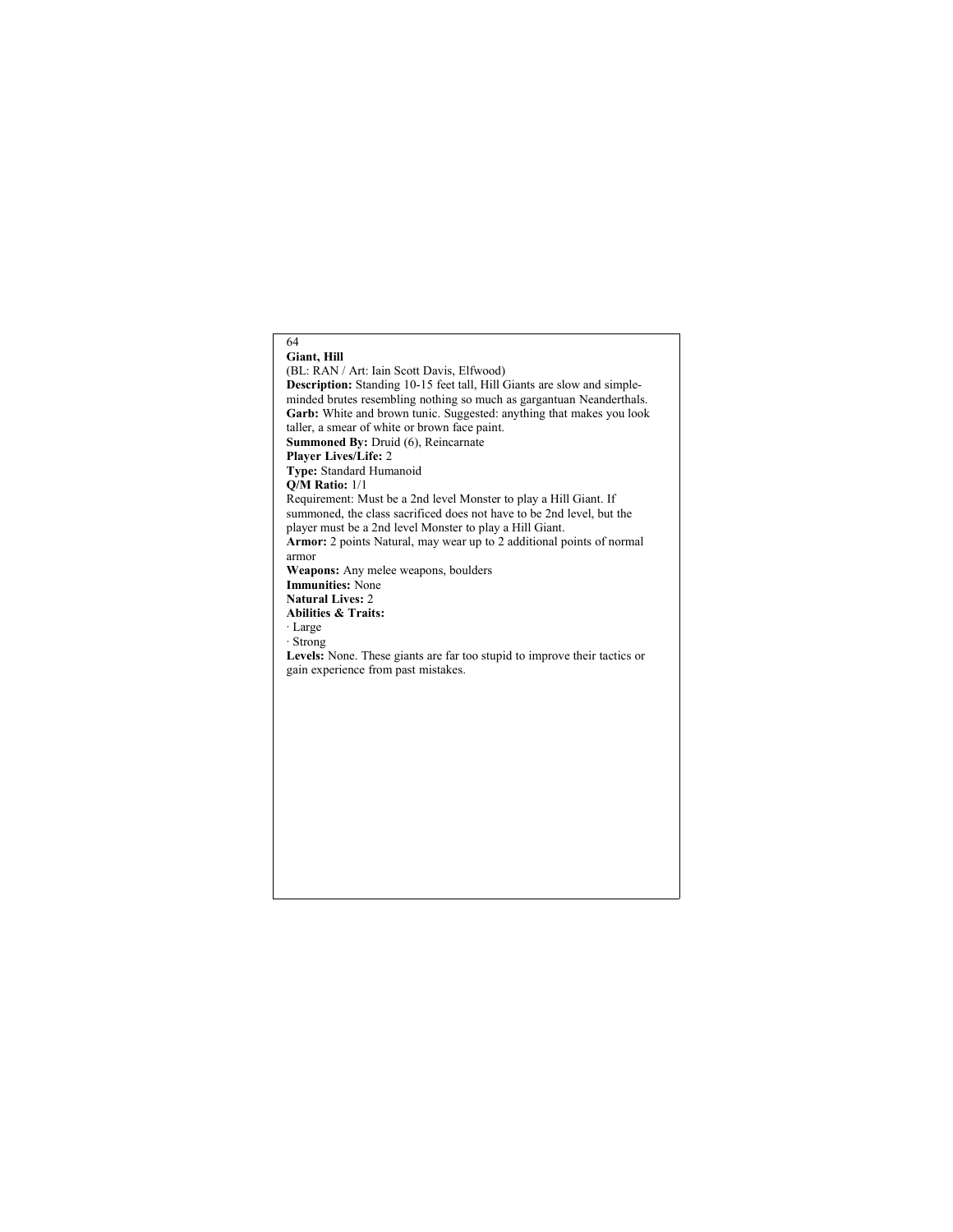65 **Giant, Sea** (WL: Wyngarde / Art: Vaargard) **Description:** These huge undersea menaces are the stuff of sailor's nightmares. Hulking, ignorant brutes bent on destruction, Sea Giants are known to accumulate large sums of giant pearls, precious shells, and other treasures of the deep. **Garb:** White sash, trident **Type:** Standard Humanoid **Q/M Ratio:** 5/1 **Armor:** 3 points Natural Invulnerable **Weapons:** Any polearm or spear **Immunities:** Subdual, Control **Natural Lives:** 3 **Abilities & Traits:** · Aquatic · Create Minion (Zombies, p. 53, 1/life) This represents the Sea Giants ability to summon the bodies of long-dead sailors and pirates to do its bidding. May only be used once on any given player. Zombies summoned in this fashion gain the Aquatic Trait and lose the Slow Trait while in water areas. · Large · Very Strong · **Vulnerability**: Slow Only on land. Sea Giants move normally through water areas. **Levels: 1st** As above **2nd** May now throw normal boulders **3rd** +1 point Natural Invulnerable armor (total 4) **4th** Boulders become Improved Rocks **5th** Create Minion becomes (2/life) **6th** Improved Rocks become Siege weapons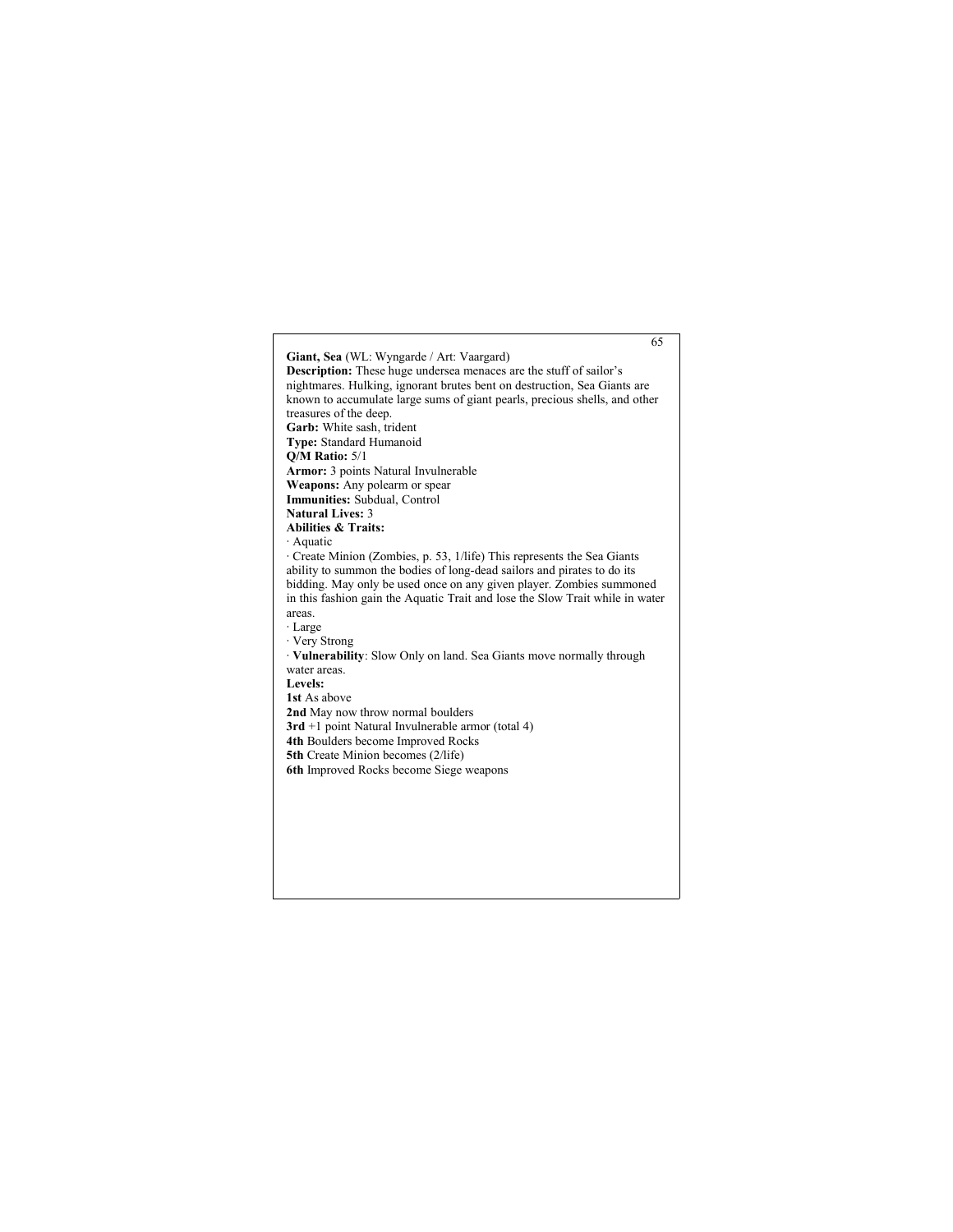66 **Giant, Thunder** (WL: Wyngarde / Art: Greywind) **Description:** Thunder Giants are the largest and most intelligent of all the earthbound Giants. They are generally reclusive in their cloud top citadels, shunning visitors to study magic and the forces of nature. Thunder Giants dislike their boorish cousins, and have particular distaste for barbarians as a whole. Humans can expect little notice from Thunder Giants, unless they are threatening or offering great rewards. **Garb:** Elegant garb, robes or cape. Yellow sash. Lightning patterns. **Type:** Mystical Humanoid **Q/M Ratio:** 6/1 **Armor:** 3 points Natural Invulnerable **Weapons:** Any single short or long melee weapon **Immunities:** Flame, Subdual, Projectiles **Natural Lives:** 3 **Abilities & Traits:** · Large · Spell Mastery · Strong · **Magic-Like Ability**: Lightning Bolt (2 bolts/U) · **Magic-Like Ability**: Iceball (2 bolts/U) · **Magic-Like Ability**: Call Lightning (1/life) · **Magic-Like Ability**: Shove (2/life) · **Magic-Caster**: Wizard Gains spellpoints as a Wizard of half the Monster's level (round down). **Levels: 1st** As above **2nd** Lightning Bolt becomes (3 bolts/U) **3rd** Gains **Magic-Like Ability**: Wind (1/game) only need say the Wind chant once to cast **4th** Lightning Bolt becomes (4 bolts/U) **5th** +1 point Natural Invulnerable Armor (total 4) **6th** Call Lightning becomes (2/life)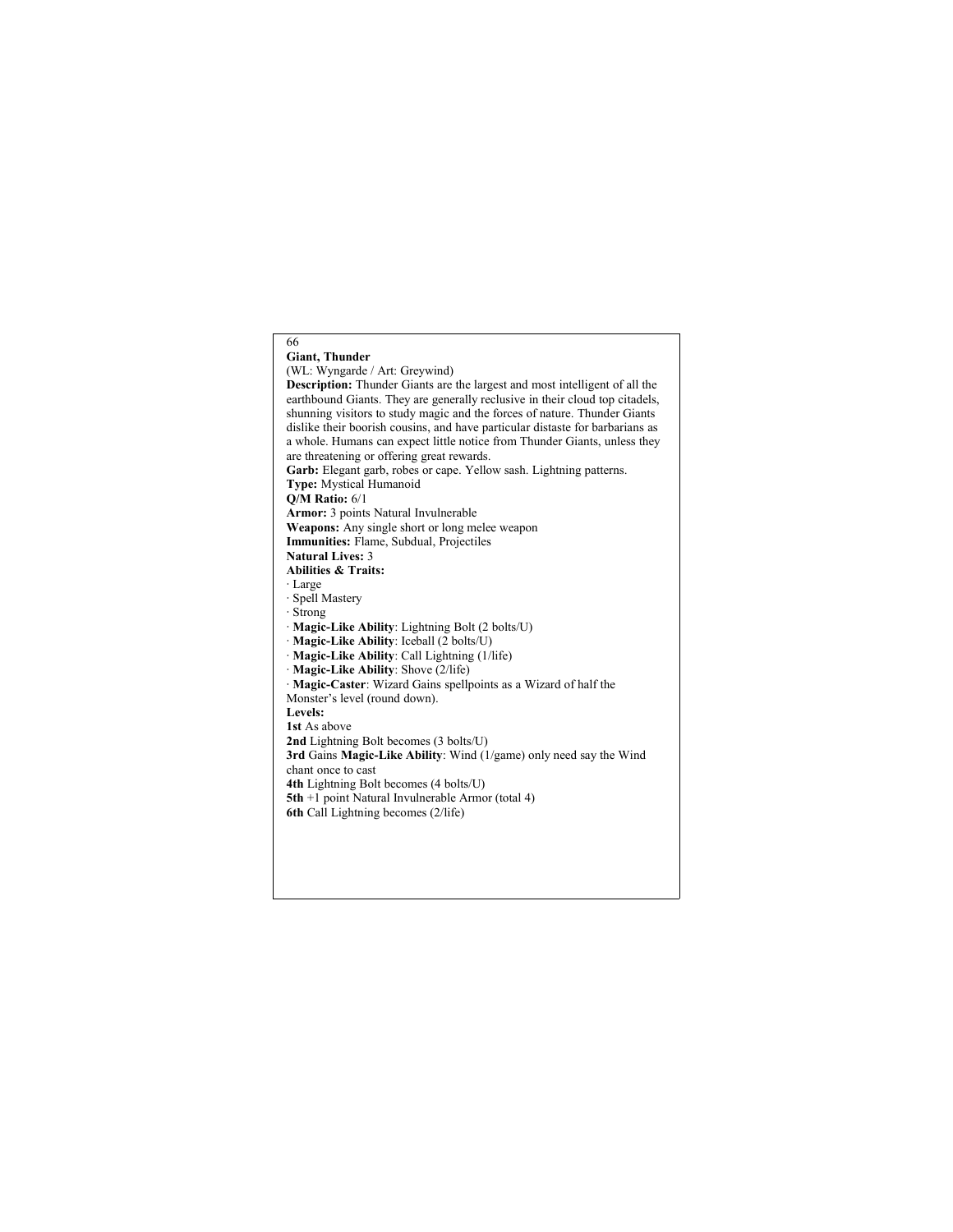## 67 **Giant, Titan** Giant, Titan (BL: RAN / Art: Xger) **Description:** These Giants are akin to gods. They stand over 30 feet tall. The Norse hold that our world was created by the gods from the body of the Frost Titan Ymir, and the world will be destroyed by the Fire Titan Surtr. The Greeks hold that the Titans are as cousins to the gods and that it is the Titan Atlas who holds the world on his shoulders and the Titan Prometheus who introduced humans to the use of fire. **Garb:** Elegant garb in Greco-Roman or Norse-Viking style. **Type:** Standard Humanoid **Q/M Ratio:** 7/1 (QUEST) **Armor:** 4 points of Natural Invulnerable, any shield **Weapons:** Any melee weapon, boulders **Immunities:** Flame, Subdual, Projectiles **Natural Lives:** 3 **Abilities & Traits:** · Large · Very Strong **Levels: 1st** As above **2nd** Gains **Magic-Like Ability**: Iceball (1 bolt/U) or Fireball (1 bolt/U) or Petrify (1 bolt/U) or Lightning Bolt (1 bolt/U) Once the bolt type is chosen, the Titan may never take the others. Hereafter this ability is referred to as Spellball. **3rd** +1 Natural Invulnerable armor (total 5) **4th** Spellball becomes (2 bolts/U) **5th** +1 Natural Invulnerable armor (total 6) **6th** Spellball becomes (4 bolts/U)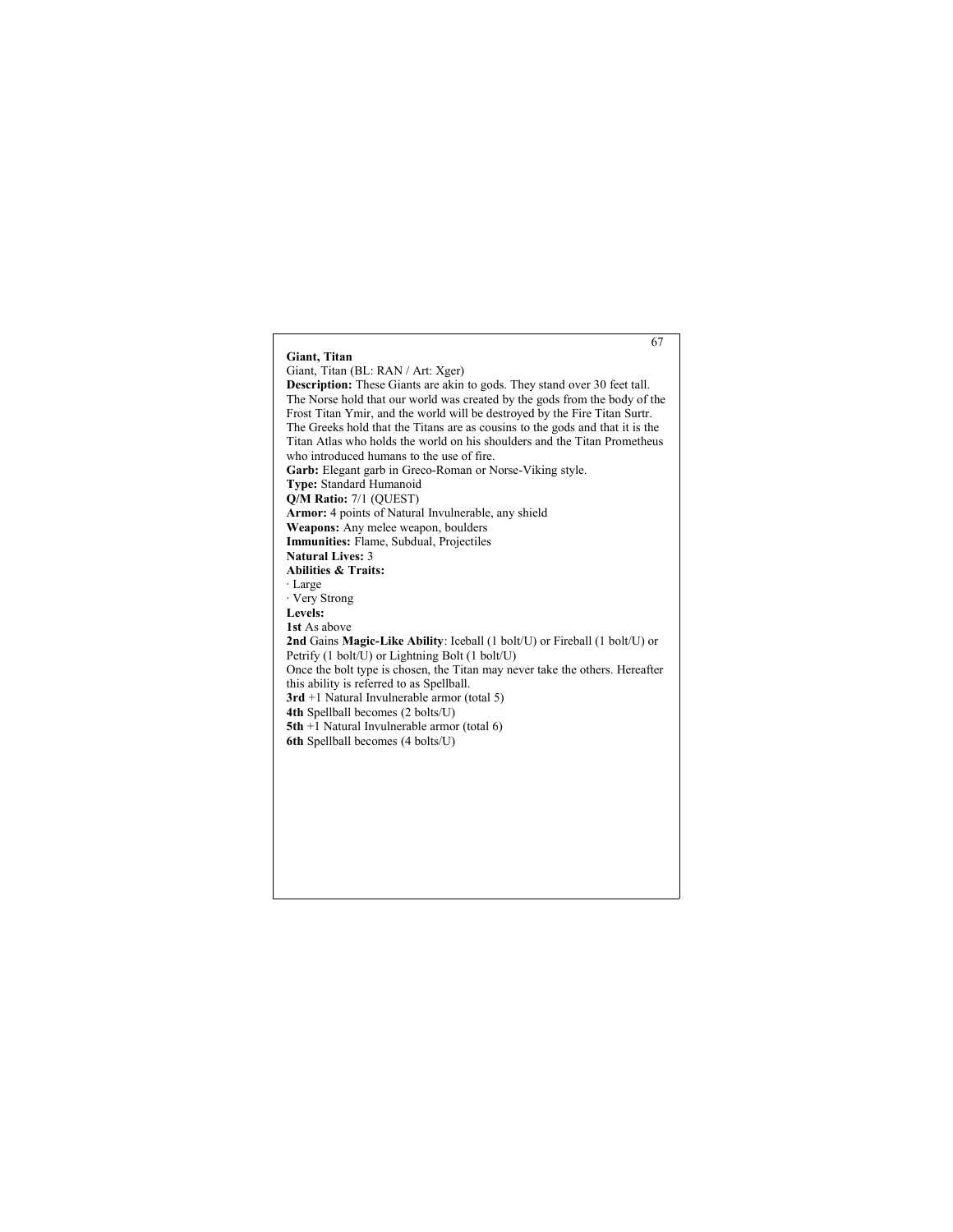68 **Goblin** (BL: RAN / Art: Westerric & Diego) **Description:** Goblins are small, primitive descendants of Orcs. As their most famous trait is physical frailty, they tend to move in groups for protection. Goblins are cruel, jealous, petty, ambitious, selfish and suspicious. They hate all races, including other Orc and Goblin tribes, as intertribal cannibalism is the norm. Goblins are also incredibly stupid; often using a single twig to "hide behind" or fainting dead at the mere sight of a terrible beast or powerful spellcaster. **Garb:** Crude rags, leather/hide armor. Greenish brown make-up. **Summoned By:** Wizard (6), Transform **Player Lives/Life:** 0.5. Players who are summoned as Goblins, sacrifice 1 life to gain 2 lives as Goblins. Treat this as though the player was enchanted and created two separate Goblins, each with the enchantment on them. **Type:** Standard Humanoid **Q/M Ratio:** 0.5/1 **Armor:** May wear one point **Weapons:** A single short melee weapon **Immunities:** None **Natural Lives:** 8 **Abilities & Traits:** · **Innate Ability:** Sheer Numbers · **Vulnerability**: Weak **Levels: 1st** As above **2nd** Sheer Numbers becomes (10 lives total) **3rd** May use a short bow or up to a medium shield **4th** Sheer Numbers becomes (12 lives total) **5th** Sheer Numbers becomes (15 lives total) **6th** May wear up to 2 points of normal armor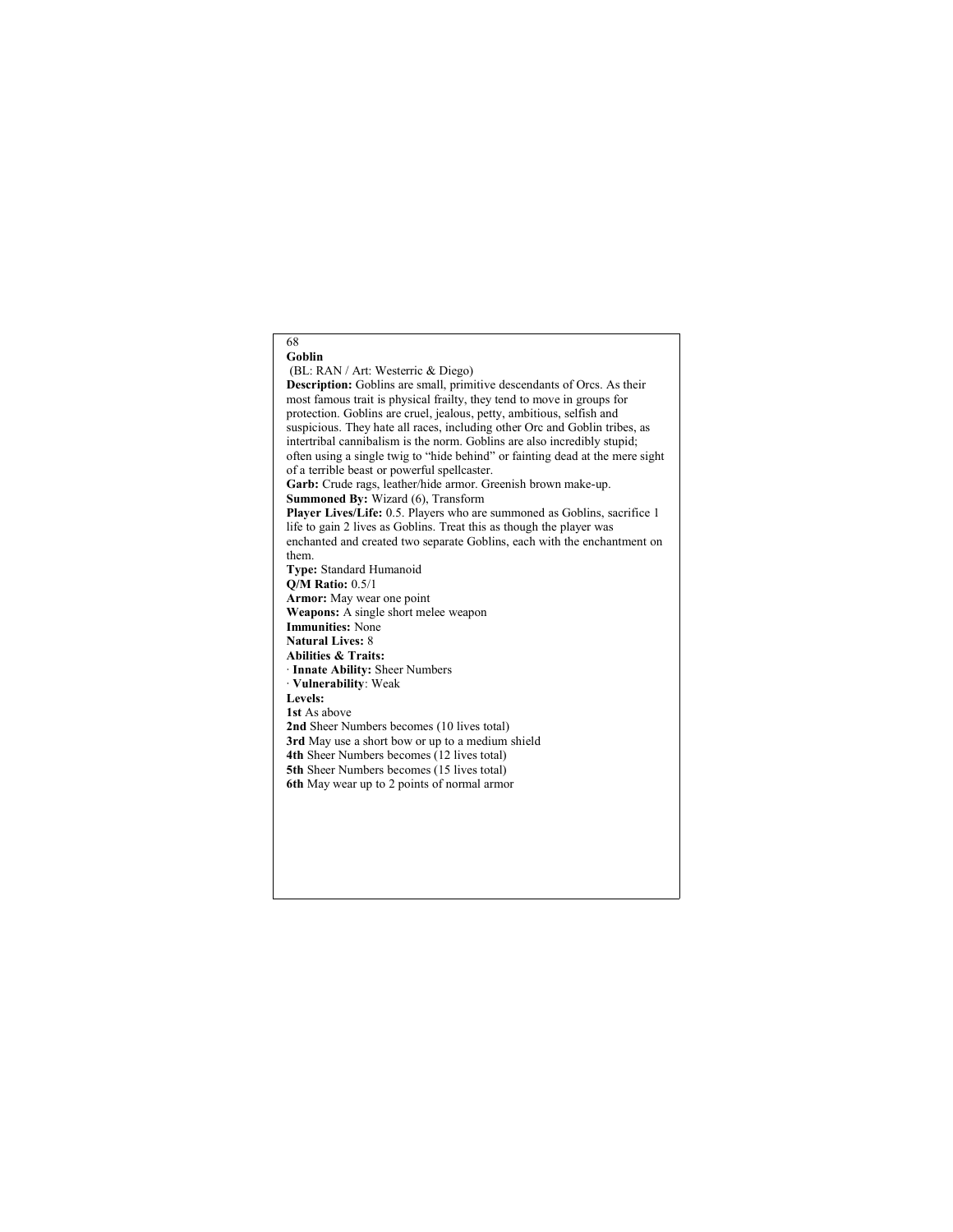## **A Few Words About Pop Monsters In Battlegaming:** 69

The term "Pop" generally refers to any Monster in which the player has many lives, is slain on any wound and returns quickly from a death count. The most common such beast is the infamous Pop Goblin, the original and simplest form, but just because they are the most popular and widespread doesn't mean they are the only available specimen. Other variations should follow a few simple guidelines:

1. Pop Monsters all possess the Weak Trait. This above all things must

never change. Pop Monsters are supposed to be easy to kill. 2. Pop Monsters should have the Sheer Numbers Trait. Six to eight lives to

start, fifteen to twenty at 6th level is about right.

3. Death count should never be more than 60. The faster, the better in most cases, especially if the creature doesn't have many additional abilities. 4. Make any additional abilities both level-dependant and of relatively low power.

A single Poisoned weapon, a single nonlethal spellball, use of throwing weapons and use of a shield are all good examples of such abilities. High level abilities might include use of a single point of armor, archery skills or a single Red weapon. Under no circumstances should even a 6th level Pop Monster be more powerful than the average 1st level Class. Keep in mind, these Monsters are not meant to be individually powerful. In fact, the whole point is to present more of a nuisance than a threat - at least one at a time. In groups of five or more, Pop Monsters can be a deadly encounter for any group of adventurers.

### **Golems**

Golems are the creations of an ancient spell known only to the most powerful spellcasters. Under special circumstances, a 6th level spellcaster (type denoted under individual entries) may create one of these by sacrificing spell points (cost likewise noted under the entries) to create a Golem. Spellpoints spent purchasing Golems are subtracted from every 10 spellpoints available, just like buying a weapon. Golems have no Levels and must be approved by the Reeve prior to entering the game. Golems may not be Resurrected, nor may they receive lives from a Monk. Golems may not enter an Anti-Magic area, and must immediately exit any such area that is cast around them. Since they are not the product of an enchantment, Golems are not removed from the game if they are targeted with Dispel Magic. Players may spend more of their Natural Lives to gain additional lives as a Golem, at the listed Player Lives/Life ratio. (i.e.: A Warrior with 6 lives can opt to play a Flesh Golem on every life.)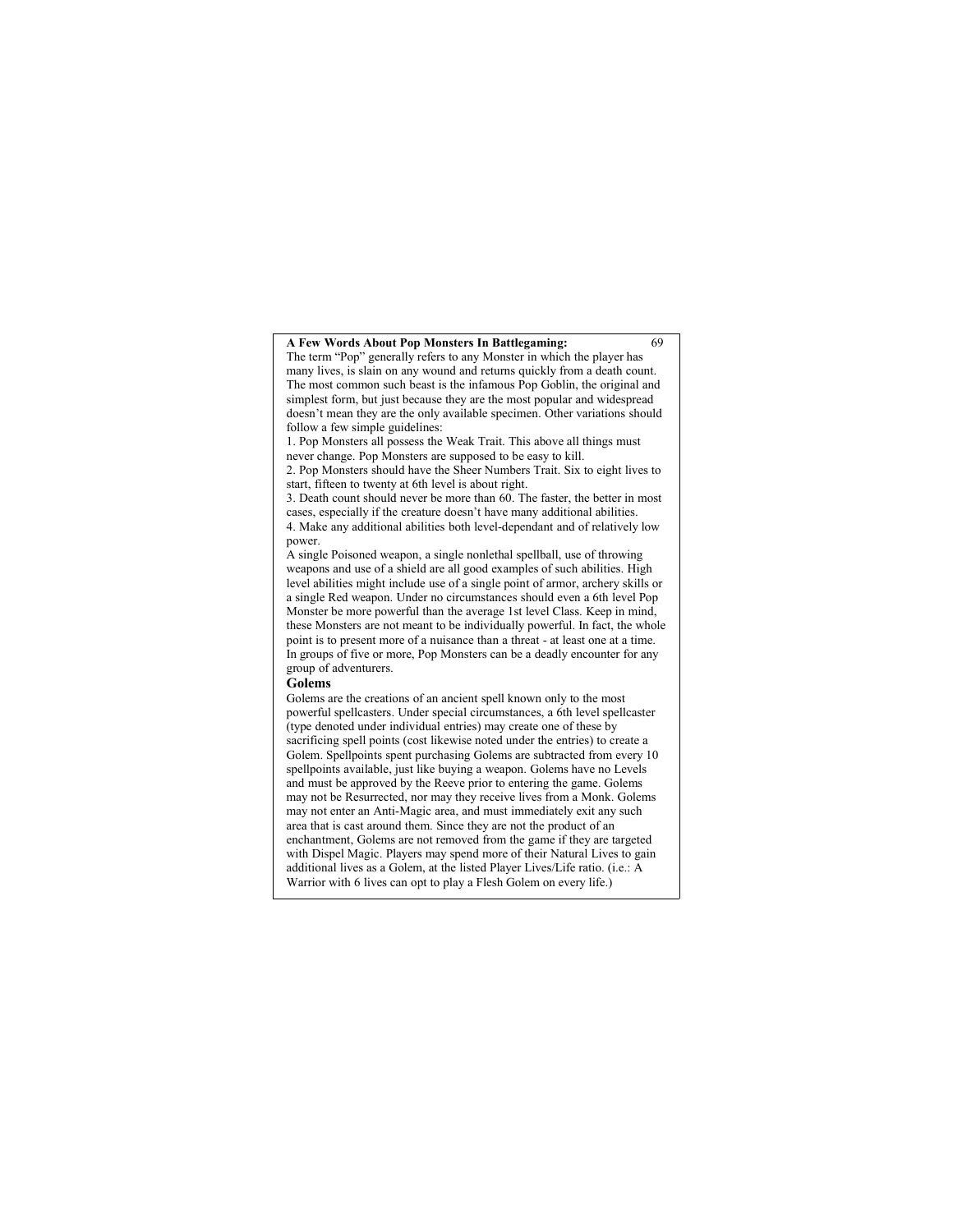#### 70 **Golem, Flesh** (BL: Naes / Art: Reynen) **Description:** These Golems are created through an unspeakable process of fusing several fresh cadavers together. Flesh Golems are not Undead, though the resemblance to a Zombie is more than just passing. **Garb:** Try to look like Frankenstein's Monster. Pale and/or gory face make-up, tattered clothing and a shambling walk. **Summoned By:** Druid 6, Healer 6, Wizard 6, for 2 spellpoints **Player Lives/Life:** 1 **Type:** Mystical Animation **Q/M Ratio:** 1/1 **Armor:** 2 points Natural **Weapons:** Two short bludgeoning weapons (Natural) **Immunities:** Control, Death, Disease, Poison, Subdual **Natural Lives:** 3 **Abilities & Traits:** · Lightning Heal · Strong · **Innate Magical Ability:** Steal Life (1/game) · **Vulnerability**: Aversion (Fire) Will not approach an active Fireball, Flameblade, Sword of Flame or other such game item. **Levels:** None **Golem, Metal** (BL: Naes / Art: Reynen) **Description:** These massive animations are colossi of metal worked into human shapes and brought to life with intense magical energies. **Garb:** Silver and gray metallic garb. **Summoned By:** Druid 6, Healer 6, Wizard 6, for 4 spellpoints **Player Lives/Life:** 3 **Type:** Mystical Animation **Q/M Ratio:** 3/1 **Armor:** 4 points Natural Invulnerable **Weapons:** Single long sword or two short swords (Natural) **Immunities:** Magic, Control, Death, Disease, Poison, Subdual **Natural Lives:** 3 **Abilities & Traits:** · Fire Heal · Strong · Tough · **Magic-Like Ability**: Death Cloud (1/life) · **Vulnerability**: Altered Effect Lightning spells act as a Hold Person, bypassing remaining Invulnerable armor and immunities. · **Vulnerability**: Slow **Levels:** None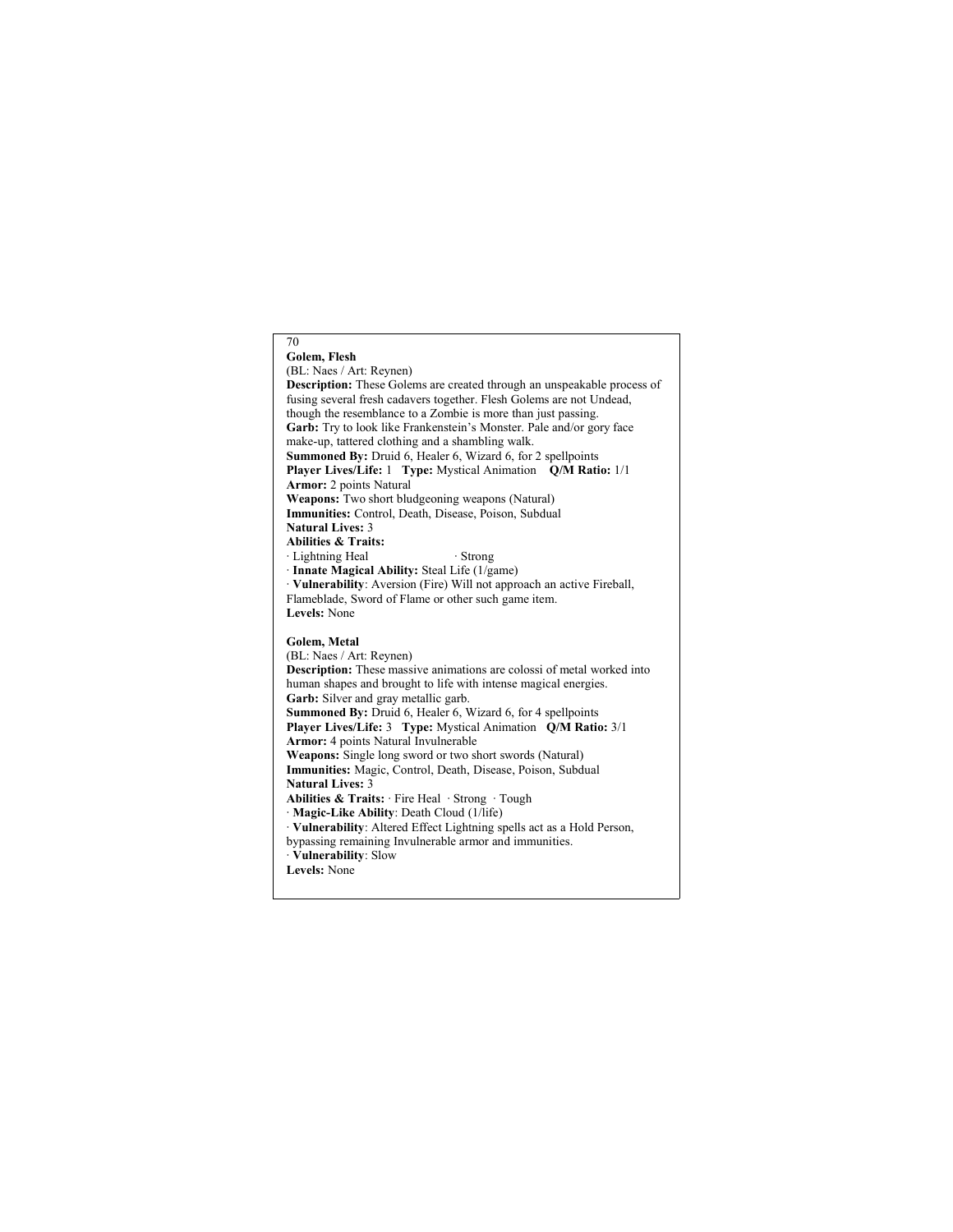# 71 **Golem, Mud** (BL: Naes / Art: Reynen) **Description:** These creatures are massive frames of wood, covered in clay, and then animated with magic. **Garb:** Earth tones and brown make-up. **Summoned By:** Druid 6, Healer 6, Wizard 6, for 3 spellpoints **Player Lives/Life:** 2 **Type:** Mystical Animation **Q/M Ratio:** 2/1 **Armor:** None **Weapons:** Two short bludgeoning weapons (Natural) **Immunities:** Bladed Weapons, Control, Death, Disease, Subdual, Poison **Natural Lives:** 3 **Abilities & Traits:** · Amorphous (4 points of Invulnerability) · Mend Heal · Strong · Tough · **Innate Ability:** Entangle (1 bolt/U) · **Vulnerability**: Spell Weakness Pyrotechnics will cause the death of a Mud Golem. · **Vulnerability**: Slow **Levels:** None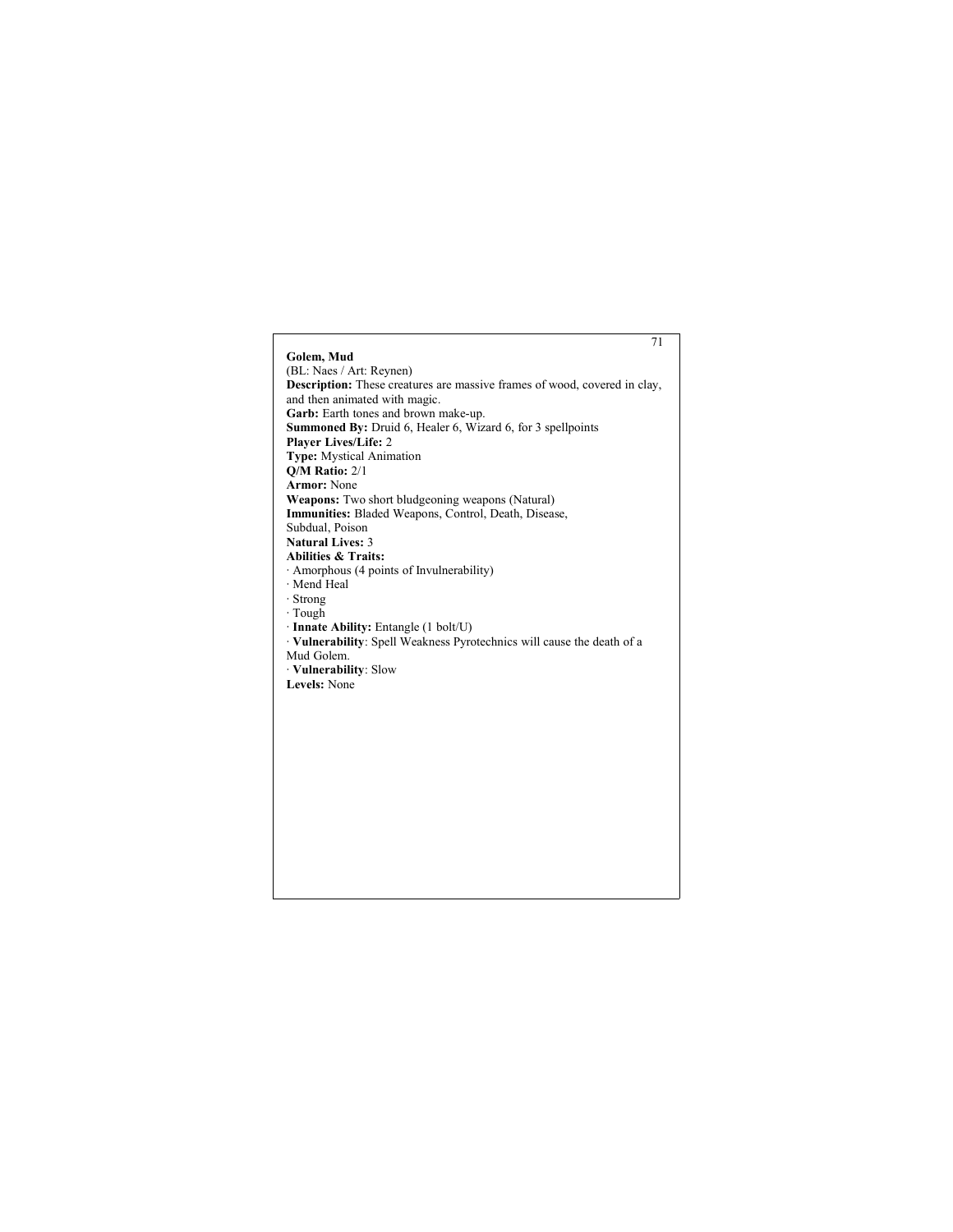#### **Golem, Rag** (WL: Corwin / Art: Denah)

72

**Description:** Wizards who wish to protect children from the dangers of the world create these Golems. Rag Golems are sentient dolls, brought to life through an act of magic and love. They always resemble a child's plaything, be it a doll, stuffed dog, or teddy bear, until the child it threatened or harmed in any way. The Golem them springs to life, using its powers and attacks to defend its young charges. **Garb:** A Raggedy-Ann or Raggedy-Andy costume, Any doll-type garb with lace and ruffles, a lace bonnet **Summoned By:** Bard (6), Wizard (6), for 3 spellpoints **Player Lives/Life:** 2 **Type:** Mystical Animation **Q/M Ratio:** 2/1 **Armor:** 1 point Natural Invulnerable **Weapons:** One melee dagger **Immunities:** Control, Subdual, Death, Posion, Disease **Natural Lives:** 1 **Abilities & Traits:** · Strong · Tough · **Innate Magical Ability:** Charm (4/life) · **Innate Magical Ability:** Legend (1/life) Must tell bedtime stories. · **Magic-Like Ability**: Visit (1/game) · **Vulnerability**: Weak Only against Flame and fire-based attacks. Such attacks bypass all armor and slay the Golem. **Levels:** None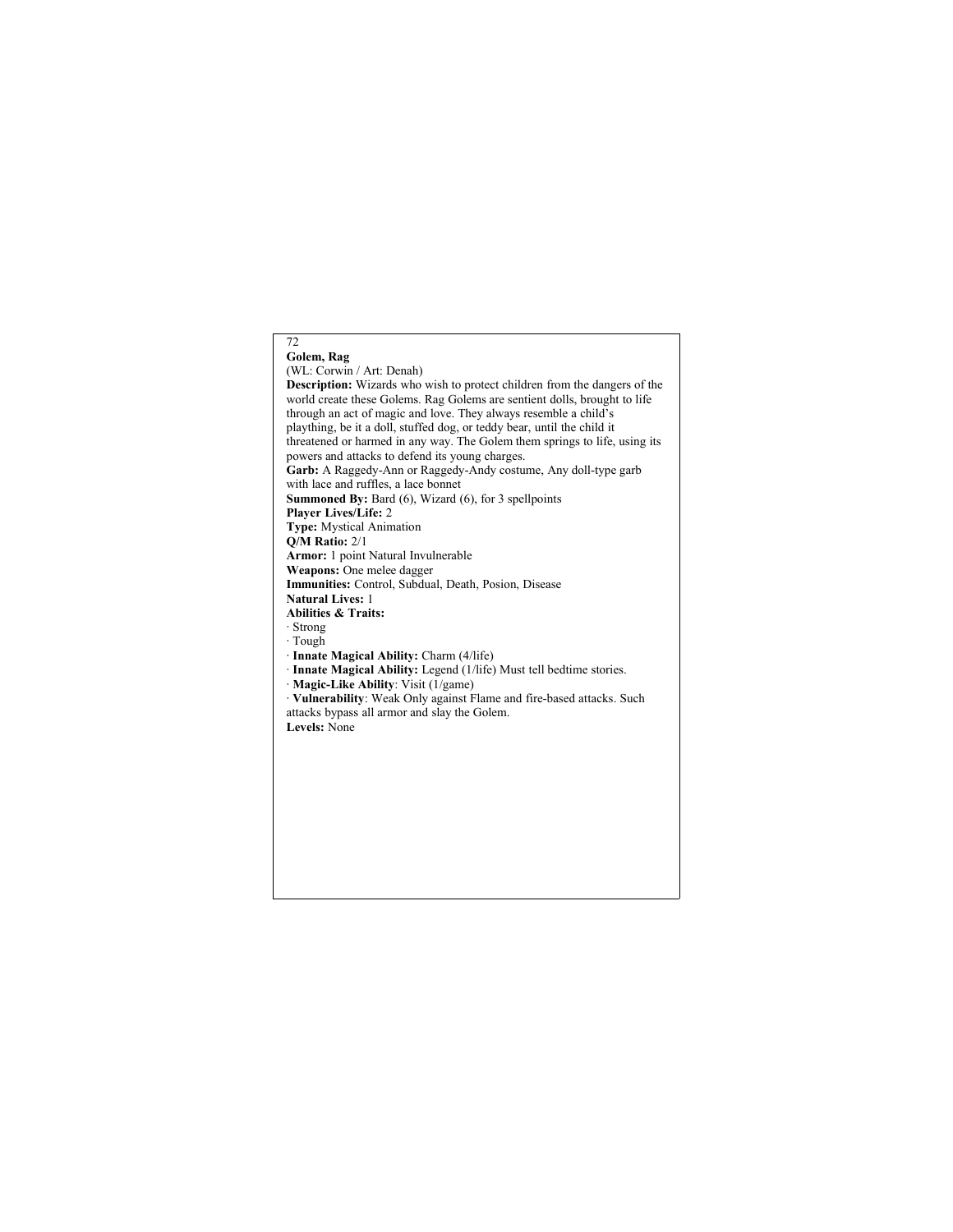# 73 **Golem, Rock** (BL: Naes / Art: Reynen) **Description:** These Golems are animated statues of incredible power. Like most other Golems, they are slow and ponderous, with unnaturally stiff movements. Rock Golems never hurry anywhere. **Garb:** Grays and stone like colors and patterns. **Summoned By:** Druid (6), Healer (6), Wizard (6), for 4 spellpoints **Player Lives/Life:** 2 **Type:** Mystical Animation **Q/M Ratio:** 3/1 **Armor:** 3 points Natural Invulnerable **Weapons:** Single long melee weapon **Immunities:** Magic, Control, Death, Disease, Poison, Subdual **Natural Lives:** 3 **Abilities & Traits:** · Stone Heal · Strong · Tough · **Magic-Like Ability**: Hold Person (4/life) · **Vulnerability**: Slow **Levels:** None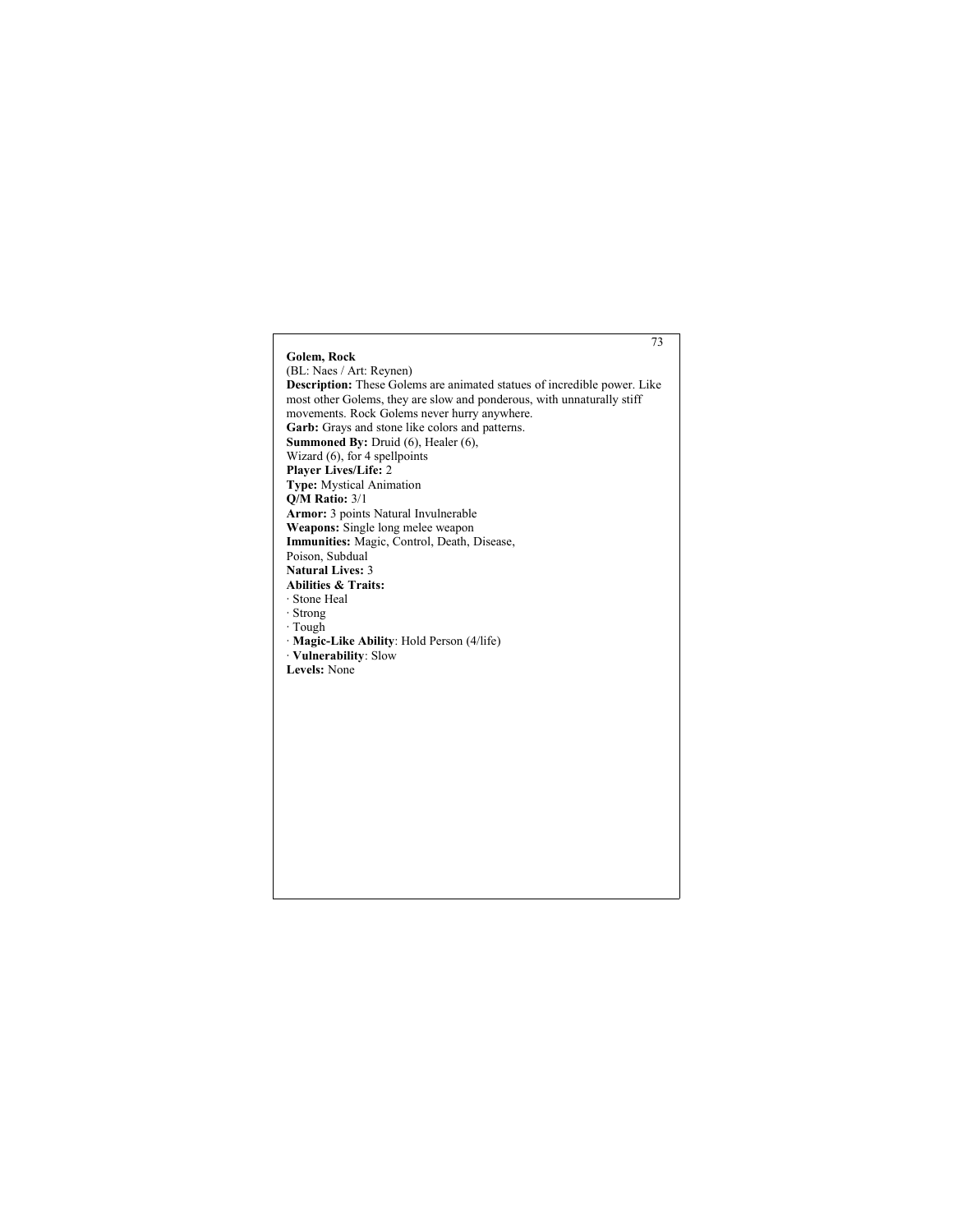## 74 **Golem, Rope** (WL: Dr. Phlogiston / Art: Denah) **Description:** Created to serve mages stationed aboard sea vessels, Rope Golems are living constructs of ship lines, hemp ropes, and guy wires. The Druid version of this Golem, used to protect Sacred Groves, is called a Vine Golem, though the abilities are identical in all respects. **Garb:** Lots of ropes and rope-like appendages. Baggy garb in brown or tan. **Summoned By:** Druid (6), Wizard (6), for 2 spellpoints **Player Lives/Life:** 1 **Type:** Mystical Animation **Q/M Ratio:** 1/1 **Armor:** 2 points Natural **Weapons:** Two hinged melee weapons (Natural) **Immunities:** Control, Subdual, Death, Projectiles **Natural Lives:** 3 **Abilities & Traits:** · Amorphous (4 points of Invulnerability) Treat as Hard To Kill instead of Weak. · Powerful Blows · Strong · **Innate Ability:** Earthbind (4/life) · **Innate Ability:** Camouflage (unlimited) · **Innate Ability:** Entangle (4 bolts/U) · **Vulnerability**: All attacks that would injure an opponent are considered subdual blows. Treat attacks as normal against targets who are immune or resistant to subdual. **Levels:** None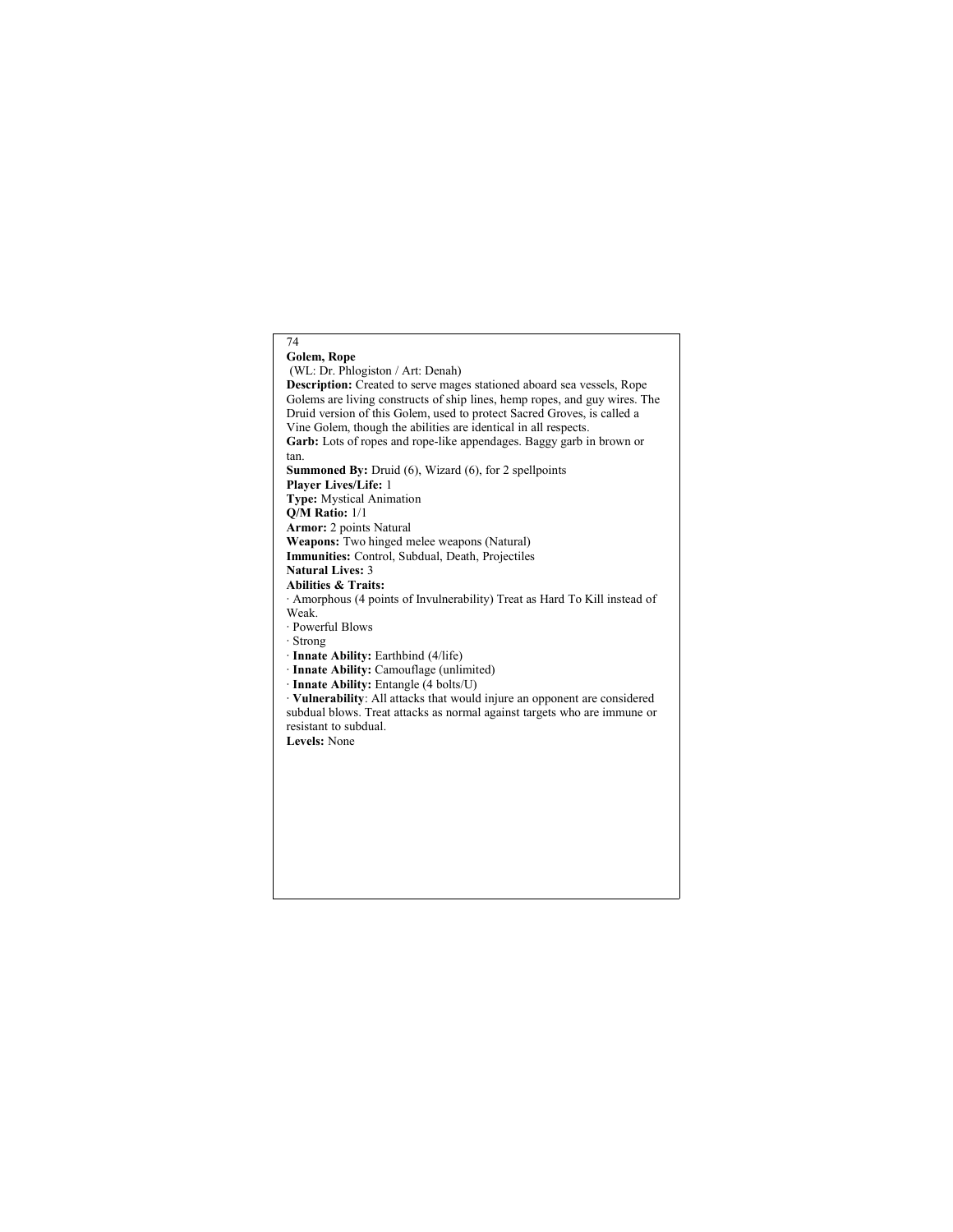# 75 **Golem, Scarecrow** (BL/DS: Cheshire & Labyrinth / Art: Reynen) **Description:** These golems are one of the oldest forms of sentries, used by village shamans as guardians of crops and fields. Certain spellcasters discovered that these lumps of hay, if granted magical life, were capable of scaring more than just the birds. Garb: Tattered shirt and mask with hay sticking out. **Summoned By:** Druid 6, Wizard 6, for 3 spellpoints **Player Lives/Life:** 2 **Type:** Mystical Animation **Q/M Ratio:** 3/1 **Armor:** 2 points Natural **Weapons:** Two short non-hinged weapons or a single long or reach weapon (Natural) **Immunities:** Control, Subdual, Death, Projectiles (except Flame Arrows and Siege weapons) **Natural Lives:** 3 **Abilities & Traits:** · Mend Heal · Tough · **Innate Magical Ability:** Fear (4/life) · **Magic-Like Ability**: Vermin Horde (Crows, 1/life) · **Magic-Like Ability:** Teleport (1/life) Self only. **Levels:** None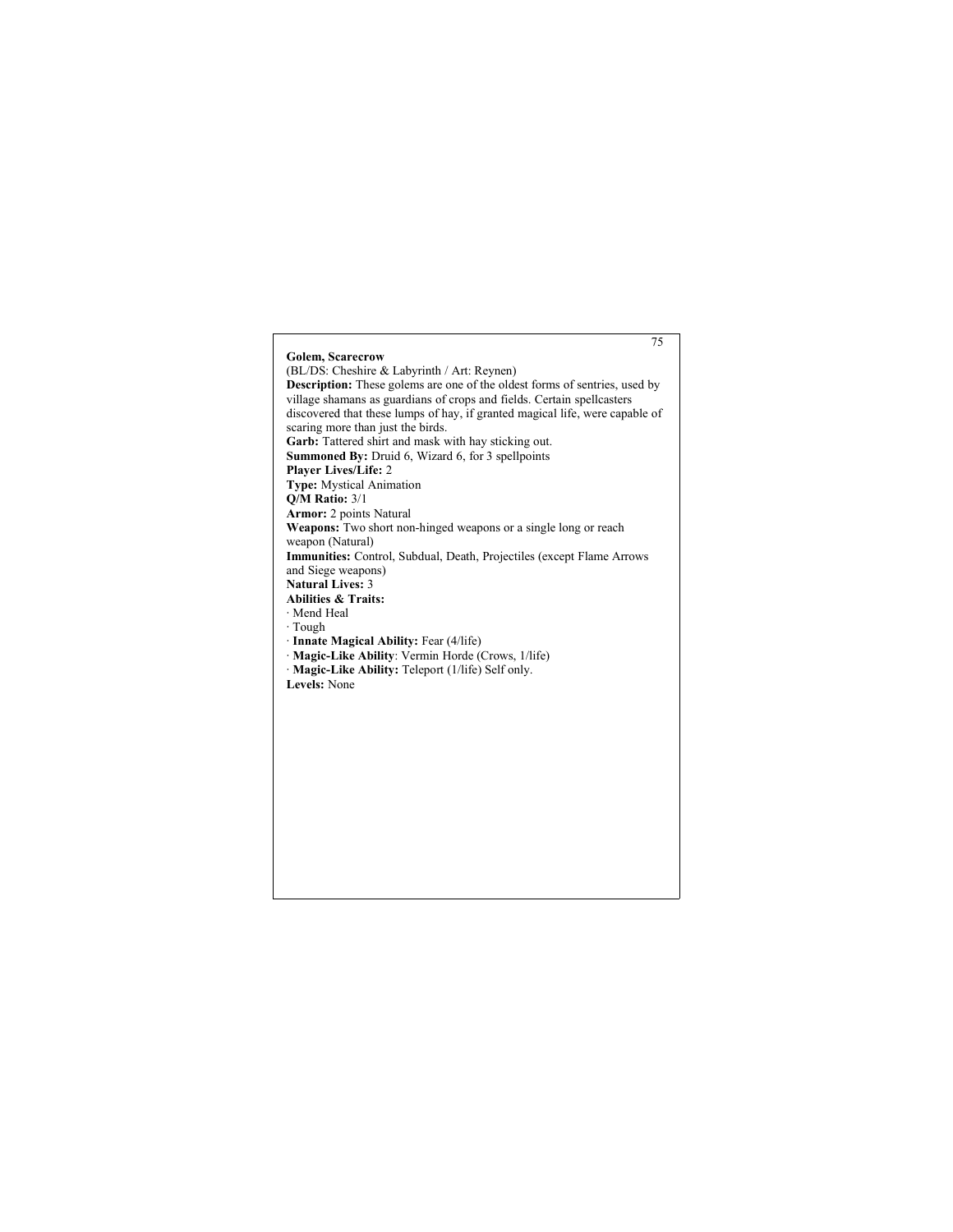# 76 **Great Bird** (WL: Porthos / Art: Denah) **Description:** These huge birds are the lords of the winds, using their keen eyesight to spot unsuspecting prey miles away. **Garb:** Feathered wings or big flapping cape, avian mask or make-up **Summoned By:** Druid (3), (3 spellpoints, deducted from the caster's total just like purchasing a weapon) Great Birds are non-magical companions and are not removed from the game if targeted with Dispel Magic. **Player Lives/Life:** 2 **Type:** Standard Beast **Q/M Ratio:** 2/1 **Armor:** None **Weapons:** Two short melee weapons (Natural) **Immunities:** None **Natural Lives:** 3 **Abilities & Traits:** · Missile Block, Only while in flight. This simulates the great bird's ability to dodge missile weapons while in the air. · Mount for one additional spellpoint (total cost of 4), the great bird may serve as a mount for its summoner. · Natural Flight Aside from regular usage, Great Birds can activate and deactivate this ability while moving (1/life), allowing them to strafe into and out of melee with non-flying enemies. **Levels:** None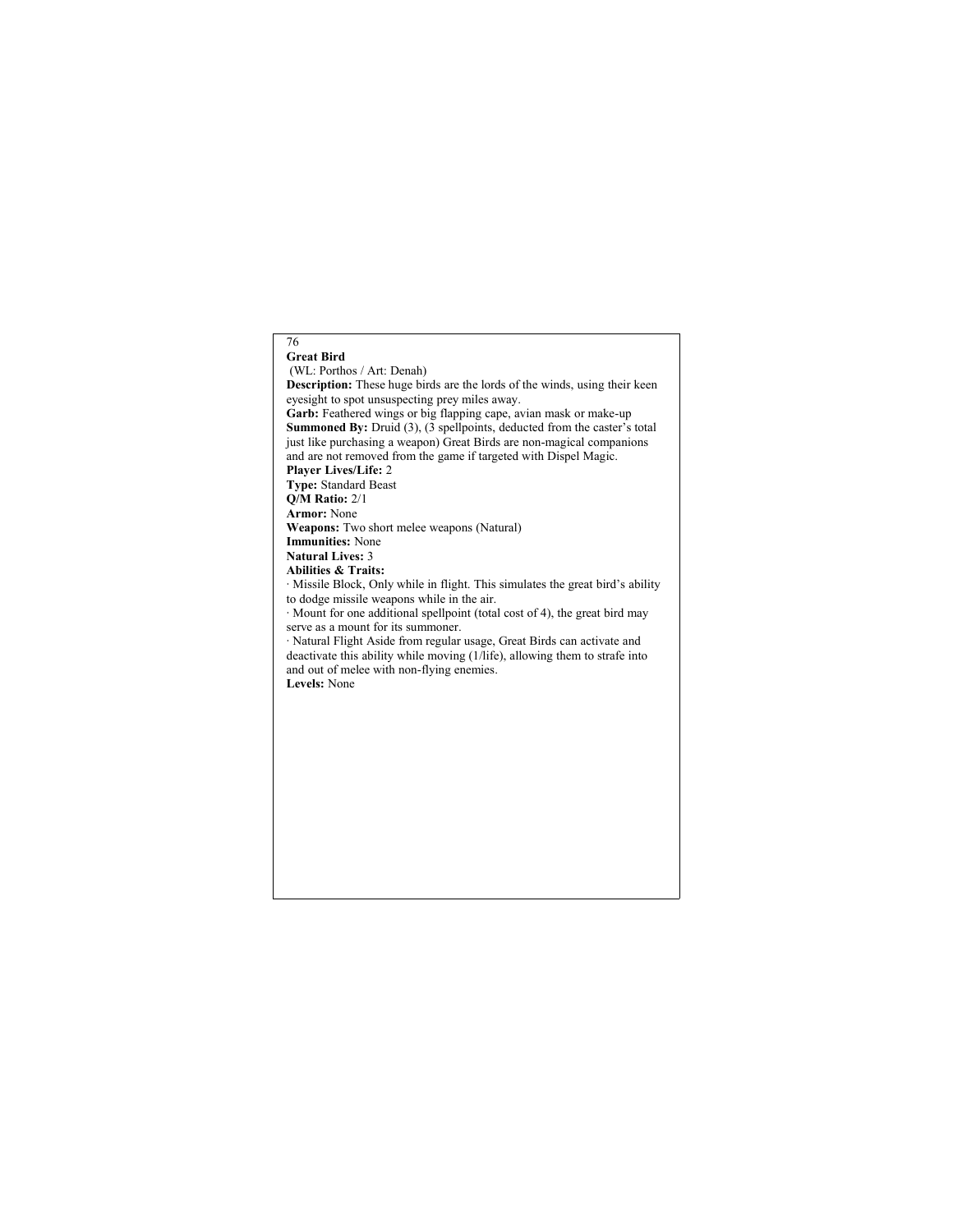## 77 **Gremlin** (BL: Rakasta / Art: Reynen) **Description:** Gremlins exist to amuse themselves. They are lying, thieving pranksters, but not generally dangerous unless provoked. They appear as either sickly green goblins or happy faced fuzzies. In either case, they have a very warped sense of humor. **Garb:** White fur and face paint, or dark green scales and a Mohawk **Type:** Mystical Humanoid **Q/M Ratio:** 1/1 **Armor:** None **Weapons:** Single melee dagger or short sword **Immunities:** None **Natural Lives:** 2 **Abilities & Traits:** · Neutral · **Magic-Like Ability**: Teleport (4/life) · **Magic-Like Ability**: Heat Weapon (4/life) · **Magic-Like Ability**: Warp Wood (4/life) · **Magic-Like Ability**: Pyrotechnics (1/life) · **Magic-Like Ability**: Dispel Magic (4/life) · **Vulnerability**: Weak **Levels: 1st** As above **2nd** Heat Weapon becomes (5/life) **3rd** Warp Wood becomes (5/life) May wear one point of normal armor **4th** +1 Natural Lives (total 3) **5th** Dispel Magic becomes (unlimited) **6th** Teleport becomes (unlimited) +1 Natural Lives (total 4)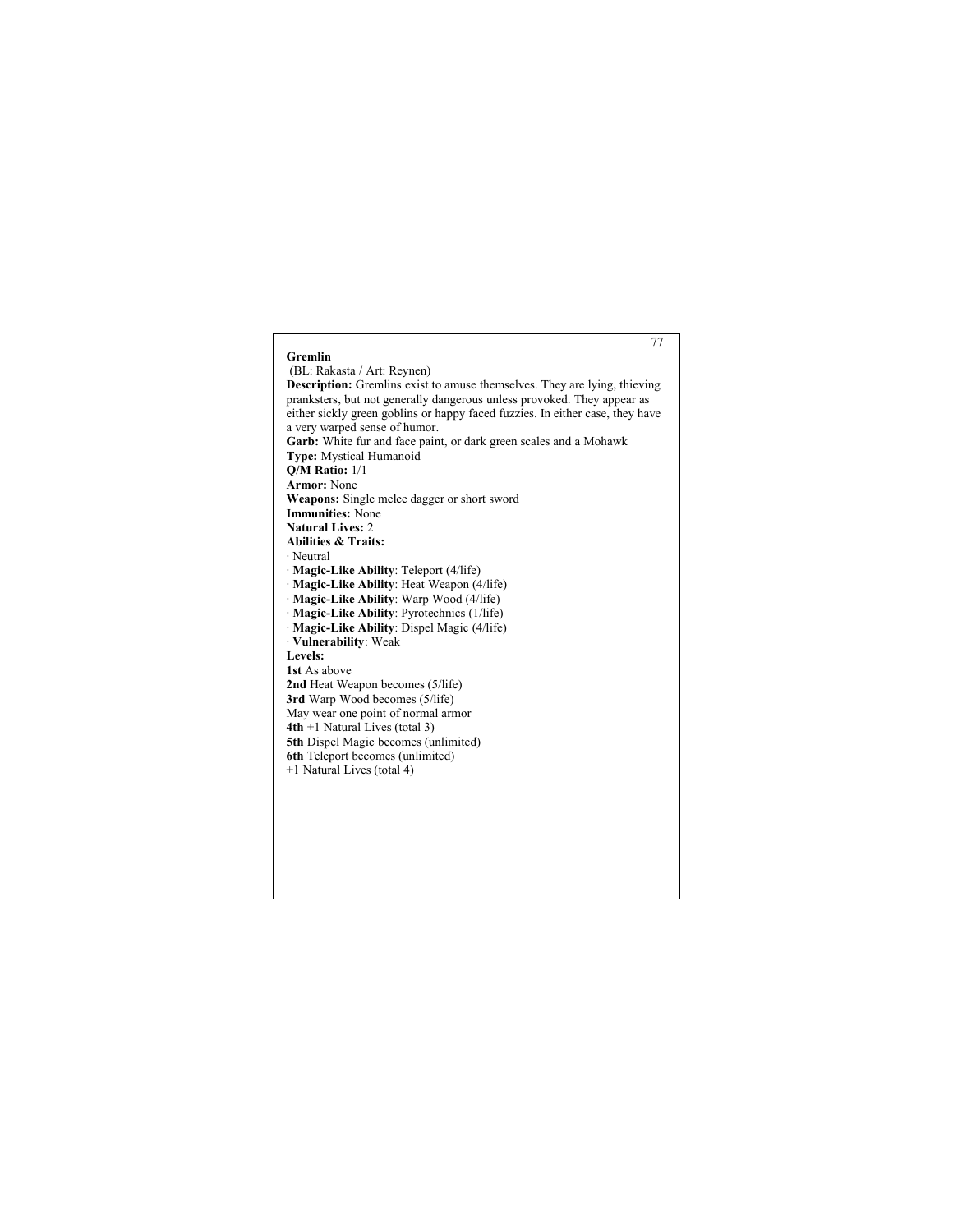### 78 **Gryphon**

(BL: Terarin / Art: Reynen) **Description:** Gryphons are the mythological half-lion, half-eagle beasts from Greek and Roman literature. They are vicious carnivores, but would rather eat horses than wandering travelers. **Garb:** Feathered wings, furry breeches and a leonine tail. **Type:** Standard Beast **Q/M Ratio:** 3/1 **Armor:** 2 points Natural **Weapons:** Two short swords (Natural) **Immunities:** None **Natural Lives:** 3 **Abilities & Traits:** · Natural Flight · **Innate Ability:** Shove (1/life) **Levels: 1st** As above **2nd** May be used as a Mount, even while in Flight **3rd** Gains Regeneration Trait +1 point Natural armor (total 3) **5th** Gains Strong Trait **5th** Shove becomes (2/life) **6th** +1 point of Natural armor (total 4)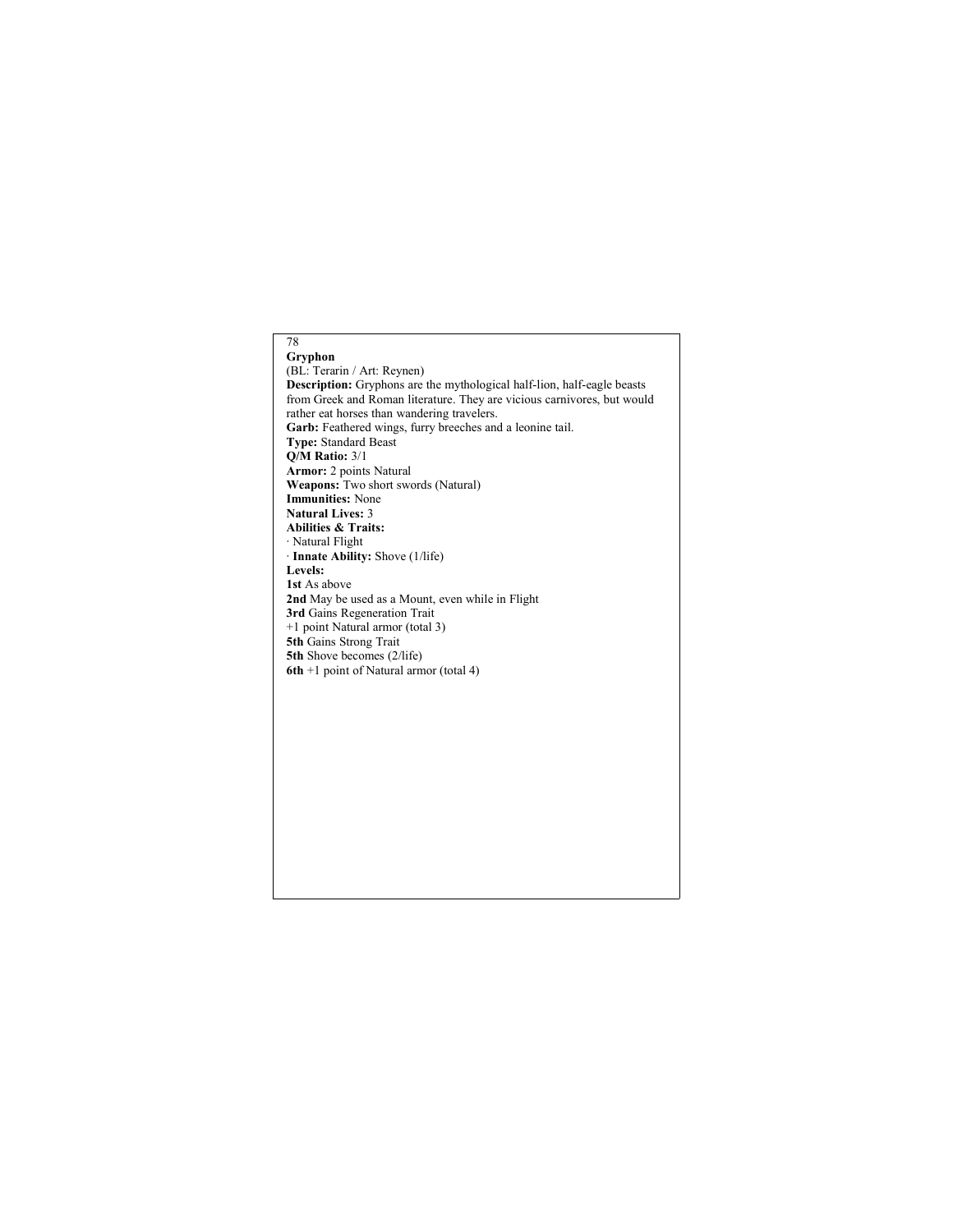## 79 **Harpy** (BL: Cheshire / Art: Ryan Bourret, Elfwood) **Description:** Harpies are avians of the worst temperament. Both their bodies and minds are only partially human. This means they consider humans and other 'no- wings' to be both expendable and tasty. They are not easily recruited but those who secure a Harpy's aid often find it is they who are being used. Flat out, Harpies are amongst the most vile and evil creatures around. **Garb:** Feathered wings. Cape, tunic or garb in black or gray. **Type:** Standard Humanoid **Q/M Ratio:** 1/1 **Armor:** None **Weapons:** Two short non-hinged melee weapons (Natural), javelins (only while flying) **Immunities:** None **Natural Lives:** 3 **Abilities & Traits:** · Natural Flight · **Innate Ability:** Fear (1/life) · **Innate Ability:** Poison Weapon (1/life) **Levels: 1st** As above **2nd** Gains one point Natural armor **3rd** Fear becomes (2/life) **4th** Poison Weapon becomes (2/life) **5th** +1 point Natural armor (total 2) **6th** Gains **Innate Magical Ability:** Charm (unlimited)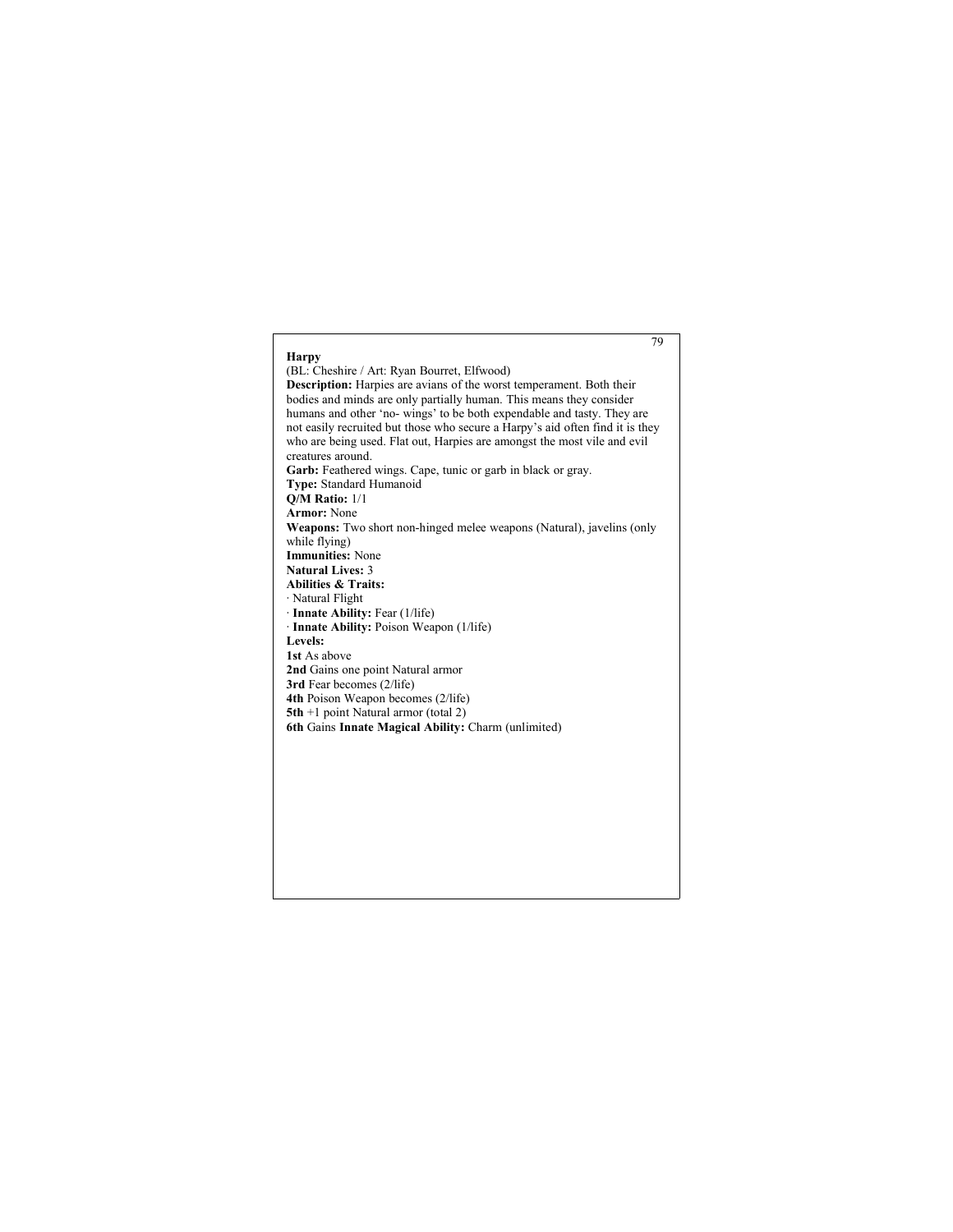## 80 **Hydra** (WL: Vaargard / Art: Frederik Andersson, Elfwood) **Description:** Hydras are huge, usually reptilian, monsters invariably equipped with two or more heads. They are always vicious, hungry creatures, wreaking havoc upon their surroundings. There should be from two to eight heads and a single tail. **Garb:** Scales and metallic fabrics. **Type:** Mystical Multi-Player Beast **Q/M Ratio:** 2/1 per Head/Tail (QUEST) **Armor:** 4 points Natural Invulnerability (all players) **Weapons:** One long sword per Head; Tail must use flail (all Natural) **Immunities:** None **Natural Lives:** 1 **Abilities & Traits:** · Large, All parts gain this Trait. · Strong, All parts gain this Trait. · **Innate Ability:** Fight After Death Tail section only. · **Magic-Like Ability**: Iceball (1 bolt/U) or Magic Bolt (1bolt/U) or Entangle (1 bolt/U) Only one Head may use this ability. A Head may only ever use one type of spellball. · **Magic-Like Ability**: Fear (2/life) Only one Head may use this. · **Vulnerability**: The Tail automatically dies and enters Fight After Death if all Heads are slain. · **Vulnerability**: Tethered Range should be no more than 20 feet. **Levels: 1st** As above **2nd** +1 point Natural Invulnerability (total 5) **3rd** One Head gains **Innate Magical Ability:** Lightning Bolt (1 bolt/U) **4th** +1 point Natural Invul**nerability** (total 6) **5th** One Head gains **Innate Magical Ability:** Fireball (1 bolt/U) **6th** All parts gain Regeneration Trait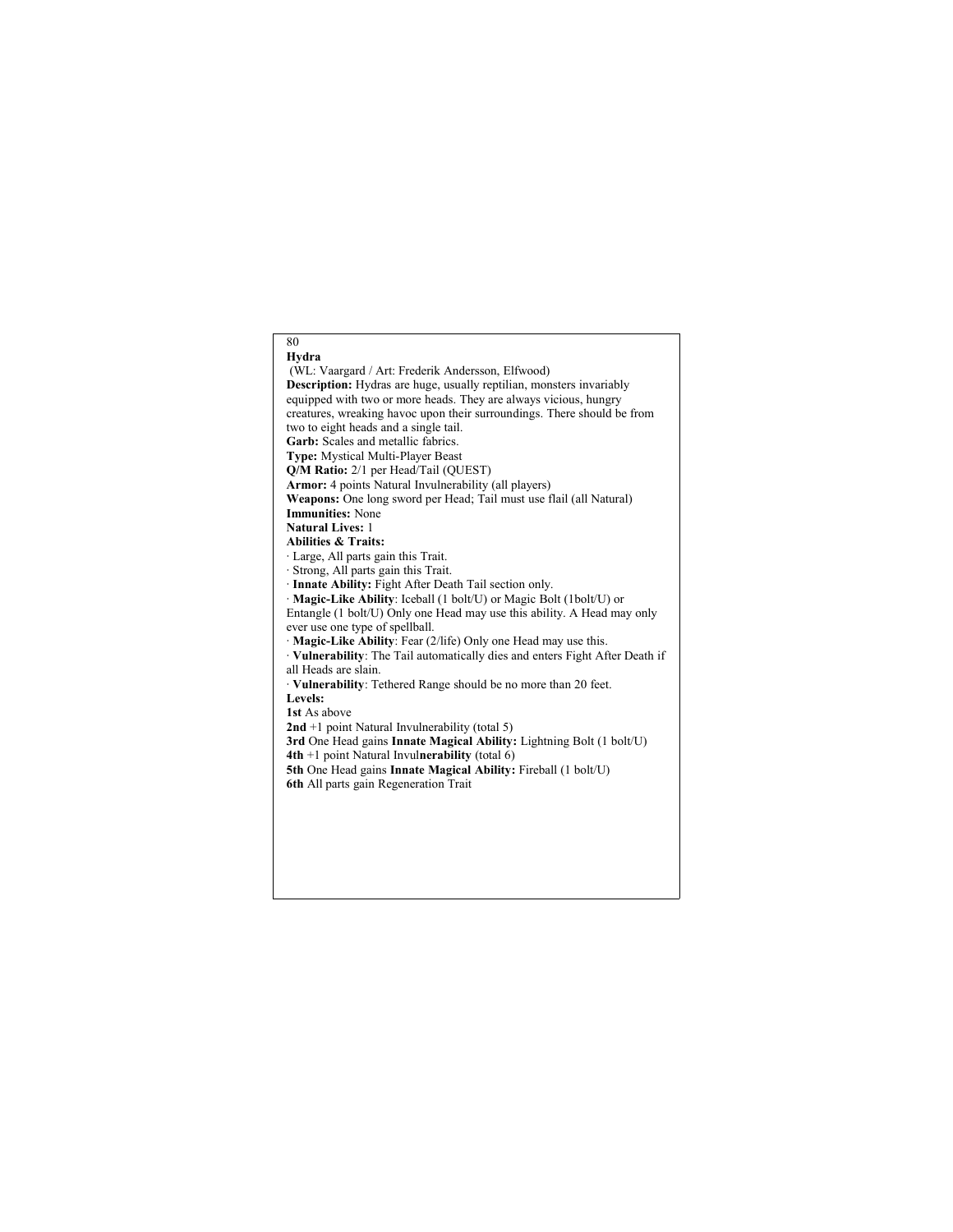81 **Kraken** (WL: Vaargard / Art: Reynen) **Description:** Kraken are huge squid-like creatures which plague the seas of the world. They flail their mammoth tentacles about hoping to snare a quick morsel from ship or shore. **Garb:** Dark green tunic or robes. **Type:** Standard Multi-Player Beast **Q/M Ratio:** 2/1 per Tentacle/Beak(QUEST) **Armor:** 4 points Natural Invulnerable **Weapons:** One flail per Tentacle, one great weapon for Beak (all Natural) **Immunities:** Flame, Control, Subdual **Natural Lives:** 1 **Abilities & Traits:** · Aquatic · Strong All of the Tentacles have this Trait. · Very Strong Only the Beak has this Trait. · **Innate Ability:** Fear (2/game) · **Innate Ability:** Fight After Death Only the Tentacles posses this ability. · **Innate Ability:** Sever Spirit (unlimited) Only the Beak possesses this ability. · **Vulnerability**: Stationary Beak only. Subdued enemies may be carried to the Beak for consumption. (Sever Spirit) · Tethered Tentacles only. Range should be no more than 20 feet. **Levels: 1st** As above **2nd** One Tentacle may throw boulders as a Siege weapon **3rd** One Tentacle gains the Very Strong Trait **4th** Gains **Innate Ability:** Mass Shove (1/life) Only the beak may activate this ability **5th** Two tentacles may Break Tether **6th** Mass Shove becomes (2/life)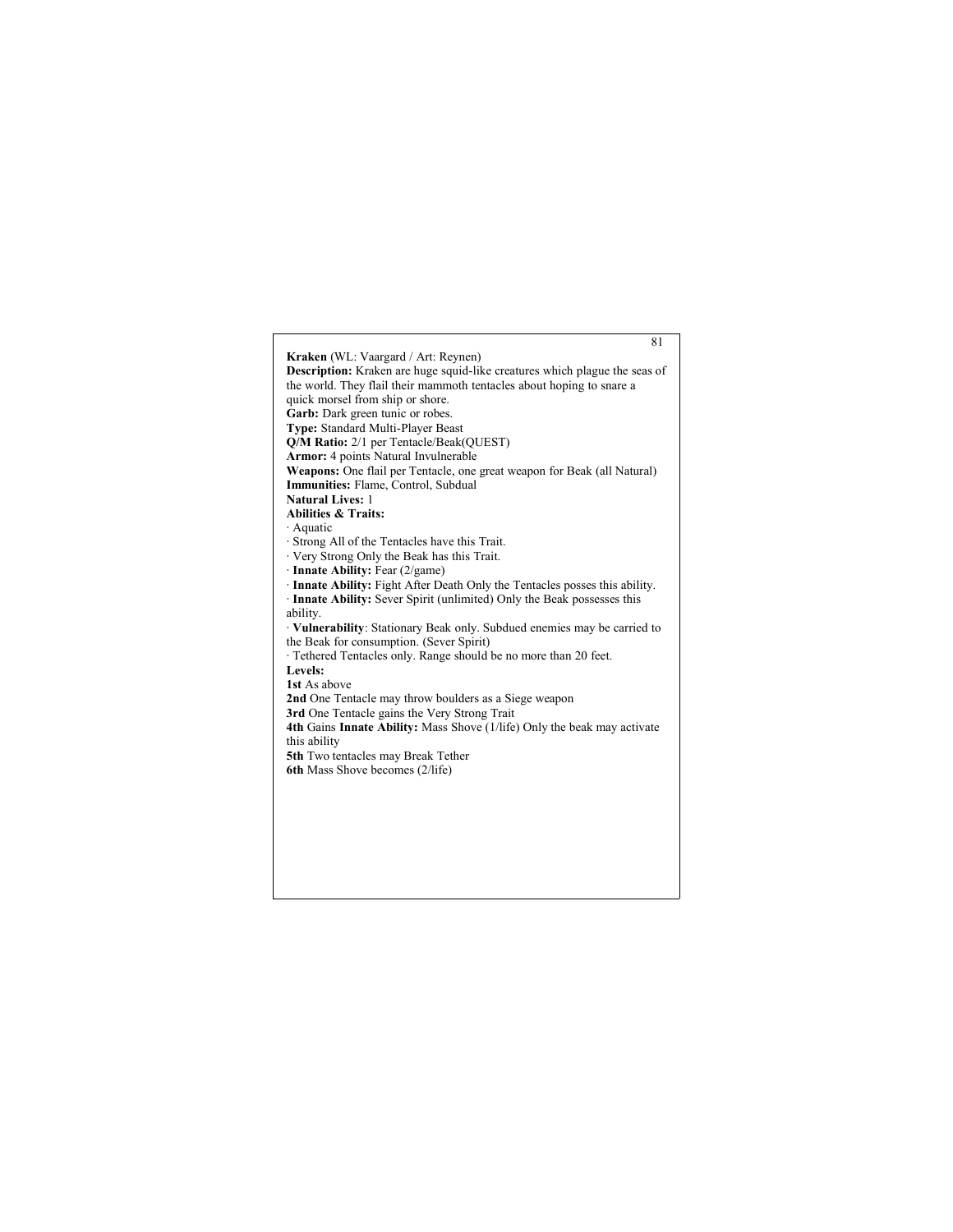82 **Lepus** (WL: Slyddur Rahbet/ Art: Rabbit) **Description:** Imagine a hugely-muscled humanoid rabbit standing over six feet tall, dressed in a loincloth and wielding a blood-stained two-handed sword. Then imagine a whole ARMY of them, leaping into battle with a howling cry and snatching incoming arrows out of the air with their feet. Scary? In truth, the Lepus are a peace-loving and life affirming people, content to live in touch with nature far from the grasp of mankind. Their leaders are wise and have perfected spiritual harmony and balance. The remainder of the populace is semi-barbaric, nomadic forest-dwellers, living in thatch-roofed burrows on the fringes of civilized nations. The Lepus as a race is known to despise the Undead, and go out of their way to destroy such creatures of darkness. **Garb:** Rabbit ears, fluffy tail, loincloth, bone jewelry and such other "savage" clothing. **Type:** Standard Humanoid **Q/M Ratio:** 1/1 **Armor:** May wear up to 2 points of normal armor, any shield Weapons: Any melee weapons, javelins, short bow Immunitites: Subdual **Natural Lives:** 4 **Abilities & Traits:** · **Innate Ability:** Pass Without Trace (1/life) May be used while moving. · **Innate Ability:** Berserk On last life only. **Levels: 1st** As above **2nd** Gains **Innate Ability:** Tunneling (1/game) May be used while moving. +1 Natural Lives (total 5)

**3rd** Gains Missile Block Trait

May now go Berserk on last two lives

**4th** Tunneling becomes (1/life)

Gains Accuracy Trait **5th** Gains Greater Missile Block Trait

+1 Natural Lives (total 6)

**6th** Gains **Innate Ability:** Fight After Death OR may trade all Berserk and Tunneling abilities to become a 6th level

**Magic-Caster**: Druid. If Druid is chosen, the Lepus must obey all the rules for casting, including purchasing weapons with spellpoints.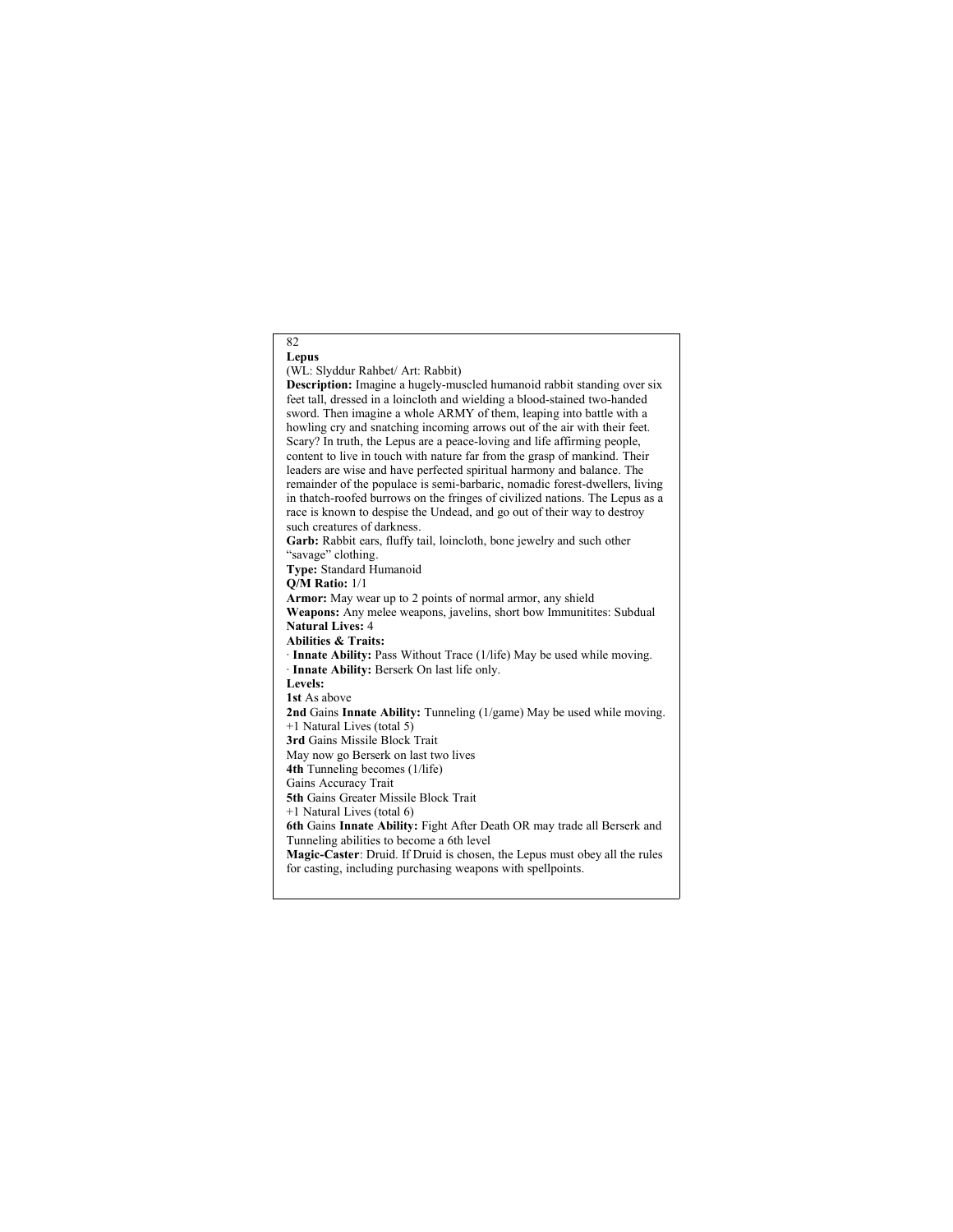## 83 **Lich** (BL: Aramithris & Tawnee / Art: Westerric) **Description:** Liches are wizards who have used their Art to prolong their existence by becoming undead. **Garb:** Yellow Sash. Suggested: a skull mask or other "undead" looking garb and makeup. **Summoned By:** Wizard (5), Lich **Player Lives/Life:** 0, Wizards who become Liches gain additional lives, one life per use purchased. **Type:** Undead Humanoid **Q/M Ratio:** 2/1 **Armor:** None **Weapons:** As per Wizard **Immunities:** Control, Death, Poison **Natural Lives:** 1 per spell purchased **Abilities & Traits:** · Neutral · Magic-Caster: Wizard Becoming a Lich is treated as an additional life for the Wizard for all purposes, including magic. Liches who use Mutual Destruction become Banished rather than losing a life. Liches who use the Transform spell can only transform beings into Undead Monsters. **Vulnerability**: Bound: Liches are bound to within a circle made by a 10 feet piece of yellow cloth. This cloth must be placed on the battlefield within 100 feet of where they last died. Thus each time a Lich dies, it can move its circle up to 100 feet from where it last was. It cannot be within 100 feet of a base or Nirvana. They may not leave this circle. **Levels:** As Wizard class.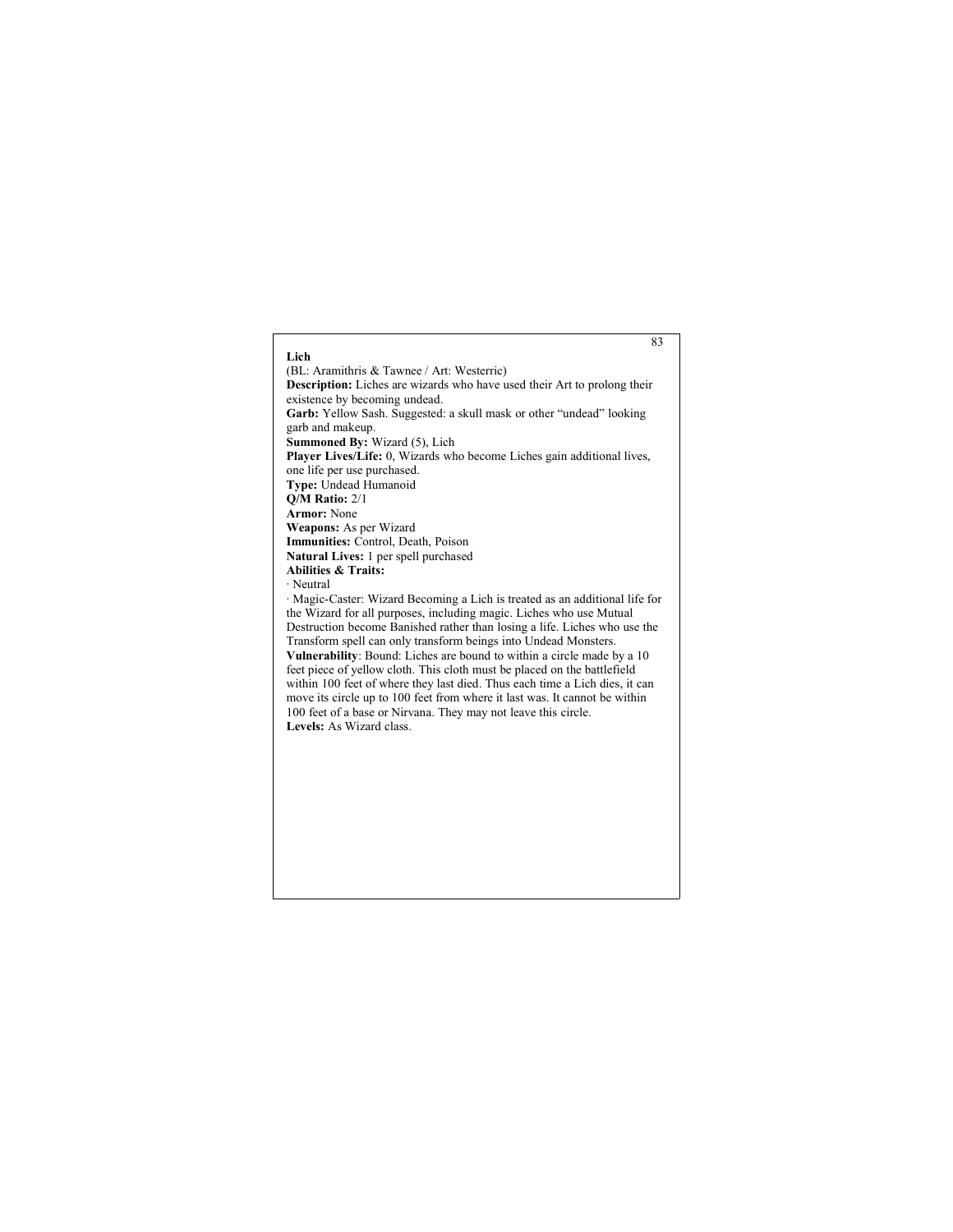84 **Lizardman** (BL: Cheshire / Art: Reynen) **Description:** Lizardmen are dangerous, tribal people who are quite primitive and few in numbers. They can be found in any climate, but most often in marshes and swamps. They are savage in mind and crude in technology. Garb: Green tunic. Green face paint and green cloth covered flail. Suggested: Scales or snakeskin. **Summoned By:** Druid (6), Reincarnate **Player Lives/Life:** 2 **Type:** Standard Humanoid **Q/M Ratio:** 1/1 **Armor:** 1 point Natural, up to a medium shield **Weapons:** Single flail (Natural) or any melee weapons **Immunities:** Poison **Natural Lives:** 4 **Abilities & Traits:** · Strong **Levels: 1st** No additional abilities **2nd** Gains **Innate Ability:** Poison Weapon (1/game) **3rd** +1 to Natural armor (total 2) **4th** May now use javelins **5th** +1 to Natural armor (total 3) Poison Weapon becomes (1/life) **6th** May wear up to 3 points of additional normal armor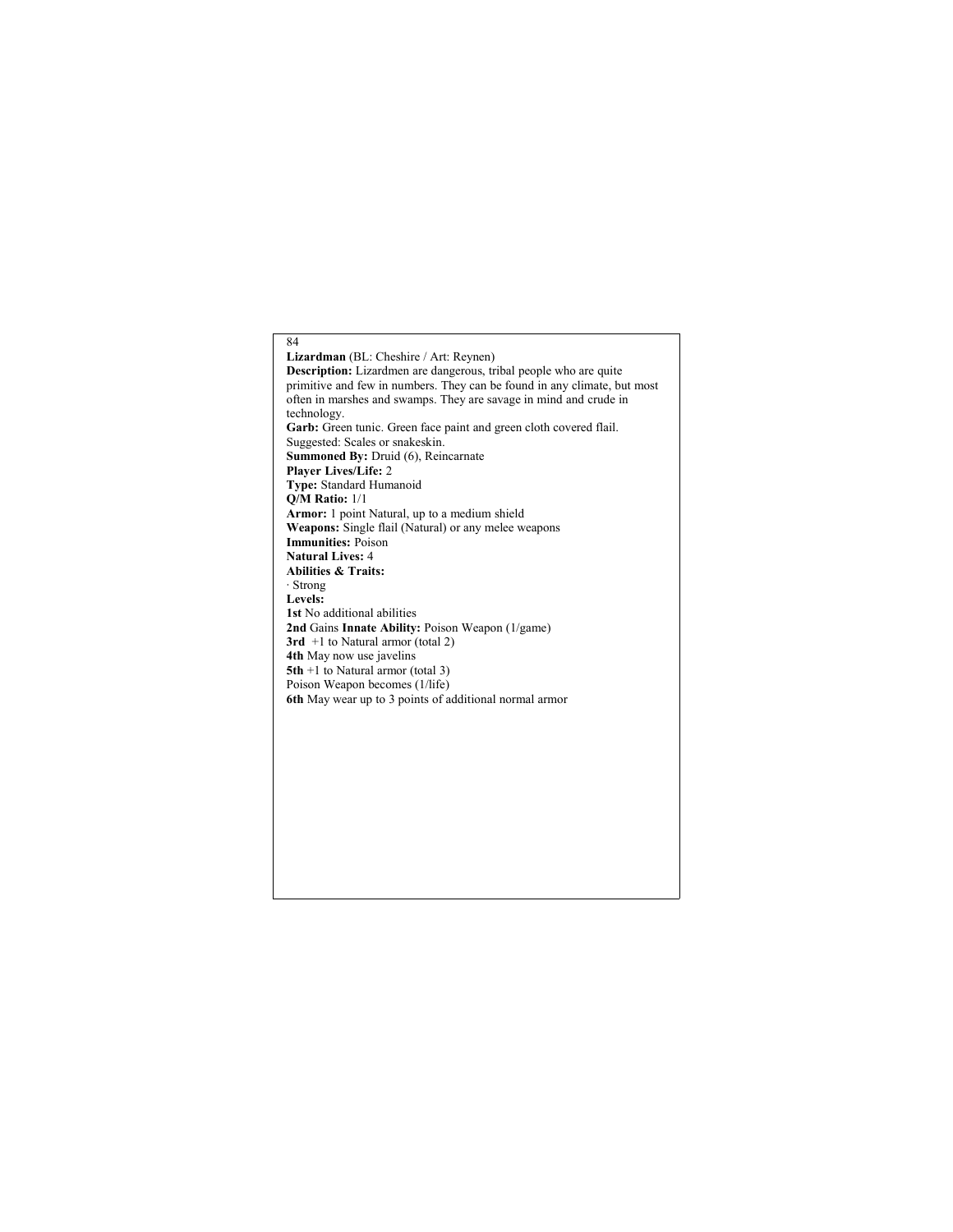# 85 **Manticore** (DS: Crosser / Art: Diego) **Description:** The blending of a lion and a demon, the manticore is a vile and tough opponent. Large and powerful, the beast can take to the air on leathery wings, has the fangs of a rattlesnake, and a tail covered with large iron-like quills, which it can fling a considerable distance. **Garb:** Tabard of orange, tan or yellow with featherless wings, and a wig or paper lion's mane. **Type:** Standard Beast **Q/M Ratio:** 4/1 **Armor:** 2 points Natural **Weapons:** Two short swords (Natural), throwing daggers **Immunities:** Poison **Natural Lives:** 3 **Abilities & Traits:** · Natural Flight May use throwing weapons while in Flight. · **Innate Ability:** Poison Weapon (1/life) **Levels: 1st** As above **2nd** Gains Innate Magical Ability: Fear (1/life) **3rd** +1 point of Natural armor (total 3) **4th** Throwing daggers are now Poisoned **5th** Gains the Strong Trait **6th** Gains Immunity: Control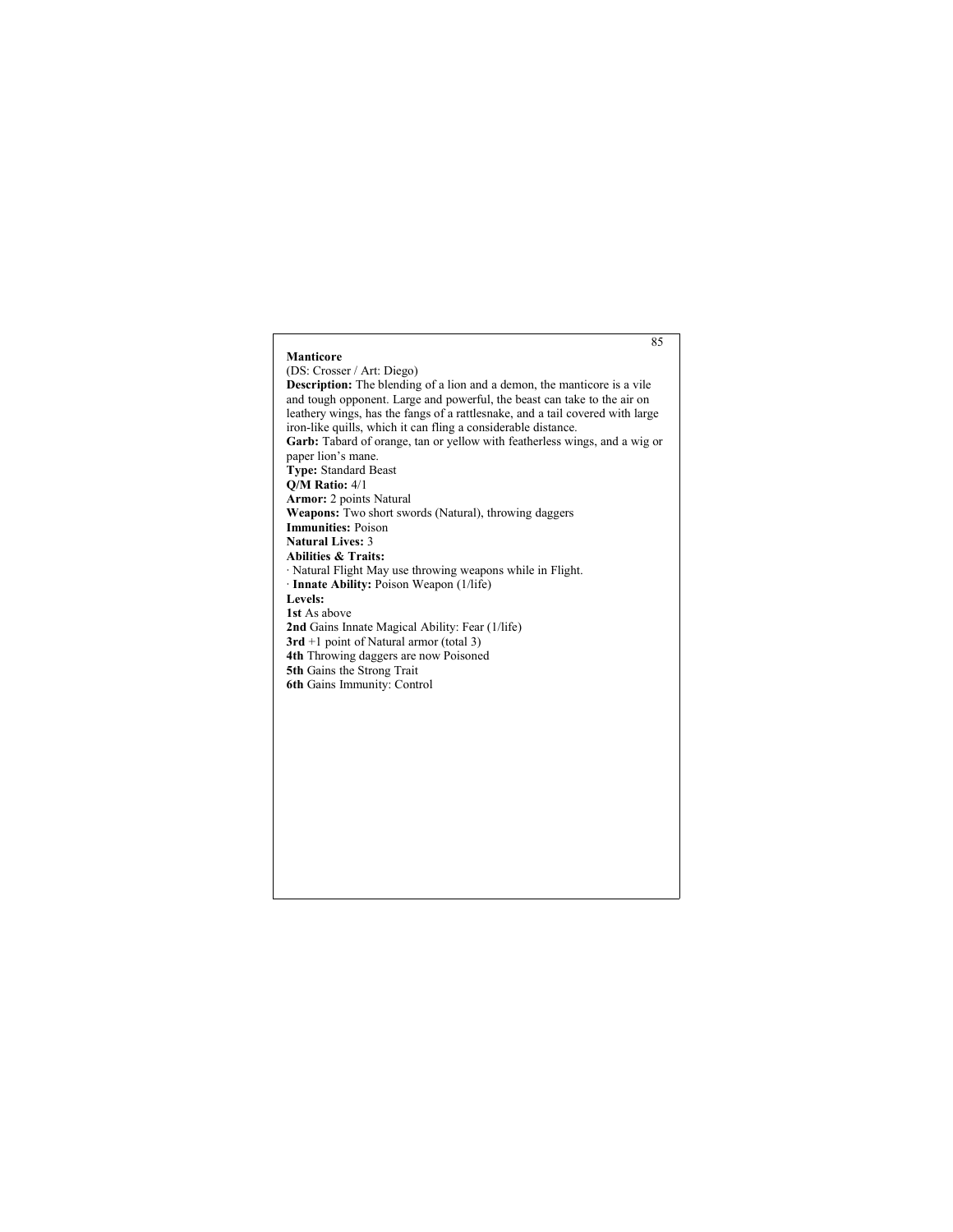## 86 **Medusa** (BD: Nithanalorn / Art: Reynen) **Description:** An evil combination of woman and snake, the Medusa is a creature so vile in aspect that her mere visage is enough to turn a man to stone. Instead of hair, snakes writhe upon her skull and her lower body is often that of a giant serpent. Garb: Elegant garb with snakes added to hair. It is suggested only females play a Medusa. **Type:** Mystical Humanoid **Q/M Ratio:** 3/1 **Armor:** 2 points Natural **Weapons:** Single short sword, any bow **Immunities:** Poison, Subdual **Natural Lives:** 3 **Abilities & Traits:** · **Innate Ability:** Poison Weapon (unlimited) · **Innate Magical Ability:** Petrify (unlimited bolts) · **Innate Magical Ability:** Touch of Paralyzation (2/life) No charge required, may extend through own melee weapons, declare "Stone" x1 to activate. Medusas can use Petrify on victims of her Touch of Paralyzation! · **Vulnerability**: Altered Effect A Medusa who strikes the Shield of Reflection with a Petrify bolt becomes Petrified herself. **Levels 1st** As above **2nd** Gains **Innate Magical Ability:** Fear (1/life) **3rd** Gains **Magic-Like Ability**: Stun (2/life) **4th** Fear becomes (2/life) **5th** Natural armor becomes Natural Invulnerable Armor **6th** Touch of Paralyzation becomes (unlimited)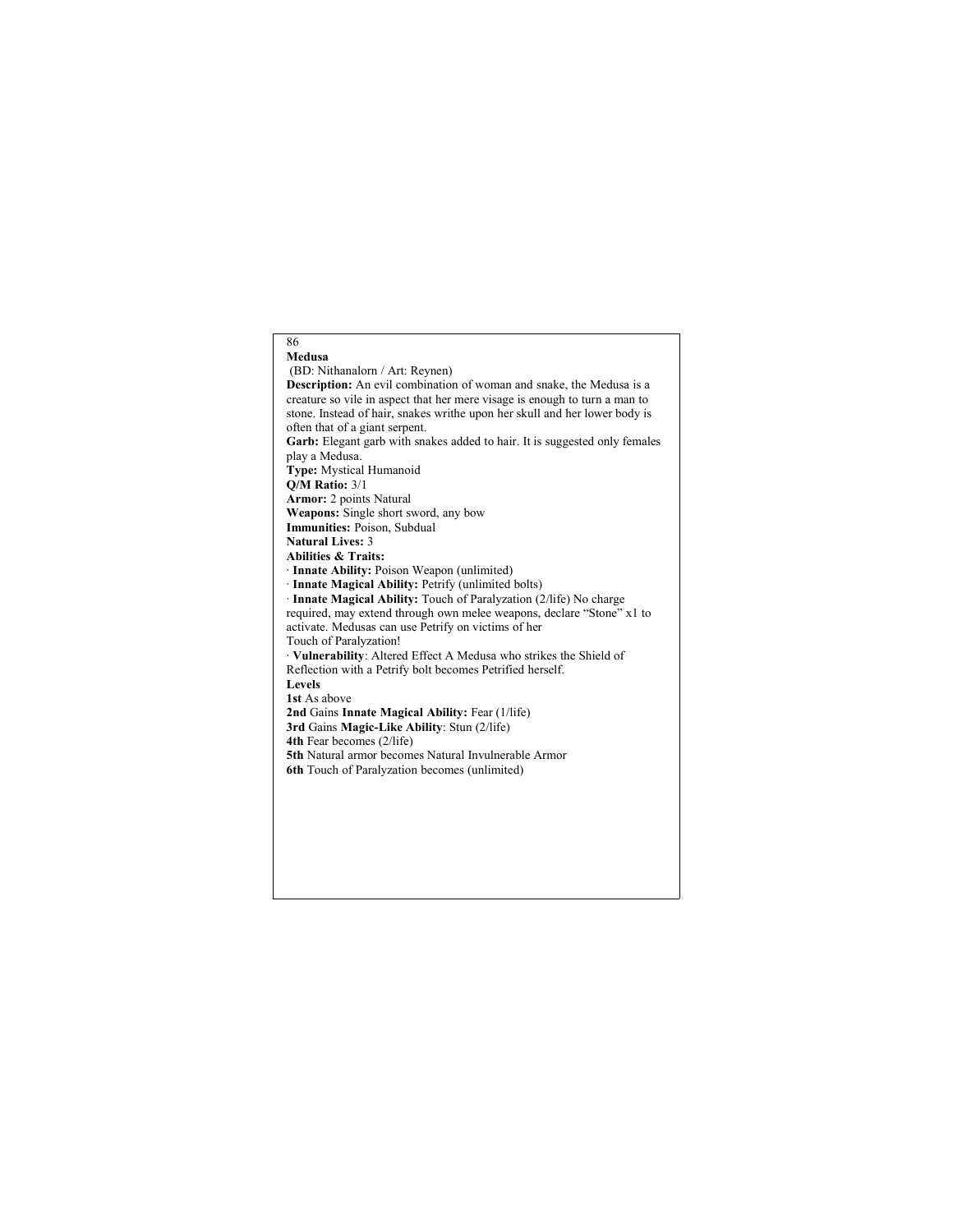#### **Minotaur**

(BD: Cheshire / Art: Bill Sinclair, Elfwood) **Description:** These savage creatures of legend have the head of a bull and the body of a giant man. They are dangerous, unpredictable and merciless. Only a fool would challenge one in its own lair, for they dwell in trapinfested mazes where few have been known to escape. **Garb:** Brown tunic and/or fur and a brown headband or mask. **Type:** Standard Humanoid **Q/M Ratio:** 2/1 **Armor:** 2 points Natural **Weapons:** Any non-hinged melee weapons **Immunities:** Control, Subdual **Natural Lives:** 3 **Abilities & Traits:** · Strong · **Innate Ability:** Tracking (unlimited) **Levels: 1st** As above **2nd** +1 point Natural armor (total 3) **3rd** May now wear up to 2 points of normal armor **4th** Gains **Innate Ability:** Fight After Death (1/life) **5th** May now use any shield +1 point Natural armor (total 4) **6th** +1 Natural Lives (total 4)

87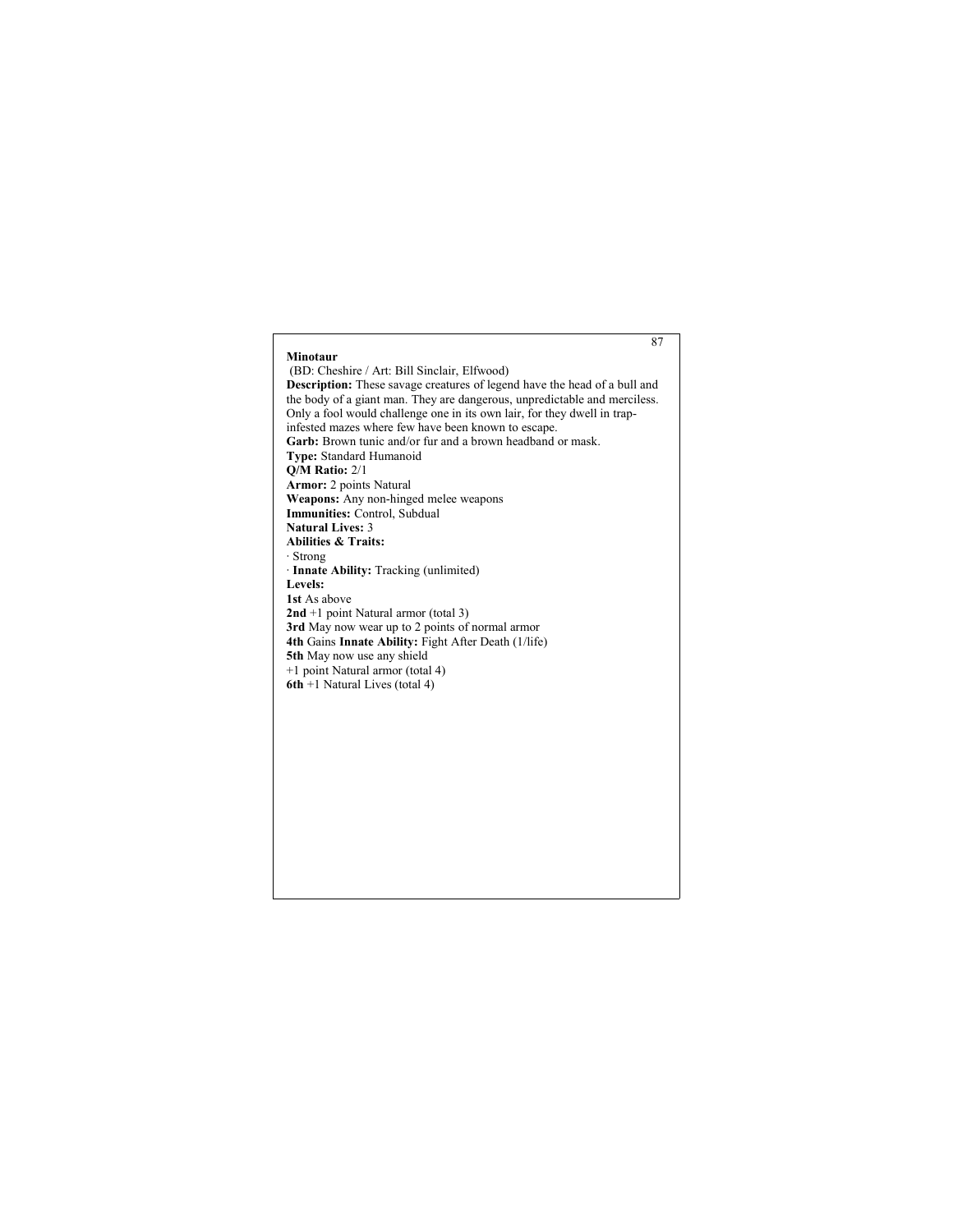#### 88 **Mummy**

(BL: Morbid / Art: Bill Sinclair, Elfwood) **Description:** Mummies are undead creatures that are the corpses of humanoids, wrapped in bandages, and filled with preserving fluids. They are usually associated with a curse. If something concerning the mummy has been desecrated, the mummy may track down and kill the guilty party. Other times, it is merely a spirit that has inhabited a body to wreak havoc. They are quite mindless, and will destroy anything that gets in their way. **Garb:** Mostly wrapped in bandages. Any Egyptian-style garb. **Summoned By:** Wizard (6), Transform **Player Lives/Life:** 4 **Type:** Undead Humanoid **Q/M Ratio:** 3/1 **Armor:** 1 point Natural **Weapons:** Single short sword **Immunities:** Control, Death, Sorcery, Subdual, Poison **Natural Lives:** 3 **Abilities & Traits:** · **Innate Ability:** Touch of Death (unlimited) · Bloodless **Levels: 1st** As above **2nd** Gains the Strong Trait **3rd** +1 point Natural armor (total 2) **4th** +1 point Natural armor (total 3) **5th** Gains Innate **Magic-Like Ability**: Fear (2/life) **6th** Gains **Magic-Like Ability**: Heal (2/life) Self only. Simulates rejoining body parts.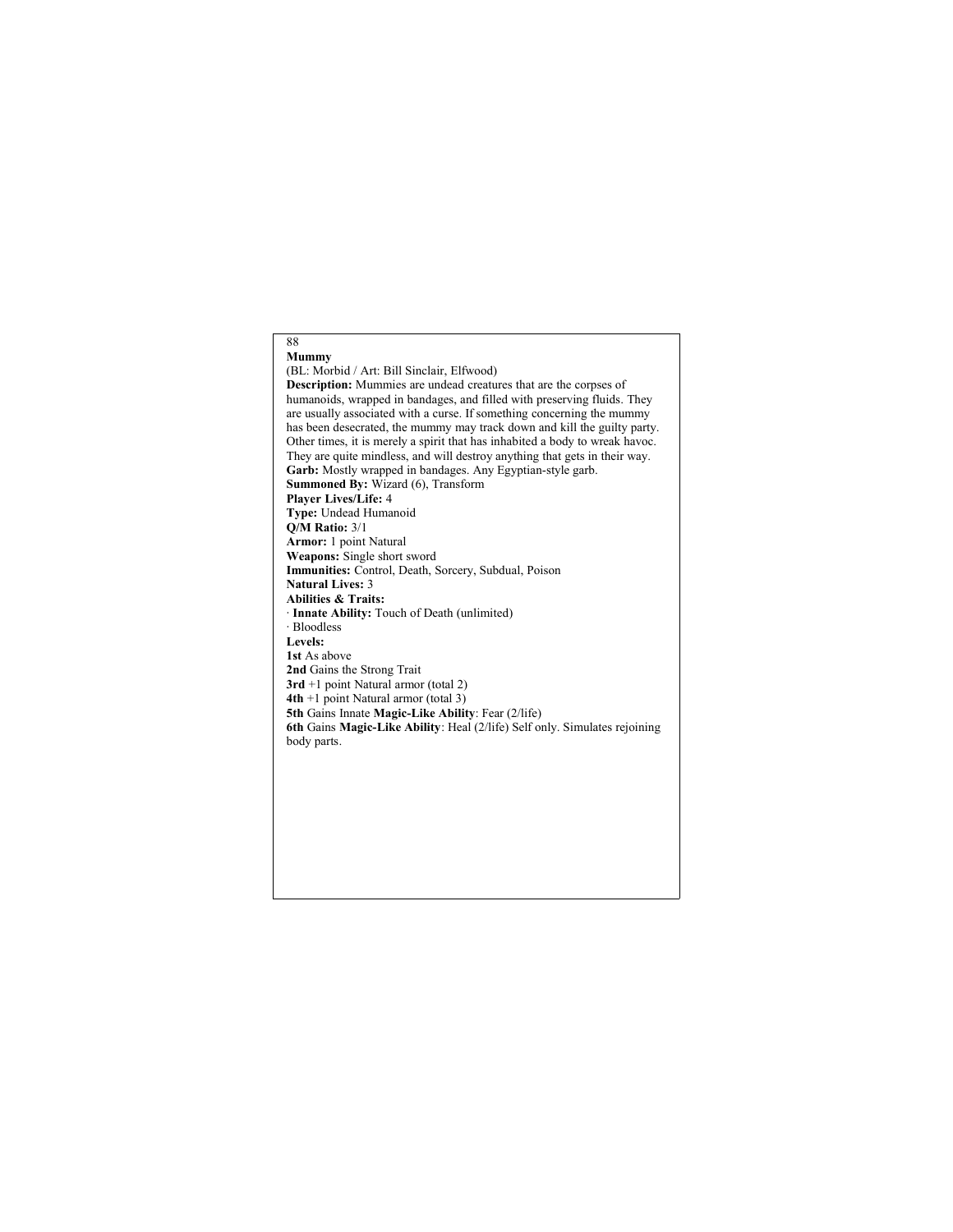#### 89 **Nosferatu** (BL: Naes / Art: Denah) **Description:** These are foul undead beings who are forced to drink the blood of the living in order to survive. They are fearsome, vicious creatures who roam the night and are always notable by their large canines and tendency toward dark clothing. They are weakened by direct exposure to sunlight and are usually found in graveyards, haunted keeps, and other unseemly places from which they hunt. **Garb:** Black garb, white face paint, fangs. **Type:** Undead Humanoid **Q/M Ratio:** 5/1 (QUEST) **Armor:** One point Natural **Weapons:** Two short swords or melee daggers **Immunities:** Control, Death, Subdual, Poison, Disease **Natural Lives:** 2 **Abilities & Traits:** · Create Minion (Vampires, p. 57, 1/life) · Regeneration · Serial Immortality · Strong · Tough · **Innate Ability:** Steal Life (1/life) · **Magic-Like Ability**: Yield (1/life) · **Vulnerability**: Altered Effect Nosferatu may not be Resurrected, Healed, Reanimated, Transformed or Reincarnated. · **Vulnerability**: Wooden stabbing weapons deal normal damage to a Nosferatu. Such weapons and Flame attacks are the only way to kill one of these Monsters. Damaged armor and wounds lost to wooden weapons do not Regenerate, nor does their Immortality extend to deaths caused by wooden weapons, fire or magic. · **Vulnerability**: Aversion (Holy Ground) **Levels: 1st** As above **2nd** Gains **Magic-Like Ability**: Teleport (1/life) **3rd** Yield becomes (2/life) **4th** Gains **Innate Magical Ability:** Vermin Horde (Rats, 1/life) **5th** Vermin Horde becomes (2/life) **6th** Teleport becomes (2/life)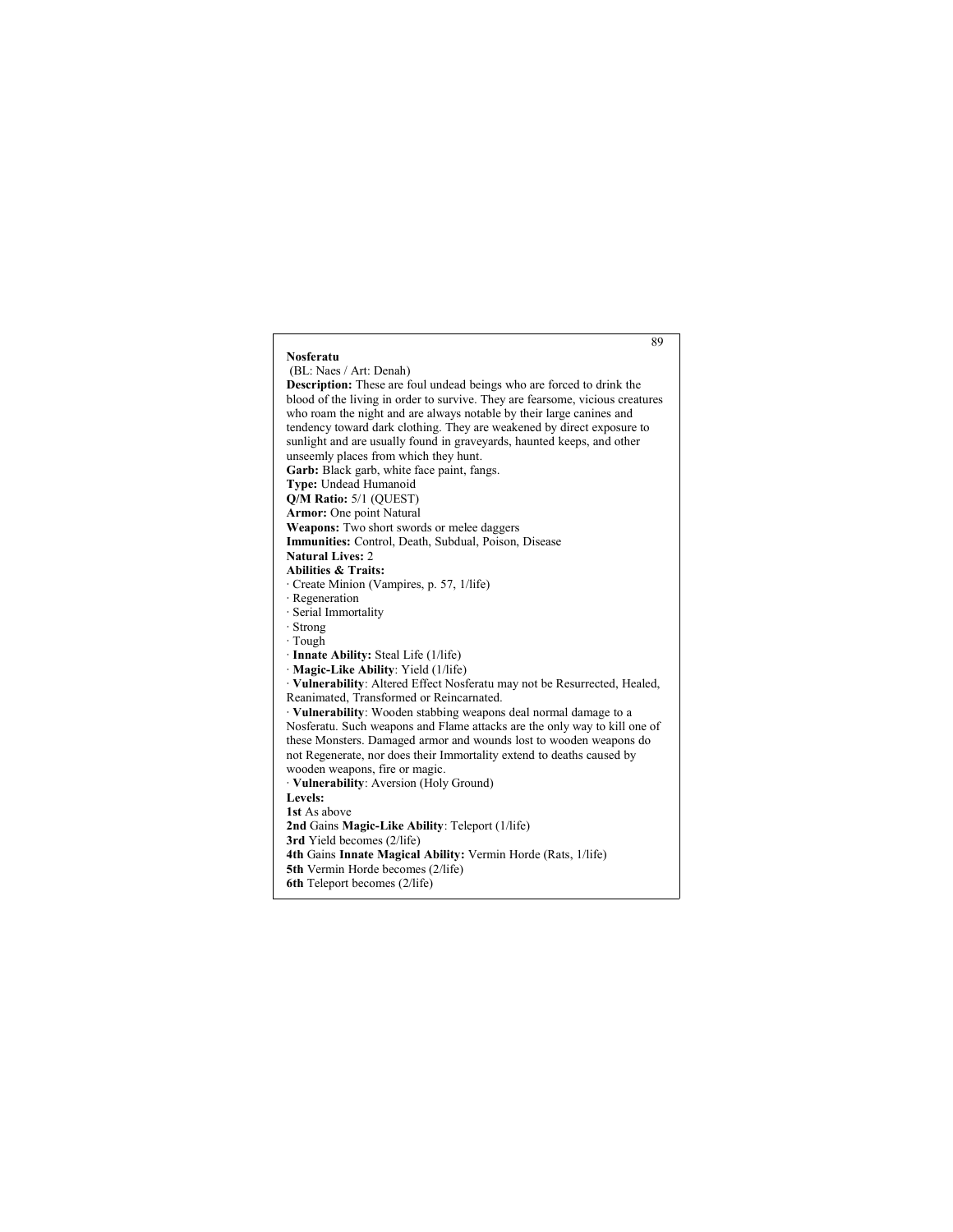#### **Oaken** (WL: Wyngarde & Tater/ Art: Rabbit)

**Description:** Oaken are magical plant-like creatures who live for centuries, yet never move from the place of their birth. Their natural magic resistance and the effect they spread to nearby grounds is highly valued by Druids, who often raise them from seedlings to protect their groves. Players portraying an Oaken are actually representing its powerful and prehensile Branches. **Garb:** Browns and greens, leaves and floral prints. Stand very still and

speak very slowly.

**Type:** Mystical Arboreal **Q/M Ratio:** 2/1 per Branch (QUEST) **Armor:** 4 points Natural **Weapons:** Two short melee weapons **Weapons:** Two short melee weapons (Natural) **Immunities:** Projectiles, Subdual, Control **Natural Lives:** 3 per Branch **Abilities & Traits:** · Home Tree · Mend Heal · Neutral · Strong · Tough

· **Innate Ability:** Entangle (2 bolts/U) The bolts may be divided between any active Branches.

· **Innate Magical Ability:** Anti-Magic Zone (unlimited) This ability must be centered on the Home Tree and may not be Dispelled. At 1st level this ability extends 10 feet in all directions from the trunk of the tree. This zone also represents the range of the player(s) portraying the Branches (see Bound, below)

· **Innate Magical Ability:** Lore (unlimited) This represents the wisdom demonstrated by these creatures. Reeves should answer any questions the Oaken might have regarding the scenario and provide clues which might be useful in a Quest.

· **Vulnerability**: Bound Branches may not move outside the range of its Anti-Magic Zone.

**Levels:**

90

**1st** As above

**2nd** May now use long weapons

Anti-Magic Zone becomes 20 foot radius

**3rd** Anti-Magic Zone becomes 30 foot radius

**4th** Gains the Multi-Player Type. One additional player may now be a

Branch. From this level forward, all Branches are considered to be the same level as the highest level Branch.

**5th** One additional player may be a Branch (total 3)

Entangle becomes (3 bolts/U)

One Branch may use a reach weapon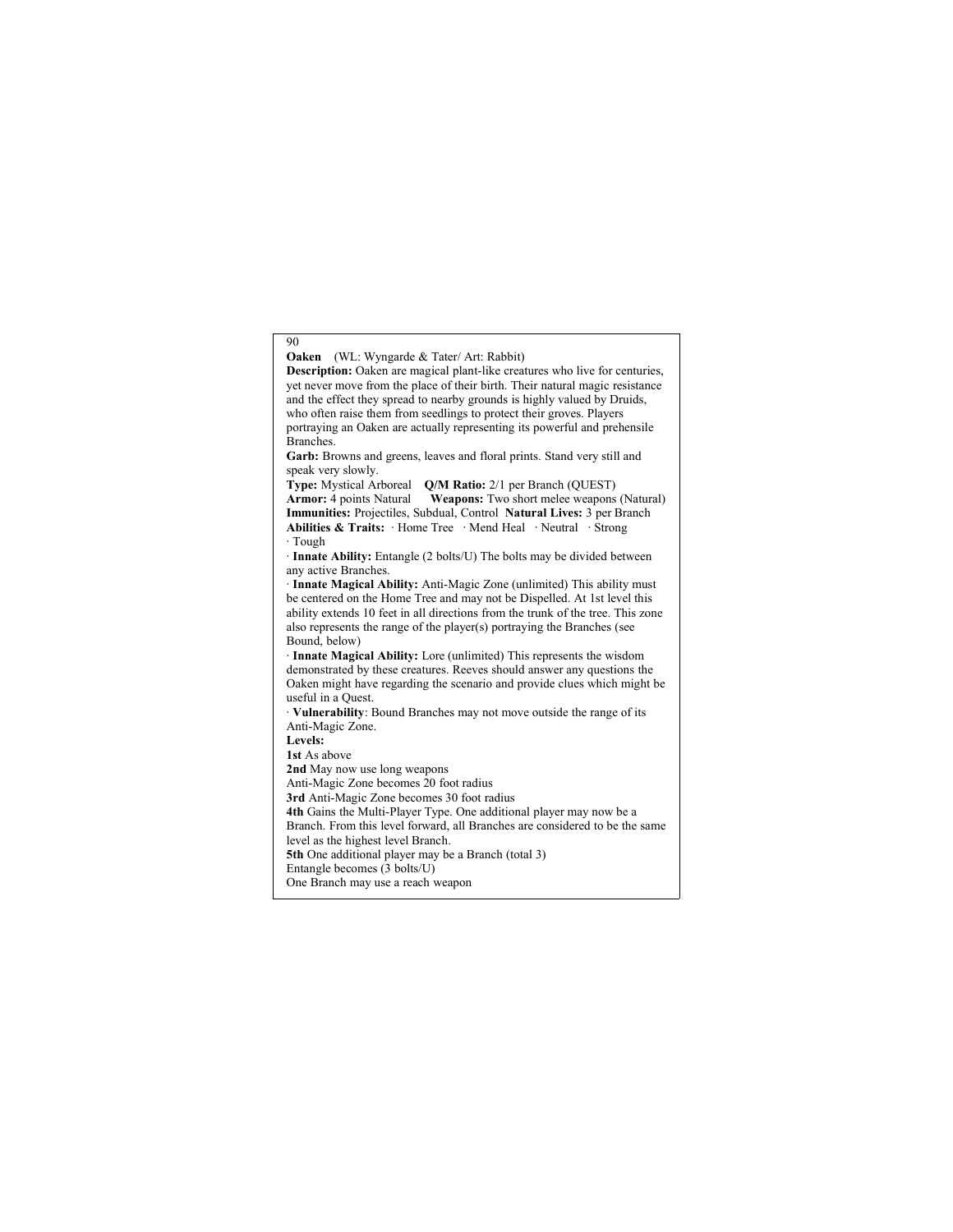Anti-Magic Zone becomes 40 foot radius **6th** One additional player may be a Branch (total 4) Entangle becomes (4 bolts/U) One Branch may use up to a medium shield Anti-Magic Zone becomes 50 foot radius

#### **Ogre**

(Various / Art: Ryan Bourret, Elfwood) **Description:** Ogres are the largest of the Goblinoid races (others include Goblins, Hobgoblins, and Orcs). They are misshapen brutes, standing over 9 feet tall, with blotched and mottled skin and sparse black hair. Ogres are generally cruel creatures who delight in the suffering of smaller races. They make their living by raiding caravans and sacking farming communities. **Garb:** Skins, hides and rough leathers. Brown or green face make-up, tusks. **Type:** Standard Humanoid **Q/M Ratio:** 2/1 **Armor:** 2 points Natural **Weapons:** Any melee weapons or two short melee weapons (Natural) **Immunities:** Subdual, Poison **Natural Lives:** 3 **Abilities & Traits:** · Strong · **Innate Magical Ability:** Fear (1/game) · **Innate Ability:** Berserk On last life. This ability grants two additional points of armor to the Ogre's Natural armor **Levels: 1st** As above **2nd** May now use boulders **3rd** Fear becomes (2/game) **4th** Boulders become Improved Rocks **5th** Fear becomes (1/life) Gains **Innate Ability:** Fight After Death (on last life) **6th** All Natural armor (including Berserk armor) becomes Natural Invulnerable

91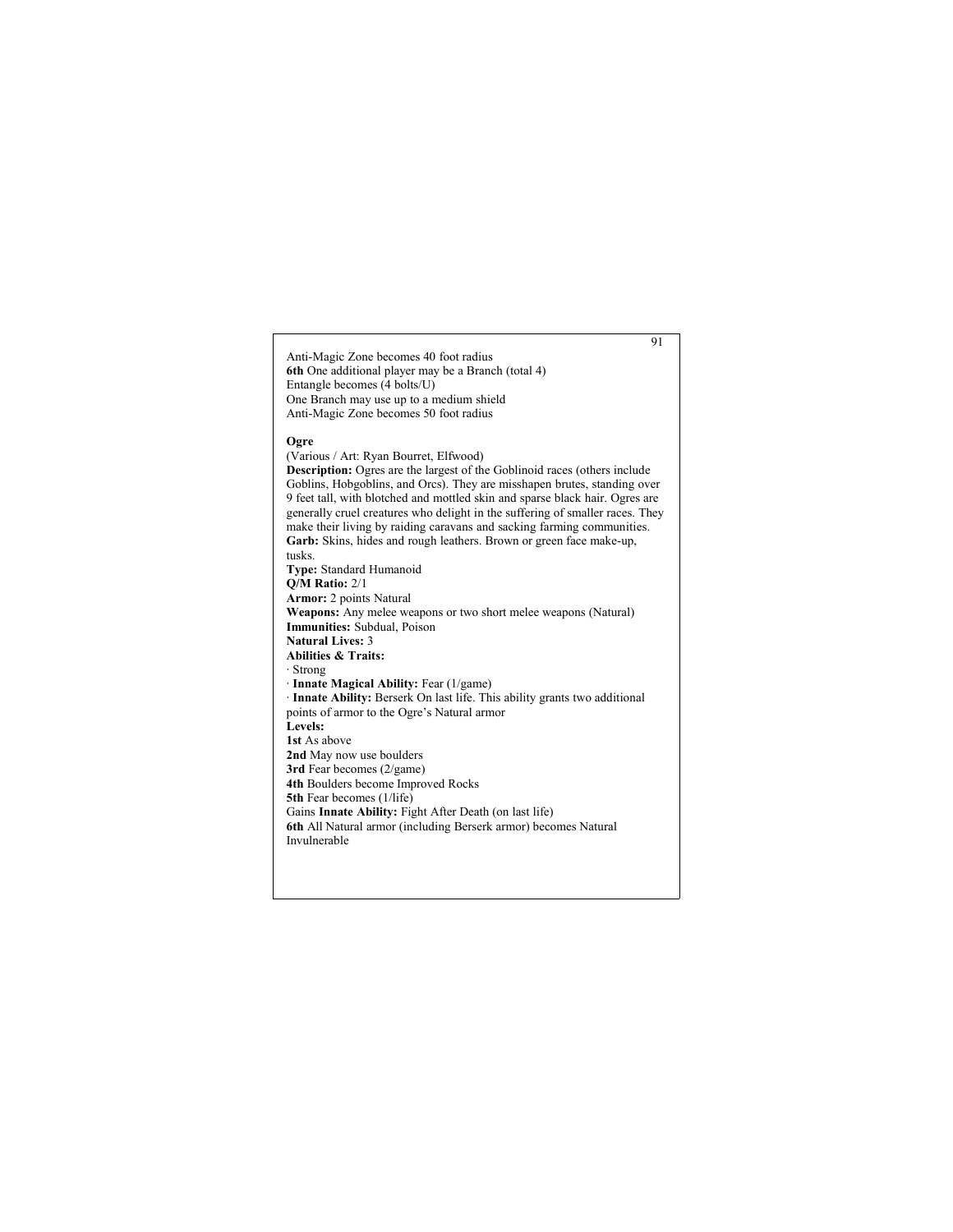#### 92 **Orc**

#### (BL: RAN / Art: Diego)

**Description:** These hideous creatures are members of a race descended from Elves who were twisted and perverted by evil in the mists of the past. Although they are not inherently evil, they are culturally and mentally predisposed toward hate, malice and cruelty. They are almost always uncomfortable and, aside from mealtime or battle, are never happy or at peace. Orcs are heavily built with thick hides, short legs and long arms. They have grotesque, fanged faces and random hair growth. **Garb:** Crude clothing, random leather/hide armor. Greenish grey make-up, animal fangs. **Type:** Standard Humanoid **Q/M Ratio:** 2/1 **Armor:** 1 point Natural, may wear up to 2 points of normal armor **Weapons:** Any melee weapons, rocks, javelins, short bow **Immunities:** Poison **Natural Lives:** 4 **Abilities & Traits:** · **Innate Ability:** Berserk (on last life) Berserk armor stacks on top of Natural armor · **Innate Ability:** Truth (1/game) Only on subdued enemies. **Levels: 1st** As above **2nd** +1 Natural Lives (5 total) **3rd** Gains **Innate Ability:** Fight After Death (on last life) Gains **Innate Ability:** Flame Arrow (1/reusable) **4th** May now wear up to 3 points of normal armor **5th** May now use up to a medium shield **6th** Gains **Innate Ability:** Improve Weapon (1/game) +1 point of Natural armor (2 total)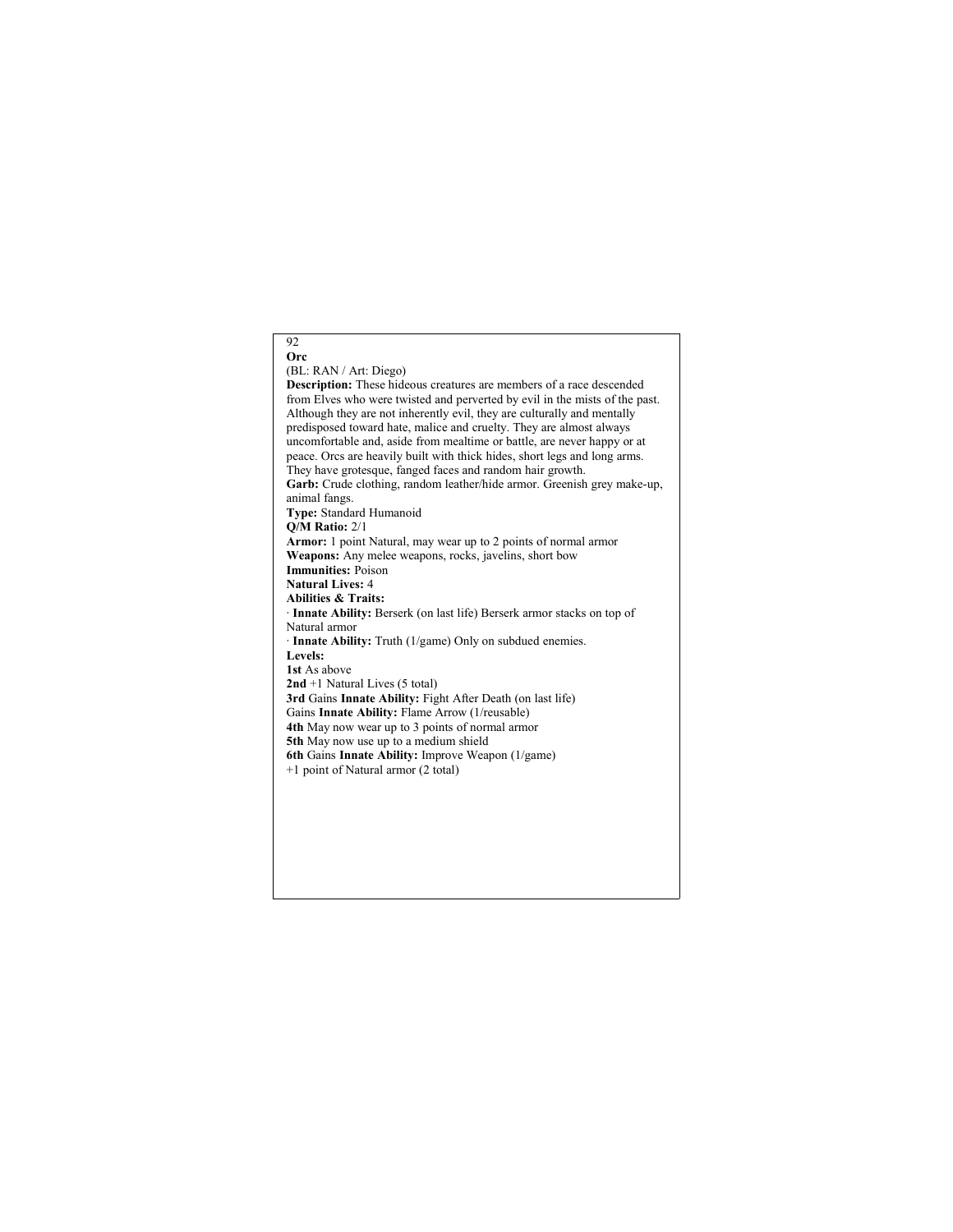## 93 **Pegasus** (BL: Cheshire / Art: Denah) **Description:** Pegasi are some of the most beautiful and well-known creatures in all creation. These winged horses are extremely intelligent beasts who generally choose to ignore most races, though they will go out of their way to annoy Harpies. **Garb:** A pair of white feather wings and white fur leggings. **Summoned By:** Wizard (6), Transform **Player Lives/Life:** 2 **Type:** Mystical Beast **Q/M Ratio:** 1/1 **Armor:** 1 point Natural **Weapons:** Two short hacking or bludgeoning melee weapons (Natural) **Immunities:** Control **Natural Lives:** 3 **Abilities & Traits:** · Many-Legged · Natural Flight · **Innate Magical Ability:** Awe (1/life) **Levels: 1st** As above **2nd** Gains Mount Trait: May carry one rider. **3rd** Awe becomes (2/life) **4th** Gains **Innate Magical Ability:** Charm (1/game) **5th** Charm becomes (1/life) **6th** Awe becomes (3/life)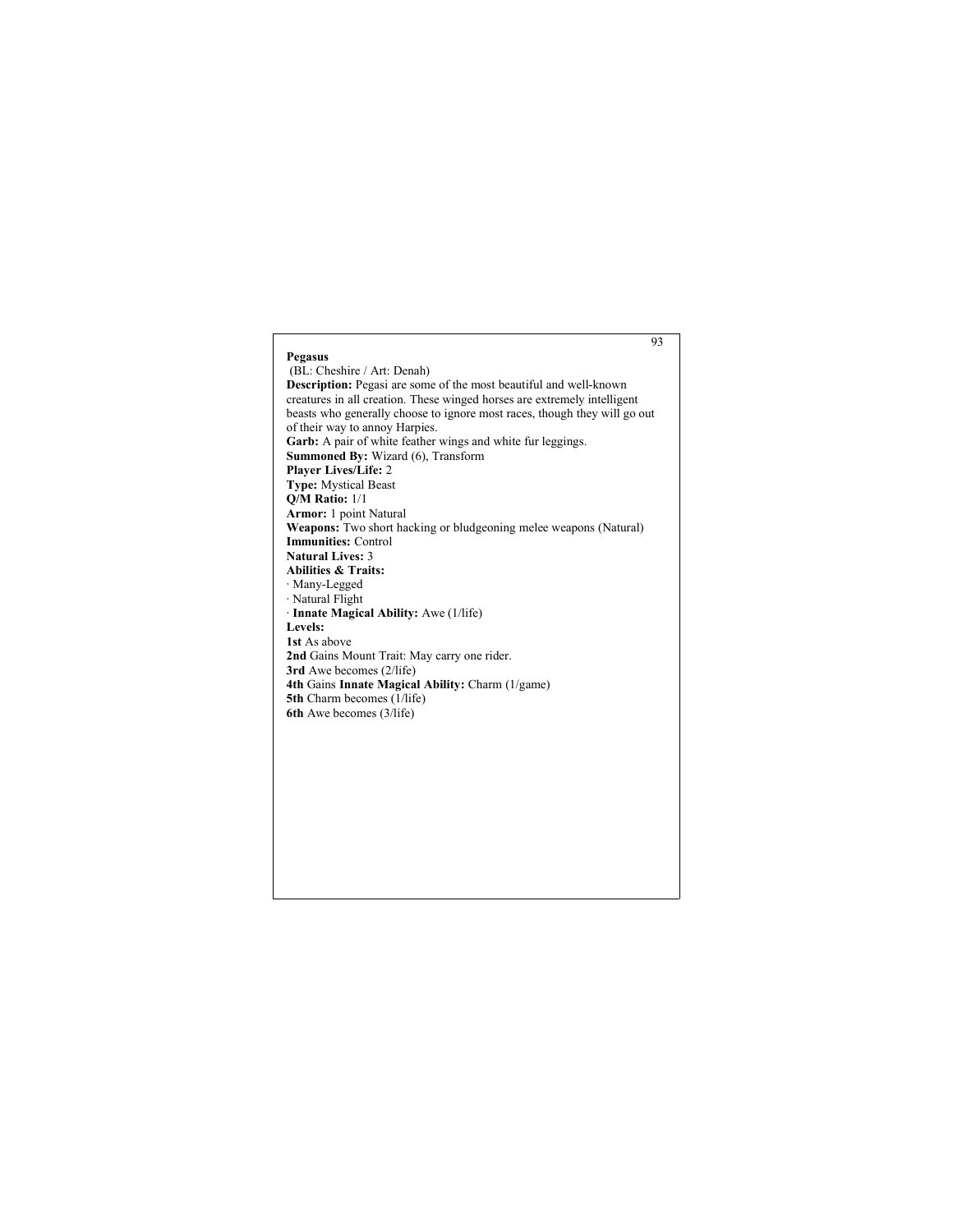## 94 **Phoenix** (IM: Matthias/ Art: Justin T. Short, Elfwood) **Description:** The Phoenix is a legendary eagle-like bird that destroys itself in fire at the end of its five-hundred-year lifetime, and from whose ashes springs a new Phoenix. It is a symbol of immortality and of Amtgard, therefore only someone who has become a Knight may play a Phoenix. Garb: Feathered wings and garb of red, orange and yellow. Flame patterns, a beak. **Type:** Mystical Beast **Q/M Ratio:** 10/1 (QUEST) **Armor:** 6 points of Natural Invulnerable **Weapons:** Two short melee weapon (Natural, Magical) **Immunities:** Flame, Magic **Natural Lives:** Unlimited (see below) **Abilities & Traits:** · Burning Body · Flame Weapons · Greater Regeneration · Natural Flight · Neutral · Serial Immortality · Strong · **Innate Magical Ability:** Presence (unlimited) Only against Paladins and Anti-Paladins. · **Innate Magical Ability:** Extend Immunities (unlimited) · **Magic-Like Ability**: Resurrect (unlimited) May not use this ability on the same player more than once per game. · **Magic-Like Ability**: Heal (unlimited) **Levels:** None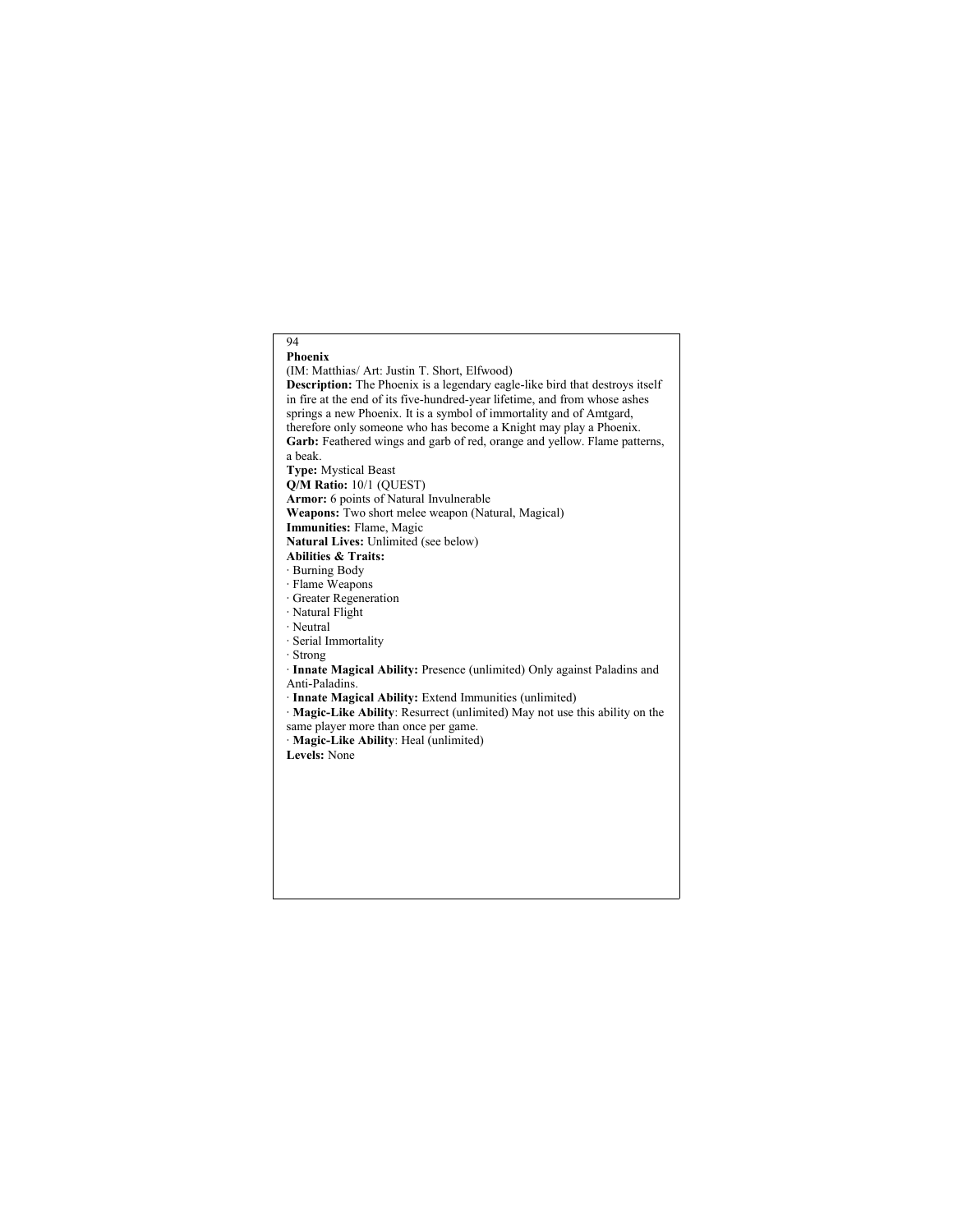#### 95 **Plaguer** (MS: Manny / Art: Greywind) **Description:** These are diseased humans whose minds have been twisted by the plague they bear. They live only infect others with their insanity and disease. **Garb:** Any normal garb. The plague hides itself well. **Type:** Standard Humanoid **Q/M Ratio:** 3/1 (QUEST) **Armor:** None **Weapons:** Any short or long melee weapons **Immunities:** Disease, Poison **Natural Lives:** 5 **Abilities & Traits:** · Replication (unlimited) This ability may be limited or altered by a Reeve for a specific scenario. Any victim slain by a Plaguer, or who dies under the effect of a Plaguer's disease, spends the rest of the game as a Plaguer unless Cure Disease is used upon them. · **Innate Ability:** Touch of the Plague (unlimited) · **Vulnerability**: Cure Disease will turn a Plaguer into a 1st level Warrior who is so grateful to the person who cured them that they will gladly die for them for the rest of that life. · **Vulnerability**: All Plaguer abilities are countered by appropriate immunities, Protection from Disease or Protection from Death. **Levels: 1st** As above **2nd** Gains **Innate Ability:** Touch of Death (1/game) Self only. **3rd** Gains **Innate Ability:** Fight After Death (1/life) **4th** Touch of Death becomes (1/life) **5th** Gains Hard To Kill Trait **6th** Touch of Death becomes (unlimited) **Note**: Due to the infectious nature of the Plague, an entire populace could very well succumb to its effects unless some provision is made for curing players on a mass scale. Thus, it is suggestedPlaguers only be used in games or Quests where such is made possible, unless slowly killing the entire populace is your goal. (Which is fine, just let everyone know.)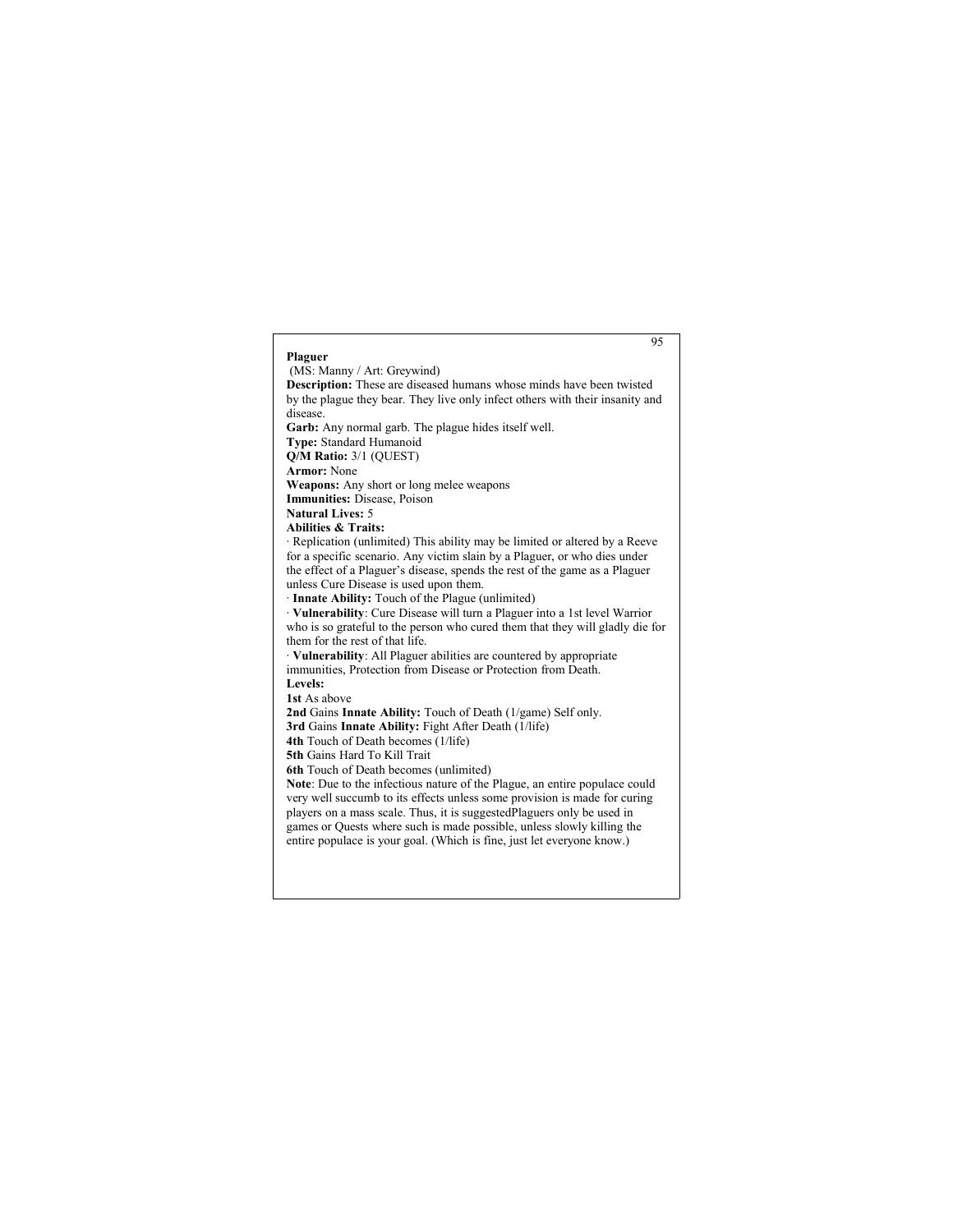#### **Poltergeist** (BL: Cheshire / Art: Reynen) **Description:** Poltergeists are similar in background to Ghosts, but are the spirits of violent persons whose lust for blood could not be quenched in the afterlife. Poltergeists are plain and simply put, evil in one of its purest forms and should be avoided whenever possible. **Garb:** White or tie-dyed robes, white face paint. **Type:** Undead Humanoid **Q/M Ratio:** 3/1 **Armor:** None **Weapons:** None **Immunities:** Control, Subdual, Death, Poison, Disease **Natural Lives:** 3 **Abilities & Traits:** · Incorporeal · **Magic-Like Ability**: Touch of Death (4/life) Self only. · **Magic-Like Ability**: Wounding (2/life)

- · **Vulnerability**: Spell Weakness If Banished three times in one life, the Poltergeist is removed from the game.
- **Levels: 1st** As above

96

- 
- **2nd** Gains **Magic-Like Ability**: Possession (1/game)
- **3rd** Wounding becomes (4/life) **4th** Gains **Magic-Like Ability**: Hold Person (2/life)
- **5th** Hold Person becomes (4/life)
- **6th** Possession becomes (1/life)
- Touch of Death becomes (unlimited)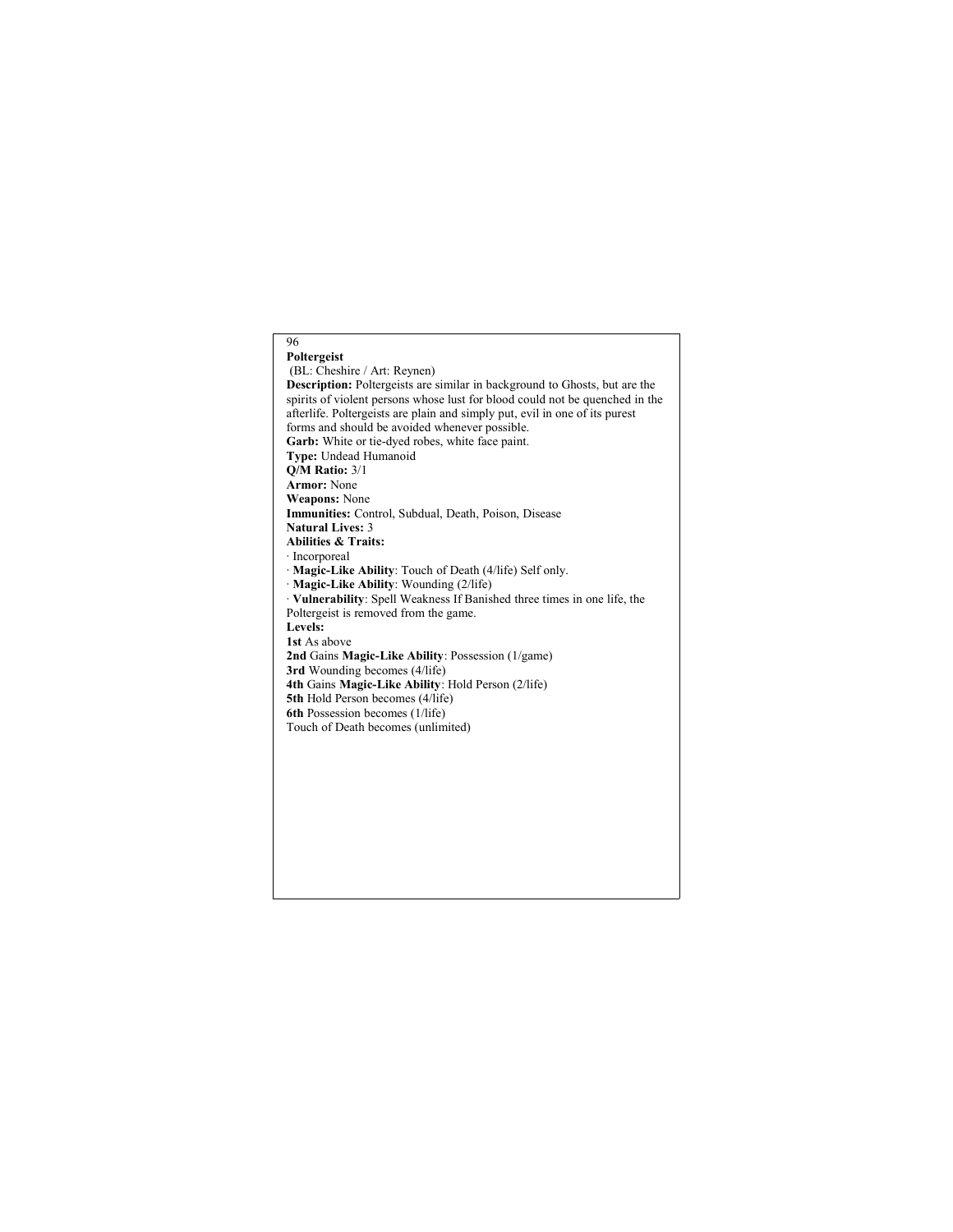#### 97 **Satyr** (WL: Wyngarde / Art: Denah) **Description:** These hearty creatures have the torso of a man and the lower legs of a goat. Their love of partying and rampant displays of drunken vulgarity are legendary. **Garb:** Small horns, furry leggings, bare chests, pan flutes **Summoned By:** Druid (6), Bard (6), for 3 spellpoints, just like purchasing a weapon. Satyrs are willing companions and are not removed from the game if targeted with Dispel Magic. **Player Lives/Life:** 2 **Type:** Mystical Fey Humanoid **Q/M Ratio:** 1/1 **Armor:** None **Weapons:** Any short melee weapons **Immunities:** Control, Poison, Subdual **Natural Lives:** 3 **Abilities & Traits:** · Tough · **Magic-Like Ability**: Charm (2/life) · **Magic-Like Ability**: Legend (1/life) · **Innate Magical Ability:** Commune (unlimited) · **Vulnerability**: Wine and Song Any player who is actively singing, dancing, or playing music will not be harmed by a Satyr nor will they attack any player who presents them with a tasty beverage. In either case, they will defend themselves if necessary. **Levels: 1st** As above **2nd** Legend becomes (2/life) Gain one point of Natural armor **3rd** May now use javelins +1 Natural Lives (total 4) **4th** Gains **Magic-Like Ability**: Extension (unlimited) **5th** Gains **Innate Magical Ability:** Pass Without Trace (1/life) **6th** Gains Strong Trait +1 point Natural armor (total 2)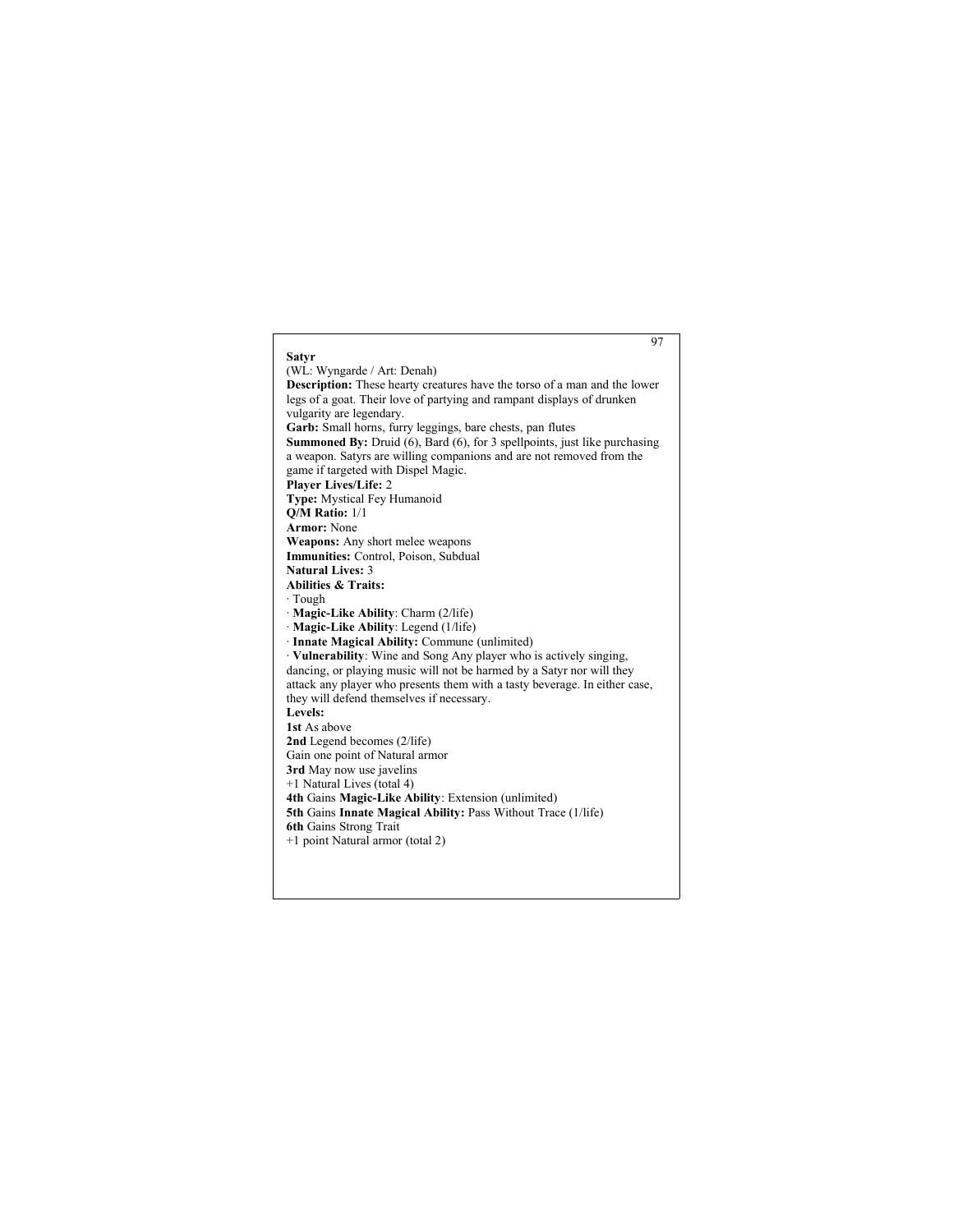## 98 **Scalor** (WL: Wyngarde / Art: Reynen) **Description:** The Scalor are a barbaric race of humanoid fish. They are the mortal enemies of humans and mer-folk alike, as the Scalors detest everything they cannot eat, destroy, or subjugate. These cunning fish-men have developed ambush tactics, use of undersea nets to capture prey, and basic metal working skills. Make lots of bubbling and gurgling sounds. Walk slumped over to emulate the slow gait these creatures exhibit on land. Garb: Green or blue garb. Suggested: scales, scale mail and fins. **Type:** Standard Humanoid **Q/M Ratio:** 1/1 **Armor:** 1 point Natural, may wear up to 2 additional points of normal armor **Weapons:** Any single short or long melee weapon, javelins **Immunities:** None **Natural Lives:** 5 **Abilities & Traits:** · Aquatic · **Innate Ability:** Entangle (2 bolts/U) Simulates intricate netting. · **Vulnerability**: Weak Only against magical attacks. They are so afraid of magic they are even slain by Subdual and Control spells. Non-magical weapons injure Scalors as normal. **Levels: 1st** As above **2nd** May now use throwing weapons **3rd** Entangle becomes (3 bolts/U) **4th** May now use spears and polearms **5th** Entangle becomes (4 bolts/U) **6th** Gains **Innate Ability:** Poison Weapon (1/life)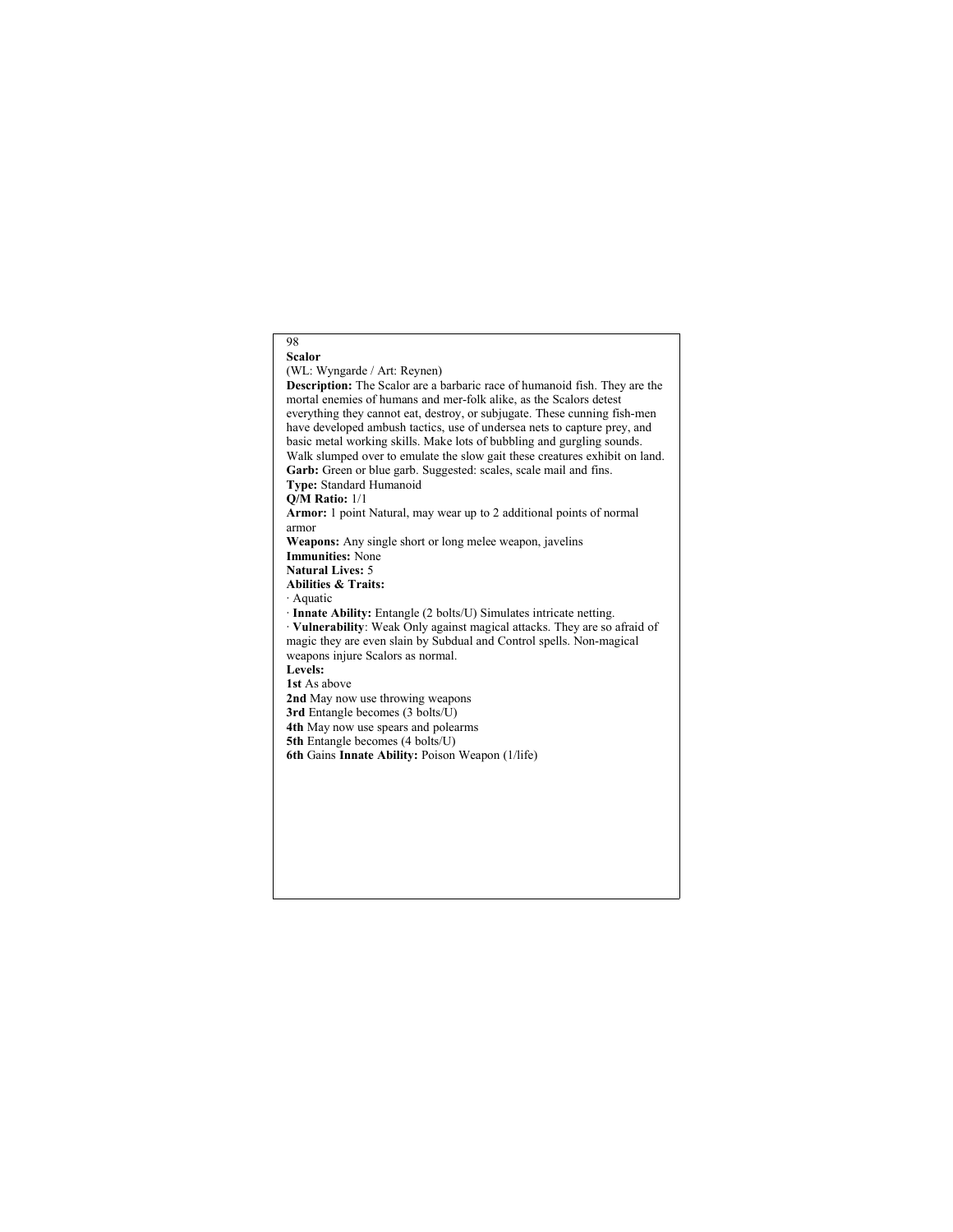## 99 **Siren** (BD: Nithanalorn / Art: Reynen) **Description:** These beings are a race resembling human females, but are something very inhuman. They sing most of their lives, luring unsuspecting travelers to their doom. To help them along, they are incredibly seductive and extremely beautiful. Both assets they use to give them an advantage over a weary victim. Garb: Seductive gray, blue, or green dress. Aquatic looking if possible. Suggested: Blue and green glitter makeup, must be female to play a Siren. **Summoned By:** Druid 6 (Reincarnate) **Player Lives/Life:** 1 **Type:** Mystical Humanoid **Q/M Ratio:** 1/1 **Armor:** None **Weapons:** Single melee dagger **Immunities:** None **Natural Lives:** 3 **Abilities & Traits:** · **Magic-Like Ability**: Circle of Protection (1/life) · **Magic-Like Ability**: Yield (2/life) · **Vulnerability**: Bound **Levels: 1st** As above **2nd** May now wear one point of armor **3rd** Circle of Protection becomes (2/life) **4th** Yield becomes (3/life) **5th** Circle of Protection becomes (3/life) **6th** Gains **Magic-Caster**: Bard Gain any two Bard spells. May not take enchantments or neutrals.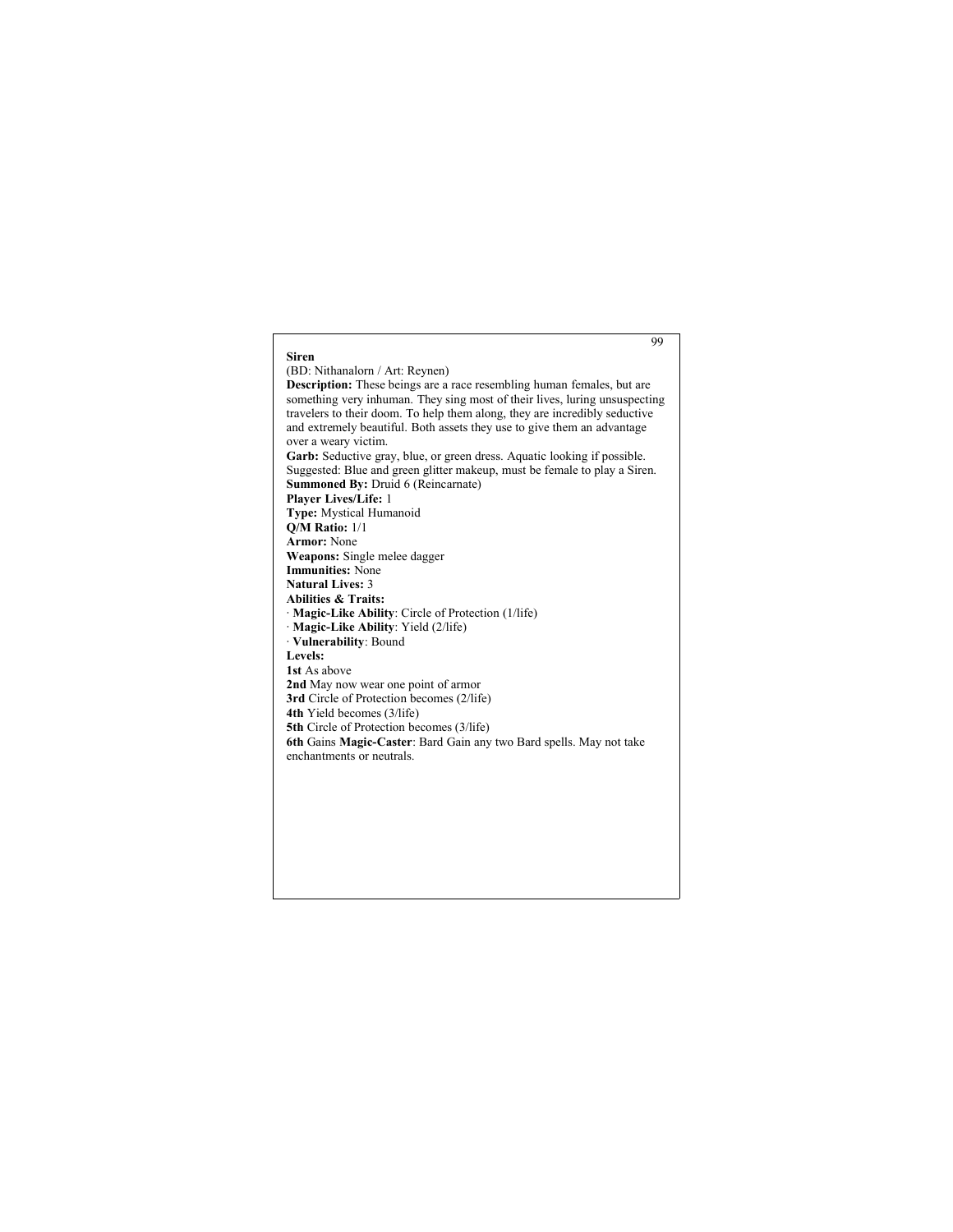## 100 **Skeleton** (BL: Rakasta / Art: Reynen) **Description:** Skeletons are the animated bones of a corpse. They are mindless and follow the directions of their creators without fear or question. They tend to interpret orders in the most literal way. **Garb:** White skull mask or face makeup and black tunic. Suggested: skeleton-like gloves, anything that makes you look more skeletal. **Summoned By:** Wizard (6), Transform **Player Lives/Life:** 1 **Type:** Undead Humanoid **Q/M Ratio:** 2/1 **Armor:** May wear up to 2 points of normal armor, any shield **Weapons:** Any melee weapons. **Immunities:** Control, Death, Poison **Natural Lives:** 1 **Abilities & Traits:** · Bone · Regeneration Only from death. Wounds do not regenerate. · **Vulnerability**: Weak · **Vulnerability**: Altered Effect If Resurrection used on a skeleton (save those summoned by the spell Transform), it is forced to play out that life as a warrior of the same level as the skeleton. **Levels 1st** As above **2nd** +1 Natural armor (total 3) **3rd** +1 Natural Lives (total 2) **4th** +1 Natural armor (total 4) **5th** May now use javelins **6th** +1 Natural Lives (total 3)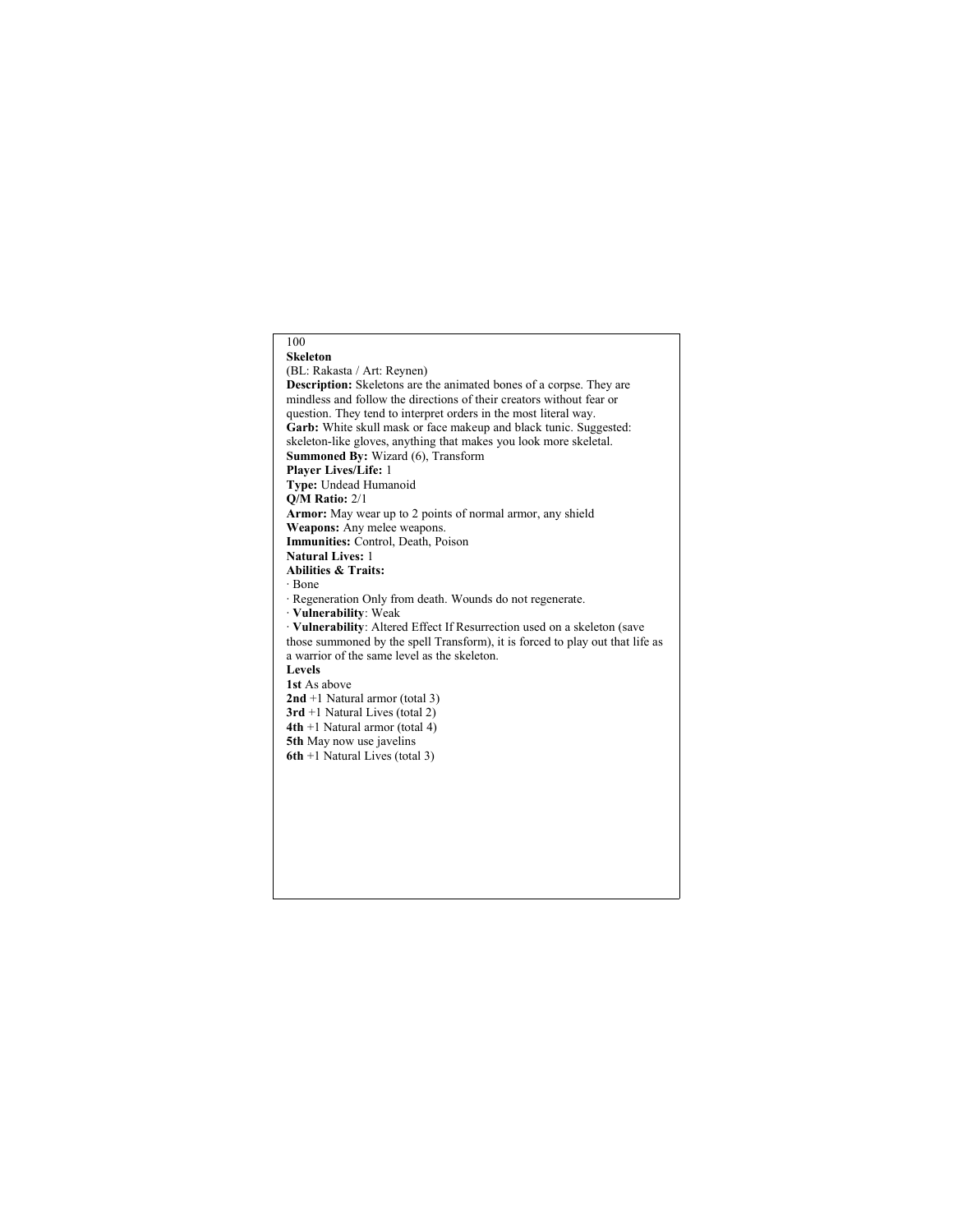101 **Skeleton Warrior** (MS: Manny / Art: Diego) **Description:** Formerly powerful fighters, skeleton warriors are undead lords forced into their nightmarish states by powerful wizards who trapped their souls in golden circlets. The sole reason that skeleton warriors remain on this plane is to search for and recover the circlets that contain their souls. **Garb:** Skull mask or face paint, anything that makes you look more skeletal, black armor and/or helmet. Required: a circlet (see below)<br>Type: Undead Humanoid Q/M Ratio: 5/1 (QUEST) **Q/M Ratio:** 5/1 (QUEST) **Armor:** One point Natural, may wear up to 5 additional points of normal armor **Weapons:** Any melee weapons **Immunities:** Control, Death, Flame, Sorcery **Natural Lives:** 1 **Abilities & Traits:** Serial Immortality · Bone · Neutral · **Vulnerability**: Control Circlet The possessor of the circlet may control the Skeleton Warrior. The controller must have the circlet on their head to control the Skeleton Warrior. If nobody has the circlet on their head, the Skeleton Warrior has free will. If the Circlet goes more than 200 feet from the Skeleton Warrior, or the Skeleton is out of sight of the Circlet, then control is lost. Once lost, a controller may not regain control the same Skeleton Warrior for the remainder of the game. When out of control, the Skeleton Warrior heads directly for the most recent controller, killing anyone in its path. It will not stop until that person is dead, or someone else gains control the circlet and meets the necessary criteria for activating it. (Usually nothing more than coming within 50 of the rampant Monster). If the Circlet is placed on the Skeleton Warriors own head, it will disappear into dust. This is the only way to truly kill a Skeleton Warrior. This is considered a game item. **Levels: 1st** As above **2nd** Gains **Innate Ability**: Improve Weapon (1/life) **3rd** May now use any shield **4th** May now use javelins **5th** Gains Innate **Magic-Like Ability**: Touch of Death (1/life) Self only. **6th** Gains Immunity: Magic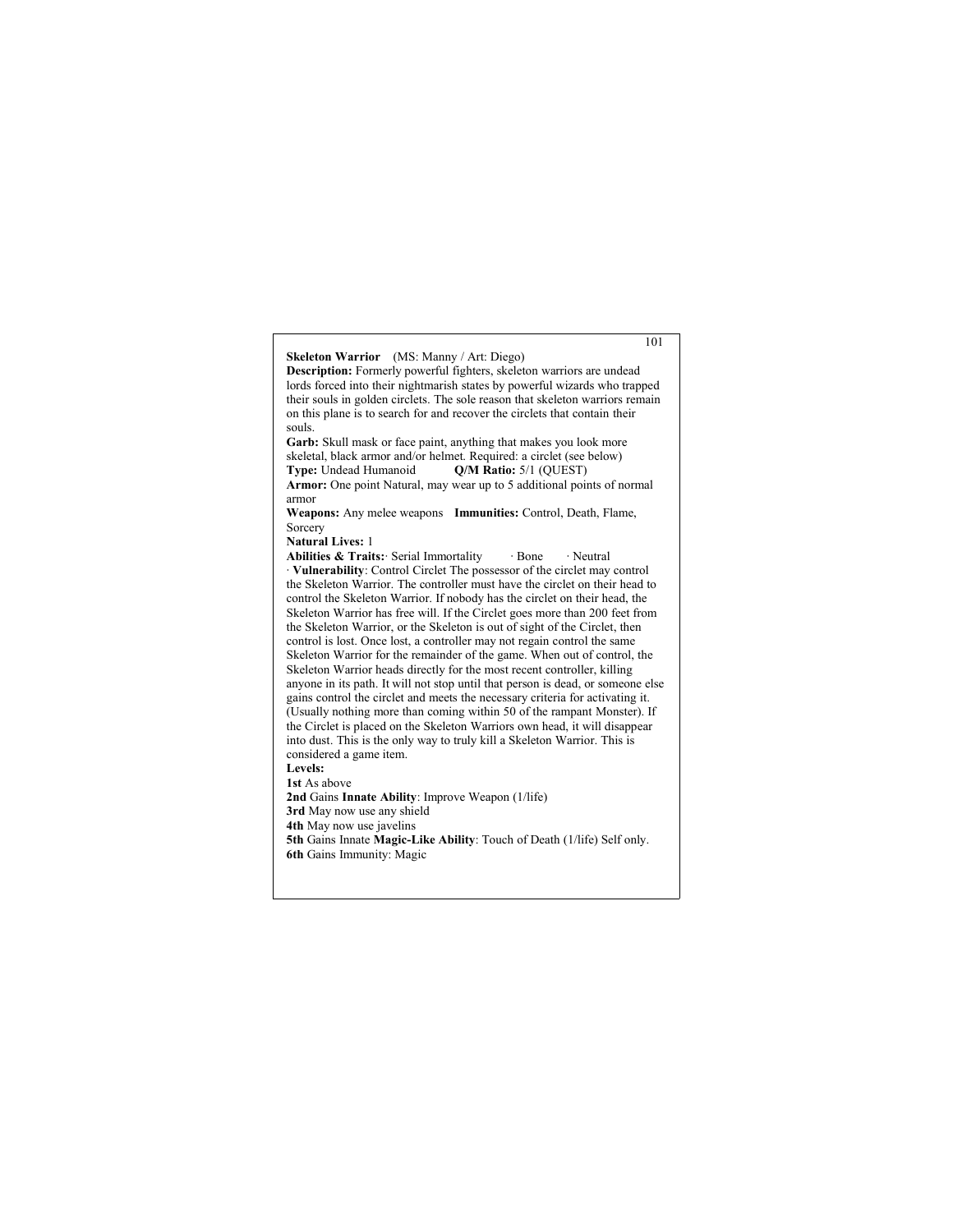## 102 **Skirit** (GV: Pollux / Art: Tim O'Brein, Elfwood) **Description:** Skirits are a race of bipedal rats, filthy vermin thriving in the darkest and foulest places where others pile their refuse. Skirits are unhygienic to a fault, socially backward and the only manners they seem to have are all bad. They have long snouts, beady black eyes and are covered in black or brown fur except for their bald ears and tail. **Garb:** Pointy ears, rat-face make-up, fur and hodgepodge armor. **Type:** Standard Humanoid **Q/M Ratio:** 1/1 **Armor:** May wear one point of normal armor, up to a medium shield **Weapons:** Any short melee weapons **Immunities:** Poison, Disease **Natural Lives:** 5 **Abilities & Traits:** · **Innate Ability:** Sneak (1/life) · **Innate Ability:** Poison Weapon (1/life) · **Vulnerability**: Skirit Poison may be cancelled with either Cure Poison or Cure Disease. **Levels: 1st** As above **2nd** Gains **Innate Ability:** Tracking (1/life) May wear +1 point armor (total 2) **3rd** May now use throwing weapons **4th** Sneak becomes (2/life) Gains **Innate Ability:** Stinkball (1 bolt/U) **5th** Gains **Innate Ability:** Touch of the Plague (1/life) **6th** May wear +1 point of armor (total 3) or May use a short bow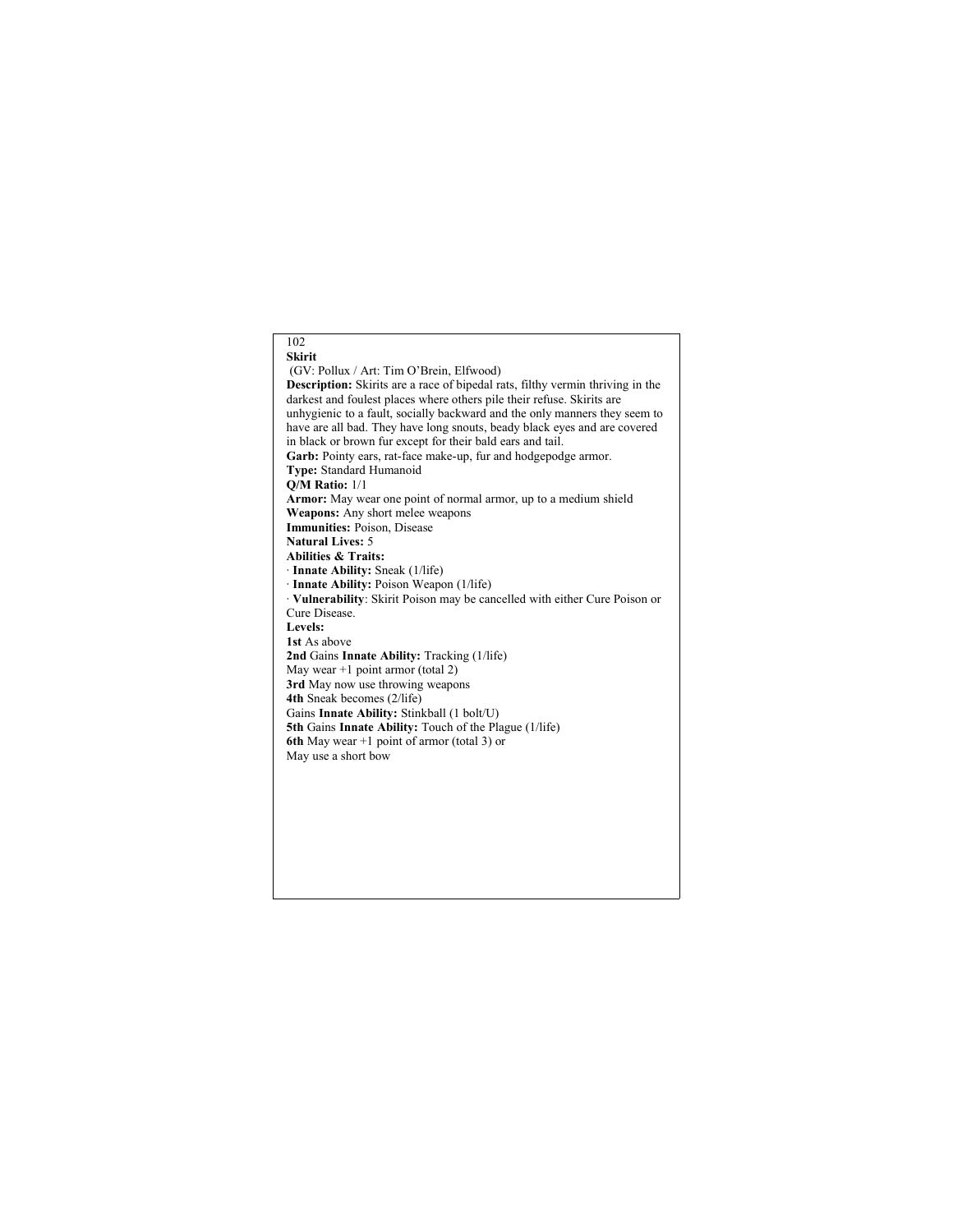|                                                                               | 103 |
|-------------------------------------------------------------------------------|-----|
| <b>Spectre</b>                                                                |     |
| (BL: Rakasta / Art: Reynen)                                                   |     |
| <b>Description:</b> Spectres are a malicious and evil form of ghost with that |     |
| preys upon the very soul of the dead and dying.                               |     |
| Garb: Black sheet or robe, black faceless mask or black make-up               |     |
| <b>Type:</b> Mystical Undead                                                  |     |
| $O/M$ Ratio: $4/1$                                                            |     |
| <b>Armor: None</b>                                                            |     |
| <b>Weapons: None</b>                                                          |     |
| Immunities: Control, Death, Subdual                                           |     |
| <b>Natural Lives: 1</b>                                                       |     |
| <b>Abilities &amp; Traits:</b>                                                |     |
| · Incorporeal                                                                 |     |
| Innate Magical Ability: Steal Life (1/life) A Spectre may never gain          |     |
| more than two lives with this ability. However, the victim will still lose a  |     |
| life and have their spirit Severed. Thus a Spectre has a maximum of three     |     |
| lives.                                                                        |     |
| · Innate Magical Ability: Sever Spirit (unlimited) Anyone slain by a          |     |
| Spectre is automatically considered Severed.                                  |     |
| · Innate Magical Ability: Forcewall (unlimited) May have up to two in         |     |
| existence at any time.                                                        |     |
| · Innate Magical Ability: Dispel Magic (2/life)                               |     |
| · Innate Magical Ability: Touch of Death (unlimited)                          |     |
| Levels:                                                                       |     |
| 1st As above                                                                  |     |
| 2nd Gains Magic-Like Ability: Extinguish (1/life)                             |     |
| 3rd Extinguish becomes (2/life)                                               |     |
| <b>4th Dispel Magic becomes (3/life)</b>                                      |     |
| 5th Gains Magic-Like Ability: Level Drain (1/life) May not use this           |     |
| ability on a player more than once per game.                                  |     |
| 6th Dispel Magic becomes (4/life)                                             |     |
|                                                                               |     |
|                                                                               |     |
|                                                                               |     |
|                                                                               |     |
|                                                                               |     |
|                                                                               |     |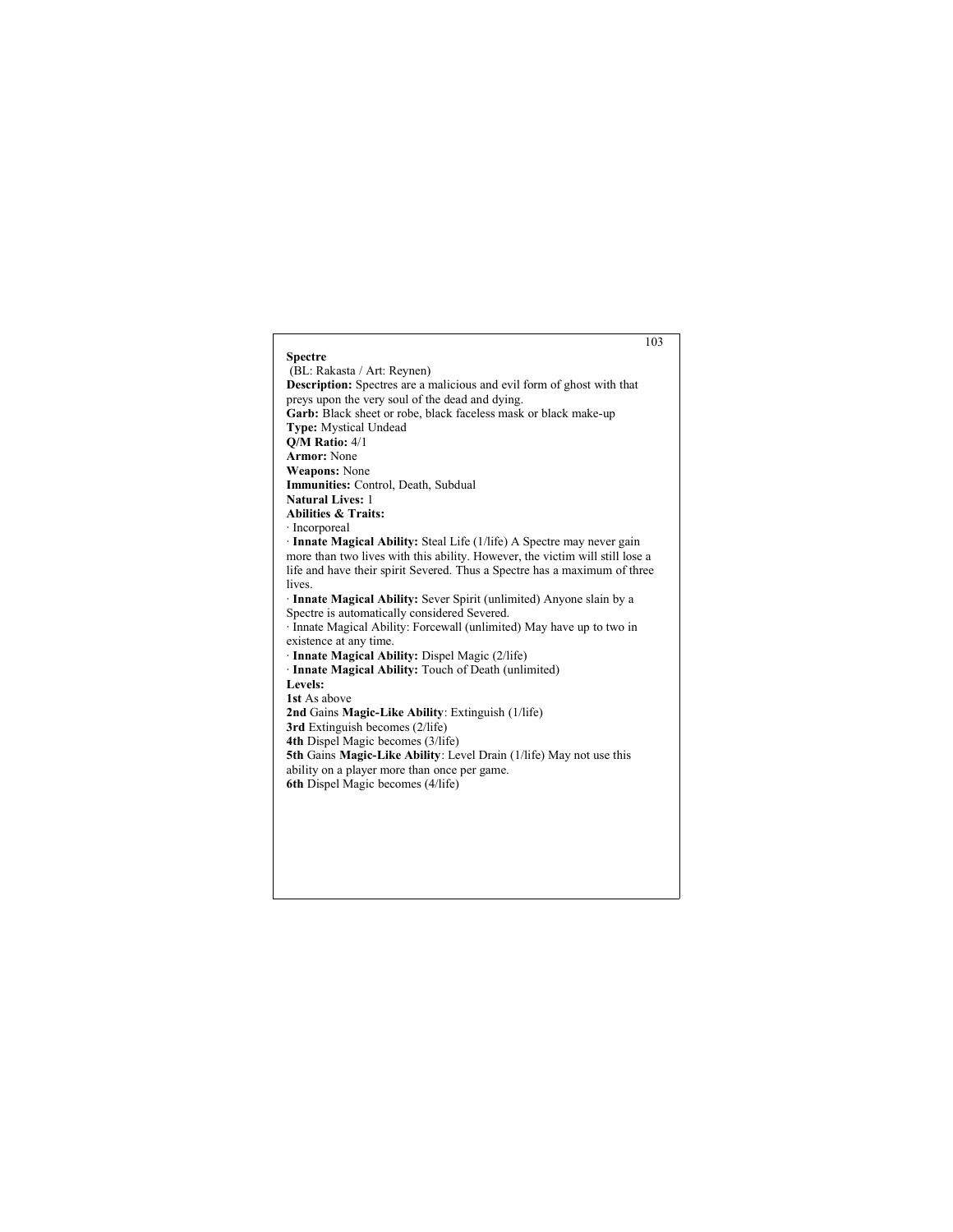## 104 **Sphinx** (DS: Labrynth / Art: Reynen) **Description:** Sphinxes are large, desert-dwelling Monsters with the limbs of a lion, wings of an eagle and the torso and head of a human or ram. Sphinxes are master riddlers and strong in the ways of magic. Garb: Fake fur trousers and sleeves over a nude leotard or tan tunic, feathered wings, lion's mane **Type:** Mystical Humanoid **Q/M Ratio:** 4/1 (QUEST) **Armor:** 2 points Natural **Weapons:** Two short swords (Natural) **Immunities:** Subdual, Disease **Natural Lives:** 3 **Abilities & Traits:** · **Magic-Caster**: Wizard and Bard (5 spellpoints total) The Sphinx's spell list may be chosen from both Wizard and Bard spell lists of the same level as the Monster. May not purchase neutrals. · Natural Flight · Neutral · Spell Mastery · Strong **Levels 1st** As above **2nd** Gains **Magic-Like Ability**: Counterspell (1/life) **3rd** +5 Spellpoints (total 10) **4th** Gains **Magic-Like Ability**: Feeblemind (2/life) Counterspell becomes (2/life) **5th** Gains **Magic-Like Ability**: Dispel Magic (2/life) Gains **Innate Ability:** Attuned (unlimited) **6th** +5 Spellpoints (total 15)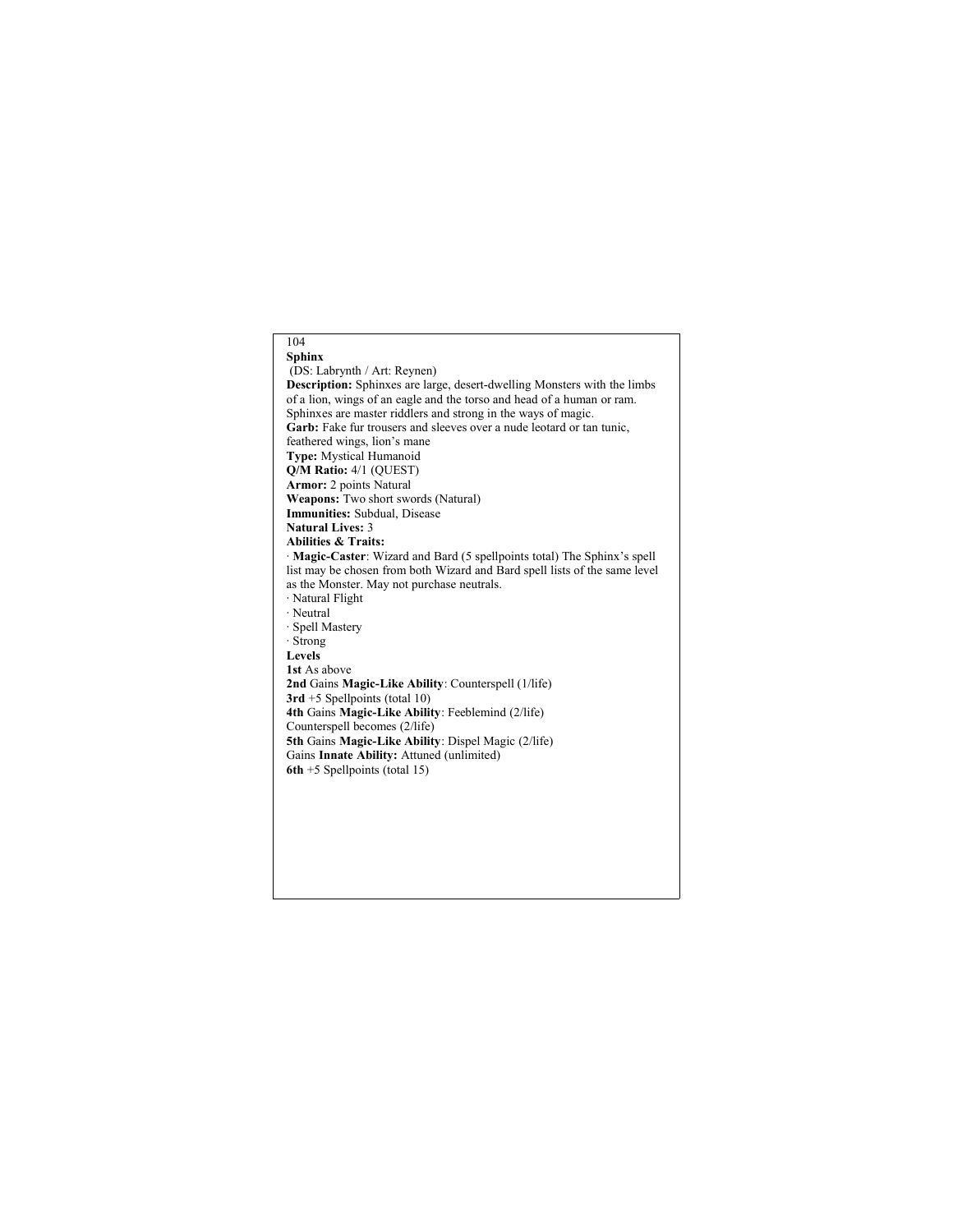# 105 **Spider, Giant** (BL: Cheshire / Art: Anonymous Elfwood Artist) **Description:** Much larger and far more intelligent than their household counterparts, Giant Spiders are some of the most dangerous Monsters around. They are cunning, ruthless blood drinkers and are often found as the guardians of powerful Vampires or other evil Undead. **Garb:** Black tunic with web patterns or red hourglass shape on it. **Type:** Standard Beast **Q/M Ratio:** 2/1 **Armor:** 1 point Natural **Weapons:** Two melee daggers (Natural) **Immunities:** Poison **Natural Lives:** 3 **Abilities & Traits:** · Many-Legged · **Innate Ability:** Entangle (2 bolts/U) · **Innate Ability:** Poison Weapon (unlimited) · **Innate Ability:** Webs (4/life) **Levels: 1st** As above **2nd** +1 point Natural armor (total 2) +1 Natural Lives (total 4) **3rd** Can use two short weapons instead of daggers Webs become (6/life) **4th** Poison Weapon kills in a 50 count instead of 100 **5th** +1 point Natural armor (total 3) +1 Natural Lives (total 5) **6th** Gains **Innate Ability:** Vermin Horde (Spiders, 1/life) Webs become (8/life)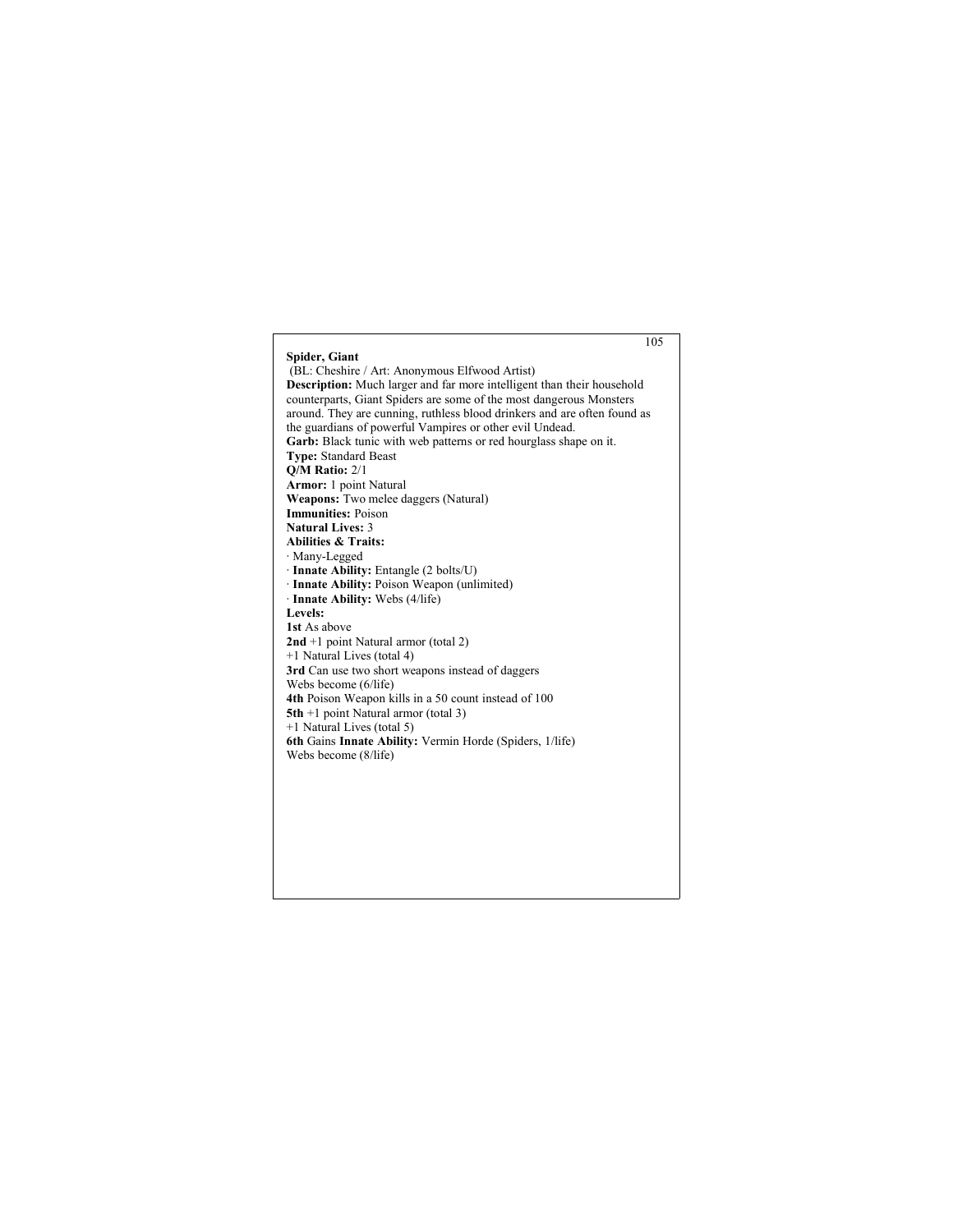# 106 **Stormraven** (DS: Crosser / Art: Reynen) **Description:** Some say the Stormraven is a melding of crow and the elemental sky. Others claim it is the living embodiment of an ancient tribal spirit. Perhaps both are right, but the Stormraven isn't telling, busy as it is in its vigil over the wind and storms. Garb: A dark tunic or tabard, black feathered wings **Type:** Mystical Beast **Q/M Ratio:** 4/1 **Armor:** 2 points Natural **Weapons:** 2 short swords (Natural, Magical) **Immunities:** Flame, Cold-Based Attacks, Projectiles **Natural Lives:** 4 **Abilities & Traits:** · Lightning Heal · Natural Flight · Tough · **Innate Magical Ability:** Shove (unlimited) · **Innate Magical Ability:** Wind (1/life) Need only say chant once. · **Innate Magical Ability:** Call Lightning (2/Life) **Levels:** None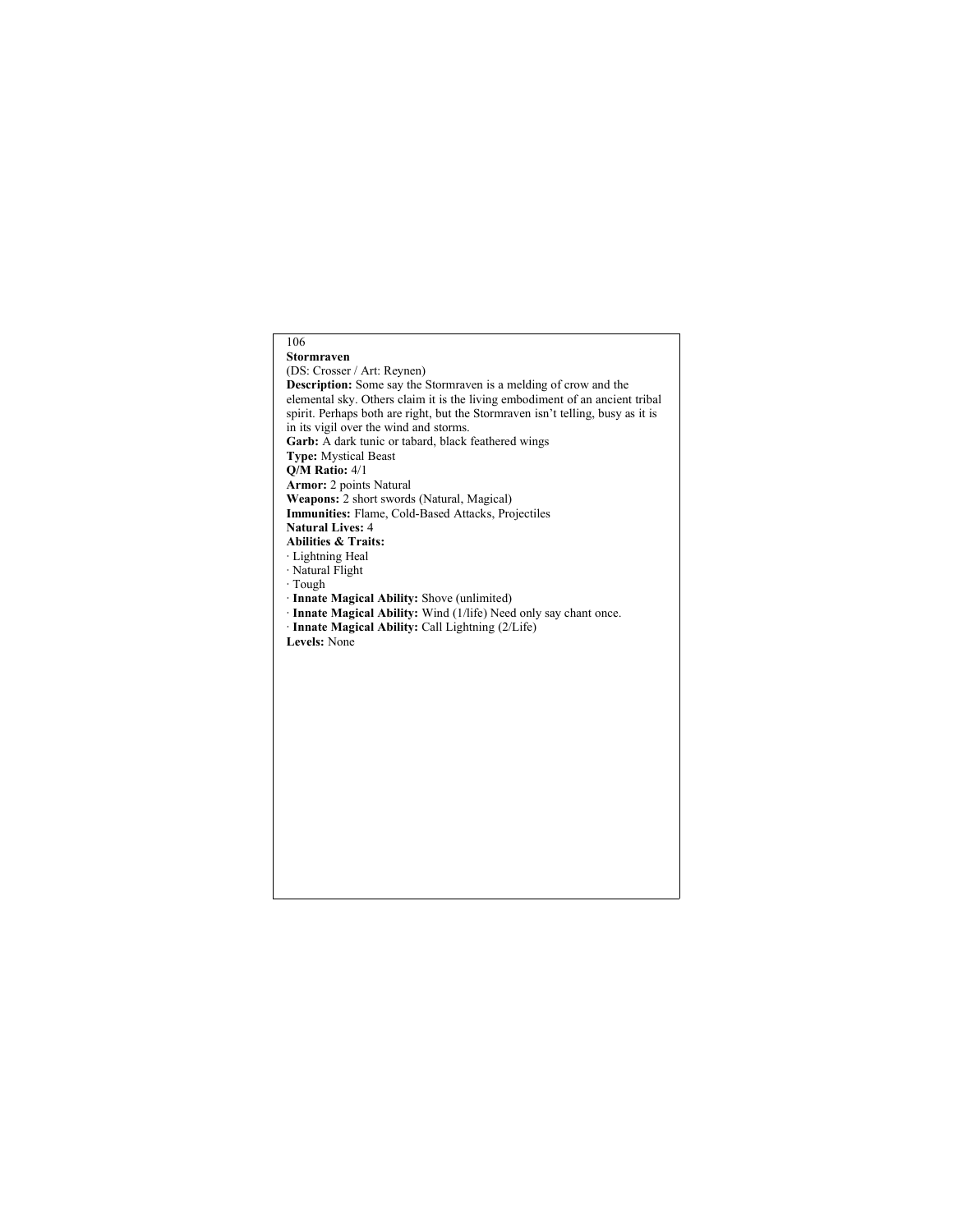# 107 **Troglodyte** (WL: Wyngarde / Art: Tim O'Brein, Elfwood) **Description:** Troglodytes are an offshoot of the original Lizard Man race. The troglodytes adapted to a more aquatic environment, resulting in the fins that are the traditional source of racial pride. The fact that Trogs smell horrible permeates their dealings with other races. They know others find them repulsive and have an inferiority complex about it. If treated kindly or approached unarmed, the Trogs can be quite pleasant. **Garb:** Green or yellow tunic, fins, head fins, dorsal fins, swimming flippers. Also any scale pattern or two crossed brown sashes. **Type:** Standard Humanoid **Q/M Ratio:** 2/1 **Armor:** 2 points Natural, may wear up to 2 additional points of normal armor **Weapons:** Any melee weapons, javelins **Immunities:** Subdual, Poison **Natural Lives:** 4 **Abilities & Traits:** · **Innate Ability:** Stinking Cloud (1/life) · **Innate Ability:** Stinkball (1 bolt/U) **Levels: 1st** As above **2nd** Gains **Innate Ability:** Entangle (1 bolt/U) **3rd** May now use up to a medium shield Stinkball becomes (2 bolts/U) **4th** Stinkball becomes (3 bolts/U) **5th** Gains Strong Trait May place a second Stinking Cloud **6th** Stinkball becomes (4 bolts/u)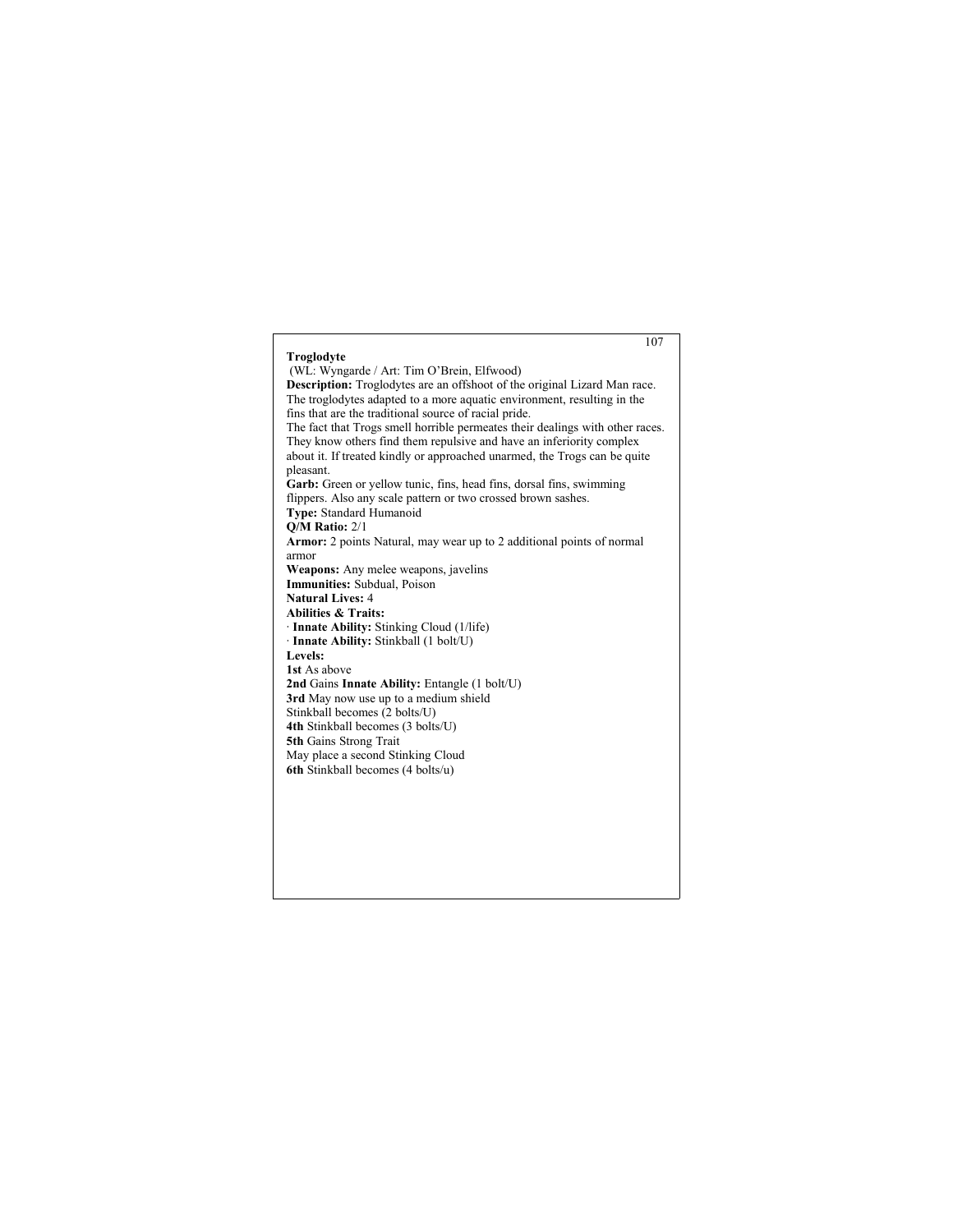108 **Troll, Regenerating** (BL: Cheshire / Art: Diego) **Description:** A troll is a vicious, disgusting creature whose very presence is one which strikes fear into most. Their hide is a nauseating mixture of grays, blacks and mottled greens. They are relentless when attacking due to their pea-sized brains. Garb: Dirty green or gray tunic with fur/skin loincloth. Suggested: crude clothing, tusklike fangs. **Summoned By:** Druid (6), Reincarnate **Player Lives/Life:** 4 **Type:** Mystical Humanoid **Q/M Ratio:** 3/1 **Armor:** 1 point Natural **Weapons:** Two short melee weapons (Natural) **Immunities:** None **Natural Lives:** 2 **Abilities & Traits:** · Regeneration · Strong **Levels 1st** No additional abilities **2nd** Gains **Magic-Like Ability**: Fear (1/life) **3rd** +1 to Natural armor (total 2) **4th** +1 Natural Lives (total 3) **5th** +1 to Natural armor (total 3) **6th** Fear becomes (2/life)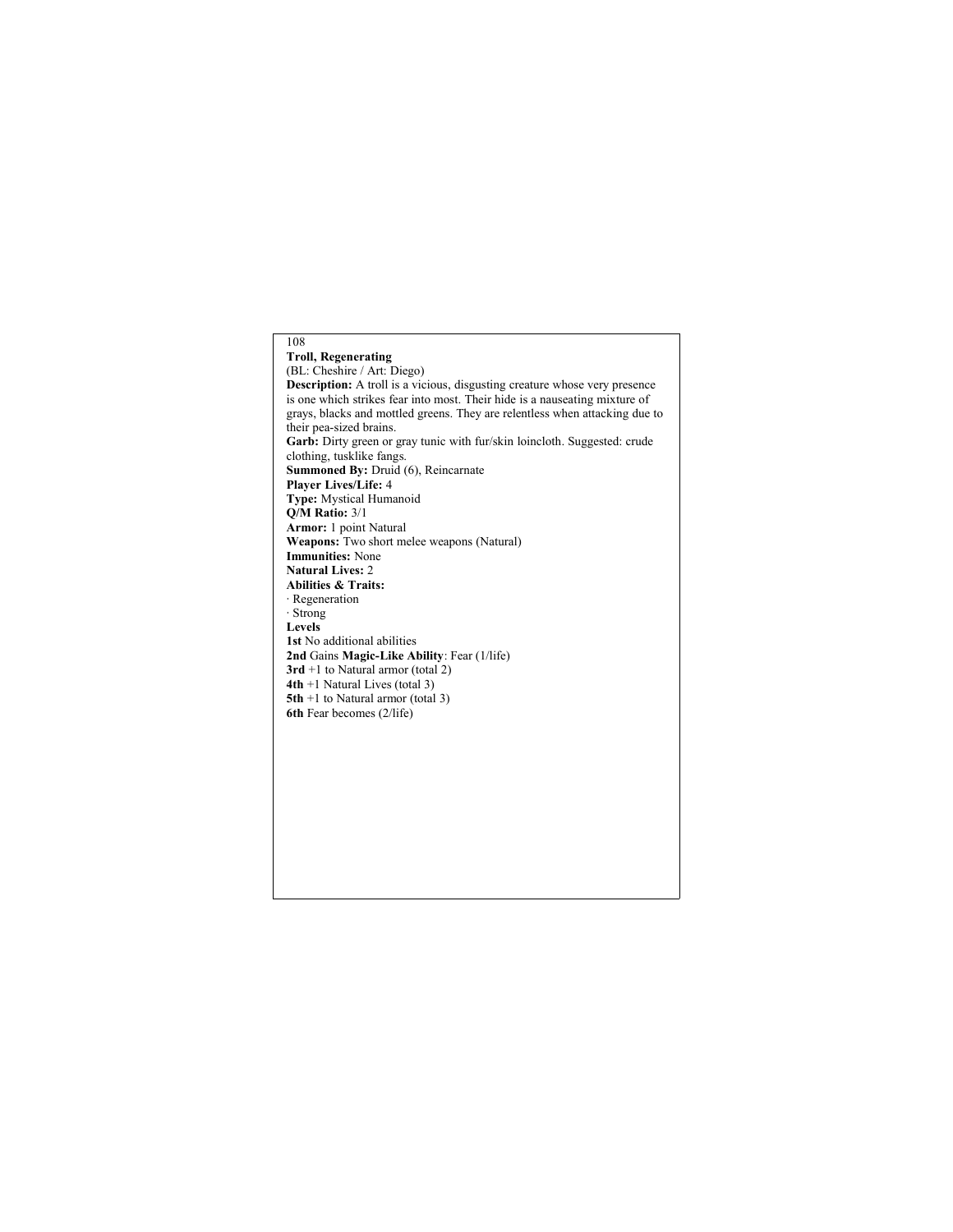# 109 **Troll, Stone** (BL: RAN / Art: Frederik Andersson, Elfwood) **Description:** Stone Trolls are as tough and dumb as rocks. They live in order to eat and play. Eating means fresh meat, raw or cooked, and play means killing and pillaging. Stone Trolls are huge, immensely strong brutes, standing over 10 feet tall and weighing in near half a ton. Their thick bodies are covered with hard, rocky protrusions. All in all, a disgusting mixture of strength and barbaric habits out to eat and kill everything in its path. **Garb:** Crude clothing, fur loincloth, gray make-up, tusks or fangs **Type:** Standard Humanoid **Q/M Ratio:** 5/1 **Armor:** 2 points Natural Invulnerable **Weapons:** Any bludgeoning melee weapon; boulders **Immunities:** Subdual, Control **Natural Lives:** 2 **Abilities & Traits:** · Strong · Stone Heal · **Vulnerability**: Altered Effect Lightning-based attacks act as a Petrify spell when cast upon a Stone Troll, regardless of its remaining armor. **Levels: 1st** As above **2nd** +1 Natural Lives (total 3) **3rd** +1 point Natural Invulnerable armor (total 3) **4th** May now use any melee weapon **5th** +1 Natural Lives (total 4) **6th** +1 point Natural Invulnerable armor (total 4)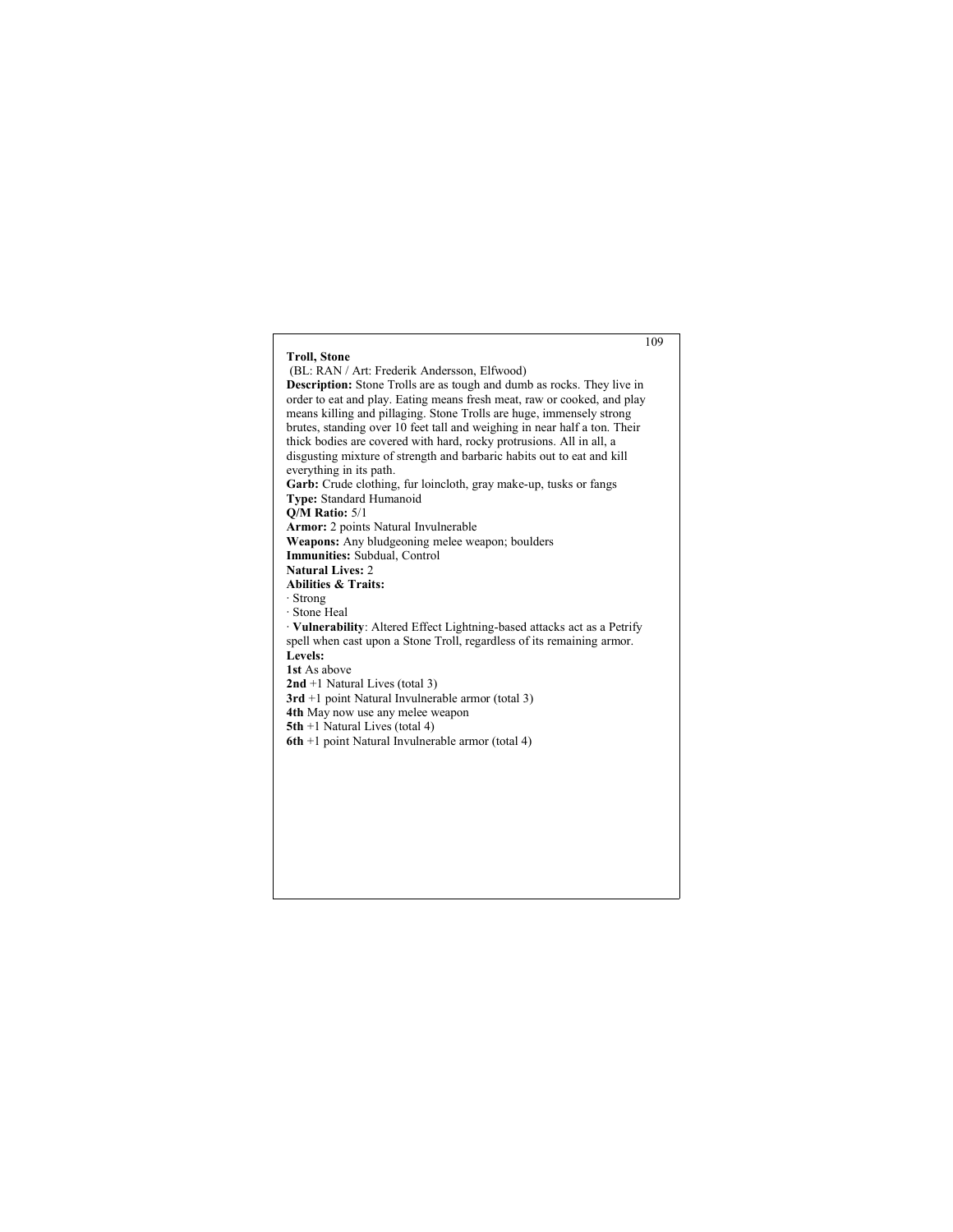# 110 **Ursunid** (WL: Wyngarde / Art: Ryan Bourret, Elfwood) **Description:** Ursunid is the term given to huge, bipedal bear-men. Ursunids walk on two legs, averaging over ten feet in height and weighing in excess of a ton of thick fur and dense muscle. Most of these thoughtful and cunning creatures range in coloration from blue-black to rich brown, though a clan of pure white Ursunids is rumored to live in the Frozen North. Ursunids are intelligent and have entered the earliest stages of civilization; they craft tools, practice language, and have learned the finer points of agriculture and food preparation. Ursunids make the strongest honey wine in the known world. **Garb:** Fur ... and lots of it. **Type:** Standard Humanoid **Q/M Ratio:** 2/1 **Armor:** 2 points Natural **Weapons:** Two short melee weapons (Natural) **Immunities:** Subdual **Natural Lives:** 3 **Abilities & Traits:** · Lair · Regeneration Only functions while in Lair. · Strong **Levels: 1st** As above **2nd** May use one long or reach melee weapon instead of Natural weapons **3rd** May now use any shield +1 point of Natural armor (total 3) **4th** Gains Hard To Kill Trait **5th** +1 point of Natural armor (total 4) **6th** Regeneration becomes Greater Regeneration. Still only functions in Lair.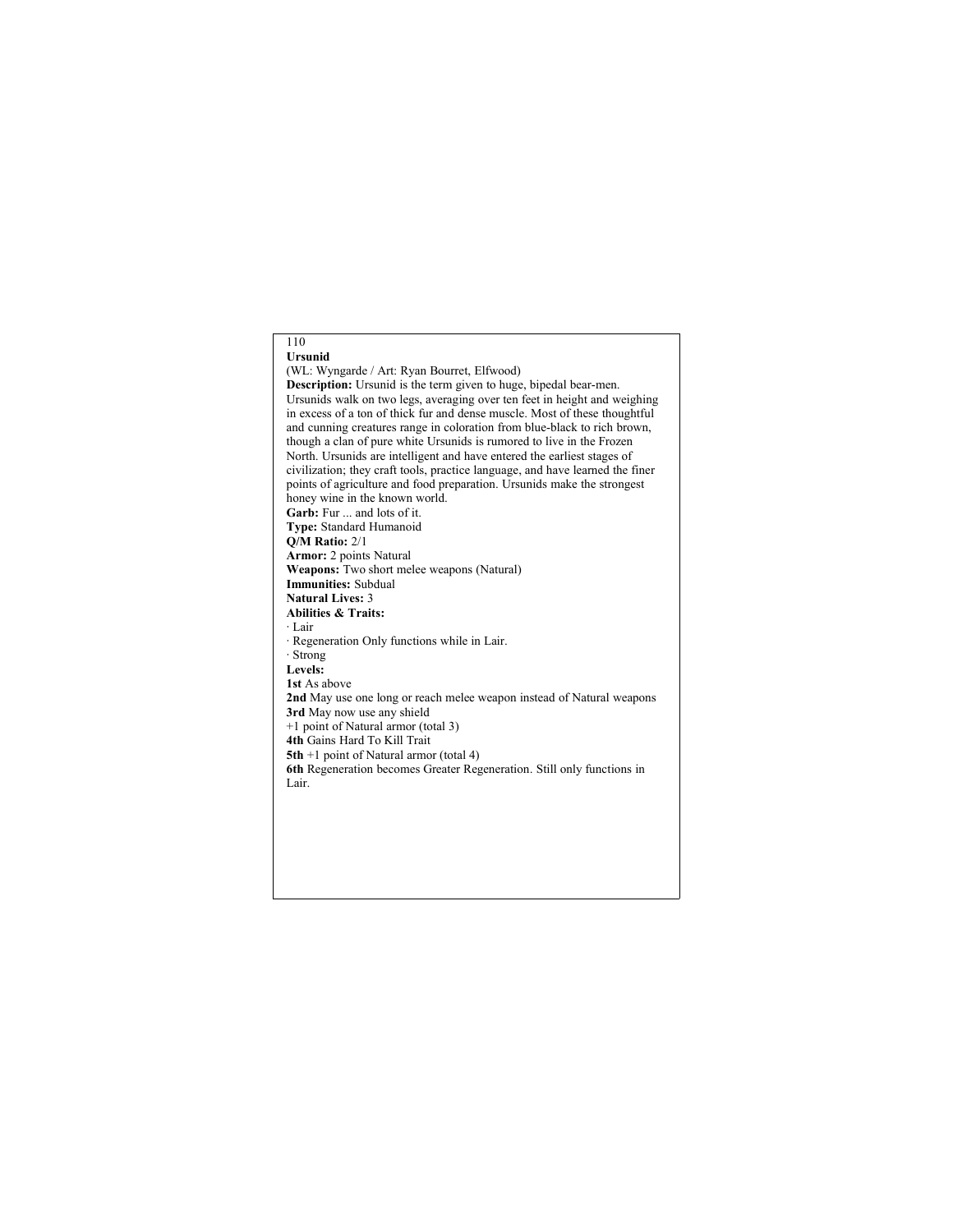# 111 **Unicorn** (BL: Nashomi / Art: Reynen) **Description:** Unicorns resemble great white horses with a golden horn springing from its head. They are kindhearted and will help those in need. They often shy away from violence. **Garb:** White hooded cloak and golden horn. White fur leggings. Suggested: as horse like as possible. **Summoned By:** Druid (6), Reincarnate; Wizard (6) Transform **Player Lives/Life:** 3 **Type:** Mystical Fey Beast **Q/M Ratio:** 2/1 **Armor:** None. **Weapons:** Single short sword (Natural, Magical) **Immunities:** Control (save for Bardic Charm) **Natural Lives:** 3 **Abilities & Traits:** · Home Tree · Many-Legged · Strong · **Magic-Like Ability**: Heal (unlimited) · **Magic-Like Ability**: Teleport (unlimited) Self only. Requires the unicorn put its hood over its head in addition to the incantation. **Levels: 1st** As above **2nd** Gains Innate **Magic-Like Ability**: Resurrect (1/life) Requires bringing the dead to the unicorn's home tree and having target and unicorn touch the tree while casting the spell. **3rd** Resurrect becomes (2/life) **4th** Gains Innate **Magic-Like Ability**: Lost (1/life) **5th** Resurrect becomes (3/life) **6th** Lost becomes (3/life)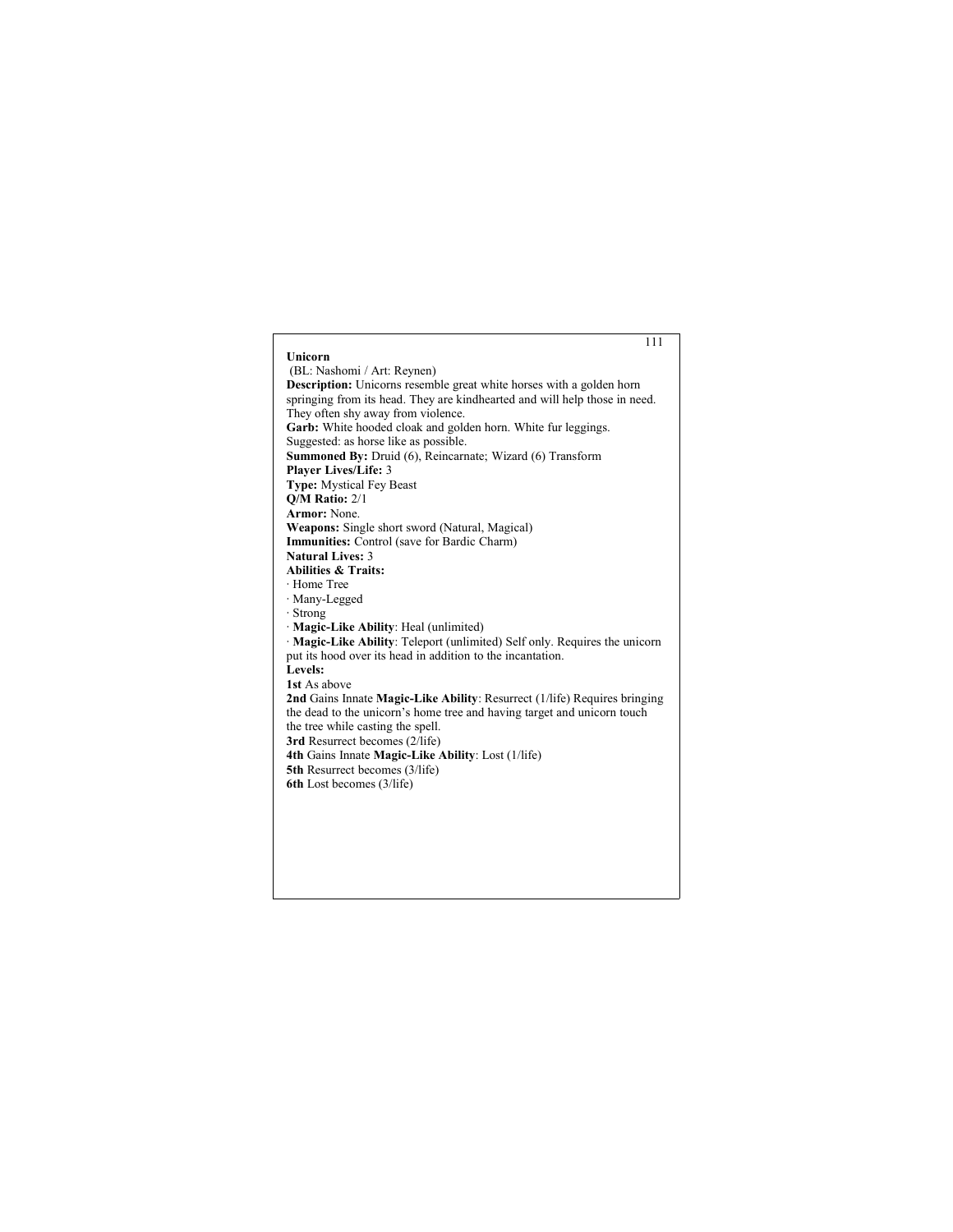# 112 **Vampire** (BL: RAN / Art: Diego) **Description:** Vampires are the ultimate form of parasite. They sustain their undead immortality with the blood of the living. Provided with regular "meals", a vampire could virtually live forever. **Garb:** White make-up with a black arm-band, fangs **Type:** Undead Humanoid **Q/M Ratio:** 3/1 **Armor:** Per Player Class **Weapons:** Per Player Class **Immunities:** Death, Control, Subdual, Disease, Poison **Natural Lives:** 1 **Abilities & Traits:** · Conversion (1/life) (This ability may be removed at the Reeve's option for standard battlegames) Players protected from or immune to Disease are immune to this ability. · **Magic-Caster** or Player Class: Vampires are humans who have died while infected with a mystical disease. They retain all class abilities they had in life. Each Vampire must choose a class. They play that class at a level they have attained in that class. The remainder of the Vampire's powers are an addition to the normal class abilities. The Vampire must abide by all limitations and restrictions of their chosen class. · Tough · **Innate Ability:** Steal Life (1/life) · **Vulnerability**: Wooden stabbing weapons do normal damage to vampires **Levels:** Per Player Class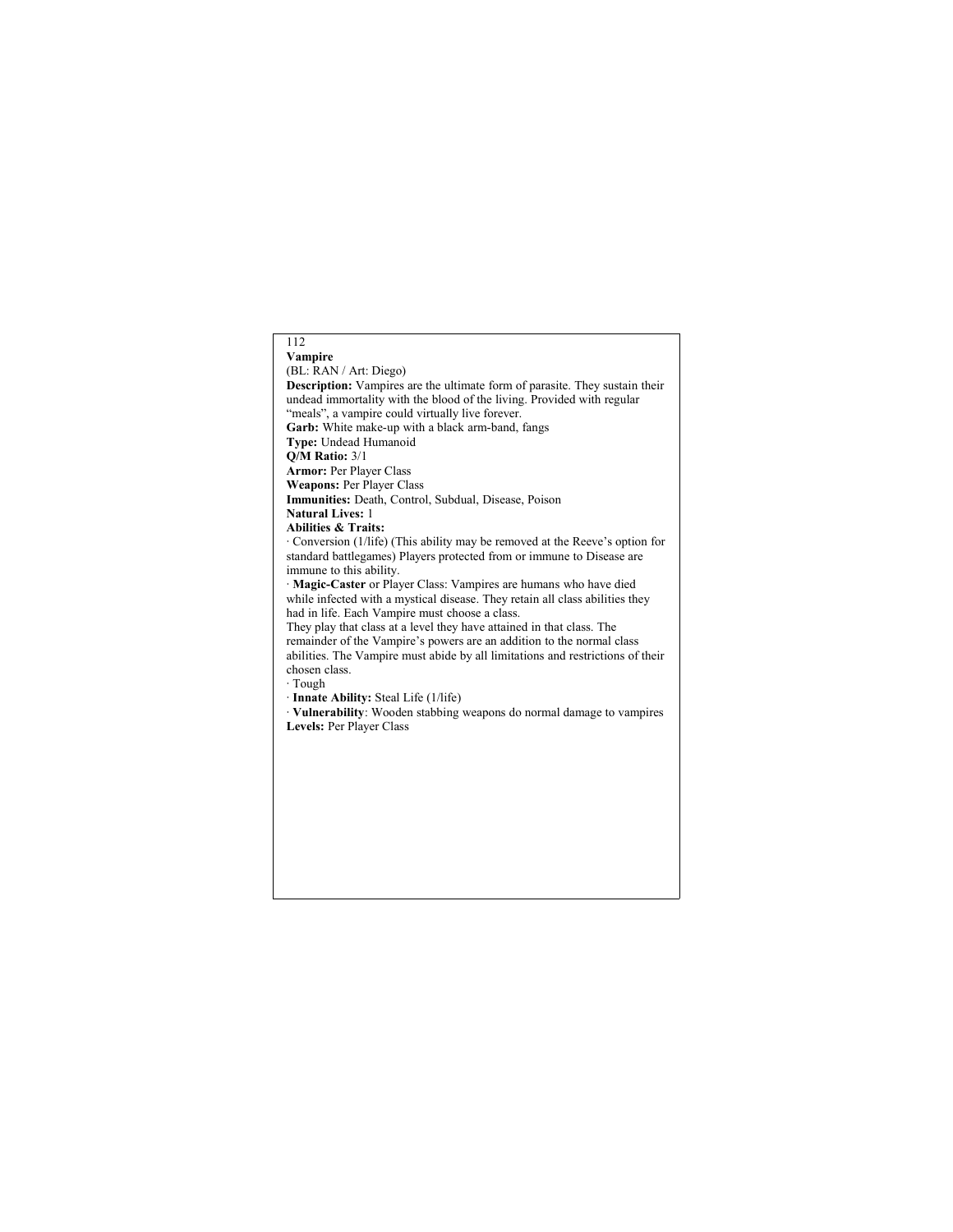# 113 **Voidstalker** (WL: Blackwolf / Art: Ognjen Popovic, Elfwood) **Description:** The mere sight of a Voidstalker is rumored to be a portent of one's death. These fell, malicious demons lurk between the physical world and the Plane of Shadow, drawing sustenance from the fear and panic which follows in their wake. Though their skeletal visage and haunting demeanor appear undead in origin, the Voidstalkers are a variety of independent Elemental, since all attempts to summon one have ended in the untimely demise of a foolish wizard. **Garb:** Black robe with hood, skeleton mask or make-up **Type:** Mystical Extra-Planar Humanoid **Q/M Ratio:** 4/1 **Armor:** None **Weapons:** A single polearm or spear **Immunities:** Control, Disease, Magic, Poison, Projectiles **Natural Lives:** 3 **Abilities & Traits:** · Strong · Tough · **Innate Magical Ability:** Blend (unlimited) Instead of trees, this ability works with shadows. Replace "forest" and "tree" with "shadow" and "shadowed area" in the abilities description. · **Innate Magical Ability:** Fear (1/life) · **Innate Magical Ability:** Level Drain (1/life) · **Innate Magical Ability:** Sphere of Annihilation (1 boltU) · **Innate Magical Ability:** Touch of Death (1/life) No incantation needed. May extend this through its polearm. **Levels:** None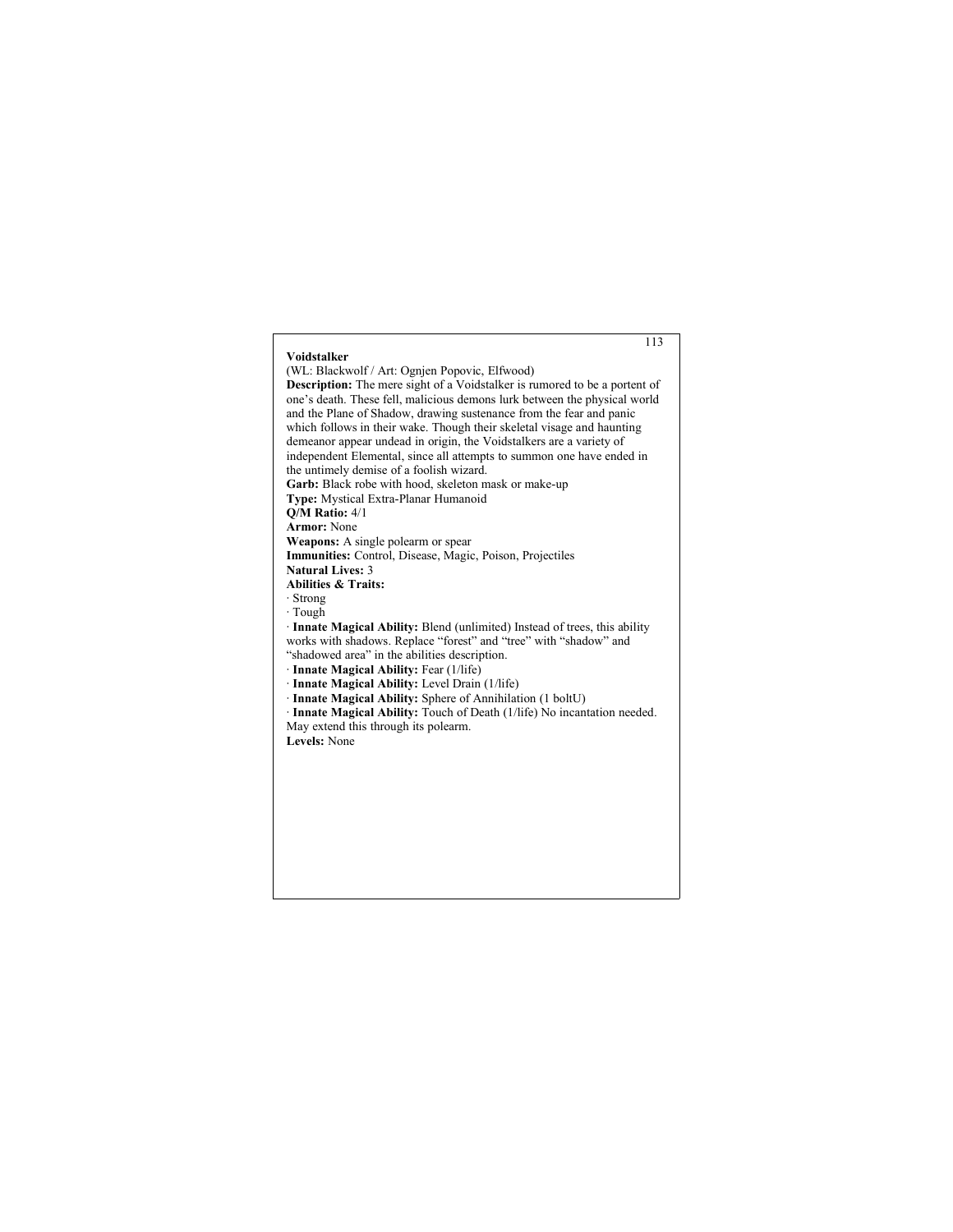# 114 **War Horse** (Amtgard 6.5 Handbook / Art: Denah) **Description:** These are the powerful horses knights ride into battle. They are disciplined, and obey the commands of their rider without hesitation. War Horses are strong, steadfast combatants, and a worthy companion for any hero or villain. **Garb:** Tan tunic and brown or black fur leggings. Suggested: Look as horse like as possible. **Summoned By:** Anti-Paladin 5, Paladin 5 (instead of 5th level Innate Abilities, the Knight may summon a steed) Player Lives/ Life: 1 **Type:** Standard Beast **Q/M Ratio:** 1/1 **Armor:** 1 point Natural, may wear one additional point of normal armor **Weapons:** Two long bludgeoning weapons (Natural) **Immunities:** None **Natural Lives:** 5 **Abilities & Traits:** · Many- Legged · Mount: Only the War Horse's summoner may ride. **Levels: 1st** As above **2nd** May wear +1 point of normal armor (total 2) **3rd** Gains As One Trait **4th** May wear +1 point of normal armor (total 3) **5th** May wear +1 point of normal armor (total 4) **6th** War Horse gains the natural immunities of its summoner while being ridden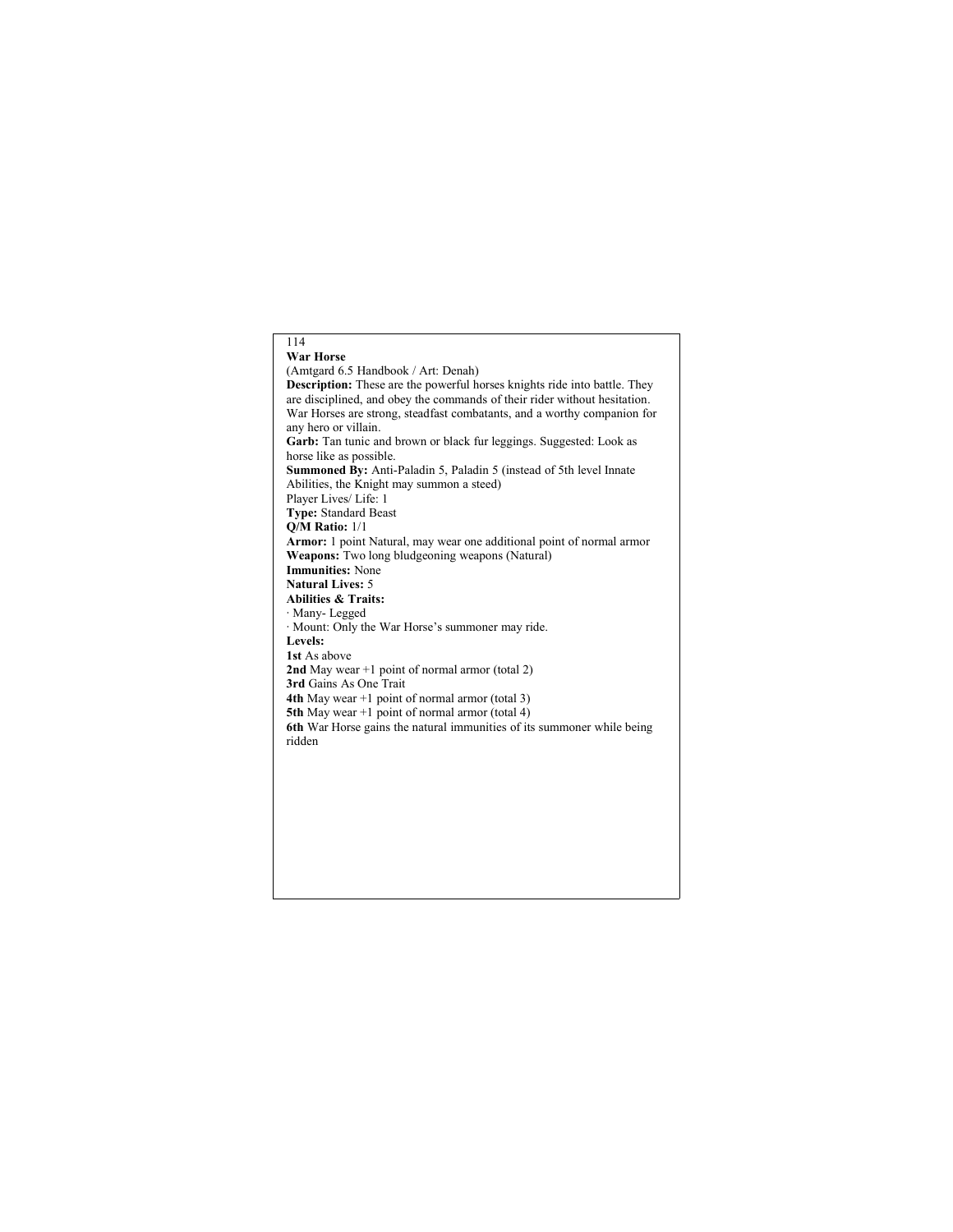#### 115 **Werewolf** (BL: Naes / Art: Reynen) **Description:** Werewolves are the most well-known and notorious of the Lycanthropes. Natural Werewolves rarely stay in once place for long, preferring the life of wandering gypsy over long stays in civilization. These werewolves manage to keep some semblance of cunning intellect while in beast form. Afflicted Werewolves are little more than bestial, ravening brutes, trapped in a dark, personal prison of bloody dreams and bloody deeds. **Garb:** Fur and fangs, canine face paint. **Type:** Mystical Beast **Q/M Ratio:** 4/1 **Armor:** 2 points Natural **Weapons:** Two short swords (Natural) **Immunities:** Control, Subdual **Natural Lives:** 3 **Abilities & Traits:** · Conversion (unlimited) This ability should be removed for normal battlegames. May be used while Berserk. If allowed in the game, treat the Q/M Ratio as 6/1. · Lycanthropy (see sidebar, next page) · Strong · Tough · **Innate Ability:** Berserk (on last life) This ability adds the 2 points of Berserk armor to normal Natural armor (total 4 points) · **Innate Ability:** Tracking (1/life) May be used while Berserk. · **Vulnerability**: Altered Effect Cure Disease forces a Werewolf to revert to a Peasant for the rest of that life. **Levels: 1st** As above **2nd** Gains **Innate Magical Ability:** Fear (1/game) **3rd** No additional abilities **4th** Berserk now on last 2 lives **5th** Fear becomes (1/life) **6th** Berserk on every life Gains Regeneration Trait, even against wounds inflicted by magical attacks or Powerful Blows. (Please note: this does not bring the Werewolf back from death caused by such wounds.)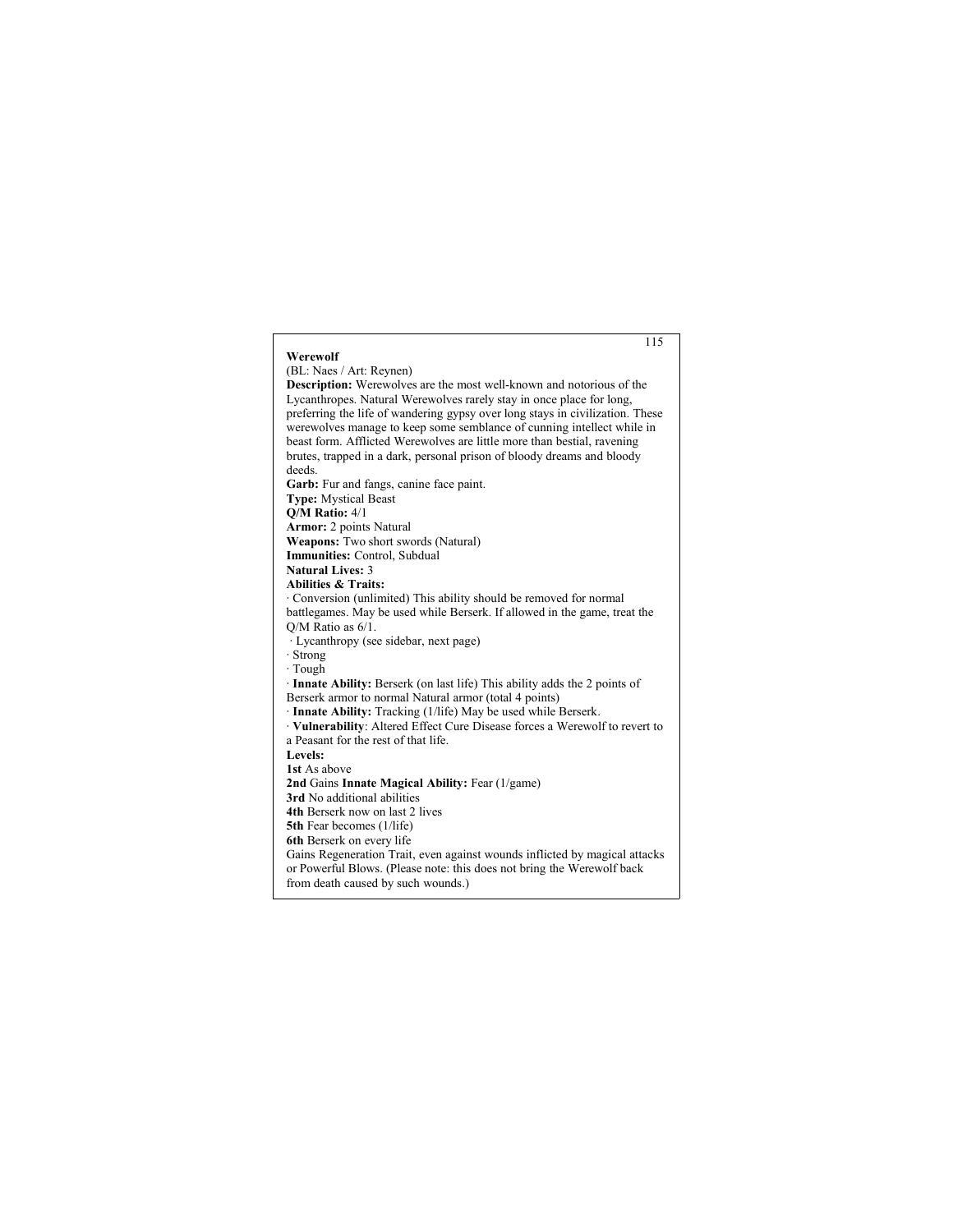# **Bark at the Moon: Lycanthropy in Battlegames**

Feared creatures of legend who change form from human to beast, Lycanthropes are known to come in a variety of predatory animal forms. Amongst the most common are wolves, rats, bears, tigers, boars and foxes though many other, rare species are known to exist. Lycanthropes are generally of evil disposition, enjoying the primal nature of the hunt and pursuing humans as the tastiest meal of all. The most infamous Lycanthrope, Werewolves, are detailed in this volume. Other variations are certainly possible, with minor differences based on the type of were-animal portrayed. In Amtgard terms, Lycanthropy is a special trait only available to were-creatures. Regardless of animal form, there are two basic kinds of Lycanthropes:

1) Natural Lycanthropes were born with the ability to shift form. They have full control over their changes, and are cunning to the extreme. For the sake of game play, Natural Lycanthropes may only change shape once per life. See Player Class: Peasant ability below for more details. In any pack of Lycanthropes, at least one, usually the leader will be natural.

2) Afflicted Lycanthropes are those doomed souls who have been infected with the disease by the bite of a true Lycanthrope. They have no conscious control over their actions or changes, attacking everything blindly, though they are always nominally controlled by infecting Lycanthrope. Players afflicted with Lycanthropy during a game assume beast form until slain or cured and are normally controlled by the infecting lycanthrope. The Lycanthropy Trait generally bestows the following abilities and weaknesses:

· **Player Class**: Peasant (Quests Only) A Natural Lycanthrope can begin each life in human form if they choose. In this form they have none of the Traits or Abilities listed below, though they retain immunity to Control. To assume were-form, the player need only don appropriate garb and arm themselves accordingly. Once beast form is assumed, they may not turn back unless slain or cured.

· **Natural Weapons** (any two short melee weapons)

· **Immunities:** Control, Subdual

· Tough

· **Innate Ability:** Berserk (on last life) This ability adds the 2 points of Berserk armor to any normal Natural armor

· Conversion (unlimited) This ability should be removed for normal battlegames. May be used while Berserk.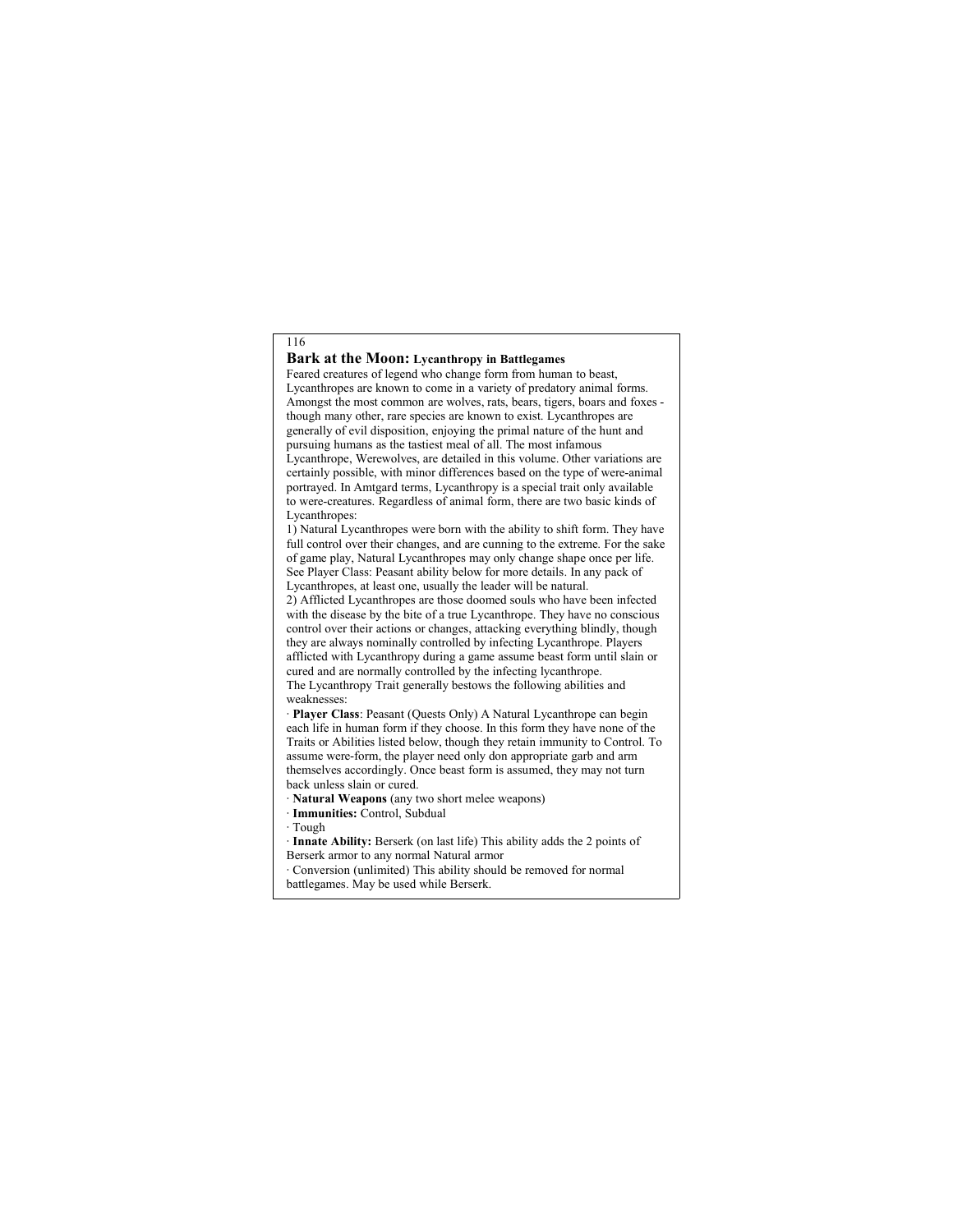· **Vulnerability**: Altered Effect Cure Disease forces a Lycanthrope to revert to a Peasant for the rest of that life. Examples: **Werebear**: As Werewolf except starts with 4 points of Natural armor. Move Regeneration to 2nd level, move 2nd level Fear to 3rd . **Wereboar:** As Werewolf except they are Berserk and Fight After Death on every life. Lose the Tracking and Fear abilities. **Wererat**: As Werewolf, except has no Natural armor or Fear abilities. Gains Immunity to Poison and Poison Weapon (unlimited) **White Rabbit** (BL: Cheshire / Art: Reynen) **Description:** From the lowest depths of Hell emerges the most fearsome creature of all: the WHITE RABBIT! Well, it is vicious. Honest, I'm not lying. It has BIG teeth! Well, look at the bones! Don't say I didn't warn you. Garb: A white, furry bunny suit complete with ears. What, were you expecting something dignified? **Type:** Mystical Beast **Q/M Ratio:** 10/1 (QUEST) **Armor:** 8 points Natural Invulnerable **Weapons:** Two short swords (Natural) **Immunities:** Control, Subdual **Natural Lives:** 1 **Abilities & Traits:** · **Innate Ability:** Animal Rights Activism (1/life) · **Innate Ability:** Cuteness (4/life) · Strong **Levels:** None

117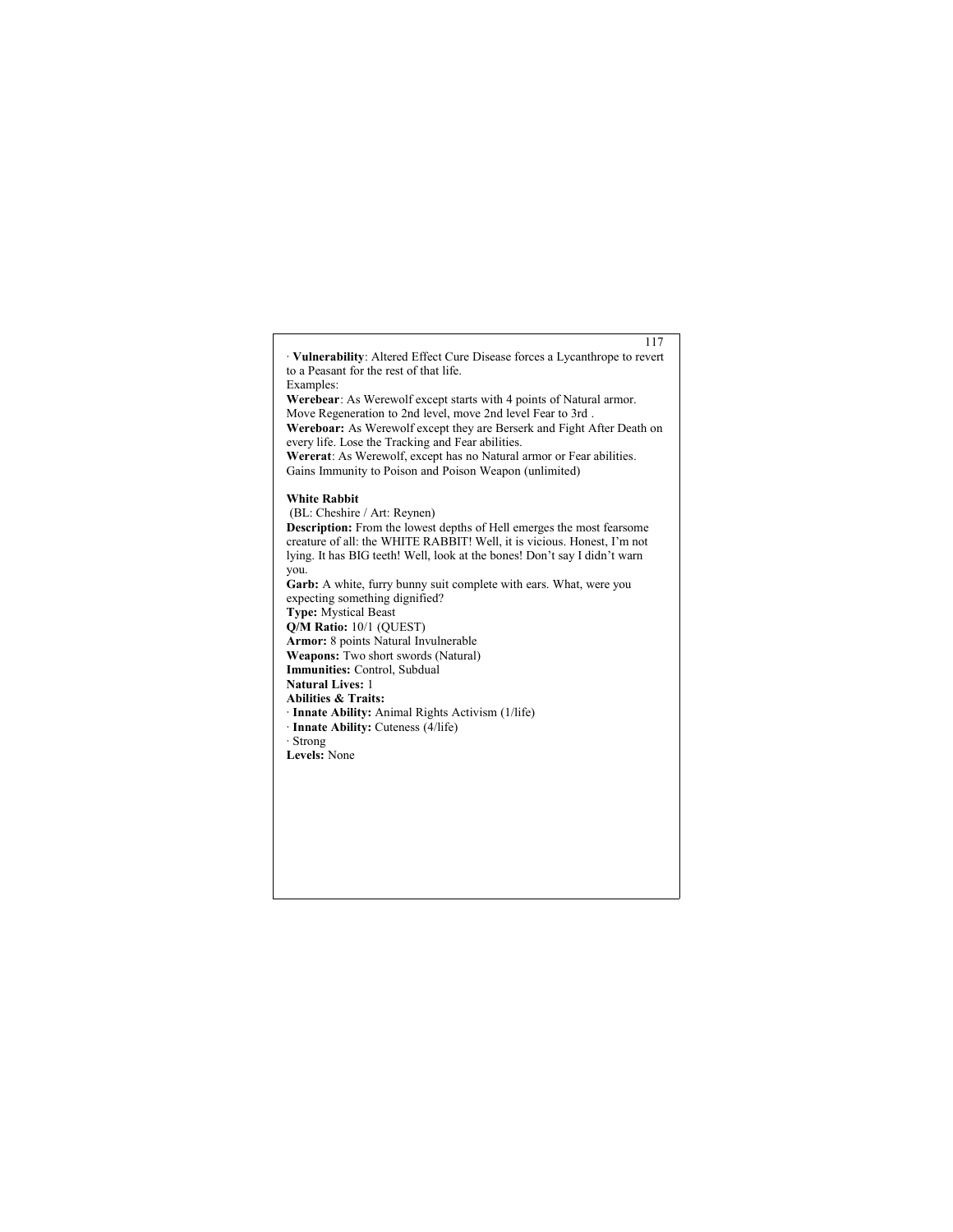# 118 **Wraith** (BL: Terarin / Art: Reynen) **Description:** These vile beings are a form of undead hailing from the Negative plane of existence. They are destructive, and live for the terror they cause their victims. Wraiths appear as dark, shadow-like humanoids surrounded by a black mist. **Garb:** Black robes or cloak, black face paint. **Type:** Mystical Undead **Q/M Ratio:** 4/1 **Armor:** 2 points Natural **Weapons:** Two short melee weapons (Natural) **Immunities:** Control, Death, Subdual, Poison, Disease **Natural Lives:** 3 **Abilities & Traits:** · Tough · **Innate Magical Ability:** Wounding (unlimited) · **Innate Magical Ability:** Fear (1/life) · **Innate Magic Ability**: Sever Spirit (1/life) · **Magic-Like Ability**: Teleport (1/life) Self only. · **Vulnerability**: Spell Weakness Banish will disrupt a Wraith's energies, killing it instantly. · **Vulnerability**: Aversion (Holy Ground) **Levels: 1st** As above **2nd** Gains **Innate Ability:** Level Drain (1/life) May not use this ability on a player more than once per game. **3rd** Gains **Magic-Like Ability**: Heat Weapon (1/life) **4th** Sever Spirit becomes (unlimited) Teleport becomes (2/life) **5th** Gains **Innate Magical Ability:** Circle of Protection **6th** Level Drain becomes (unlimited)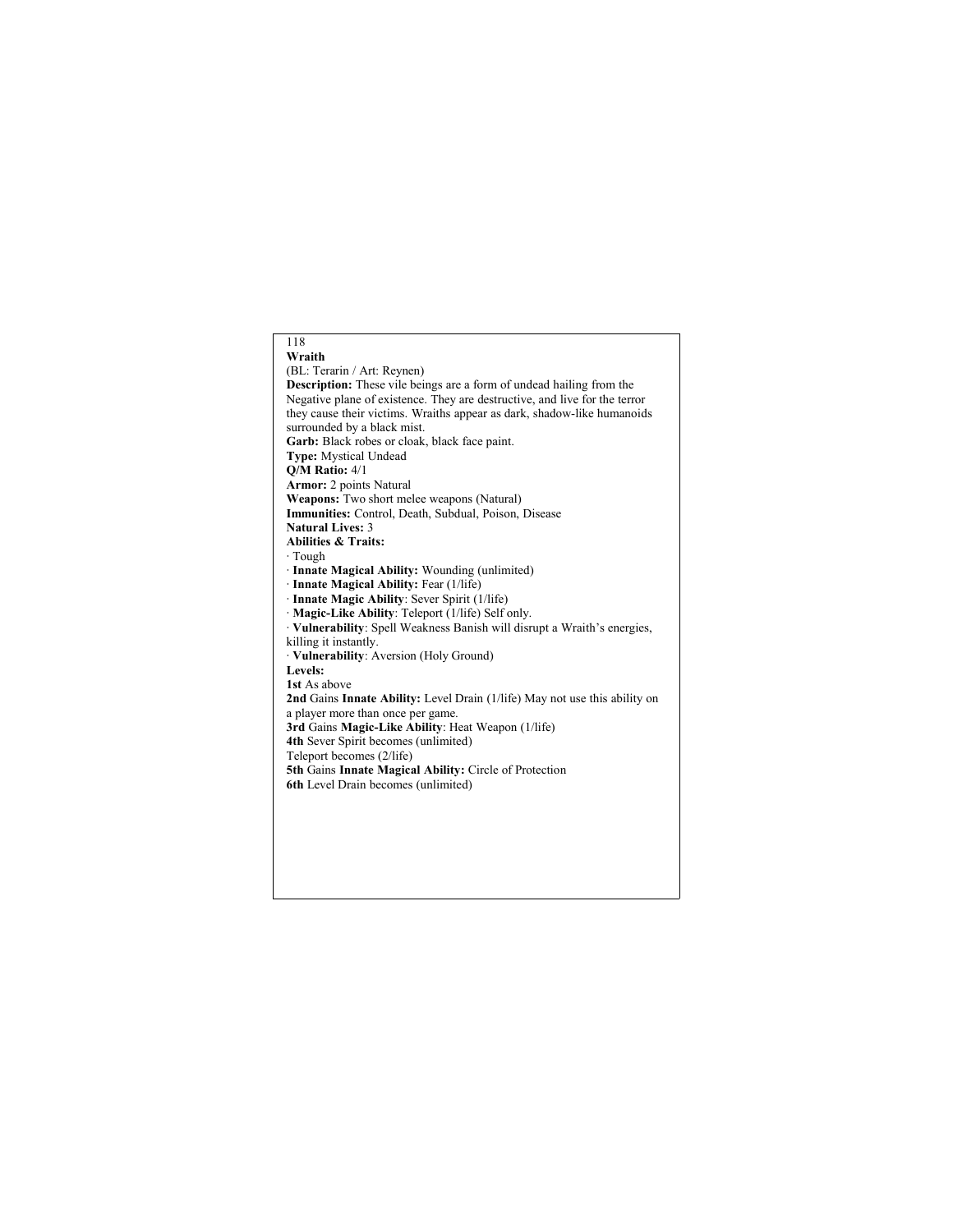# 119 **Wyvern** (WL: Kaboth / Art: Samantha Jones, Elfwood) **Description:** Wyverns are the evolutionary precursor of dragons. They have been known to carry off cattle for food. Occasionally, they have picked up humans during their foraging, leading to the poor reputation these beasts have developed. **Garb:** Scale patterns or brown tunic and a barbed tail, wings. **Type:** Standard Beast **Q/M Ratio:** 5/1 **Armor:** 2 points Natural Invulnerable **Weapons:** Two long swords (Natural), throwing daggers **Immunities:** None **Natural Lives:** 4 **Abilities & Traits:** · Natural Flight · Strong · **Innate Ability:** Poison Weapon (unlimited) **Levels: 1st** As above **2nd** May use throwing weapons while in Flight **3rd** +1 point Natural Invulnerable armor (total 3) **4th** Gains Immunity: Subdual **5th** +1 point Natural Invulnerable armor (total 4) **6th** +1 Natural Lives (total 5)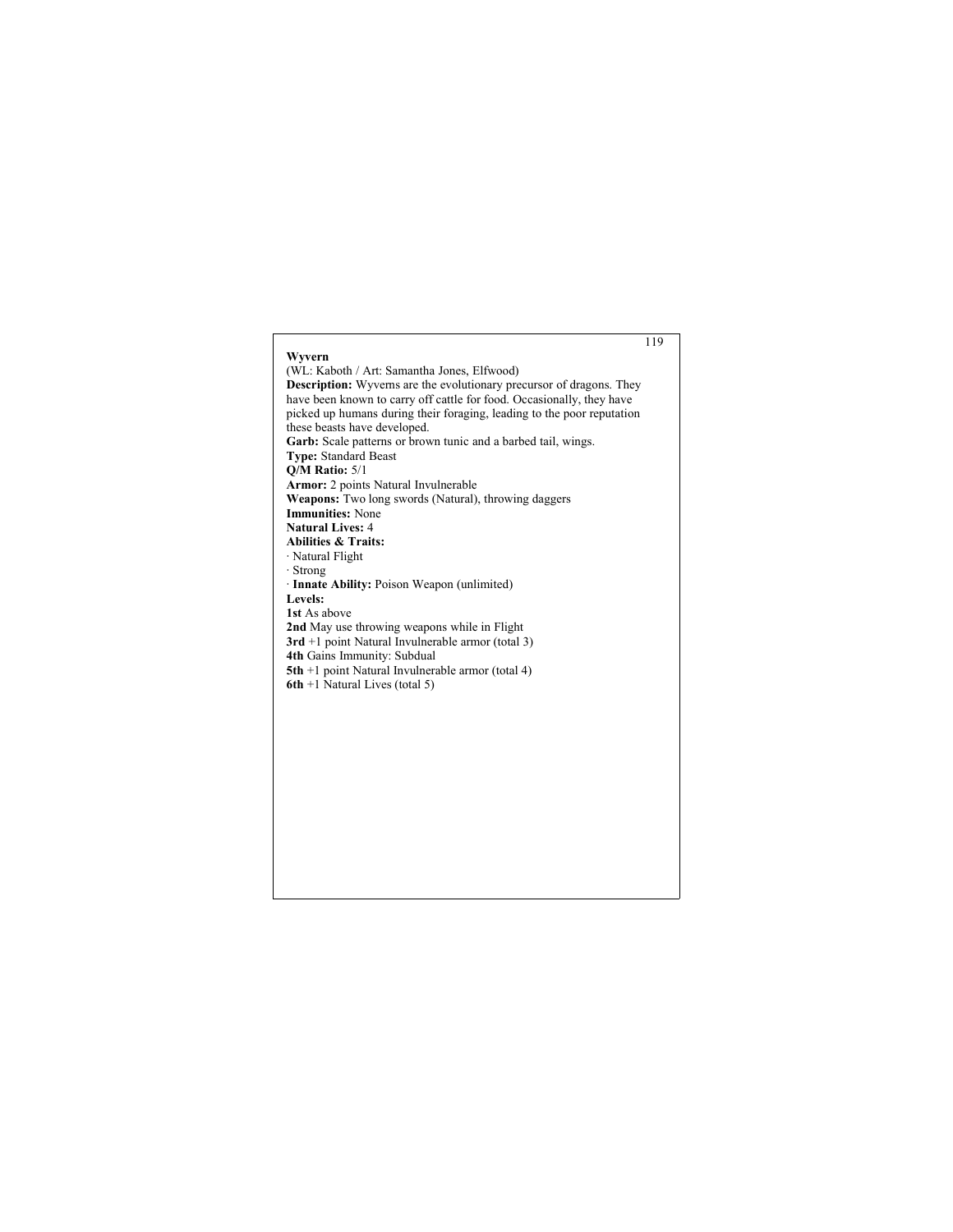# 120 **Yeti** (DS: Egil Njalsson / Art: Ryan Bourret, Elfwood) **Description:** These creatures of the high mountain ranges are rarely seen. They tend to be territorial, attacking only if their turf is invaded; but have also been known to range far and wide if roused. The yeti is very physically strong, and stands 8 (young adult) to 11 feet (mature) tall. **Garb:** White tunic trimmed with white fur. **Type:** Standard Beast **Q/M Ratio:** 3/1 **Armor:** 1 point Natural **Weapons:** Two short swords or melee daggers (Natural) **Immunities:** Cold-based Attacks, Subdual **Natural Lives:** 3 **Abilities & Traits:** · **Innate Ability:** Iceball (1 bolt/U) · **Innate Ability**: Avalanche (1/game) **Levels: 1st** As above **2nd** Iceball becomes (2 bolts/U) +1 point Natural armor (total 2) **3rd** Iceball becomes (3 bolts/U) Avalanche becomes (2/game) **4th** Iceball becomes (4 bolts/U) Gains Strong Trait **5th** Iceball becomes (unlimited) Avalanche becomes (1/life) **6th** Gains **Innate Ability:** Berserk (on last life) Berserk armor stacks with Natural armor (total 4) Gains **Innate Ability:** Fight after Death (on last life)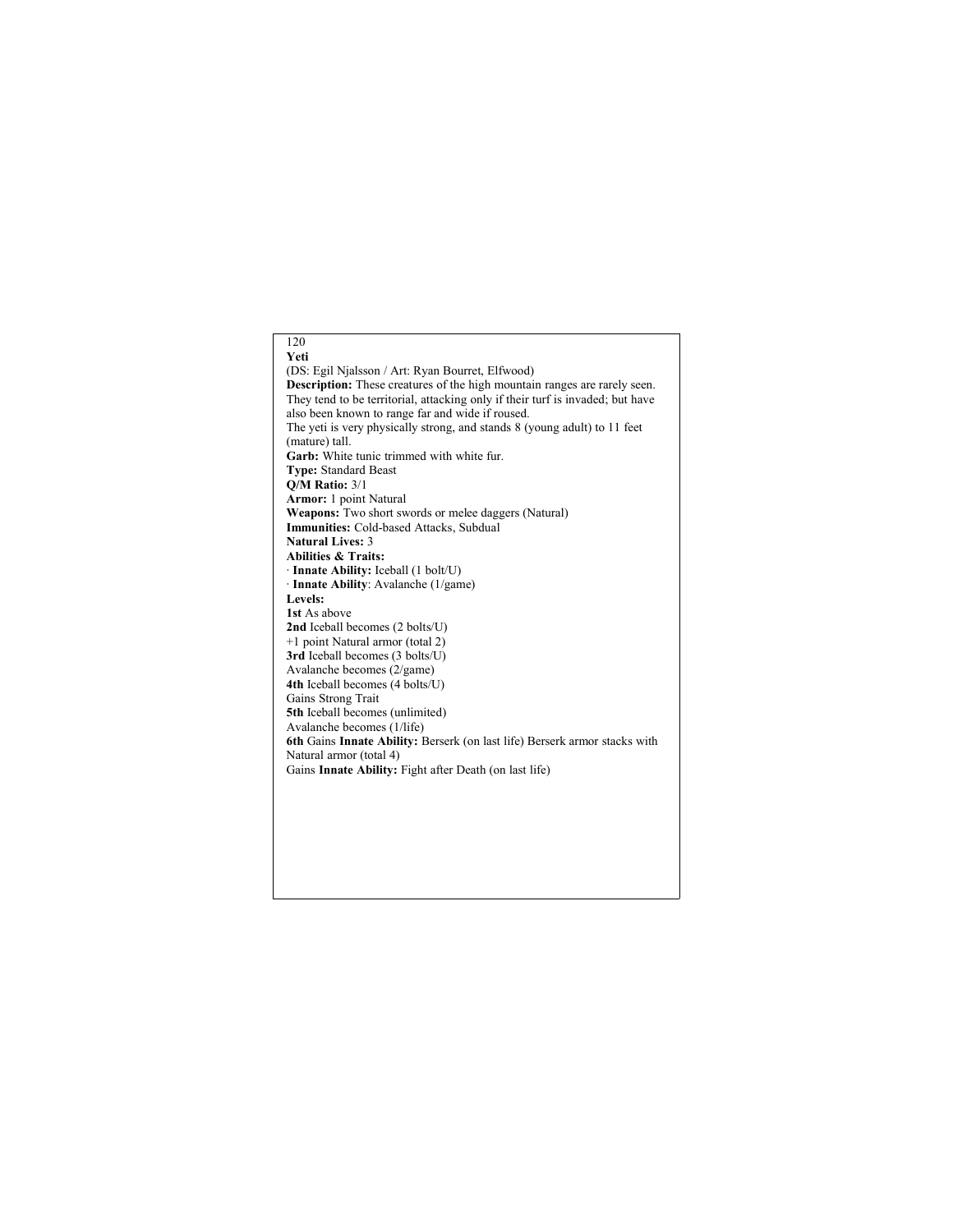### 121 **Zombie** (BL: Nashomi / Art: Reynen) **Description:** Foul unfortunate creatures that are destined to wander the earth as Undead. They are corpses who have been doomed to ever roam in search of brains to eat. There are two types of Zombies: the cursed ones, who know no more than the lust for blood and the need to wander, and those who were raised by an evil spell of some sort, and now exist only as animated corpses. **Garb:** Rags and the more gore the better. **Summoned By:** Wizard (6), Transform (or 3 spellpoints, deducted from the caster's total just like purchasing a weapon) **Player Lives/Life:** 3 **Type:** Undead Humanoid **Q/M Ratio:** 2/1 **Armor:** None **Weapons:** Two short bludgeoning weapons (Natural) **Immunities:** Death, Subdual, Control, Poison, Disease **Natural Lives:** 3 **Abilities & Traits:** · Regeneration · Rubbery · **Vulnerability**: Slow **Levels: 1st** As above **2nd** +1 Natural Lives (total 4) **3rd** +1 Natural Lives (total 5) **4th** Gains Strong Trait **5th** Gains one point of Natural armor **6th** +1 Natural Lives (total 6) Note: This is a summoned or normal battlegame Zombie. For details on the Zombie Battle version of this Monster, see page 130.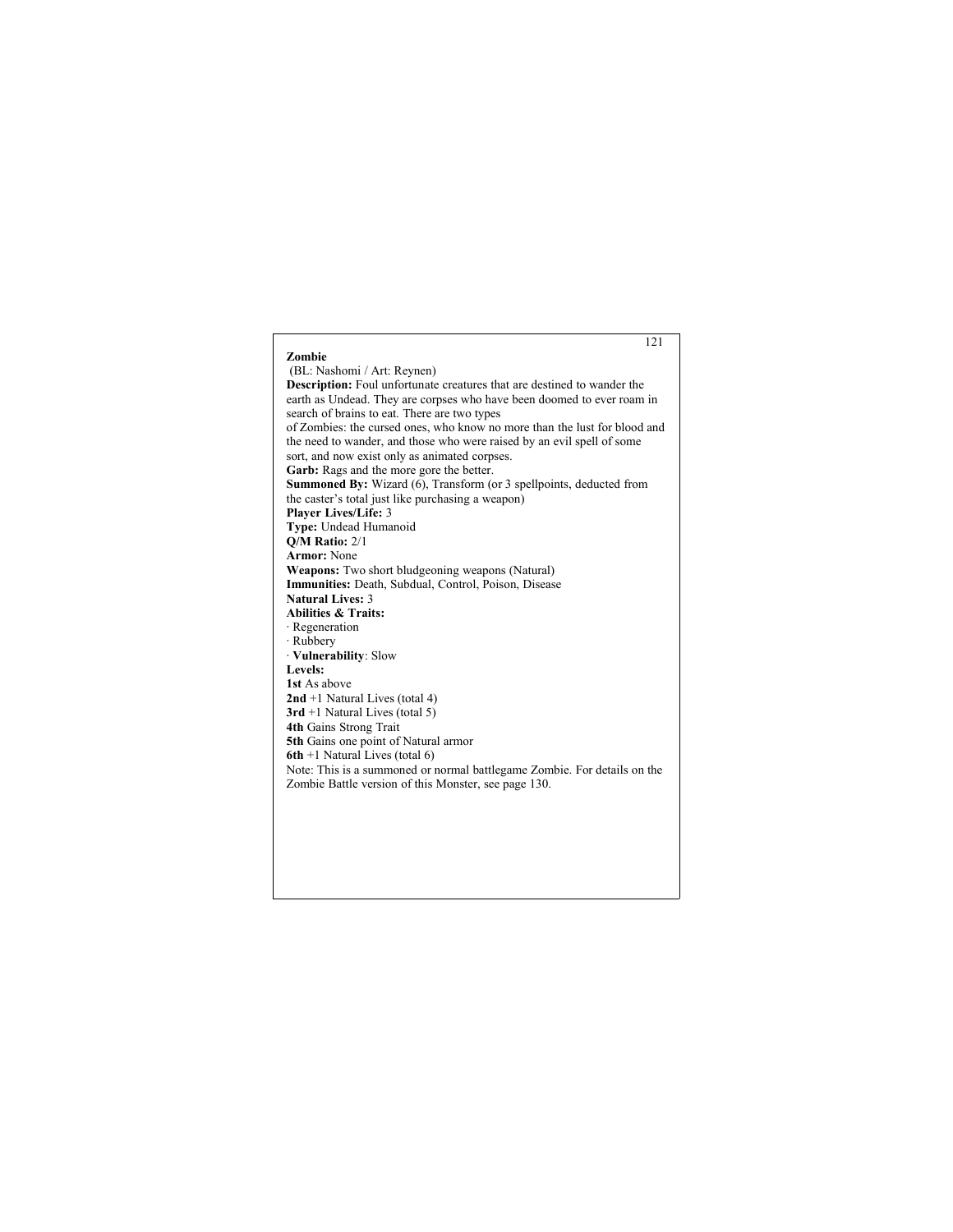# **BATTLEGAMES FOR MONSTERS**

This section details several battlegames in which Monsters are presented as the main object or theme. In many cases, these scenarios call for a large number of Monsters to be on the field at a time, or for all participants to portray a particular Monster. In these cases, the Reeve or Questmaster can suspend the need for everyone to have a copy of the Monster and ease the stringent garb requirements.

#### **Battlegame Key**

122

**Materials:** A description of the physical objects, other than players and equipment, needed to run the game.

**Set-up**: An explanation of how to get the game started.

**Object:** A narrative on the goal(s) of the game, other than the obvious "kill" the other team and don't die."

**Options**: Variations on the theme and suggestions on how to make things more interesting. Also includes ways to change the difficultly level for less experienced or veteran players.

#### **Bounty Hunt**

**Materials:** Monster garb and "point-value" tokens.

**Set-up:** Choose and garb the Monsters, set them loose in the playing area. Divide the remaining populace into two or more equal teams.

**Object**: Capture or kill as many Monsters as possible before the rival teams do or time runs out. Each Monster should be worth a predetermined number of points based on power and ability. For example: Goblins might be worth only 1 point per life, Orcs may be worth 3, an Iron Golem worth 8, and a 6th level Dragon worth 20. Be consistent and if possible, post the point values publicly. When a Monster is slain, it gives the slaying team a number of point-tokens equal to their value. The game is over when all the Monsters have been shattered or a pre-set time ends. The final points are totaled and the team with the highest number of points wins the game. **Options:**

1) Establish alternate goals that are worth points as well: recover an artifact for 10 points, bring a live Monster back for double the normal points, etc. 2) Use water and Aquatic Monsters to shake things up a little bit, or mark off an area as Lava and populate it with flame-dwelling creatures. This makes for a deadly variation for the unprepared!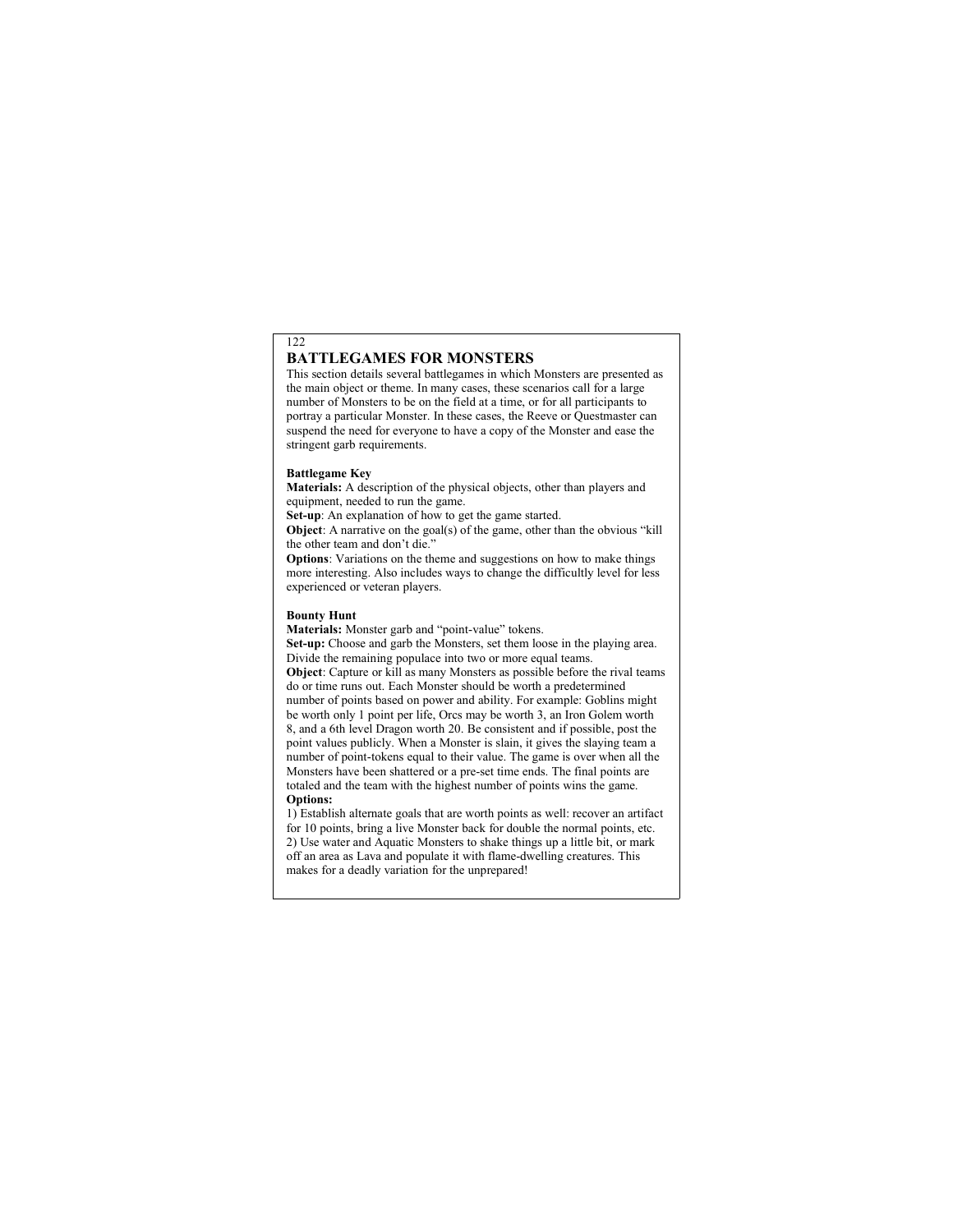3) Turn the tables on the Questors and assign a point value to them. Monsters then compete to accumulate points too.

4) Use the Hunt as a springboard for a series of Quests, with the results of each successive Hunt setting the stage for the next weeks game. Example: Week One is a simple Bear Hunt where the

Questors collect fur "tails" for points. Week Two: a team of renegade Ursunids seek revenge against the populace for killing their pet Bears. Week Three: the Baron forms a Hunting party to enter the woods to root out the Ursunids and any other Monsters living therein (like a tribe of Lepus, or a pair of White Rabbits).

#### **Feed The Monsters**

(Class, Militia, or Ditch)

**Materials:** Foam pieces to represent various foodstuffs, as described below.

**Set-up**: See individual scenarios.

**Object:** To feed the Monsters! The variations below are both different. **Options:**

1) **Rock Muncher** Scenario: Each team choose one player to portray their Rock Muncher (see below). Two or more large chunks of foam represent gold bars. To score a point, a team must get one of the gold bars and feed it to their Rock Muncher (who holds it in both hands, with no weapons, and says "Eating" x10). The Reeve then tosses the gold bar back onto the field, or holds it until all gold bars have been eaten and then tosses them all out onto the field. Players other than the Rock Muncher may be regular classes, Monsters or Peasants, as the Reeve decides.

2) **Sandwich Scenario:** Divide the populace into three teams and assign one player on each team to play a 1st level Goblin. Each team is given a foam sandwich component at their base. (Two are Bread, one is Filling) Each team is trying to feed its Goblins. When one team has all three parts assembled into a sandwich, they must guard their Goblin while it, unarmed, eats the sandwich by saying "Eating 1, Eating 2..." up to "Eating 20". That team then scores a point; the Reeve calls a hold; foam pieces are redistributed, and counts are advanced. If a team is ahead of all others by 2 points, another player becomes a Goblin, and both Goblins must eat the sandwich, counting in unison. If ahead by three points, a third player becomes a Goblin, and so on. If an eating Goblin dies or moves their feet before the count is finished, no point is scored and play continues.

123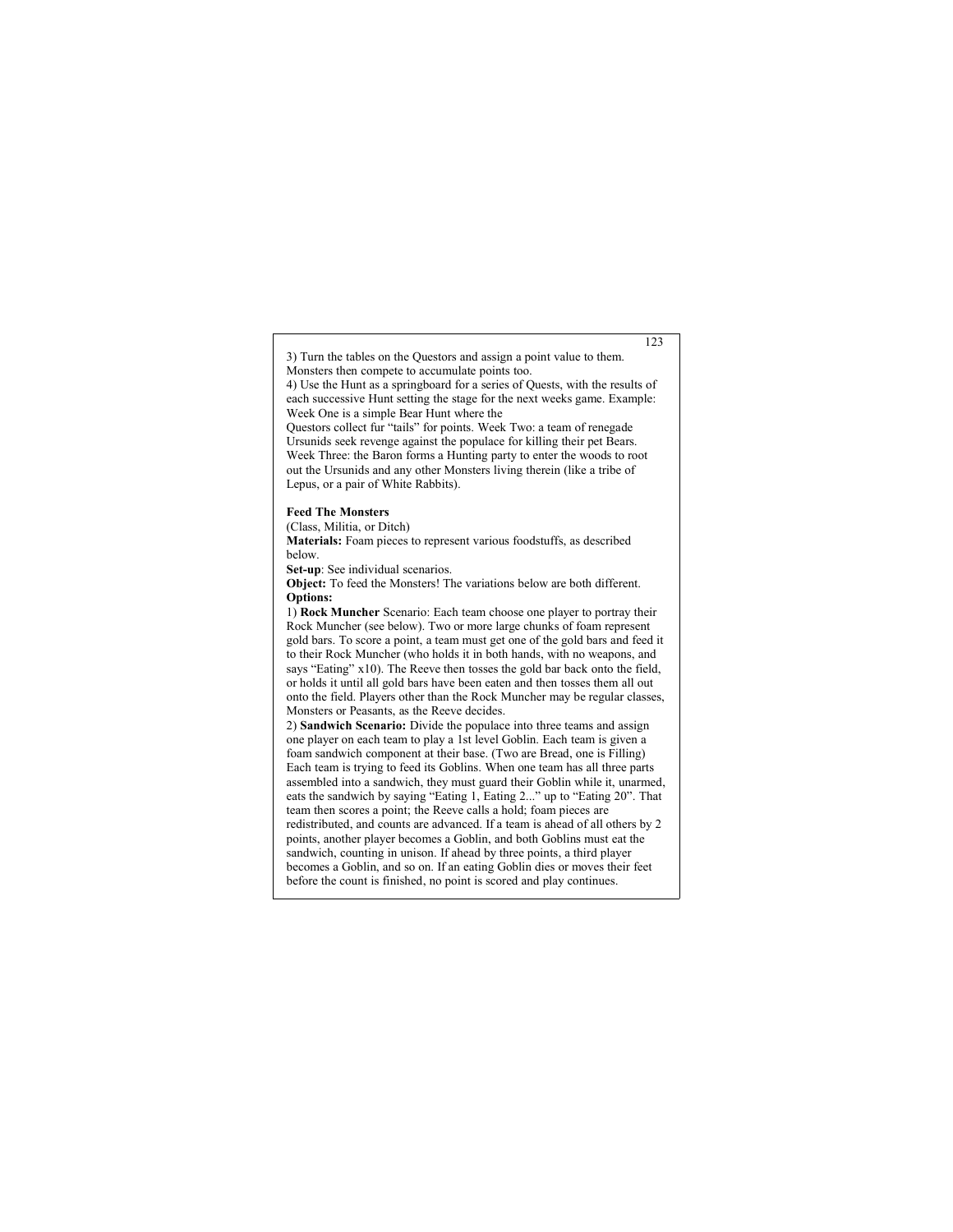**The Rock Muncher Type:** Standard Beast **Q/M Ratio:** 1/1 **Armor:** None **Weapons:** A single short melee weapon (Natural) **Immunities:** None **Natural Lives:** 3 **Abilities & Traits:** · Amorphous (2 points of Invulnerability) **Levels:** None

# **Goblin Games**

(Goblins Only!) **Materials:** Two rolls or so of surveyors ribbon. **Set-up:** Mark out the field and choose two equal teams. The field for both Goblin Games is a large rectangle (see below). For Daggerball, divide the field in half (short-wise). For Feetsball, mark the in-zones. **Object:** In Goblin Games, all players participate as a Pop Goblin. All players come back to life after a 30 count and a loud "POP!" Players are encouraged to giggle madly and make like a damn fool Goblin throughout the game.

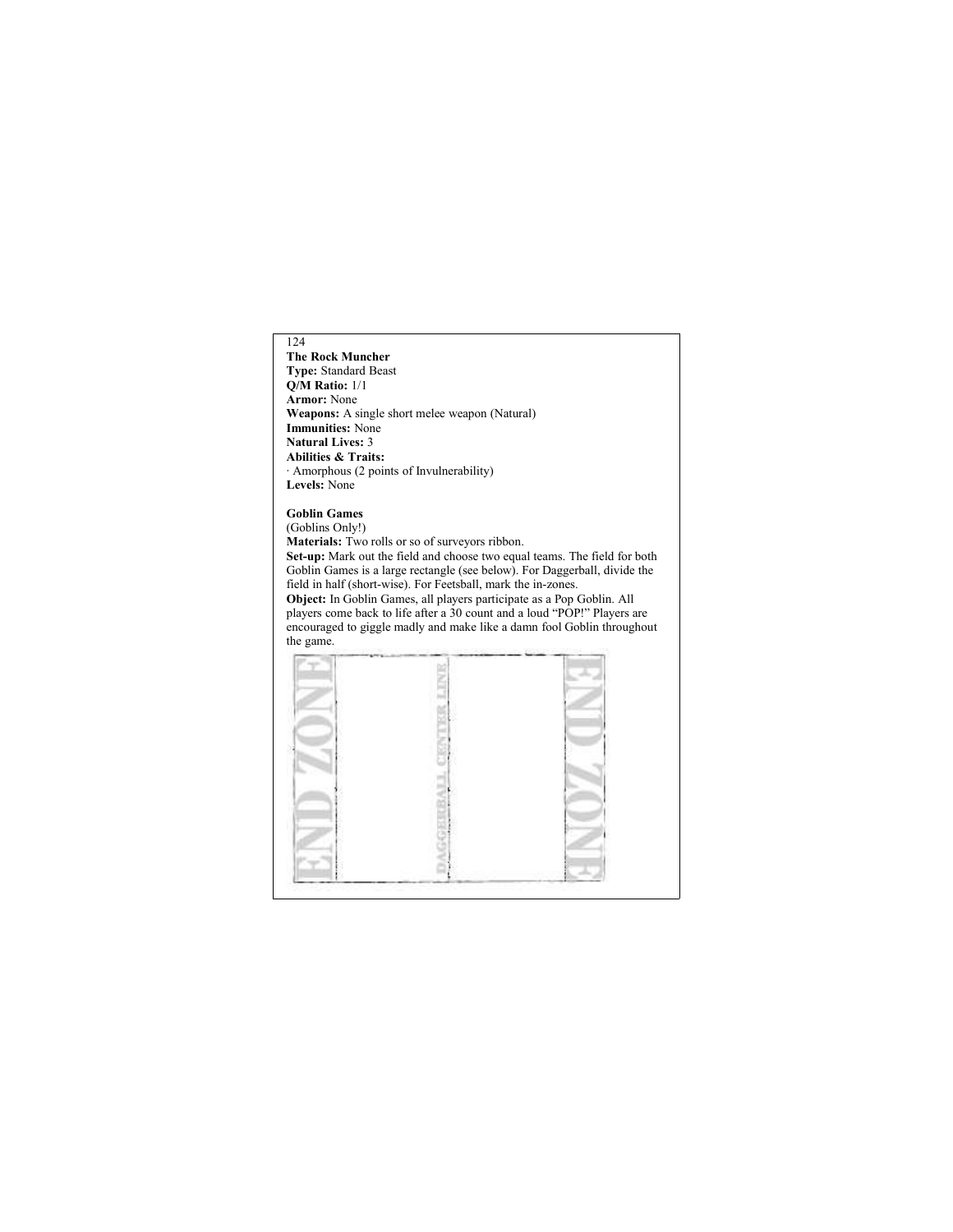#### **Daggerball**

The Goblins divide into two equal teams, one team on each side of the center line. Each Goblin is then given one throwing weapon (only!) with which to play. The teams then throw their weapons back and forth across the centerline at members of the opposing team, in no particular order or fashion. A Goblin is "out" when one of two things happen: a) the Goblin is wounded in any way by any weapon thrown through the air or b) if a Goblin on the other team catches a weapon that has been thrown, the thrower is ejected. Goblins may catch weapons without injury so long as the catch is clean and the weapon does not hit the ground. Sides refresh after all the Goblins on one side are dead.

#### **Goblin Feetsball**

You can use any number of people; just split them evenly. This battle is best held in an open field (i.e.: no trees or other obstacles). Mark out a rectangular field as large as you have room for, or as appropriate for the number of players participating. As in many informal football games, it is recommended that the defense waits 3-5 seconds before charging the line, and that the number of rushers be limited. Mark the boundaries as clearly as possible, including the outer edges of the end zones. Once a person steps out of bounds, they cannot re-enter that play. (There is no such thing as being "forced out", since you have a weapon to take care of anyone who approaches, and there is no physical bumping...)

#### **Rules of Feetsball**:

1) All participants are members of two goblin clans, which are at war over a most treasured object. (A tub of candy or something similar works well and the team is welcome to do as it pleases with this treasure after the game.) To avoid injury to innocent family members and needless property damage to the villages, the leaders of the goblin tribes have agreed to settle their disputes on the feetsball field.

2) Armbands, headbands or war paint will mark membership in the clans (teams). For a football: if you have a foam or stuffed football that would work great. Otherwise, make an elongated spellball or use a normal spellball or throwing dagger or anything that can be thrown and caught easily and safely.

3) To score a point, a team member must have possession of the football beyond the opponent's goal line, without having stepped out of the marked

125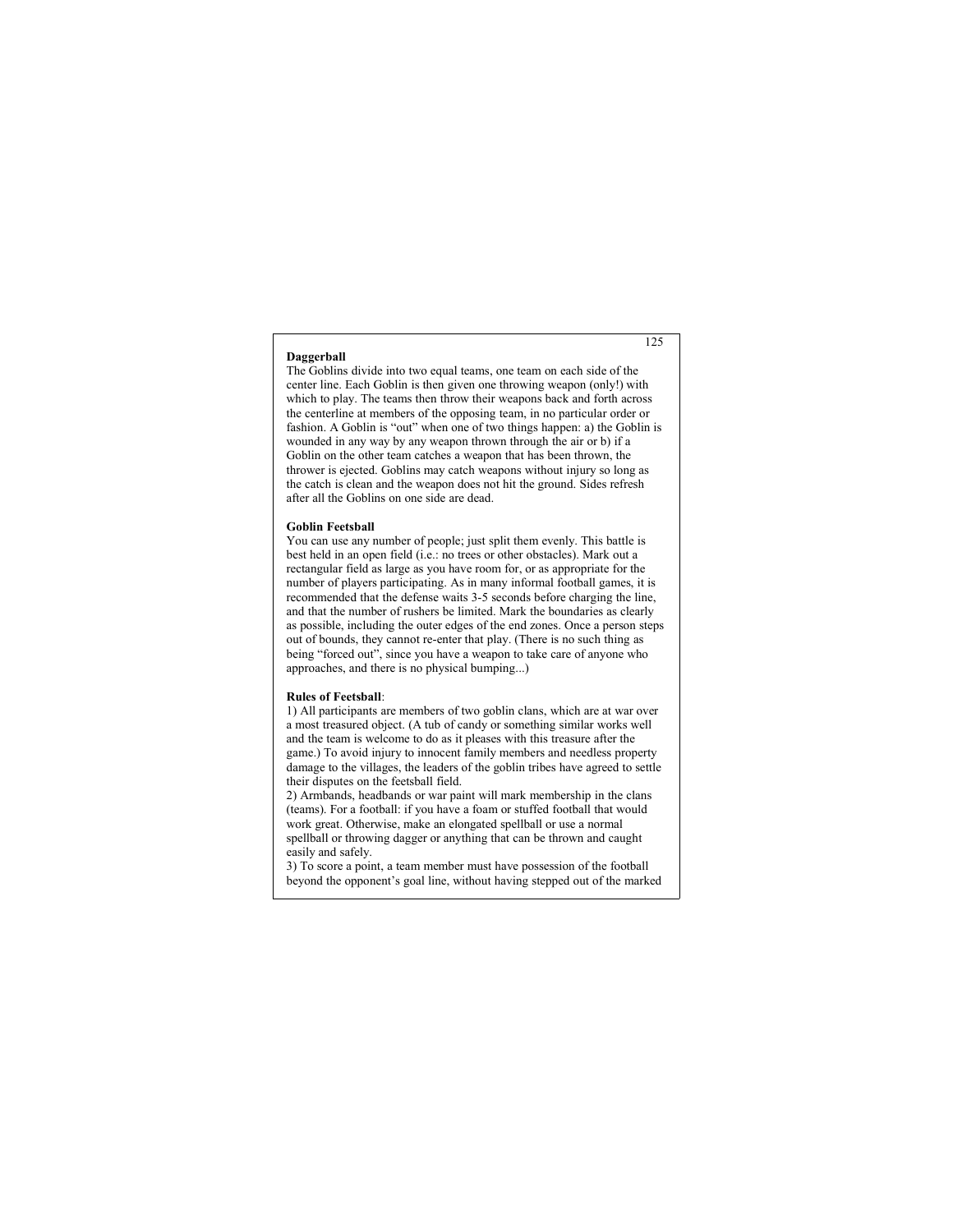boundaries. A "safety" is counted the same number of points (i.e.: one) as a touchdown. There are no ways to score by kicking.

4)More or less regular football rules apply (including things like "offside" and "pass interference"), except that instead of tackling or blocking each other, each player has a single short or long melee weapon (may be hinged), with no armor, shields, magic or projectiles. Any wound kills. Dead players are asked to signal their death clearly and quickly and to do their best to avoid interfering with those who are still alive. Deaths last until the beginning of the next down. (See below.)

5) After gaining possession of the football, a team has four plays ("downs') to score. (If the field is large enough, there may be a certain distance they need to go to gain a "first down"). On the fourth down, they may choose to 109

forfeit the ball by throwing or kicking it to the other team (this must be announced in advance). (Initial or post scoring kickoffs are also conducted this way: the ball can be kicked or thrown.)

6) Both leaders have huge numbers of Goblins at their call. As players die, they are "replaced" on the next play by another family member who looks a lot like them. (In other words, the same Amtgardian is now representing a relative of the goblin who just died.) All participants have one life per play for as long as the game lasts.

7) The game may continue as long as the Reeve or the two captains are willing to let it, but a general guideline of one hour is recommended. At the Reeve or captains' discretion, teams may change ends of the field halfway through. (Halftime shows are optional.)

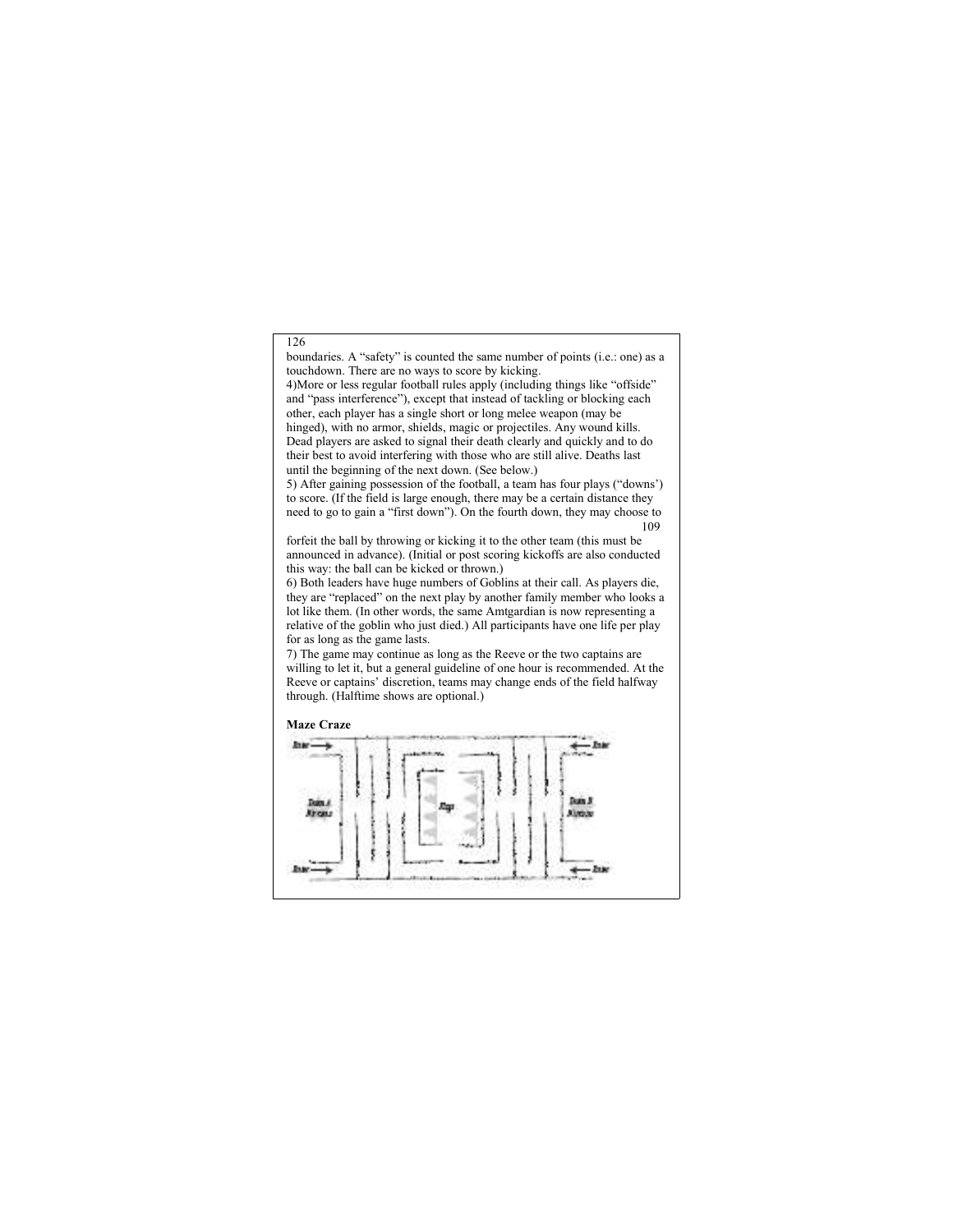**Materials**: Lots and lots of bright ribbon or rope! Monster garb **Set-up**: Lay out the maze on a large area of flat and debris-free ground. The pattern is unimportant, just so long as it is large, fairly well-marked and has plenty of dead-ends and/or extra openings. Below is an example, but by no means the absolute rule on how to design one: Be creative, the only limits are imagination and the amount of ribbon you have available. Once the layout is done, place a few suitably powered Monsters in the maze. **Object**: Variable. Just pick one, two or more of the Options below with a well-designed maze and you have an instant afternoon's entertainment. All ribbons are Forcewalls and may not be crossed or fought through. Remember that it is likely that any teams will gang-up to destroy the 110

Monsters first, before resolving the mutual conflict. Be certain your Monsters are up to the task of getting pounded upon as they will be at the center of every combat.

#### **Options:**

1) Teams enter from opposite ends and must battle their way past the other team and the Monsters to touch the opposing base, score a point and reset. 2) Place a treasure in the center of the maze. Teams follow Option 1, but must return to their own base with the prize, instead of touching a base. 3) Place lots of little flags all over the maze. The team who collects the most flags and returns them to their base wins the round. Each player may only carry one flag at a time.

4) As Option 3, but each team may only control one flag at a time. 5) Place a Neutral Monster in the center or remote hallway. Teams then compete against one another to get the Monster back to their own bases. Feel free to bestow the Neutral Trait on any Monsters desired for this battlegame, as all teams should have an equal chance at the new ally. The Monster must use its abilities to aid whatever team is currently controlling it, though it need not engage in melee.

6) Make the Maze an obstacle course. One player at a time makes their way through the maze and whatever mundane hazards or Monsters the Reeve puts in his way. Choose an object or goal (touch the base on the other side, carry a glass of water to the pail in the middle, collect the five colored balls and place them in order on the ground, etc.) and the winner is the player who completes the maze first wins.

7) As Option 6, but use small teams of two or three players at a time.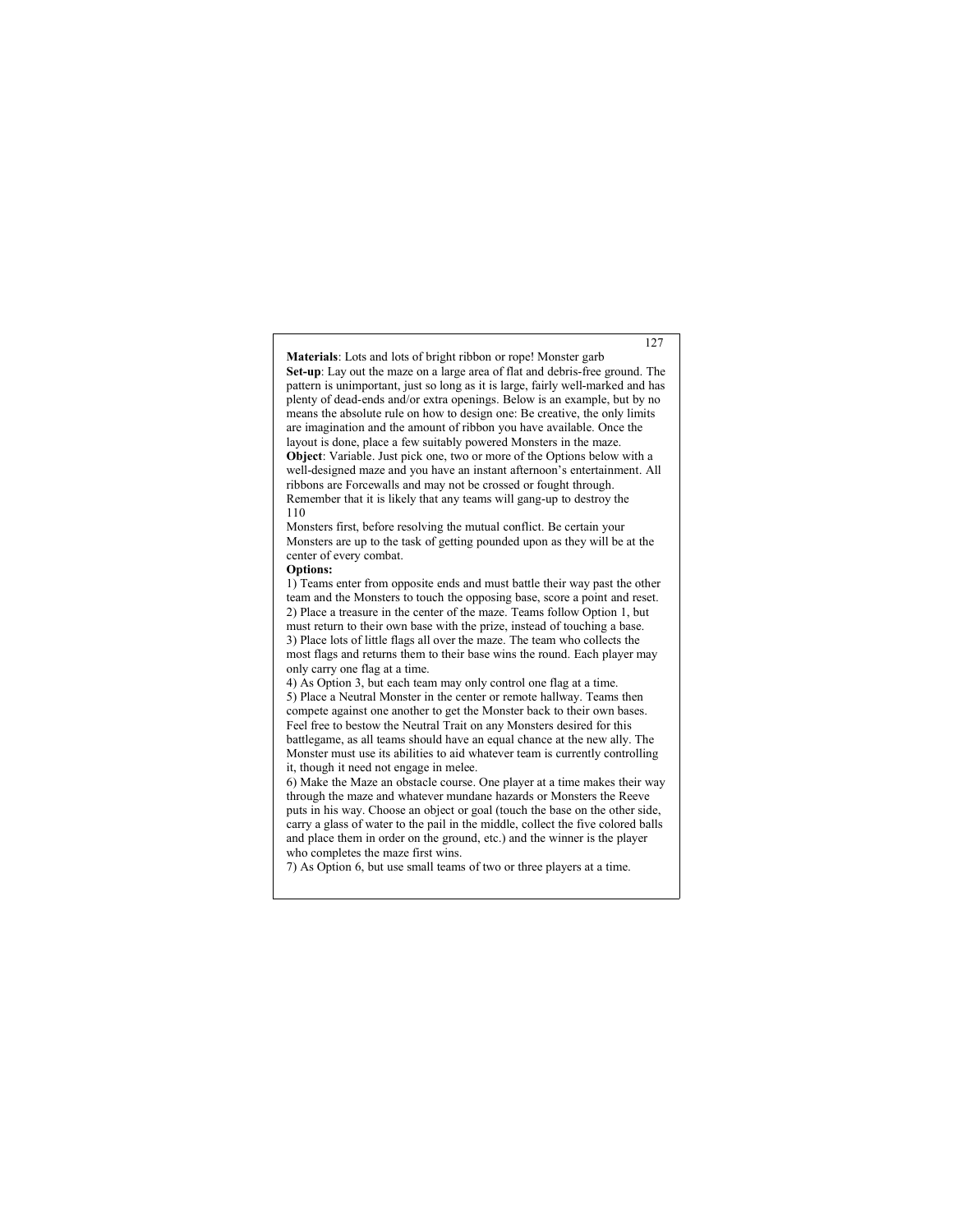8) You might choose to not use ribbon at all, but rather a well-defined trail or woodland area. Instead of confining the Monsters to hallways, give them large areas in which to roam. Be certain Questors and Monsters are aware of the boundaries and legal walking areas. In this type of game, encounters can be set up in a series of independent scenes, or be allowed to overlap one another.

#### **Quest Types: Freeform Vs. Linear**

There are two major categories all Quests fall into, the Freeform Quest and the Linear Quest. Both have strengths and weaknesses, but managed properly, either can provide a fulfilling day of fighting and role-playing. And I'm talking about real Quests, not battlegames or other scenarios disguised as a Quest...

#### **The Freeform Quest**

This is the type of Quest where everyone has a part, and plays that part for the entire game. Players portray their classes, a Monsterplayer Troll stays a Troll and the NPC Innkeeper maintains that role for the entire day. Encounters are usually set up across the playing area in no particular order, allowing players to roam freely from place to place in search of clues or just a good scuffle. These Quests should be designed so they can be solved without having to resort to the "do this first, do this next, then this, and finally fight the Monster to win" mentality (see Linear Quest). The greatest strength of the Freeform Quest is versatility, situations can be solved or experienced in any order, allowing for a great range of experiences and tales between Questors. Freeform Quests are far more work for the Reeves, however, as several areas may require their attention at once, or the conditions in one area might have unforeseen consequences on other areas. Good advice: Get some walkie-talkies!

#### **The Linear Quest**

Far simpler to manage on a small scale, the Linear Quest is more akin to tabletop role-playing than the Freeform Quest. The Reeve sets up a series of encounters and walks with a team of Questors from one zone to the next, describing things all along the way. One team of Monsters can actually challenge multiple teams and play multiple parts, because they only encounter one group at any given time. The Monsters fight in one area, then move ahead of the questors to prepare for the next. While this might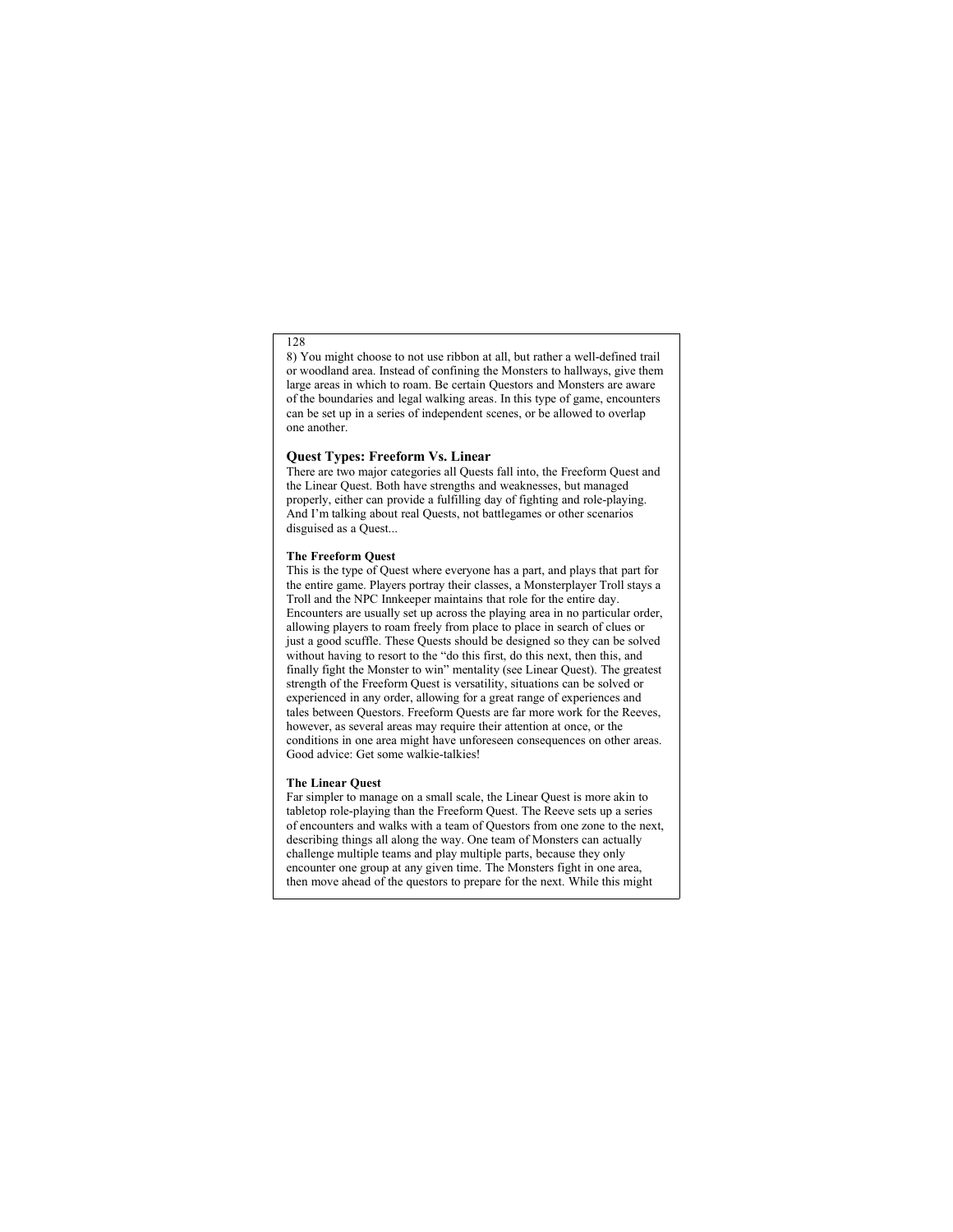seem an extremely basic way of questing, it is the best way to run a quest for groups of 20 people or less. Also, the Linear Quest presents a much greater opportunity for players to get good information and descriptions from the Reeve, enhancing the fantasy role-play atmosphere in ways that a Freeform Quest never could. The best part of this kind of game is the neartotal control the Reeve has over the action, allowing for changes to be made on the spot and giving the players an instant information source.

#### **Monster Hunt**

**Materials**: Monster garb, as appropriate.

**Set-up:** Pick a Monster that the populace can handle (check out the suggested Q/M Ratio for a hint) and let it loose in the countryside. **Object**: The populace must band together to defeat the menace, once and for all. This is a great way to playtest new Monsters and/or introduce new players to the Monster classes of Amtgard.

#### **Options:**

Suggested Monsters include:

1) Goblins (approximately 2 Goblins per Questor, a great time if the Goblins play "in character")

2) Zombies (this gets ugly quickly as the Zombies start to infect populace and turn the populace against itself. Still a lot of fun, though.)

3) The Plague! Secretly place a Plaguer amongst the players and watch the squabbling as the plague spreads its insidious evil through the teams. 4) A pair of Giants or even a Dragon as the abilities and Levels of the populace increase.

5) Mix different types of Monsters, creating a theme of sorts. A Sable Dragon with a band of loyal Skirits, a tribe of Orcs led by a mighty Stone Troll or a nest of low-level Vampires under the command of a powerful Nosferatu.

6) Give the Monster some human assistance in the form of like-minded players. If the Monster is a renegade Deva, perhaps a couple of Paladins and Healers have come to lend aid. A wicked Siren might have a few devoted followers of any class, so long as they were males.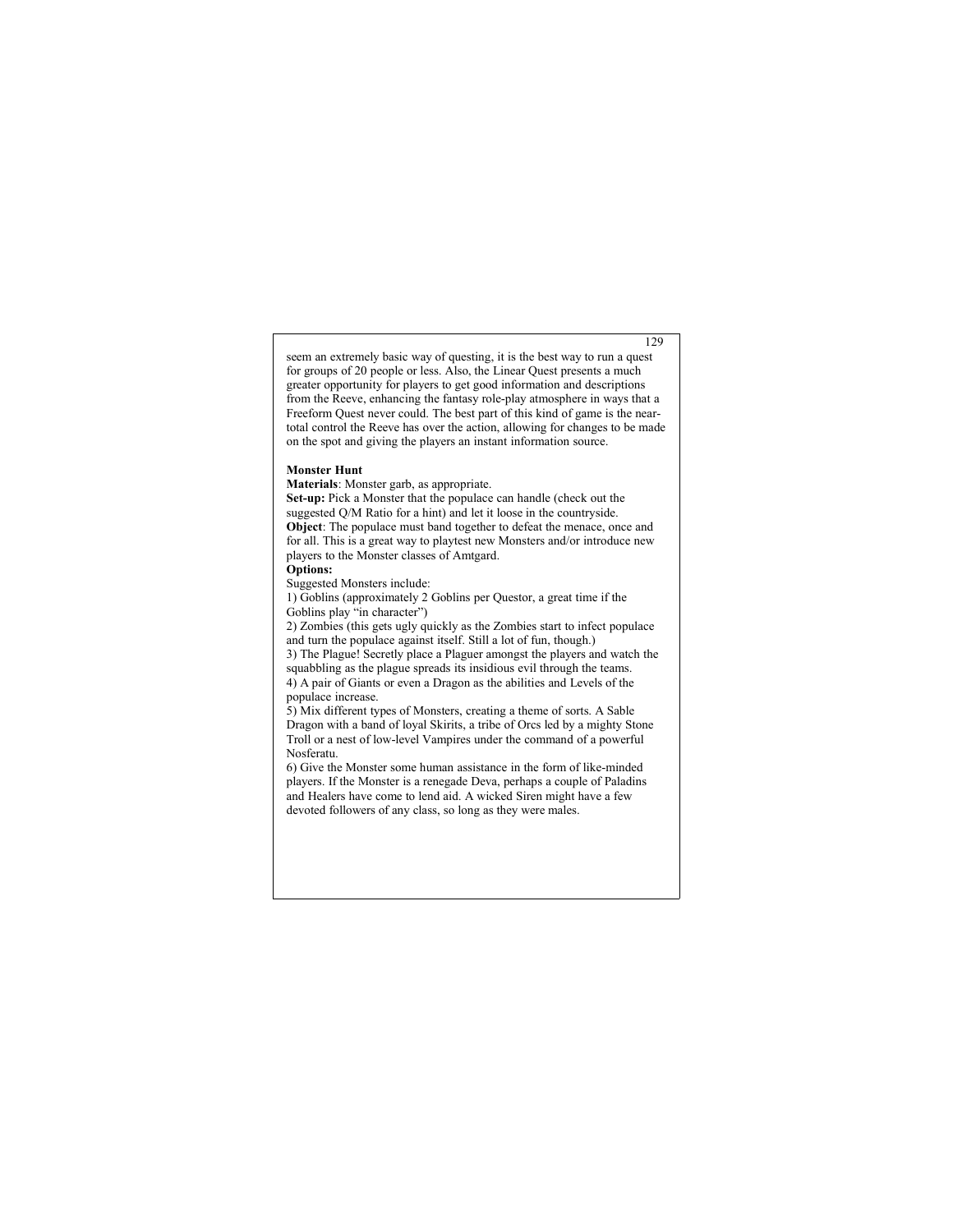#### 130 **Zombie Land**

**Materials**: A field with a few spread out big trees.

**Set-Up**: Divide the populace into two equal teams plus one neutral Zombie (any Monster with Conversion or Replication will do).

**Objec**t: It's really bright and sunny. The trees create shadows that define shapes on the ground. Each team starts out at the two shadows that are the farthest apart within the bounds of the game and can only fight inside the shadows. The Zombie must stay in the light and can only fight (and be killed) in the light. The light becomes like Ether, the Zombie Land. In Zombie Land: You might have noticed that the shadows don't all connect. In fact, the sparser the field of trees, the better the game. Players may only run through the light. They can come and go as they please from the shade to the light, but they must run in the light. Any player that walks in the light becomes a zombie in 3 seconds. If a player is legged, scampering is considered "running." The players' objective is to kill off the other team, but they must also be aware of the Zombie (who should have something like unlimited lives) who attacks the players at will. The Zombie's goal is to make Zombies. The light is an Anti-Magic Zone.

**Other Rules**:

1) Players may not attack each other in the light, they can only attack each other in the shade.

2) Projectiles cannot be thrown/shot into the light. The shot is dead at the light.

3) A player is considered in the shadow when any part of him or her in the shade.

4) For the sake of reeving, sword swings and skirmishing half in the light and half out will be allowed to continue until one player is out of the shade or slain.

5) It is up to the Reeve and players to police rules of the shade. As always, battlegaming done on the honor system.

#### **Zombie Battle Materials: Zombie garb**

**Set-up**: Choose one skilled fighter to be the Zombie and set him loose on the field. The rest of the populace makes up the other team. Sounds like a mosh, right? Well not exactly. See, this Zombie has all the regular abilities and a few extra tricks. It has unlimited lives, gains Replication (unlimited) and does not have the Slow trait. Also, this Zombie comes back to life in a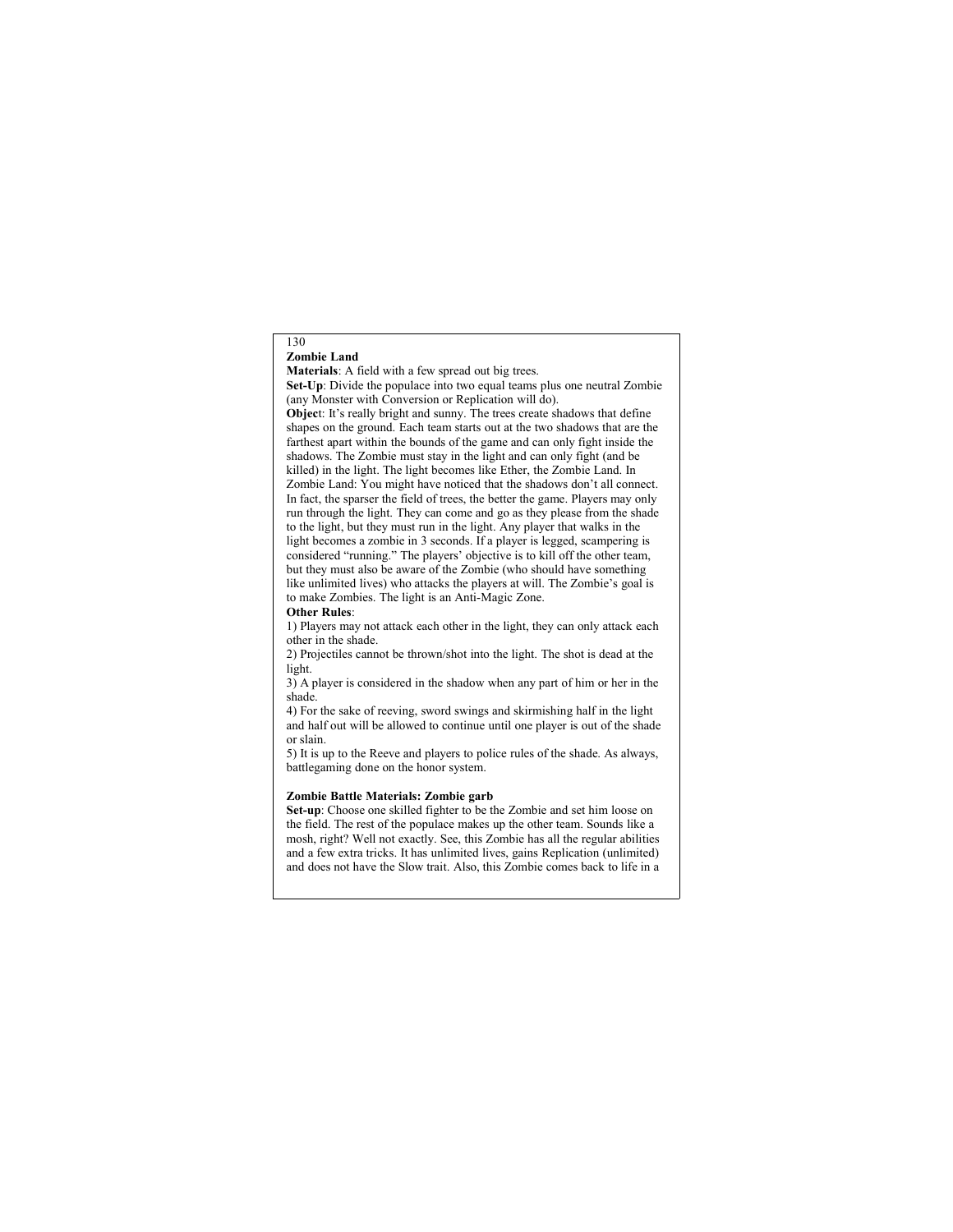10 count! Replicated Zombies keep their normal life count, number of lives and gain the Slow trait, but they also get Replication (unlimited). **Object**: This is really a low-powered version of the Darklord Scenario. Eventually the players will all become Zombies, and the fun comes from seeing who hangs on as the last survivor. The last player to survive starts as the Zombie for the next round. Be sure to encourage good role-play from Zombies; they should be dragging their feet, howling out "Brains!" and moaning like a good undead corpse.

**Options:** Don't let Replicated Zombies convert their victims - only players slain by the original Zombie becomes Monsters. Allow Replicated Zombies to drag subdued or slain victims back to the original Zombie to do his dirty work! This will slow down the game time considerably.

### **MONSTER CREATION**

Creating New Monsters As you flip through the pages of the Dor Un Avathar and see all the Monsters, remember some are new, some old, some are changed, some remain basically the same. But wait! The Monster that you thought for sure would be in here isn't. Now what do you do? Well, you could do two things: Whine and complain, or make it yourself. If you really want to, then whine, but nobody likes a whiner. So your other option is to play Amt-god and create this new creature yourself. Congratulations! This is a great way of participating in a non-combat aspect of the club. Now, there are some general guidelines that should be followed if you have decided to make a new monster yourself. These are just guidelines, but they will increase your chances of getting your Monster completed, done well, approved by your local monster's guild, and passed by an Althing. These guidelines are fairly simple and often common sense, yet must be stressed. You may see some things that are stated almost directly from the Amtgard: Handbook on the Rules of Play. Again, these are things that must be stressed. And now, on to creating your new Monster:

#### **Guidelines**

1) Follow the basic format. The format is the way that the Monster is drawn up on paper. The format presented in this book is a good place to start. It allows for a clean presentation of the Monster and covers just about everything. It is well organized and easy to read, and recognizable as the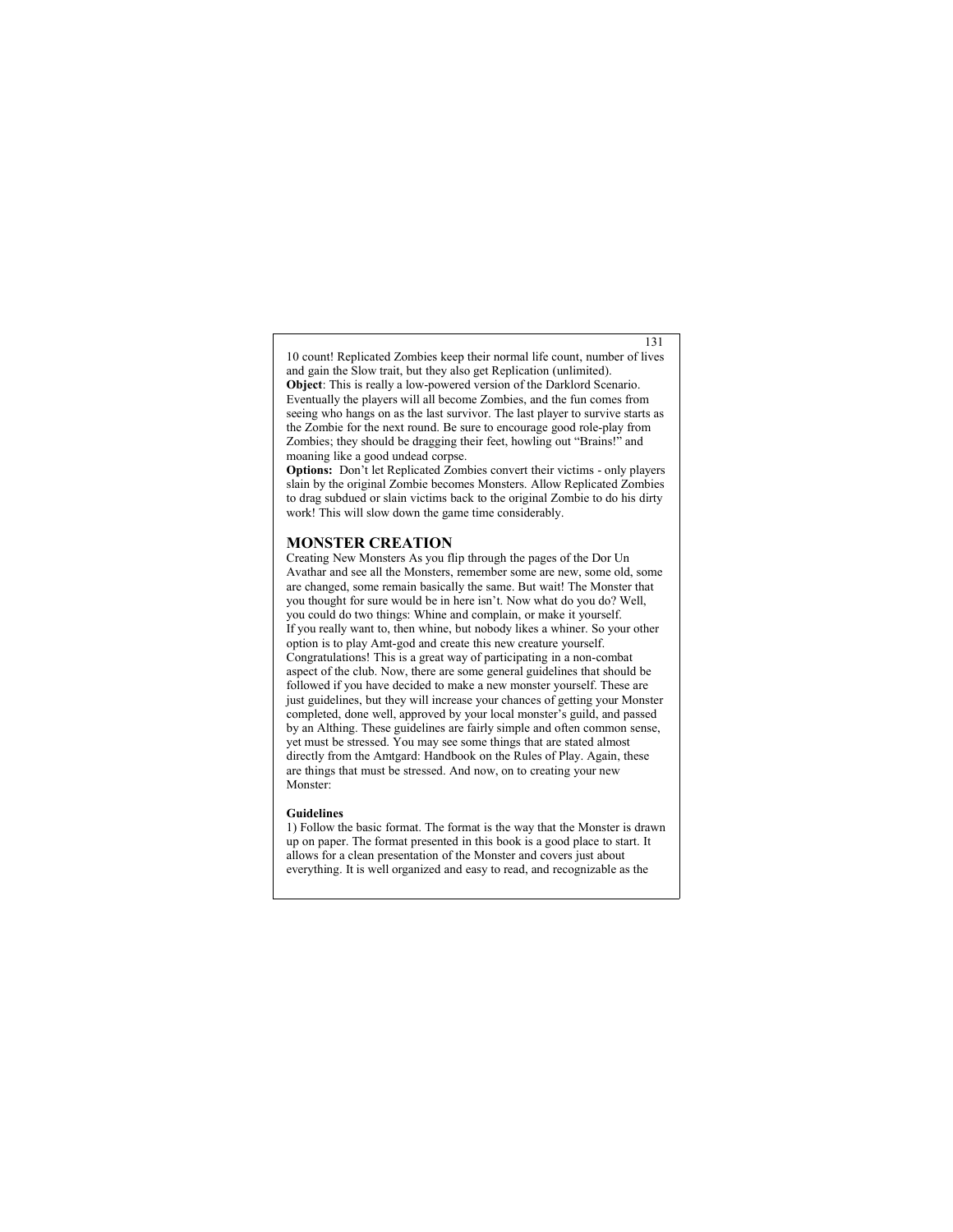basic Monster format. In the event that your Monster is passed by an Althing, having this format will make it easier to add into a Monster book. 2) Don't create a Monster that could be played more easily by role-playing one of the player classes. Basically, this means that a Monster should be unique to itself. It lessens both the class it is similar to, as well as the creature itself, if it is too similar to a class. If such is the case, then play the class, and have some fun role-playing. Wear your Monster garb along with your required class garb. It's fun for you and for the other people playing. 3) Don't copy copyrighted material. This is a tricky one. Most of the creatures in this book can be found in other sources as well, be it mythology, role-playing games, movies or books. It is imperative that although you like the monsters in other material, you try to make it somewhat unique. In the case of mythological monsters, you may attempt to make it as accurate as possible. In the case of monsters from nonmythological material, you should make sure there are differences. Never use specific names found only in that source's material. This may seem overcautious, but it doesn't hurt to do it. 4) Determine whether your Monster is a Quest-only monster or if it may be played during standard battlegames (with permission, of course). This will affect a number of things. This decides the Monster's overall power, and the Questor/Monster Ratio (the number of average combatants that the monster should be able to confront successfully). If a Monster is extremely powerful, it will usually have fewer lives or even only one. Generally, the more powerful a Monster is, the more likely it is to be Quest-only.

5) Try not to create totally new Abilities or Traits. While you are determining a Monster's powers, try to find abilities already created and in use. This cuts down on confusion when the Monster is being played. In some cases, a new ability is justified, but those are rare instances. All abilities should be easily understood and not alter the basic rules of Amtgard. Feel free to include a brief explanation of what the ability simulates (i.e.: breath weapon, chilling aura of fear, etc.) This helps people understand the Monster better, and can often make the Monster seem much more interesting. This type of description is often called "flavah" text, because it gives a specific twist to a rather generic power or ability. 6) Try to balance the Monster's power. When creating a Monster, keep his power in check by balancing it against the basic classes at the same level. For a basic any-weekend Monster, there should be a Questor/Monster Ratio of no more than 3/1 and generally no less than 1/1. This means your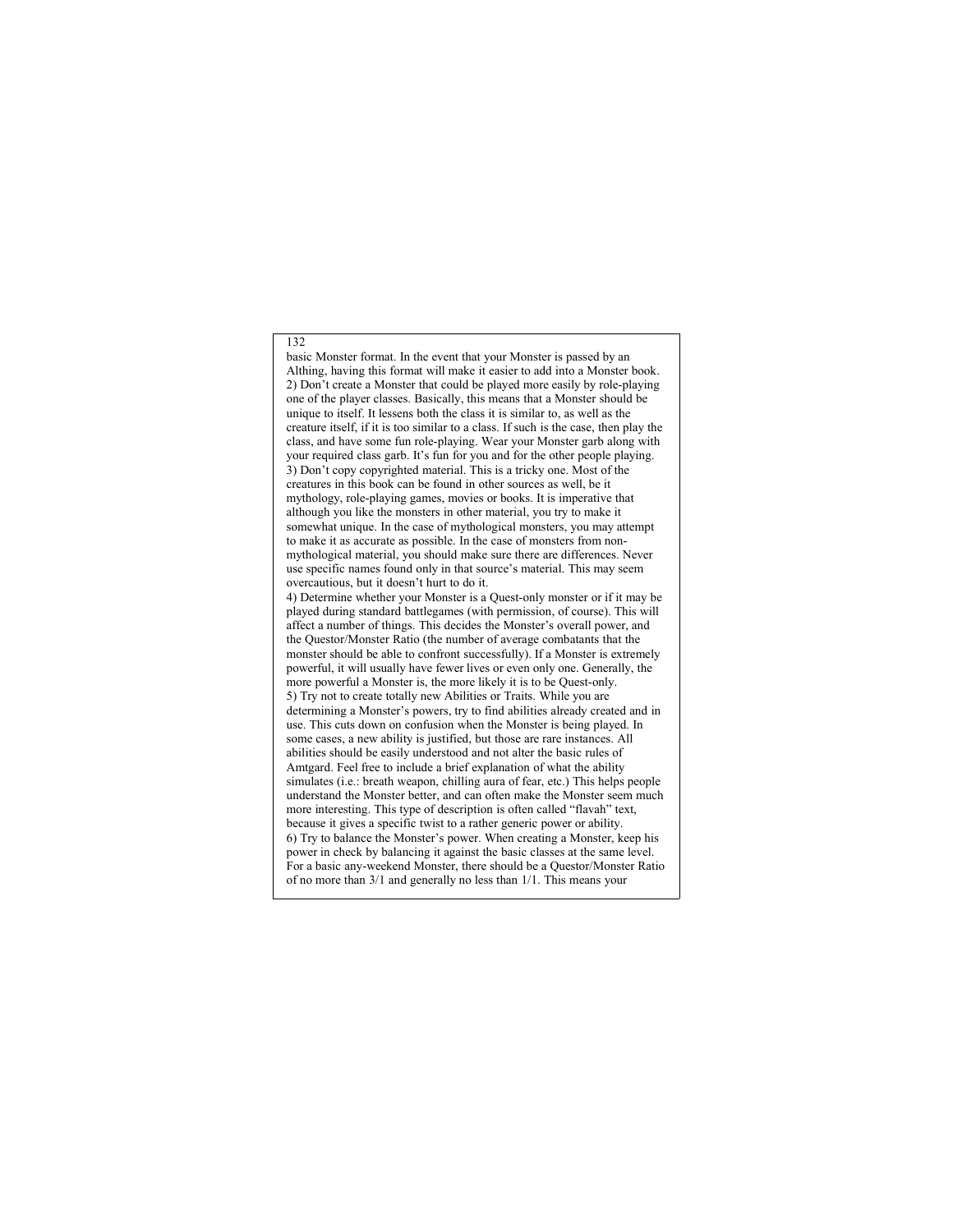average grunt should be on a one to one basis, or maybe a one to two basis against most classes of the same level. If your creature can handle more than three people of the same level as the Monster at the same time, then he's not "average" and should either be toned down, or made a Quest-only Monster.

133

7) Submit your Monster for play-testing. When and if the Monster is playtested, someone should be specifically designated to keep an eye on it to see how it fares on the field. This should usually be a Reeve, but can also be another dedicated noncombatant watching the game. The individual watching the Monster should note how well the it works, and determine whether the Monster is more powerful than necessary or found lacking somehow. The Monster should be play-tested several times and by as many different people as possible. Naturally, Monsters should only be play-tested with a Reeve's permission.

8) Always be willing to rework your Monster. Even if the play-test decides it's good, it will still need the approval of an Althing to become official on a local level. If an Althing votes it down, then this simply means it needs to be reworked further. Don't give up hope and try not to get frustrated. If your Monster has already gotten this far, then odds are that a little more work and some perseverance will eventually pay off. By following those guidelines, you should have a nifty new Monster that is well balanced and ready for playing. Remember, always use common sense and always play in the spirit of the game. Do not use loopholes or gray areas to derive an advantage on the battlefield. The Amtgard : Handbook on the Rules of Play always takes precedence in any dispute. Finally, you should always roleplay while at Amtgard, but when you're playing a Monster, it's doubly important. Have good garb and enjoy yourself. Happy Monstering!